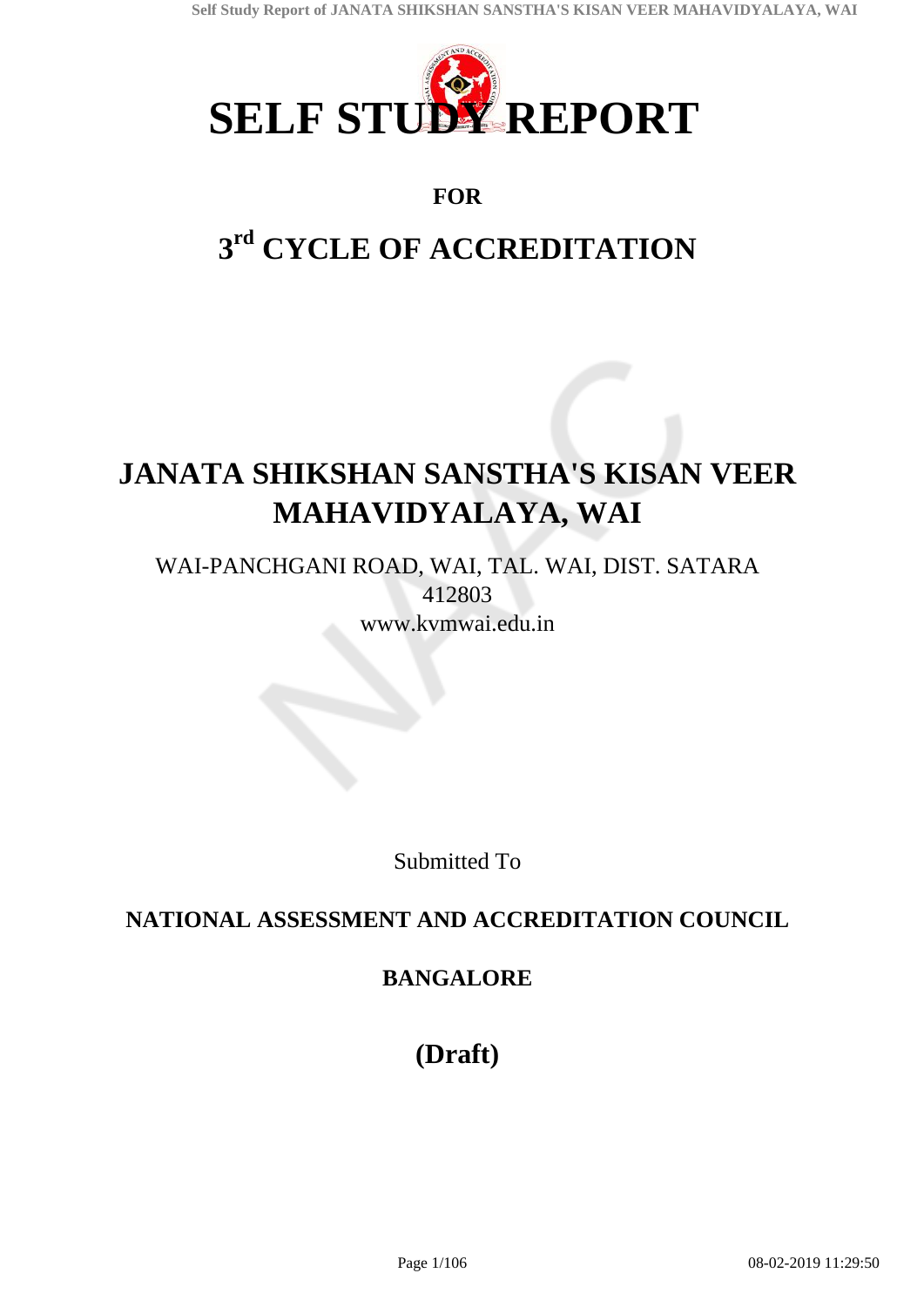## **1. EXECUTIVE SUMMARY**

## **1.1 INTRODUCTION**

Janata Shikshan Sanstha's Kisan Veer Mahavidyalaya, Wai was established in 1962 by Kisan (Abasaheb) Mahadev Veer, the veteran freedom fighter and by Tarkateertha Laxmanshastri Joshi, the then Chairman of the Maharashtra State Board for Literature and Culture and the Chief Editor of the Marathi Vishwakosha (Encyclopedia). Although the college made a humble beginning with only Arts and Commerce faculties, it soon added M. Com., M. A. (Marathi, English Hindi and Economics) and the Science Faculty. Hon. Shri Prataprao Bhosale, President of Janata Shikshan Sanstha, Wai and Hon. Shri Laxmanrao Jadhav-Patil, Vice-President of Janata Shikshan Sanstha, Wai have made a remarkable contribution to the enhancement of the quality of education imparted in the college.

The college is located in the hilly area. Majority of the students come from Wai and the nearby Tahsils. The college is Grant-in-aid and has permanent affiliation of Shivaji University, Kolhapur. The UGC has included the college in the list of the colleges under Section 2 (f) and 12 (b) of the UGC Act, 1956.

During the third cycle of assessment and accreditation period, the college has organized one International Conference, five National Conferences/Seminars/Symposium, three State level workshops and one district level workshop. The college has initiated 18 Short Term Courses. The College Magazine "Krishnai" has won different individual prizes in the magazine competitions organized at the university level. Our sports persons have played and won medals at the Zonal, Inter Zonal, University, Inter University, State and National levels. Our NSS unit has organized camps at different remote villages and conducted activities such as construction of roads, spread of medical, environmental and social awareness, development of soak pits etc. Arts/Commerce/Science/BCA Departments, Open University/NSS/NCC Departments, Computerized Central Library, Remedial Coaching Centre, Entry-in-Services Coaching Centre, Botanical Garden, Gymkhana, BCA Computer Laboratory, Language Laboratory, Internet Resource Centre, Students' Co-operative Store, Ladies' Room, Students' Canteen, Vehicle Parking, Women's Hostel, Boys Hostel, Museum, Playground, Indoor Sports Facility Hall, Water Purification System are some of our excellent student support services.

#### **Vision**

Janata Shikshan Sanstha, Wai, which governs the present college, has chosen "as the symbol of its ideals and aspirations, the resplendent Sun that dispels the darkness of ignorance and fills the entire humanity with the light of knowledge. Bathed in that light and illuminated, the students of this college march about, to enlighten their brethren announcing, in Saint Tukaram's words:

"To light up the paths indeed have we come"

(quoted from the college magazine Krishnai, 1965)

The motto of the management is, thus, "To Light Up the path, Indeed have We Come " (*Ujalavaya Aalo Vata*). In tune with the motto of the management, the college has set the following vision:

#### **To provide quality education to the students, residing in Wai and nearby tehsils, in order to make them**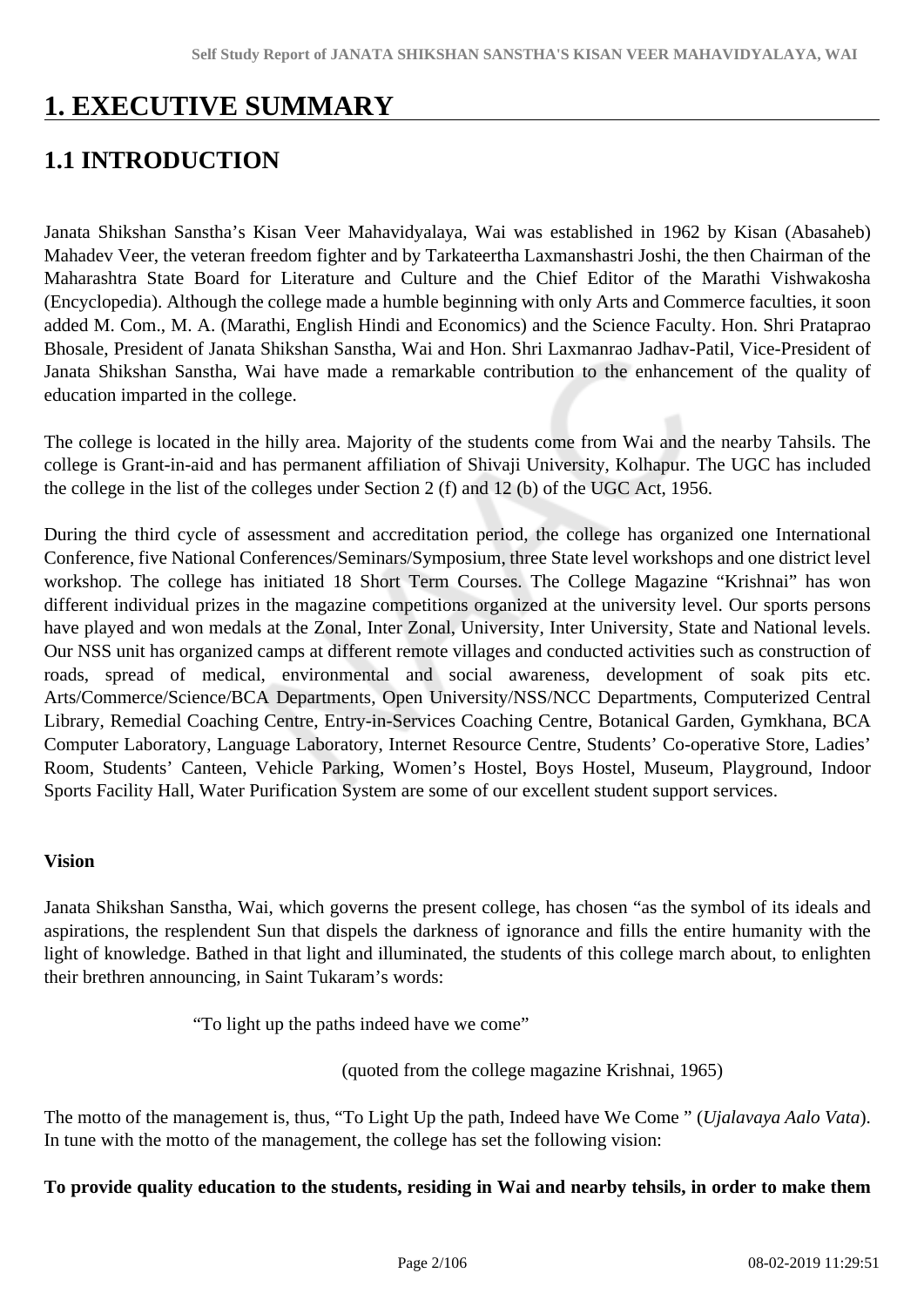#### **competent and self-reliant in every walk of life and also to make available free education and free hostel facility to those belonging to the families of the farmers in Maharashtra who have committed suicides**

#### **Mission**

"Education for all round development of the students"

#### **Objectives of Janata Shikshan Sanstha, Wai:**

- 1. To provide education to all the students irrespective of their socio-economic and religious status
- 2. To train the students as well as teachers to cope up with the changing needs of a modern dynamic society
- 3. To impart value–based education, embodying socio-cultural, scientific, commercial and physical training in order to achieve all round development of the personality of all students
- 4. To provide Short Term Courses, Distance Education, Education in Computer Applications, Army and Police Pre-recruitment Training, Coaching in Kabbadi and Mallakhamb, Remedial Coaching and Entryin-Services Coaching along with conventional courses to the students and enhance their competence to meet the local as well as global needs
- 5. To inculcate in the students the values of regularity, punctuality, honesty, humanity, patriotism, environment awareness, national integration, work culture and communal harmony
- 6. To give special attention to the women empowerment programmes

## **1.2 Strength, Weakness, Opportunity and Challenges(SWOC)**

#### **Institutional Strength**

- Good Student strength
- Good number of Add-on courses
- Commendable co-curricular activities
- Computerization of the library and Library App on Google Playstore
- Cash prizes to the meritorious students and sportspersons
- Financial Aid to the poor and needy students
- Financial and moral support from the Management
- Knowledgeable, committed, generous, and service-oriented Management
- Feedback from stakeholders used for improvement
- Participation of the Faculty in the process of curriculum development
- Transparent Admission Process as per rules and norms
- Good number of M. Phil./Ph. D. holders
- Commendable NCC and NSS activities
- Constitution of about 60 committees for the smooth functioning of Administration
- Development of infrastructure by addition of new classrooms, Women's hostel, Boys hostel, Lunch Hall, Parking and Indoor Sports Complex
- Students Cooperative Store
- Commendable Cultural, Sports, College Magazine Activities
- Appointment of Vice Principals/Coordinators
- Remedial coaching and Entry-in-Services Coaching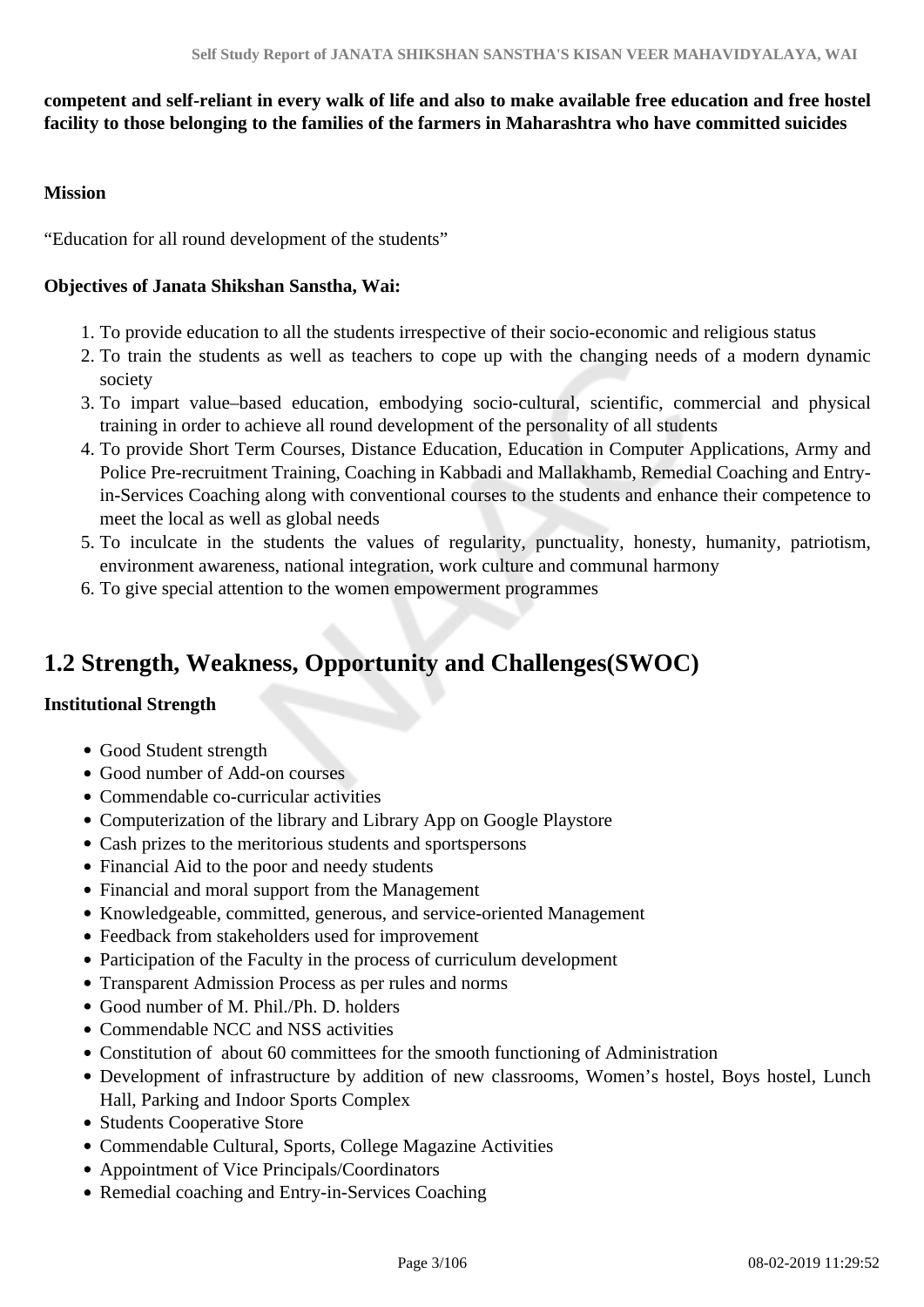- Three-tier Audit system
- Awareness programmes for the conservation of the Environment
- Successful participation of the artists in District, University, State, National and International Youth Festivals
- Free education and free Boys Hostel accommodation facility to the students belonging to the families of the farmers who have committed suicides
- Successful organization of Conferences/Seminars/Symposia/Workshops
- Utilization of non-conventional energy resources
- Regular organization of institutional level workshops, excursion tours, field visits, industrial visits and guest lectures

#### **Institutional Weakness**

- Absence of national and international level collaborations
- Inadequate collaborations
- Lack of consultancy practices
- Weak Placement Cell
- Few Major and Minor Research Projects

#### **Institutional Opportunity**

- Potential for research
- Potential for vocational courses
- Potential for job-oriented courses
- Potential for Academic–Industry interface
- Potential for institutional collaboration
- Communication skills enhancement courses
- Establishment of Entrepreneur Development Cell

#### **Institutional Challenge**

- Starting new P.G. programmes
- Use of ICT in teaching
- Vertical expansion of infrastructure
- Creation of confidence among the students from the suicides-affected families of the farmers
- Introduction of professional courses
- Estate management and mobilization of resources
- Development of communicative competence among the students
- Skill-based trainings

## **1.3 CRITERIA WISE SUMMARY**

#### **Curricular Aspects**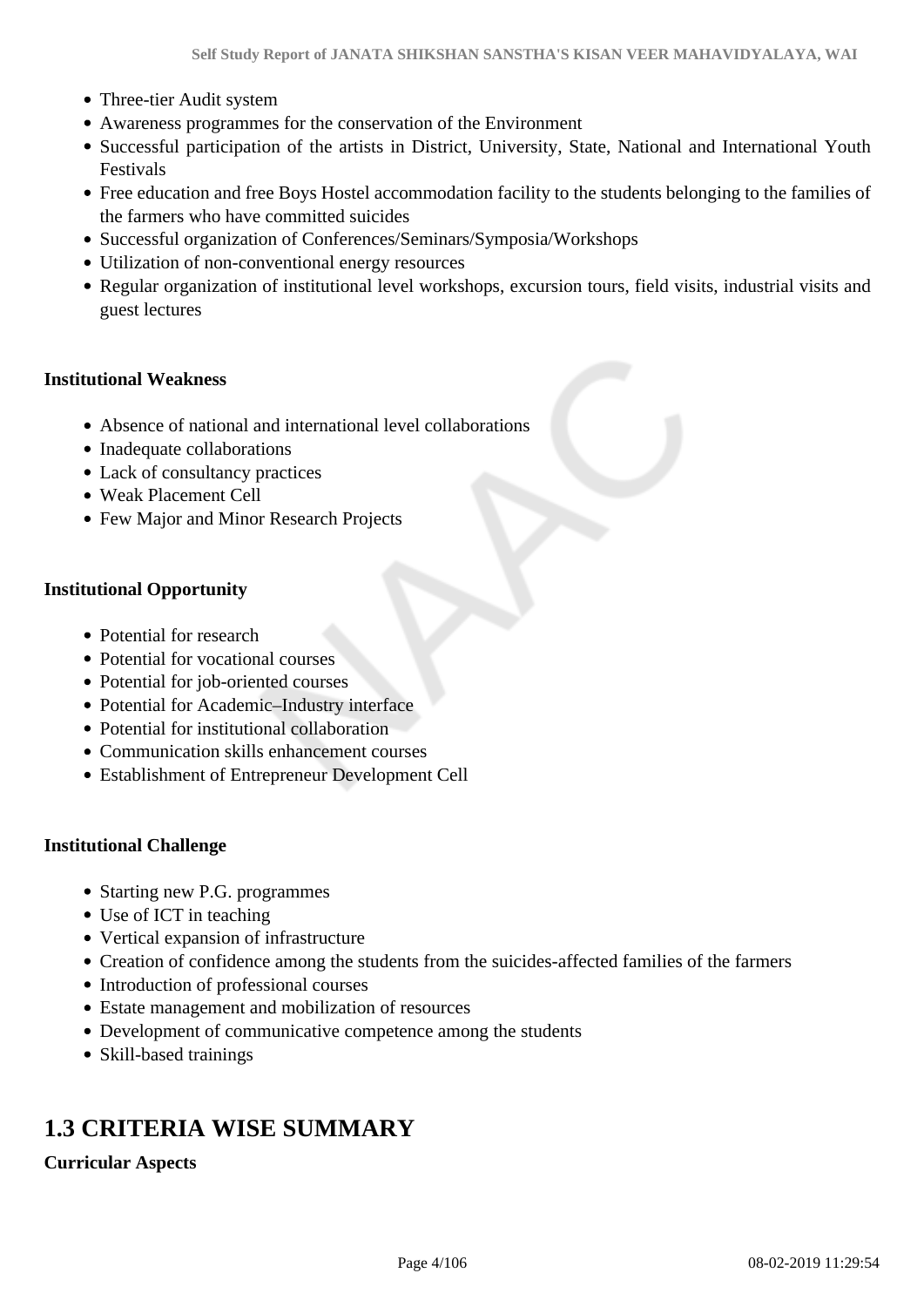- The college has implemented the syllabus, designed & revised by the parent university -Shivaji University, Kolhapur.
- At present, the college has 14 Short Term certificate courses; the curricula of these courses were designed by our college teachers .Thus, the teachers get freedom to design the most relevant curriculum by considering the demand of students and society.
- While designing curricula for certificate courses, consultation with academicians and experts is sought to enrich the curricula.
- College teachers represent themselves on B.O.S., Academic Council and Senate of the parent university. By this way they contribute in planning, designing and upgrading the curricula.
- Teachers participate regularly in seminars & workshops on new syllabi & revision of syllabi.
- The college provides flexibility & broad choices to the students for the subject selection.

#### **Teaching-learning and Evaluation**

- Admissions to all the programmes are given on the basis of merit as well as the reservation policy of the government.
- For the slow learners, remedial coaching is organized to enhance their knowledge of difficult subjects.
- Advanced learners are provided Book Bank Scheme and extra books and motivated to participate in cocurricular and extracurricular activities.
- Group discussions, seminars, elocutions, quizzes, essay writing, Guest lectures, Industrial visits, excursion tours, surveys, expert lectures, personality development programmes, short term courses, revision sessions, Competitive Examinations Guidance Centre, Language Laboratory, Departmental Libraries, Computer, internet and reprographic facilities have proved beneficial for the overall development of the students.
- The Continuous Internal Evaluation through random tests, Seminars, Workshops, Project writing help the students to enhance their learning experience.
- The college facilitates the teaching-learning process by providing free internet and Wi-Fi facilities, computers, laptops, Language Laboratory, LCDs, software, educational CDs, e-books/journals, and modern equipment in the laboratories.
- Shivaji University has developed a mechanism to deal with Examination-related grievances. For UG Part-I examinations, grievance redressal is done as per university guidelines under the supervision of the Principal.
- Attainment of program outcomes, program specific outcomes and course outcomes is evaluated through the students' performance in the university examinations and internal assessment.
- The analysis of various types of feedbacks on Curriculum, Teaching, Learning and Evaluation, Facilities and Services is used to evaluate the attainment of the programme specific and course outcomes.
- Curricular and co-curricular activities play a very significant role in attaining the program outcomes, course outcomes and program specific outcomes.

#### **Research, Innovations and Extension**

- To promote research culture and scientific temperament, the policy, designed by Research Committee and IQAC, is aimed towards the fulfilment of need of Society, Industry, Business and at large the **Nation**
- There are 24 full-time teachers with Ph. D.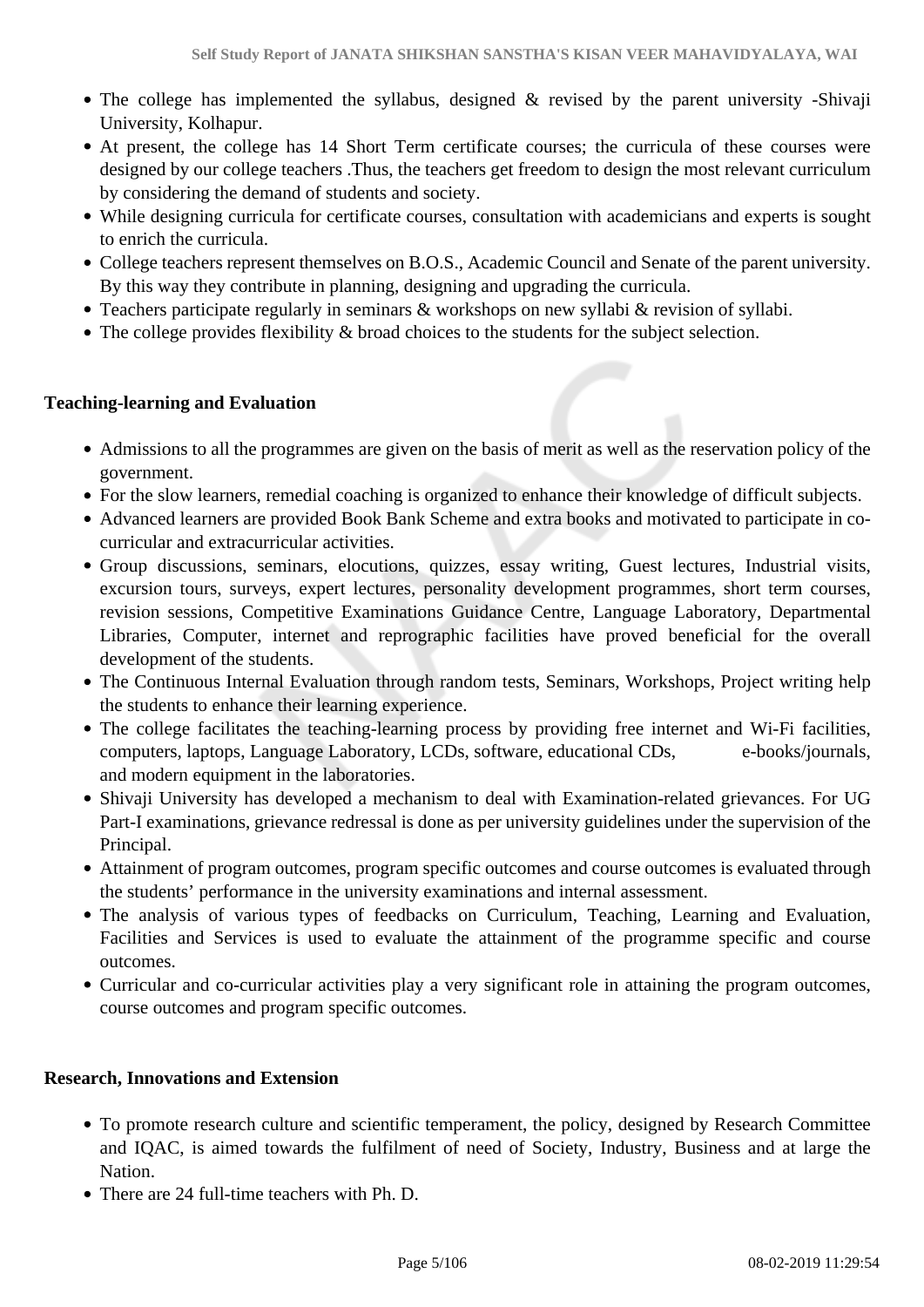- Completed two major and three minor research projects, 37 published research papers in the UGC recognized journals, and 66 chapters and papers in the books and the conference proceedings with ISBN indicate the growing research culture.
- The college has provided a separate periodical section in the library and free uninterrupted internet facility to the researchers.
- College has Research laboratory for research in chemical science.
- 8 Ph.D. research guides are working in the college. 6 research students have been awarded Ph.D.s.
- The college has four research linkages and five MOUs.
- The students of our college have won research prizes in **'***AVISHKAR***'** research competition at university level.
- The college organizes various extension activities in the neighborhood community for sensitizing students about various social issues and for their holistic development such as Swachha Bharat campaign, Rallies related with various environmental, social and gender issues, AIDS awareness programmes, street plays, plantation, field visits to biodiversity hotspot zones and windmill projects, problem-based surveys, etc.
- NCC cadets and NSS Volunteers actively involved in various programmes like Blood Donation, Tree Plantation, Pulse Polio drive, Voters registration, Cleanliness drives, etc
- The faculty of the college has won awards and recognition for their extension activities from various recognized organizations.

#### **Infrastructure and Learning Resources**

- The total campus area of college is 20.15 Acres.
- The college provides adequate facilities and quality resources for academic growth.
- The college has Arts, Commerce and Science faculties, 16 departments, 57 classrooms, 24 laboratories and 21 other rooms.
- The campus has Wi-Fi facility with all departments, 32 Classrooms, 22 classrooms with LCD facility and ICT-enabled 3 seminar halls.
- The college has Examination Hall, IQAC Room, Ladies Common Room, Health Care Centre, NSS and NCC Rooms, Boys and Girls' Hostels, Parking Shed, Dining Hall for Students, Canteen etc.
- The college has 400 mtrs. running track, playground and Indoor Sports hall with necessary equipment and amenities.
- Sports department organizes 7 Indoor games, 7 Outdoor games, 6 special coaching and training games.
- The Central Library is fully automated with barcode system by Vriddhi Software and access to E-Books and E-Journals through N-List membership and Library's own website and Library App. Library also provides e-Books through Kindle E-Book Reader. The rare books are scanned and access is given by Digital Library.
- The College has 203 Computers among them 51 are exclusively used for office use and 152 have for student use. It also has 09 Laptops, License Softwares, LAN facility and Wi-Fi Campus. The ICT facilities are frequently upgraded through Annual Maintenance Contracts.
- The college has 24 well-equipped, spacious, fully ventilated laboratories, 9 Computer Laboratories, and 1 advanced Language Laboratory.
- At the beginning of every academic year, various committees are formed for smooth working, maintenance & utilization of physical, academic & support services/facilities.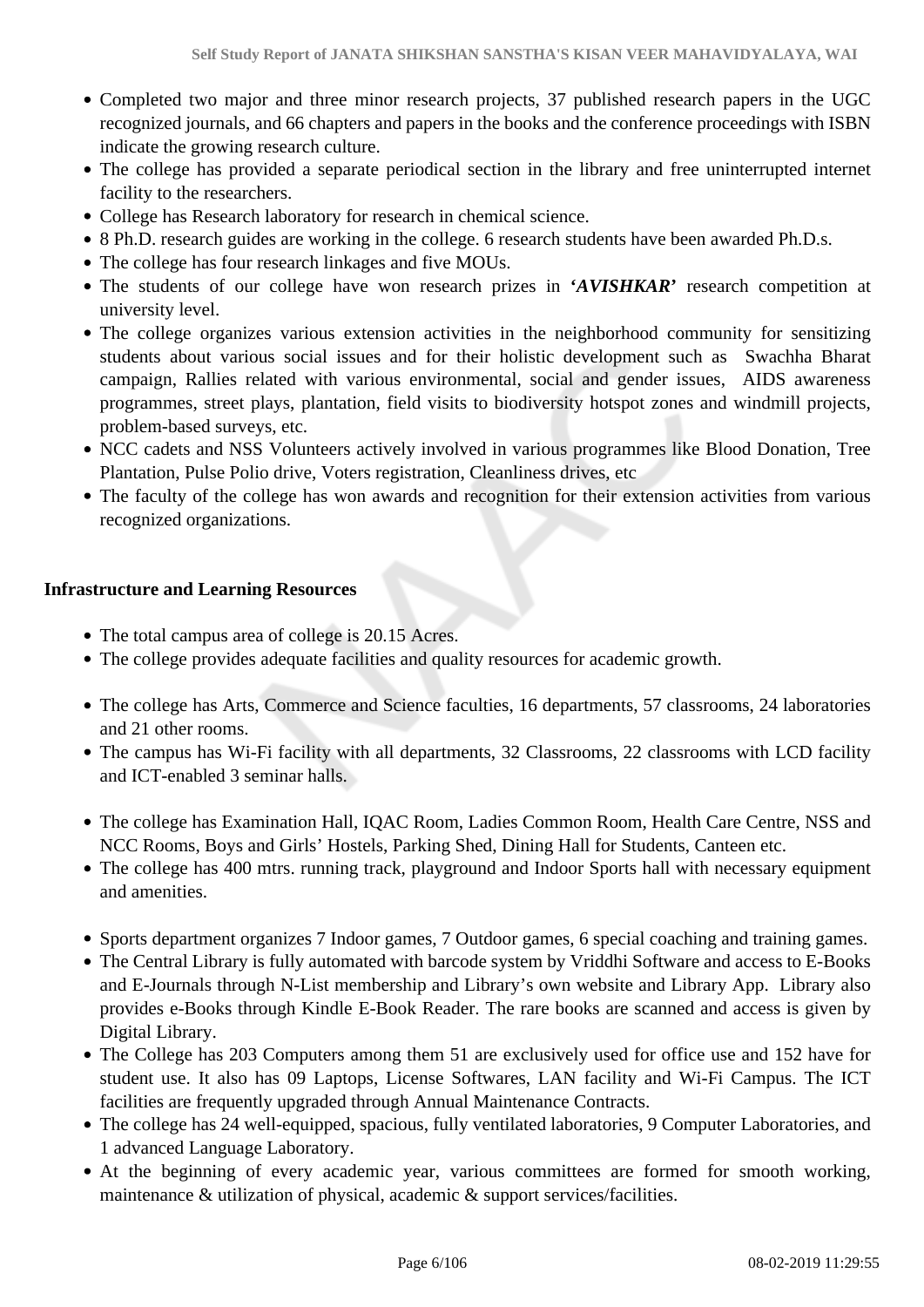#### **Student Support and Progression**

- The college provides financial assistance to the sports persons.
- It provides help to the poor and needy students in the form of finance and concession.
- Alumni Association of our college donated Rs. 27,33,395/- for the development of infrastructure and for the construction of Jai Kisan Boys Hostel.
- Capability enhancement and development facilities like Guidance for Competitive Examinations, Remedial Coaching, Language Lab, Army and Police Pre-recruitment Training, Coaching for various sports events, Personality Development Programmes, Yoga and Meditation are available in the college.
- The College has organized 22 workshops for the purpose of Vocational Education and Training during the last five years.
- 21 medals are bagged by the college students during the last five years in national and international level events of sports.
- Our students Amit Shinde and Nitin Shinde represented Shivaji University in National Youth Festivals.
- 106 students have passed C and 85 students have passed B certificate exams since 2013-14.
- The institution has a transparent and effective mechanism for timely redressal of grievances of the students.
- 296 students have been placed in the various sectors since 2013-14.
- Total 10 students have been qualified in various examinations like NET/SET, GATE, MPSC.
- In 2014-15, 2016-17 and 2017-18, State Level Elocution Competitions and in 2015-16, State Level Group Singing Competition, were organized in the memory of Deshbhakta Kisan Veer, the founder of Janata Shikshan Sanstha, Wai.
- The College organizes various sports competitions at the institution level every year.
- Infrastructural developments have been made by taking into consideration the requirements of students and teachers.

#### **Governance, Leadership and Management**

- The Management has democratic administrative set up. Both the Executive Council and the Governing Body hold regular meetings and take the policy decisions pertaining to academics and administration for the smooth functioning of the branches of the institution.
- The Principal has delegated its power and responsibilities to the competent authorities like Coordinators, Heads of the Departments, Committee Conveners and the IQAC.
- The Principal and LMC/CDC members take review of academic results, infrastructure development, recruitment of faculty and suggest remedies for the qualitative enhancement of the teachers and students.
- The Principal receives the feedback from the students and guides the faculty accordingly.
- The Management mobilizes resources by raising funds from the Alumni and from the well-wishers of the institution.
- Every year, about sixty different committees are formed by the Principal for assigning various responsibilities related to academic, administrative, extra-curricular, research and extension activities and support services.
- The Perspective Plan is available in the college and on its website.
- All the bodies, cells and committees organize regular meetings and the resolutions passed in the meetings have been strictly implemented within the stipulated time.
- The performance of faculty is monitored through the Performance Based Appraisal System (PBAS) as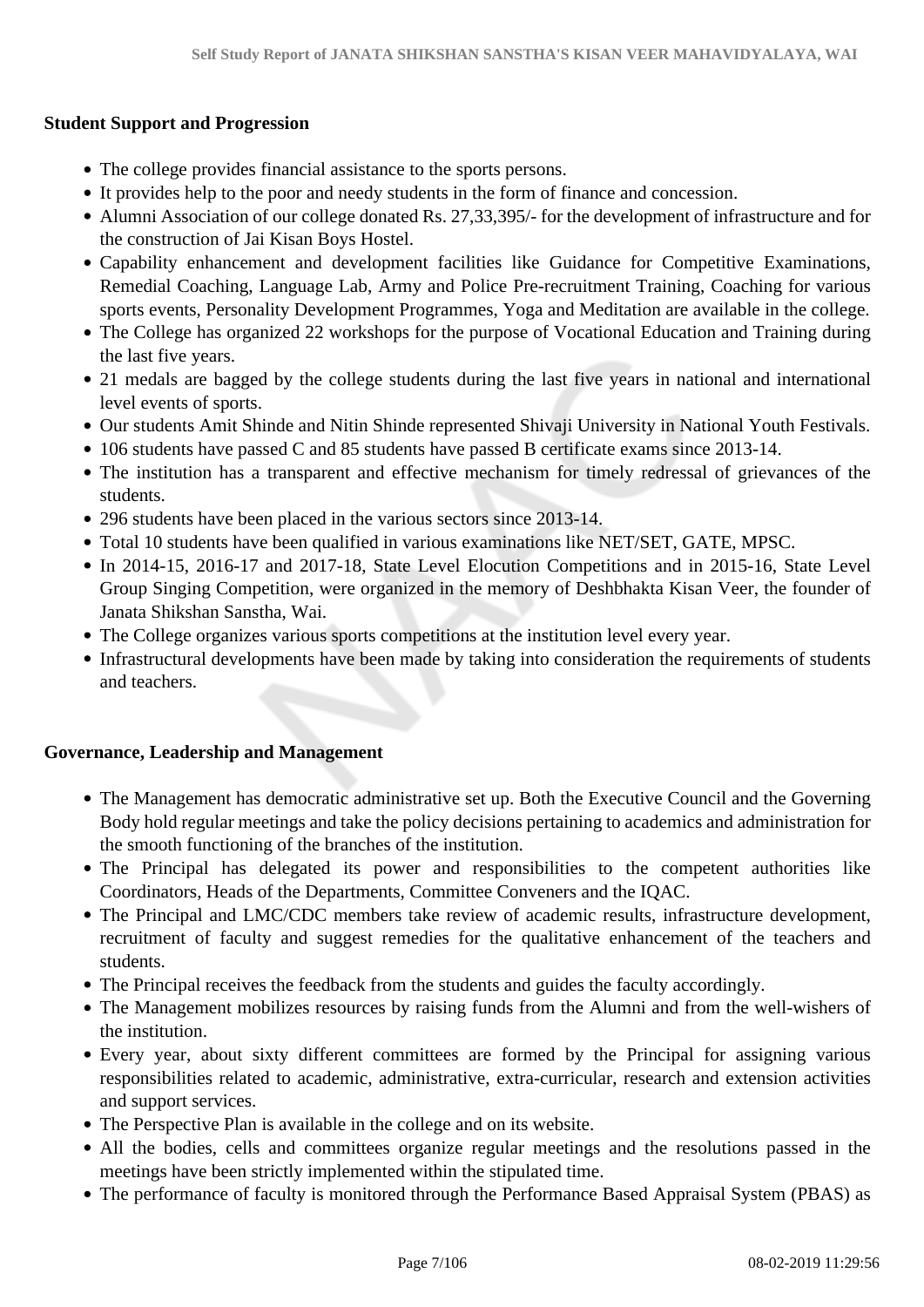per the guidelines of the UGC.

- The performance of the non-teaching staff is evaluated on the basis of Confidential Reports.
- The College has internal and external audit system.
- The institution conducts regular meetings of the IQAC in order to review the teaching-learning process, structures and methodologies of a variety of institutional operations and learning outcomes.

#### **Institutional Values and Best Practices**

- For the safety and security of the students, measures are taken by the college through 15 security guards and 35 CCTV cameras.
- Security guards are assigned various duties to different places to maintain the discipline.
- The college provides physical facilities for differently abled students.
- Functional Internal Complaints Committee and other committees organize various gender equity promotion programmes.
- NSS, NCC and other departments and committees also organize various programmes for the orientation of the students, teaching and non-teaching staff.
- Various experts in the fields of law, police, social work, etc. are invited to make orientation on the pertinent issues regarding gender sensitivity.
- There is a separate ladies room for the girl students.
- The wastes such as tree leaves, papers etc. are being scraped for recycling and manufacturing processes.
- The discharged water in the campus is reused for the plants and in soak-pits.
- NSS and NCC units participate in various activities to promote green practices.
- Administrative office makes use of computer and social media for E-communication.
- The great Indian personalities are commemorated on their birth and death anniversaries to inculcate human values and professional ethics.
- The code of conduct for the stakeholders is followed as per the directives of the authorities.
- The college also tries to address and engage local issues through its various activities for the development of local community.
- The college has taken initiatives of using renewable energy.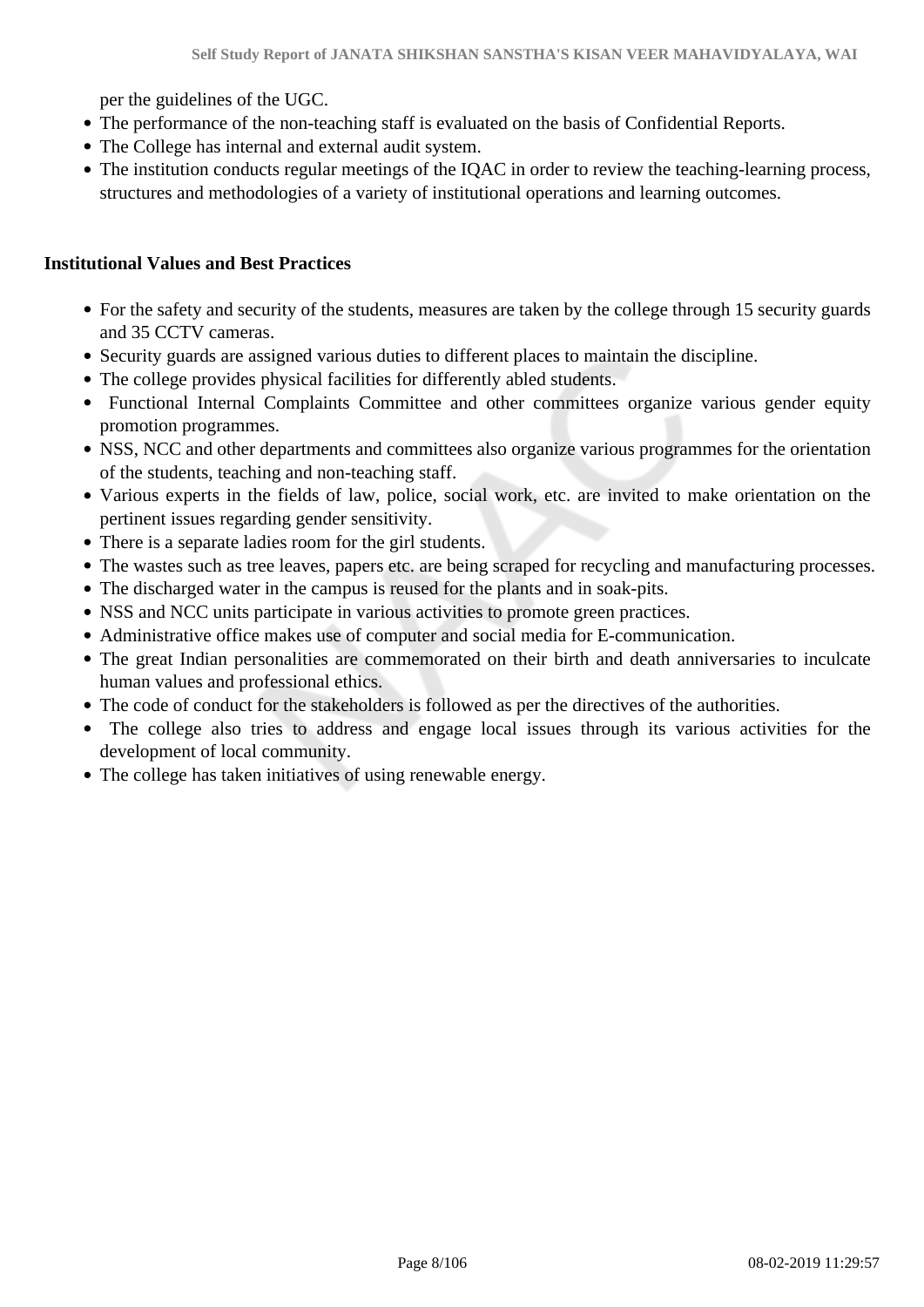## **2. PROFILE**

## **2.1 BASIC INFORMATION**

| <b>JANATA SHIKSHAN SANSTHA'S KISAN</b><br>VEER MAHAVIDYALAYA, WAI<br>WAI-PANCHGANI ROAD, WAI, TAL. WAI,<br><b>DIST. SATARA</b> |
|--------------------------------------------------------------------------------------------------------------------------------|
|                                                                                                                                |
|                                                                                                                                |
| Wai                                                                                                                            |
| Maharashtra                                                                                                                    |
| 412803                                                                                                                         |
| www.kvmwai.edu.in                                                                                                              |
|                                                                                                                                |

| <b>Contacts for Communication</b> |                                                                     |                                          |               |                         |                                |  |  |  |  |
|-----------------------------------|---------------------------------------------------------------------|------------------------------------------|---------------|-------------------------|--------------------------------|--|--|--|--|
| <b>Designation</b>                | <b>Name</b>                                                         | <b>Telephone with</b><br><b>STD Code</b> | <b>Mobile</b> | Fax                     | <b>Email</b>                   |  |  |  |  |
| Principal                         | <b>CHANDRAS</b><br><b>HEKHAR</b><br><b>GAURIHAR</b><br><b>YEOLE</b> | 02167-221972                             | 9850419375    | 02167-22013<br>$\Omega$ | prin.kvmwai@redi<br>ffmail.com |  |  |  |  |
| Associate<br>Professor            | <b>VINOD RA</b><br><b>MCHANDR</b><br><b>A VEER</b>                  | 02167-220938                             | 9422051976    | 02167-22010<br>2        | vinodrveer@gmail.<br>com       |  |  |  |  |

| <b>Status of the Institution</b> |              |
|----------------------------------|--------------|
| <b>Institution Status</b>        | Grant-in-aid |

| Type of Institution |              |  |  |  |
|---------------------|--------------|--|--|--|
| <b>By Gender</b>    | Co-education |  |  |  |
| $\perp$ By Shift    | Regular      |  |  |  |

| Recognized Minority institution            |                |  |  |  |
|--------------------------------------------|----------------|--|--|--|
| If it is a recognized minroity institution | $\overline{N}$ |  |  |  |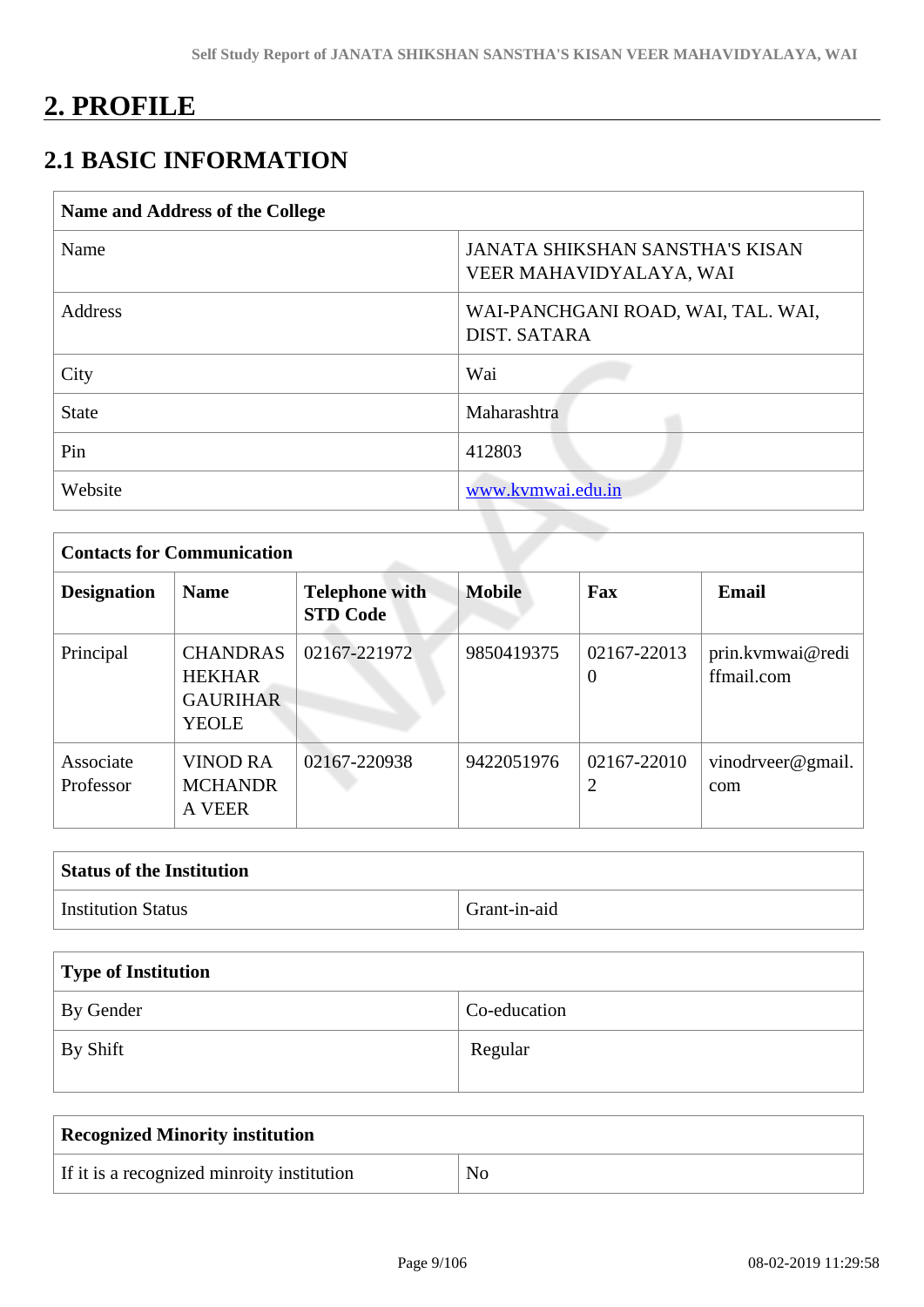|                                                           | <b>Establishment Details</b>                                                                                                |                        |                               |                              |                                                                                                     |  |  |
|-----------------------------------------------------------|-----------------------------------------------------------------------------------------------------------------------------|------------------------|-------------------------------|------------------------------|-----------------------------------------------------------------------------------------------------|--|--|
|                                                           | Date of establishment of the college                                                                                        |                        | 20-06-1962                    |                              |                                                                                                     |  |  |
| college)                                                  |                                                                                                                             |                        |                               |                              | University to which the college is affiliated/ or which governs the college (if it is a constituent |  |  |
| <b>State</b>                                              |                                                                                                                             | <b>University name</b> |                               |                              | <b>Document</b>                                                                                     |  |  |
| Maharashtra                                               |                                                                                                                             |                        | Shivaji University            |                              | <b>View Document</b>                                                                                |  |  |
| <b>Details of UGC recognition</b>                         |                                                                                                                             |                        |                               |                              |                                                                                                     |  |  |
| <b>Under Section</b>                                      |                                                                                                                             | <b>Date</b>            |                               |                              | <b>View Document</b>                                                                                |  |  |
| 2f of UGC                                                 |                                                                                                                             | 22-12-1976             |                               |                              | <b>View Document</b>                                                                                |  |  |
| 12B of UGC                                                |                                                                                                                             | 06-02-1980             |                               |                              | <b>View Document</b>                                                                                |  |  |
|                                                           |                                                                                                                             |                        |                               |                              |                                                                                                     |  |  |
|                                                           |                                                                                                                             |                        |                               |                              |                                                                                                     |  |  |
|                                                           | Details of recognition/approval by stationary/regulatory bodies like<br>AICTE, NCTE, MCI, DCI, PCI, RCI etc(other than UGC) |                        |                               |                              |                                                                                                     |  |  |
| <b>Statutory</b><br><b>Regulatory</b><br><b>Authority</b> | <b>Recognition/App</b><br>roval details Inst<br>itution/Departme<br>nt programme                                            | yyyy)                  | Day, Month and<br>year(dd-mm- | <b>Validity in</b><br>months | <b>Remarks</b>                                                                                      |  |  |
| No contents                                               |                                                                                                                             |                        |                               |                              |                                                                                                     |  |  |
|                                                           |                                                                                                                             |                        |                               |                              |                                                                                                     |  |  |
| <b>Details of autonomy</b>                                |                                                                                                                             |                        |                               |                              |                                                                                                     |  |  |
| UGC), on its affiliated colleges?                         | Does the affiliating university Act provide for<br>conferment of autonomy (as recognized by the                             |                        | Yes                           | autonomydoc 1549111532.pdf   |                                                                                                     |  |  |

| <b>Recognitions</b>                                                                  |    |
|--------------------------------------------------------------------------------------|----|
| Is the College recognized by UGC as a College<br>with Potential for Excellence(CPE)? | No |
| Is the College recognized for its performance by<br>any other governmental agency?   | No |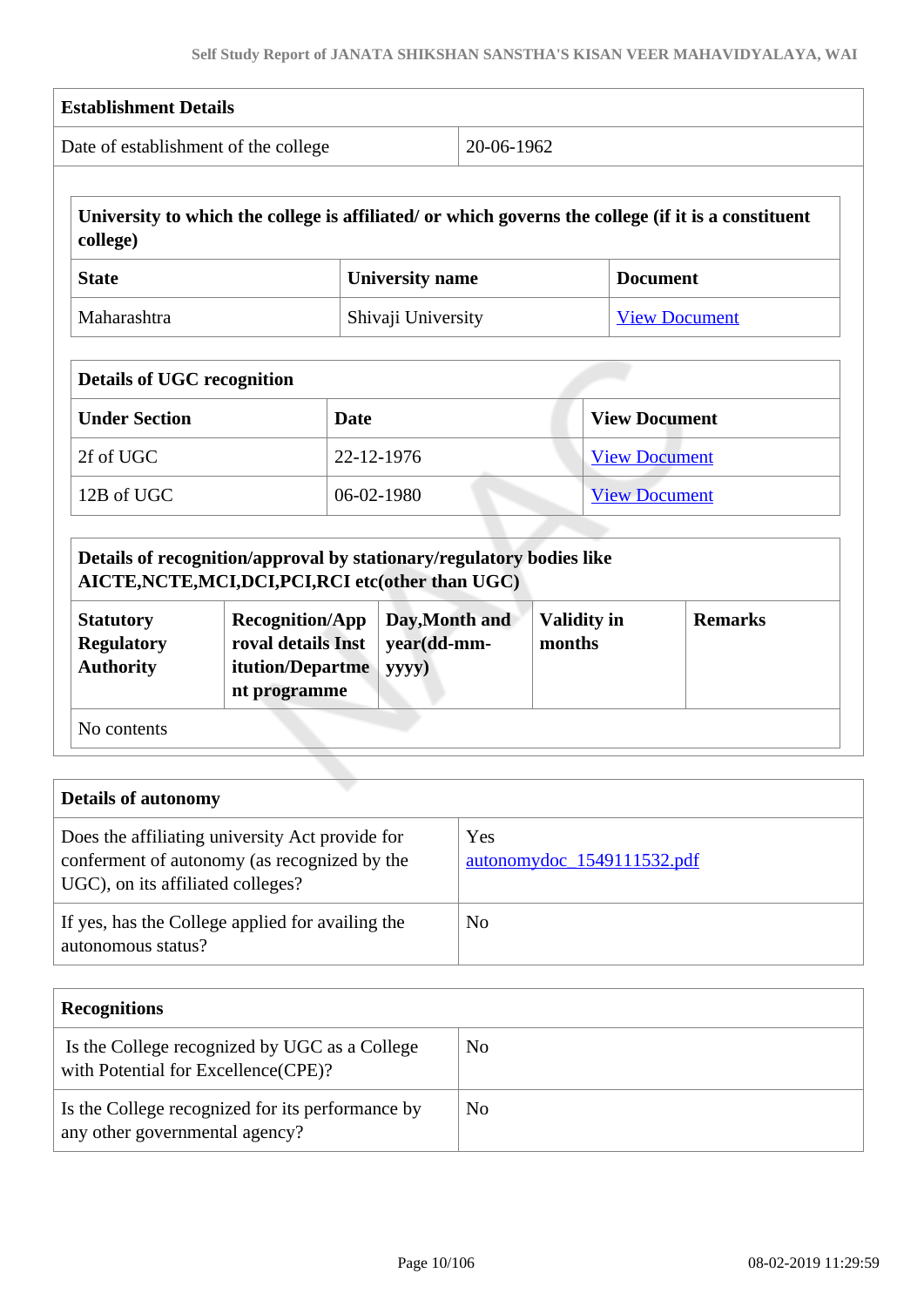| <b>Location and Area of Campus</b> |                                                              |           |                                |                             |  |  |  |
|------------------------------------|--------------------------------------------------------------|-----------|--------------------------------|-----------------------------|--|--|--|
| <b>Campus Type</b>                 | <b>Address</b>                                               | Location* | <b>Campus Area</b><br>in Acres | Built up Area in<br>sq.mts. |  |  |  |
| Main campus<br>area                | WAI-PANCHGANI ROAD,<br>WAI, TAL. WAI, DIST.<br><b>SATARA</b> | Hill      | 20.15                          | 15244.7                     |  |  |  |

## **2.2 ACADEMIC INFORMATION**

| Details of Programmes Offered by the College (Give Data for Current Academic year) |                                                                                               |    |                              |                                        |                                      |                                             |  |  |
|------------------------------------------------------------------------------------|-----------------------------------------------------------------------------------------------|----|------------------------------|----------------------------------------|--------------------------------------|---------------------------------------------|--|--|
| Programme<br>Level                                                                 | <b>Duration</b> in<br><b>Name of Pr</b><br><b>Months</b><br>ogramme/C<br>ourse<br>$\mathbf n$ |    | <b>Entry</b><br>Qualificatio | <b>Medium of</b><br><b>Instruction</b> | <b>Sanctioned</b><br><b>Strength</b> | No.of<br><b>Students</b><br><b>Admitted</b> |  |  |
| <b>UG</b>                                                                          | <b>BSc, Physics</b>                                                                           | 36 | XII                          | English                                | 505                                  | 451                                         |  |  |
| <b>UG</b>                                                                          | <b>BSc, Chemist</b><br>ry                                                                     | 36 | XII                          | English                                | 960                                  | 793                                         |  |  |
| <b>UG</b>                                                                          | BSc, Mathem<br>atics                                                                          | 36 | <b>XII</b>                   | English                                | 265                                  | 228                                         |  |  |
| <b>UG</b>                                                                          | BSc, Botany                                                                                   | 36 | XII                          | English                                | 505                                  | 457                                         |  |  |
| <b>UG</b>                                                                          | BSc,Zoology                                                                                   | 36 | <b>XII</b>                   | English                                | 505                                  | 449                                         |  |  |
| <b>UG</b>                                                                          | <b>BSc, Statistic</b><br>${\bf S}$                                                            | 36 | XII                          | English                                | 265                                  | 171                                         |  |  |
| <b>UG</b>                                                                          | BA, English                                                                                   | 36 | XII                          | English                                | 360                                  | 80                                          |  |  |
| <b>UG</b>                                                                          | BA, Marathi                                                                                   | 36 | XII                          | Marathi                                | 480                                  | 347                                         |  |  |
| <b>UG</b>                                                                          | BA, Hindi                                                                                     | 36 | XII                          | Hindi                                  | 360                                  | 99                                          |  |  |
| <b>UG</b>                                                                          | <b>BA, History</b>                                                                            | 36 | XII                          | Marathi                                | 480                                  | 429                                         |  |  |
| <b>UG</b>                                                                          | BA, Economi<br>$\mathbf{c}\mathbf{s}$                                                         | 36 | XII                          | Marathi                                | 480                                  | 368                                         |  |  |
| <b>UG</b>                                                                          | BA, Geograp<br>hy                                                                             | 36 | XII                          | Marathi                                | 480                                  | 405                                         |  |  |
| <b>UG</b>                                                                          | <b>BA, Political</b><br>Science                                                               | 36 | XII                          | Marathi                                | 480                                  | 226                                         |  |  |
| <b>UG</b>                                                                          | BA, Psycholo<br>gy                                                                            | 36 | XII                          | Marathi                                | 255                                  | 114                                         |  |  |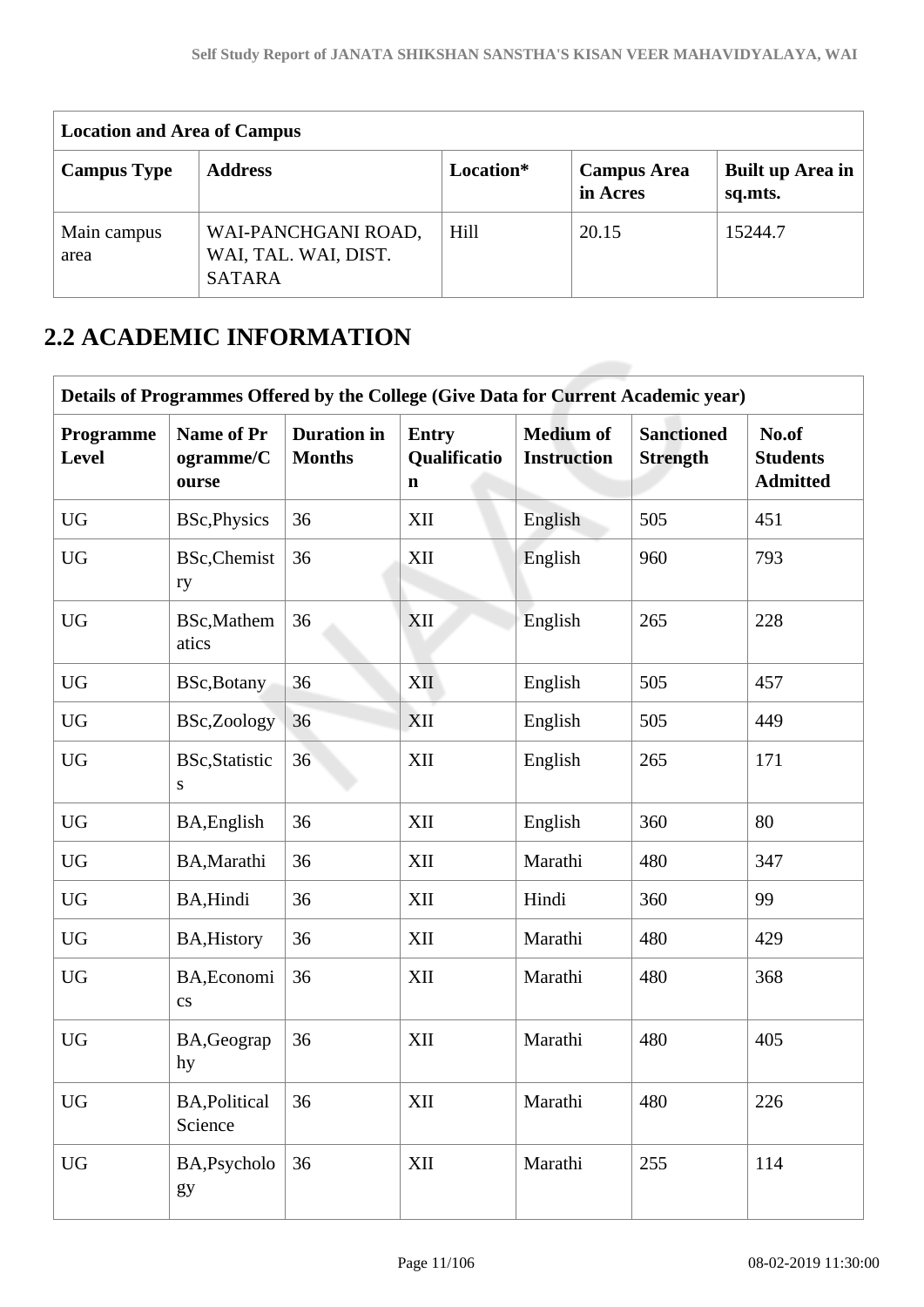| <b>UG</b>                | BCom,Com<br>merce  | 36 | XII          | English, Mar<br>athi | 1368           | 1252           |
|--------------------------|--------------------|----|--------------|----------------------|----------------|----------------|
| <b>UG</b>                | BCA, Bca           | 36 | XII          | English              | 240            | 116            |
| PG                       | MSc, Chemis<br>try | 24 | <b>B.SC</b>  | English              | 47             | 43             |
| PG                       | MA, English        | 24 | B.A.         | English              | 100            | 76             |
| PG                       | MA, Marathi        | 24 | B.A.         | Marathi              | 100            | 36             |
| PG                       | MA, Hindi          | 24 | B.A.         | Hindi                | 100            | 22             |
| PG                       | MA, Econom<br>ics  | 24 | B.A.         | Marathi              | 100            | 33             |
| PG                       | MCom, Com<br>merce | 24 | <b>B.COM</b> | English              | 105            | 78             |
| Pre Doctoral<br>(M.Phil) | MPhil,Com<br>merce | 24 | M.COM        | English              | $\overline{2}$ | $\overline{0}$ |

## **Position Details of Faculty & Staff in the College**

| <b>Teaching Faculty</b>                                                             |                  |                |                |                            |                |                |                            |                  |                  |                |                  |                |
|-------------------------------------------------------------------------------------|------------------|----------------|----------------|----------------------------|----------------|----------------|----------------------------|------------------|------------------|----------------|------------------|----------------|
|                                                                                     | <b>Professor</b> |                |                | <b>Associate Professor</b> |                |                | <b>Assistant Professor</b> |                  |                  |                |                  |                |
|                                                                                     | Male             | Female         | Others         | Total                      | Male           | Female         | Others                     | Total            | Male             | Female         | Others           | Total          |
| Sanctioned by the<br>UGC /University<br><b>State</b><br>Government                  |                  |                |                | $\overline{4}$             |                |                |                            | 27               |                  |                |                  | 32             |
| Recruited                                                                           | $\overline{0}$   | $\overline{0}$ | $\overline{0}$ | $\mathbf{0}$               | 25             | $\overline{2}$ | $\mathbf{0}$               | 27               | 13               | $\mathbf{1}$   | $\boldsymbol{0}$ | 14             |
| Yet to Recruit                                                                      |                  |                |                | $\overline{4}$             |                |                |                            | $\overline{0}$   |                  |                |                  | 18             |
| Sanctioned by the<br>Management/Soci<br>ety or Other<br>Authorized<br><b>Bodies</b> |                  |                |                | $\overline{0}$             |                |                |                            | $\overline{0}$   |                  |                |                  | $\overline{0}$ |
| Recruited                                                                           | $\overline{0}$   | $\overline{0}$ | $\overline{0}$ | $\overline{0}$             | $\overline{0}$ | $\overline{0}$ | $\overline{0}$             | $\overline{0}$   | $\boldsymbol{0}$ | $\overline{0}$ | $\overline{0}$   | $\overline{0}$ |
| Yet to Recruit                                                                      |                  |                |                | $\overline{0}$             |                |                |                            | $\boldsymbol{0}$ |                  |                |                  | $\overline{0}$ |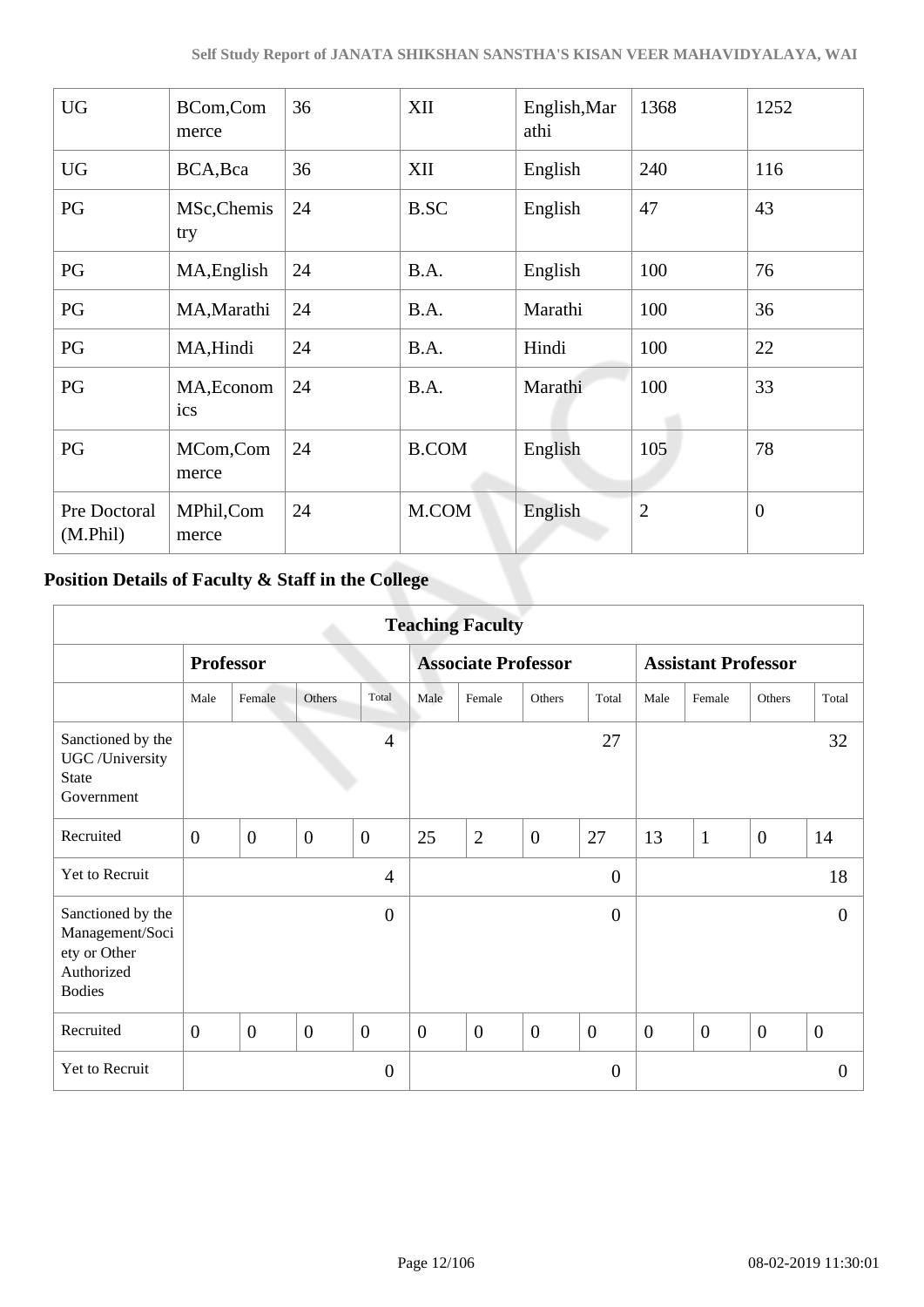| <b>Non-Teaching Staff</b>                                                       |                |                |                |                  |  |  |  |
|---------------------------------------------------------------------------------|----------------|----------------|----------------|------------------|--|--|--|
|                                                                                 | <b>Male</b>    | <b>Female</b>  | <b>Others</b>  | <b>Total</b>     |  |  |  |
| Sanctioned by the<br><b>UGC</b> / University State<br>Government                |                |                |                | 77               |  |  |  |
| Recruited                                                                       | 48             | $\overline{0}$ | $\theta$       | 48               |  |  |  |
| Yet to Recruit                                                                  |                |                |                | 29               |  |  |  |
| Sanctioned by the<br>Management/Society<br>or Other Authorized<br><b>Bodies</b> |                |                |                | $\boldsymbol{0}$ |  |  |  |
| Recruited                                                                       | $\overline{0}$ | $\overline{0}$ | $\overline{0}$ | $\overline{0}$   |  |  |  |
| Yet to Recruit                                                                  |                |                |                | $\theta$         |  |  |  |

| <b>Technical Staff</b>                                                          |                |                |                  |                  |  |  |  |
|---------------------------------------------------------------------------------|----------------|----------------|------------------|------------------|--|--|--|
|                                                                                 | <b>Male</b>    | Female         | <b>Others</b>    | <b>Total</b>     |  |  |  |
| Sanctioned by the<br><b>UGC</b> / University State<br>Government                |                |                |                  | $\overline{0}$   |  |  |  |
| Recruited                                                                       | $\overline{0}$ | $\overline{0}$ | $\overline{0}$   | $\boldsymbol{0}$ |  |  |  |
| Yet to Recruit                                                                  |                |                |                  | $\overline{0}$   |  |  |  |
| Sanctioned by the<br>Management/Society<br>or Other Authorized<br><b>Bodies</b> |                |                |                  | $\theta$         |  |  |  |
| Recruited                                                                       | $\overline{0}$ | $\overline{0}$ | $\boldsymbol{0}$ | $\overline{0}$   |  |  |  |
| Yet to Recruit                                                                  |                |                |                  | $\overline{0}$   |  |  |  |

#### **Qualification Details of the Teaching Staff**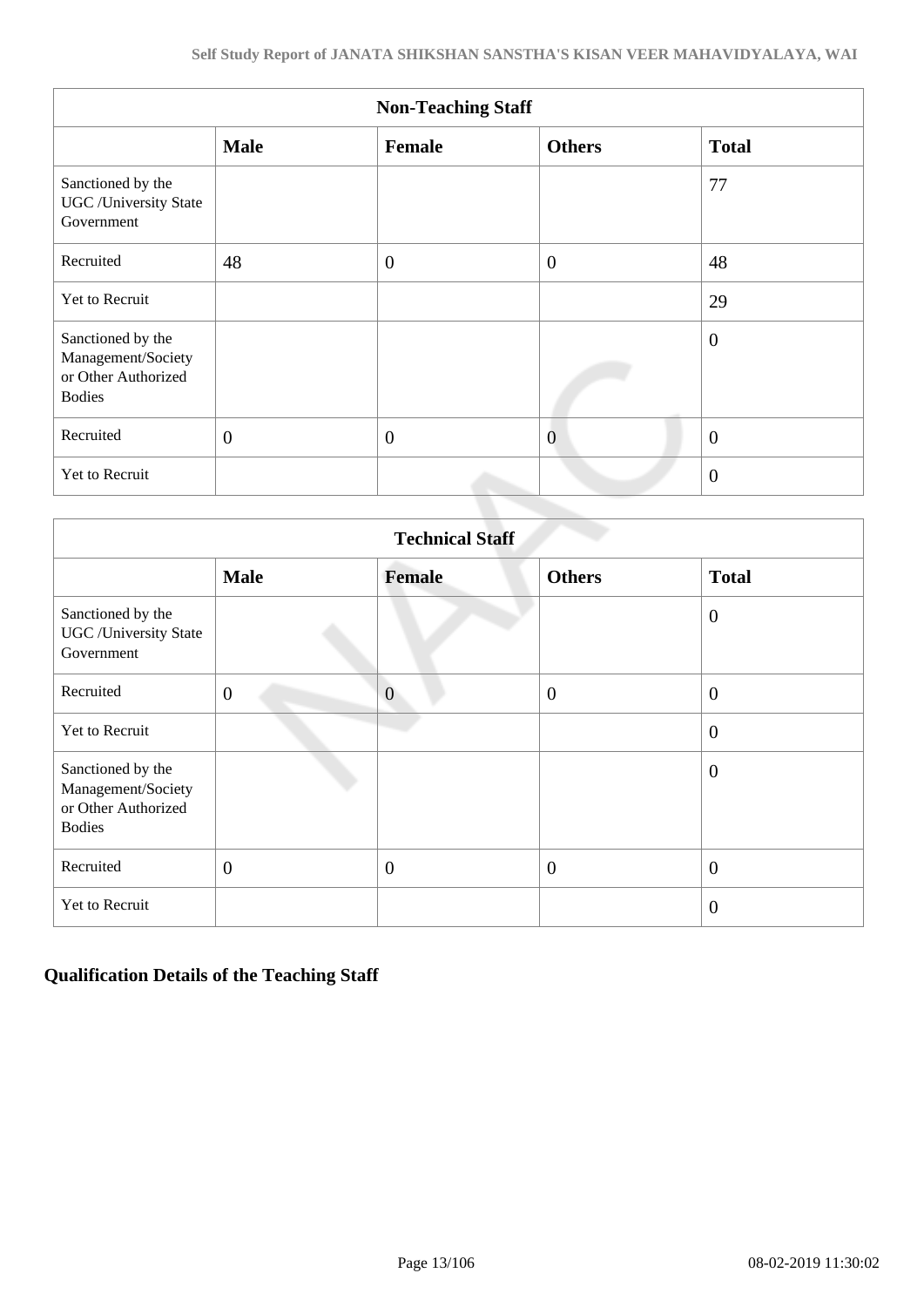| <b>Permanent Teachers</b>                     |                  |                |                            |                |                  |                            |                |                |                |                |
|-----------------------------------------------|------------------|----------------|----------------------------|----------------|------------------|----------------------------|----------------|----------------|----------------|----------------|
| <b>Highest</b><br>Qualificatio<br>$\mathbf n$ | <b>Professor</b> |                | <b>Associate Professor</b> |                |                  | <b>Assistant Professor</b> |                |                |                |                |
|                                               | Male             | Female         | Others                     | Male           | Female           | Others                     | Male           | Female         | Others         | Total          |
| D.sc/D.Litt.                                  | $\theta$         | $\overline{0}$ | $\boldsymbol{0}$           | $\overline{0}$ | $\overline{0}$   | $\overline{0}$             | $\overline{0}$ | $\overline{0}$ | $\overline{0}$ | $\overline{0}$ |
| Ph.D.                                         | $\overline{0}$   | $\overline{0}$ | $\overline{0}$             | 17             | $\overline{2}$   | $\theta$                   | 5              | $\theta$       | $\overline{0}$ | 24             |
| M.Phil.                                       | $\overline{0}$   | $\overline{0}$ | $\overline{0}$             | 6              | $\overline{0}$   | $\overline{0}$             | $\overline{0}$ | 1              | $\mathbf{0}$   | 7              |
| PG                                            | $\theta$         | $\theta$       | $\boldsymbol{0}$           | $\mathbf{1}$   | $\boldsymbol{0}$ | $\overline{0}$             | 8              | $\overline{0}$ | $\overline{0}$ | 9              |

| <b>Temporary Teachers</b>           |                  |                |                |                            |                  |                |                            |                |                |                |
|-------------------------------------|------------------|----------------|----------------|----------------------------|------------------|----------------|----------------------------|----------------|----------------|----------------|
| <b>Highest</b><br>Qualificatio<br>n | <b>Professor</b> |                |                | <b>Associate Professor</b> |                  |                | <b>Assistant Professor</b> |                |                |                |
|                                     | Male             | Female         | Others         | Male                       | Female           | Others         | Male                       | Female         | Others         | Total          |
| D.sc/D.Litt.                        | $\overline{0}$   | $\overline{0}$ | $\theta$       | $\overline{0}$             | $\overline{0}$   | $\overline{0}$ | $\overline{0}$             | $\overline{0}$ | $\overline{0}$ | $\mathbf{0}$   |
| Ph.D.                               | $\mathbf{0}$     | $\overline{0}$ | $\overline{0}$ | $\overline{0}$             | $\overline{0}$   | $\theta$       | 3                          | $\mathbf{1}$   | $\overline{0}$ | $\overline{4}$ |
| M.Phil.                             | $\mathbf{0}$     | $\overline{0}$ | $\overline{0}$ | $\overline{0}$             | $\boldsymbol{0}$ | $\overline{0}$ | $\mathbf{1}$               | $\overline{0}$ | $\overline{0}$ | $\mathbf{1}$   |
| PG                                  | $\boldsymbol{0}$ | $\mathbf{0}$   | $\overline{0}$ | $\mathbf{0}$               | $\overline{0}$   | $\theta$       | 18                         | 23             | $\overline{0}$ | 41             |

| <b>Part Time Teachers</b>           |                  |                |                            |                |                  |                            |                |                |                |          |
|-------------------------------------|------------------|----------------|----------------------------|----------------|------------------|----------------------------|----------------|----------------|----------------|----------|
| <b>Highest</b><br>Qualificatio<br>n | <b>Professor</b> |                | <b>Associate Professor</b> |                |                  | <b>Assistant Professor</b> |                |                |                |          |
|                                     | Male             | Female         | Others                     | Male           | Female           | Others                     | Male           | Female         | Others         | Total    |
| D.sc/D.Litt.                        | $\overline{0}$   | $\overline{0}$ | $\overline{0}$             | $\overline{0}$ | $\overline{0}$   | $\overline{0}$             | $\overline{0}$ | $\overline{0}$ | $\overline{0}$ | $\theta$ |
| Ph.D.                               | $\overline{0}$   | $\overline{0}$ | $\overline{0}$             | $\Omega$       | $\overline{0}$   | $\overline{0}$             | $\Omega$       | $\overline{0}$ | $\overline{0}$ | $\theta$ |
| M.Phil.                             | $\mathbf{0}$     | $\overline{0}$ | $\overline{0}$             | $\overline{0}$ | $\overline{0}$   | $\boldsymbol{0}$           | $\overline{0}$ | $\overline{0}$ | $\overline{0}$ | $\theta$ |
| PG                                  | $\overline{0}$   | $\overline{0}$ | $\overline{0}$             |                | $\boldsymbol{0}$ | $\overline{0}$             | $\overline{0}$ | $\overline{0}$ | $\theta$       | -1       |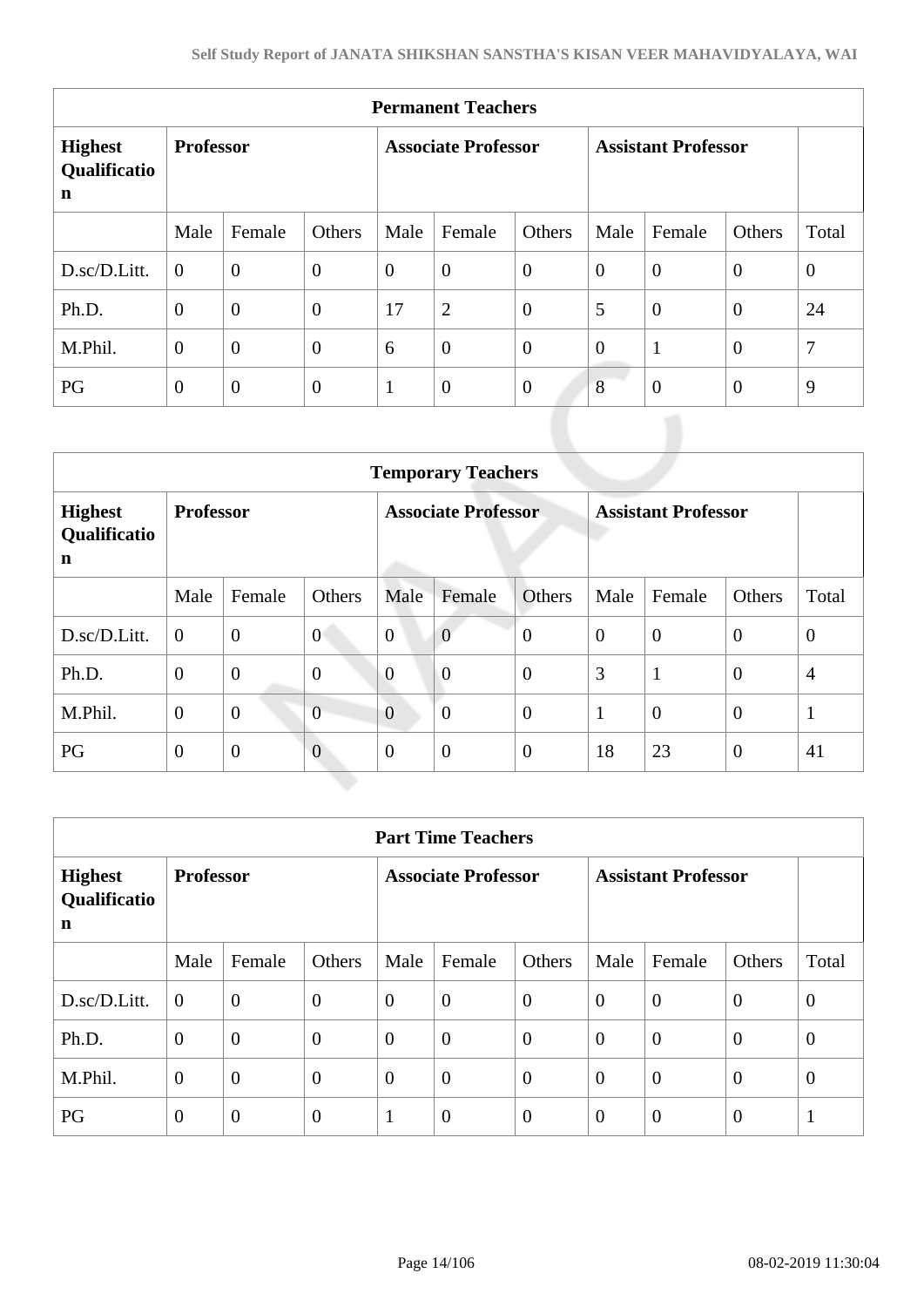| <b>Details of Visting/Guest Faculties</b> |             |               |               |              |  |  |
|-------------------------------------------|-------------|---------------|---------------|--------------|--|--|
| <b>Number of Visiting/Guest Faculty</b>   | <b>Male</b> | <b>Female</b> | <b>Others</b> | <b>Total</b> |  |  |
| engaged with the college?                 |             |               |               |              |  |  |

#### **Provide the Following Details of Students Enrolled in the College During the Current Academic Year**

| Programme    |        | <b>From the State</b><br><b>Where College</b><br>is Located | <b>From Other</b><br><b>States of India</b> | <b>NRI Students</b> | Foreign<br><b>Students</b> | <b>Total</b>   |
|--------------|--------|-------------------------------------------------------------|---------------------------------------------|---------------------|----------------------------|----------------|
| <b>UG</b>    | Male   | 1523                                                        | $\overline{0}$                              | $\overline{0}$      | $\overline{0}$             | 1523           |
|              | Female | 1607                                                        | $\overline{0}$                              | $\overline{0}$      | $\overline{0}$             | 1607           |
|              | Others | $\mathbf{0}$                                                | $\overline{0}$                              | $\overline{0}$      | $\overline{0}$             | $\mathbf{0}$   |
| PG           | Male   | 62                                                          | $\overline{0}$                              | $\overline{0}$      | $\overline{0}$             | 62             |
|              | Female | 188                                                         | $\overline{0}$                              | $\overline{0}$      | $\overline{0}$             | 188            |
|              | Others | $\overline{0}$                                              | $\boldsymbol{0}$                            | $\overline{0}$      | $\overline{0}$             | $\overline{0}$ |
| Certificate  | Male   | 442                                                         | $\overline{0}$                              | $\overline{0}$      | $\mathbf{0}$               | 442            |
|              | Female | 645                                                         | $\overline{0}$                              | $\overline{0}$      | $\overline{0}$             | 645            |
|              | Others | $\overline{0}$                                              | $\overline{0}$                              | $\boldsymbol{0}$    | $\overline{0}$             | $\overline{0}$ |
| Pre Doctoral | Male   | $\overline{0}$                                              | $\overline{0}$                              | $\overline{0}$      | $\overline{0}$             | $\theta$       |
| (M.Phil)     | Female | $\overline{0}$                                              | $\overline{0}$                              | $\overline{0}$      | $\overline{0}$             | $\theta$       |
|              | Others | $\boldsymbol{0}$                                            | $\boldsymbol{0}$                            | $\overline{0}$      | $\overline{0}$             | $\overline{0}$ |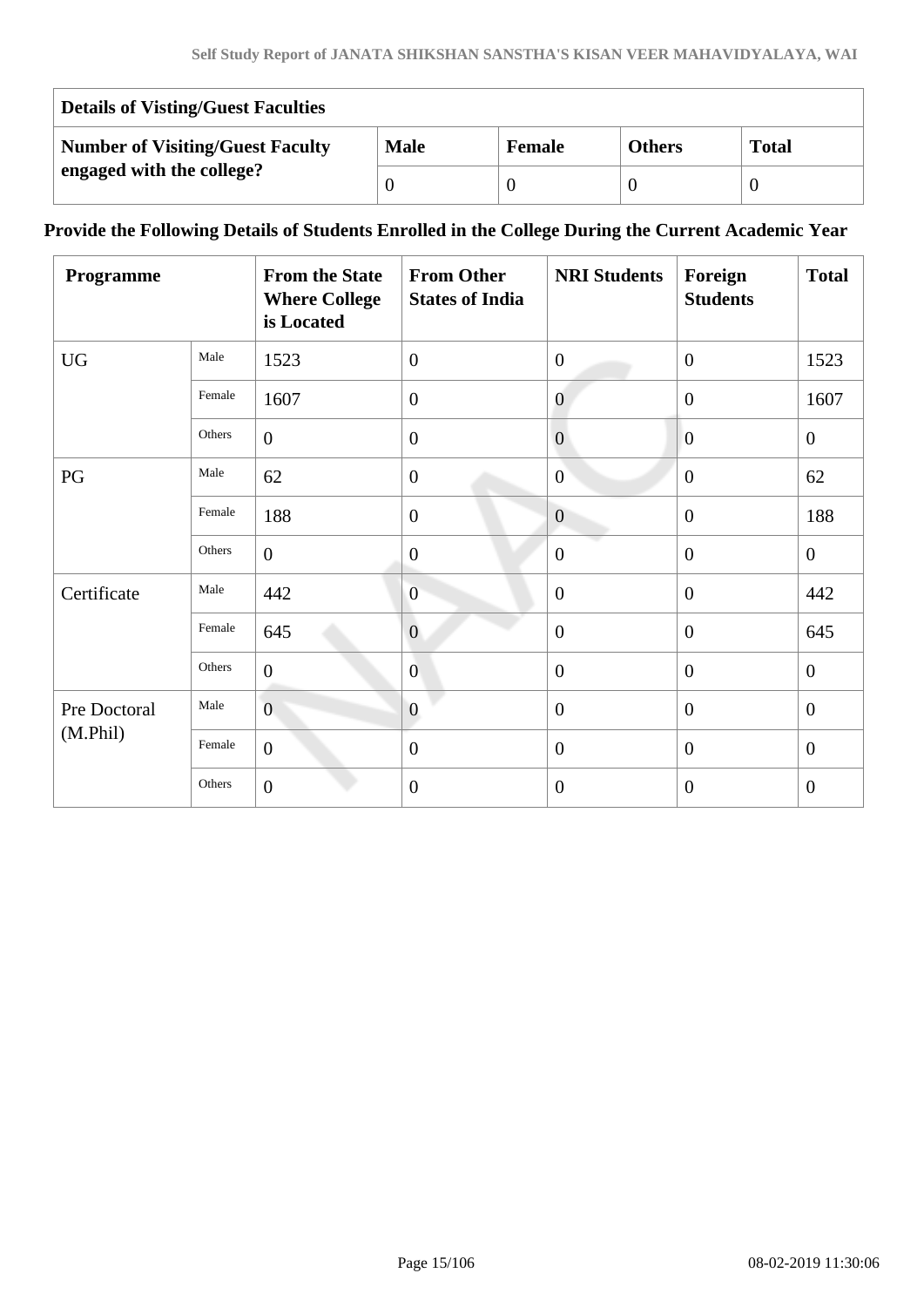| <b>Years</b>       |        |                  |                  |                |                |  |  |  |
|--------------------|--------|------------------|------------------|----------------|----------------|--|--|--|
| Programme          |        | Year 1           | Year 2           | Year 3         | Year 4         |  |  |  |
| SC                 | Male   | 141              | 128              | 117            | 99             |  |  |  |
|                    | Female | 169              | 157              | 154            | 119            |  |  |  |
|                    | Others | $\overline{0}$   | $\boldsymbol{0}$ | $\overline{0}$ | $\overline{0}$ |  |  |  |
| ${\cal S}{\cal T}$ | Male   | 6                | 5                | 5              | $\overline{3}$ |  |  |  |
|                    | Female | $\overline{7}$   | 5                | $\overline{3}$ | $\overline{3}$ |  |  |  |
|                    | Others | $\overline{0}$   | $\mathbf{0}$     | $\overline{0}$ | $\mathbf{0}$   |  |  |  |
| OBC                | Male   | 219              | 235              | 232            | 182            |  |  |  |
|                    | Female | 276              | 246              | 235            | 227            |  |  |  |
|                    | Others | $\boldsymbol{0}$ | $\boldsymbol{0}$ | $\overline{0}$ | $\overline{0}$ |  |  |  |
| General            | Male   | 974              | 937              | 884            | 820            |  |  |  |
|                    | Female | 1253             | 1188             | 1122           | 1082           |  |  |  |
|                    | Others | $\overline{0}$   | $\overline{0}$   | $\mathbf{0}$   | $\overline{0}$ |  |  |  |
| Others             | Male   | 176              | 175              | 144            | 120            |  |  |  |
|                    | Female | 151              | 135              | 126            | 119            |  |  |  |
|                    | Others | $\overline{0}$   | $\overline{0}$   | $\overline{0}$ | $\overline{0}$ |  |  |  |
| Total              |        | 3372             | 3211             | 3022           | 2774           |  |  |  |

**Provide the Following Details of Students admitted to the College During the last four Academic Years**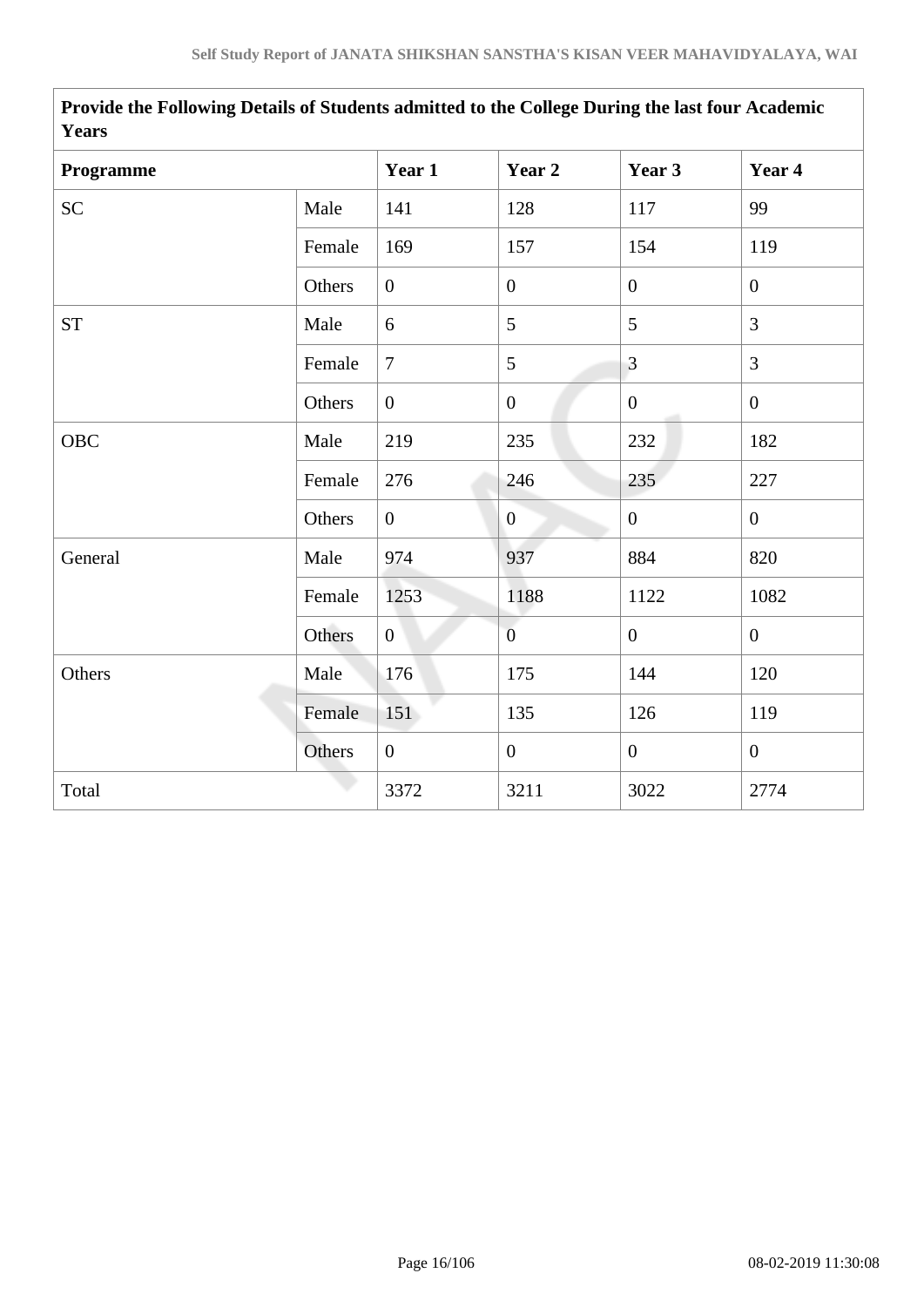## **3. Extended Profile**

## **3.1 Program**

#### **Number of courses offered by the institution across all programs during the last five years**

| <b>Response:</b> $23$ File Description  | Document             |
|-----------------------------------------|----------------------|
| Institutional Data in Prescribed Format | <b>View Document</b> |

#### **Number of programs offered year-wise for last five years**

| 2017-18                | 2016-17      | 2015-16               | 2014-15  | 2013-14 |
|------------------------|--------------|-----------------------|----------|---------|
| $\mathcal{D}^2$<br>ر ے | $\sim$<br>رے | $\bigcap$<br>$\sim$ 1 | $\sim$ 1 | ∠⊥      |

## **3.2 Students**

#### **Number of students year-wise during the last five years**

| 2017-18                                 | 2016-17 | $2015 - 16$ |                      | 2014-15 | 2013-14 |  |
|-----------------------------------------|---------|-------------|----------------------|---------|---------|--|
| 3380                                    | 3372    | 3211        |                      | 3022    | 2774    |  |
| <b>File Description</b>                 |         |             | Document             |         |         |  |
| Institutional Data in Prescribed Format |         |             | <b>View Document</b> |         |         |  |

#### **Number of seats earmarked for reserved category as per GOI/State Govt rule year-wise during the last five years**

| 2017-18                                 | 2016-17 | 2015-16 |                      | 2014-15 | 2013-14 |  |
|-----------------------------------------|---------|---------|----------------------|---------|---------|--|
| 2558                                    | 2558    | 2472    |                      | 2428    | 2216    |  |
| <b>File Description</b>                 |         |         | Document             |         |         |  |
| Institutional data in prescribed format |         |         | <b>View Document</b> |         |         |  |

#### **Number of outgoing / final year students year-wise during the last five years**

| 2017-18 | 2016-17 | 2015-16 | 2014-15 | 2013-14 |
|---------|---------|---------|---------|---------|
| 926     | 982     | 855     | 808     | 869     |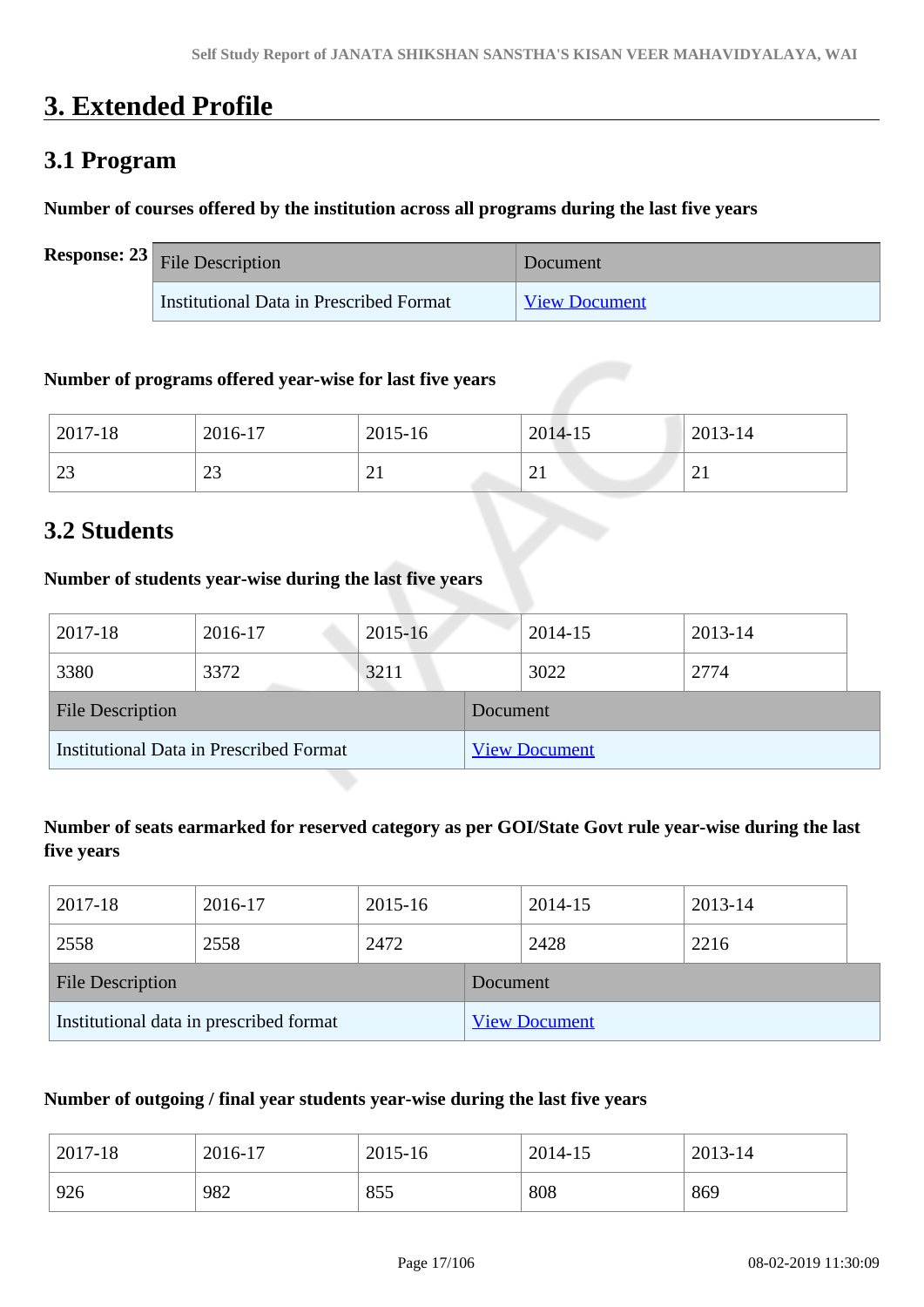| <b>File Description</b>                 | Document             |
|-----------------------------------------|----------------------|
| Institutional Data in Prescribed Format | <b>View Document</b> |

## **3.3 Teachers**

#### **Number of full time teachers year-wise during the last five years**

| 2017-18                 | 2016-17                                 | 2015-16 |          | 2014-15              | 2013-14 |  |
|-------------------------|-----------------------------------------|---------|----------|----------------------|---------|--|
| 40                      | 41                                      | 44      |          | 45                   | 46      |  |
| <b>File Description</b> |                                         |         | Document |                      |         |  |
|                         | Institutional Data in Prescribed Format |         |          | <b>View Document</b> |         |  |

#### **Number of sanctioned posts year-wise during the last five years**

| 2017-18                 | 2016-17                                 | 2015-16 |          | 2014-15              | 2013-14 |
|-------------------------|-----------------------------------------|---------|----------|----------------------|---------|
| 59                      | 59                                      | 59      |          | 59                   | 59      |
| <b>File Description</b> |                                         |         | Document |                      |         |
|                         | Institutional data in prescribed format |         |          | <b>View Document</b> |         |

## **3.4 Institution**

#### **Total number of classrooms and seminar halls**

#### **Response: 60**

#### **Total Expenditure excluding salary year-wise during the last five years ( INR in Lakhs)**

| 2017-18 | 2016-17 | 2015-16 | 2014-15 | 2013-14 |
|---------|---------|---------|---------|---------|
| 1295    | 1250    | 1292    | 972     | 1411    |

#### **Number of computers**

#### **Response: 152**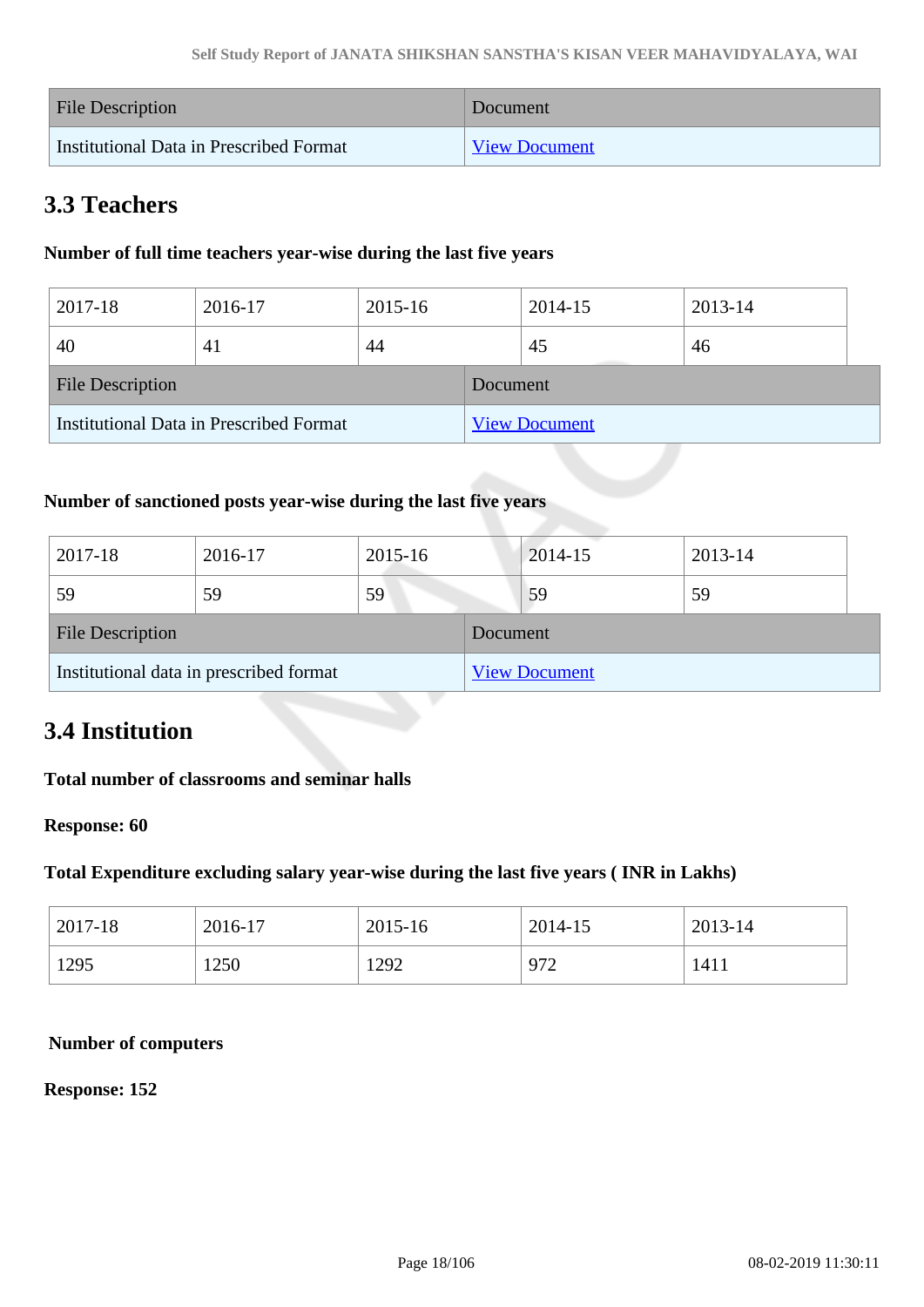## **4. Quality Indicator Framework(QIF)**

## **Criterion 1 - Curricular Aspects**

### **1.1 Curricular Planning and Implementation**

 **1.1.1 The institution ensures effective curriculum delivery through a well planned and documented process** 

#### **Response:**

At the beginning of the academic year, Academic Calendar is prepared each year by the Academic Calendar Committee. This academic calendar consists of curricular and co-curricular activities. For the effective implementation and delivery of curriculum, departmental meetings have been regularly held.Each year, in the first department meeting, action plan for the year is prepared, discussed and finalized for the successful implementation of the curriculum. Work load and responsibility of co-curricular activities is allotted to every teacher as per their interest and quality objectives. Teachers prepare the teaching plans for their respective subjects. Head of the Department verifies the teaching plan and gives necessary suggestions to the concerned teacher. These meetings provide a platform to every staff member to discuss course content and difficulties in delivering the curriculum.

All the teaching staff members maintain the academic diary as per the U.G.C. notification and university guidelines. All theory, practical classes, curriculum and co-curricular activities, research and extension activities are mentioned in the diary. At the end of the year, academic diaries have been submitted to the Principal who examines whether the entire syllabus has been completed as per the teaching plan.

The college follows the curriculum prescribed by Shivaji University, Kolhapur which is mandatory. Different tests and seminars are conducted to assess the understanding of the students. Diagnostic test is conducted to identify weaker students. Necessary remedial coaching is provided to the said students. The regular classroom attendance has been assessed by Attendance Committee, Heads of departments and Principal for better and effective implementation of the curriculum.

Curriculum –based project work has been assigned for the second year and third year of the undergraduate level and the last year of the post-graduate level.

Feedback is collected from the students about the curriculum and its implementation. The Internal Quality Assurance Cell monitors the overall process through the feedback.

#### **1.1.2 Number of certificate/diploma program introduced during the last five years**

#### **Response:** 18

#### 1.1.2.1 **Number of certificate/diploma programs introduced year-wise during the last five years**

| 2017-18 | 2016-17 | 2015-16 | 2014-15 | 2013-14 |
|---------|---------|---------|---------|---------|
| 02      | 03      | 04      | 07      | 02      |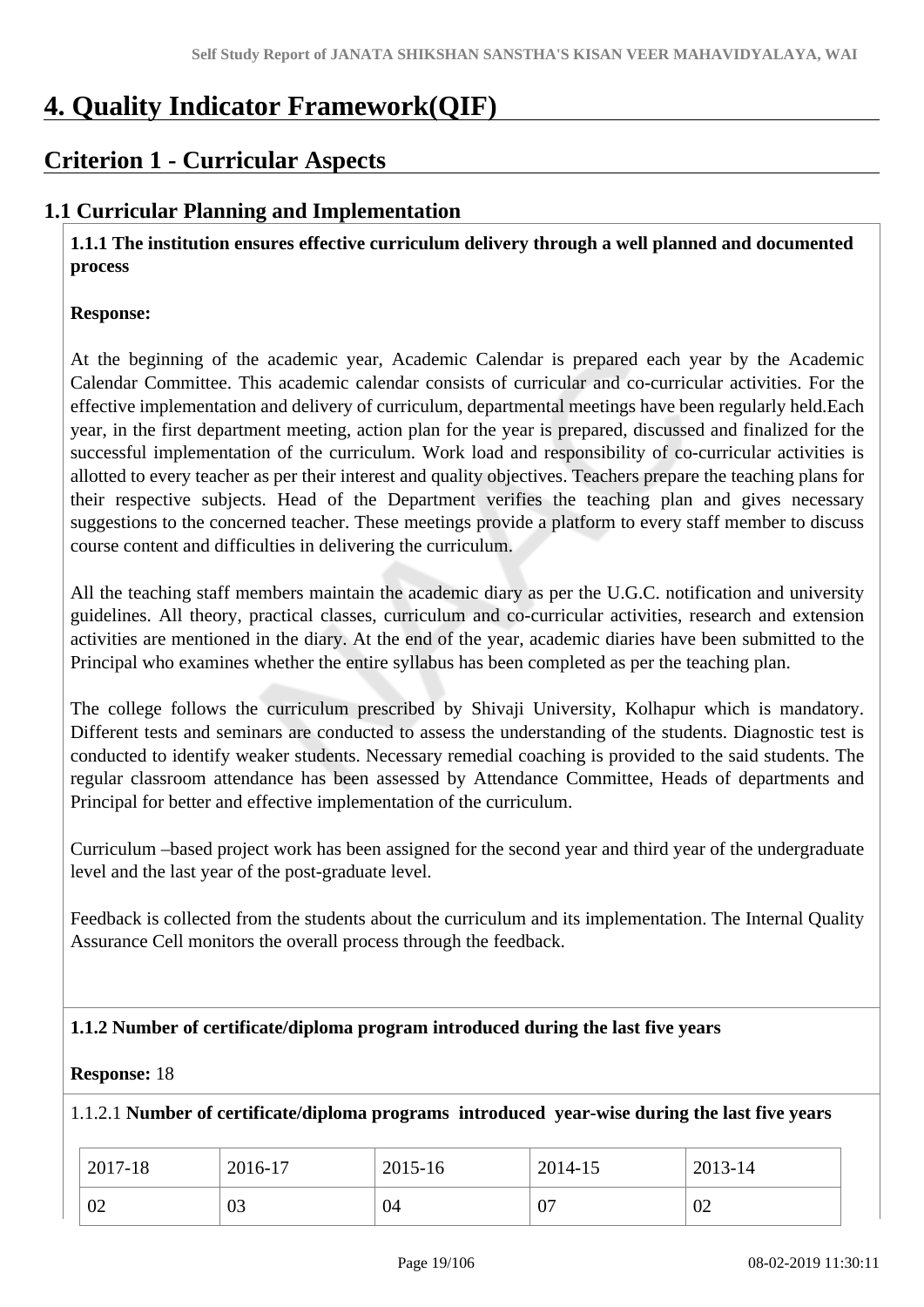| <b>File Description</b>                              | <b>Document</b>      |
|------------------------------------------------------|----------------------|
| Minutes of relevant Academic Council/BOS<br>meetings | <b>View Document</b> |
| Details of the certificate/Diploma programs          | <b>View Document</b> |
| Any additional information                           | <b>View Document</b> |

#### **1.1.3 Percentage of participation of full time teachers in various bodies of the Universities/ Autonomous Colleges/ Other Colleges, such as BoS and Academic Council during the last five years**

#### **Response:** 34.72

1.1.3.1 Number of teachers participating in various bodies of the Institution, such as BoS and Academic Council year-wise during the last five years

| 2017-18 | 2016-17 | 2015-16 | 2014-15 | 2013-14 |
|---------|---------|---------|---------|---------|
| 05      | 01      | $00\,$  | 06      | 03      |

| <b>File Description</b>                                                       | <b>Document</b>      |
|-------------------------------------------------------------------------------|----------------------|
| Details of participation of teachers in various bodies   <u>View Document</u> |                      |
| Any additional information                                                    | <b>View Document</b> |

#### **1.2 Academic Flexibility**

 **1.2.1 Percentage of new Courses introduced out of the total number of courses across all Programs offered during last five years**

**Response:** 8.7

1.2.1.1 How many new courses are introduced within the last five years

Response: 02

| <b>File Description</b>                               | <b>Document</b>      |
|-------------------------------------------------------|----------------------|
| Minutes of relevant Academic Council/BOS<br>meetings. | <b>View Document</b> |
| Details of the new courses introduced                 | <b>View Document</b> |
| Any additional information                            | <b>View Document</b> |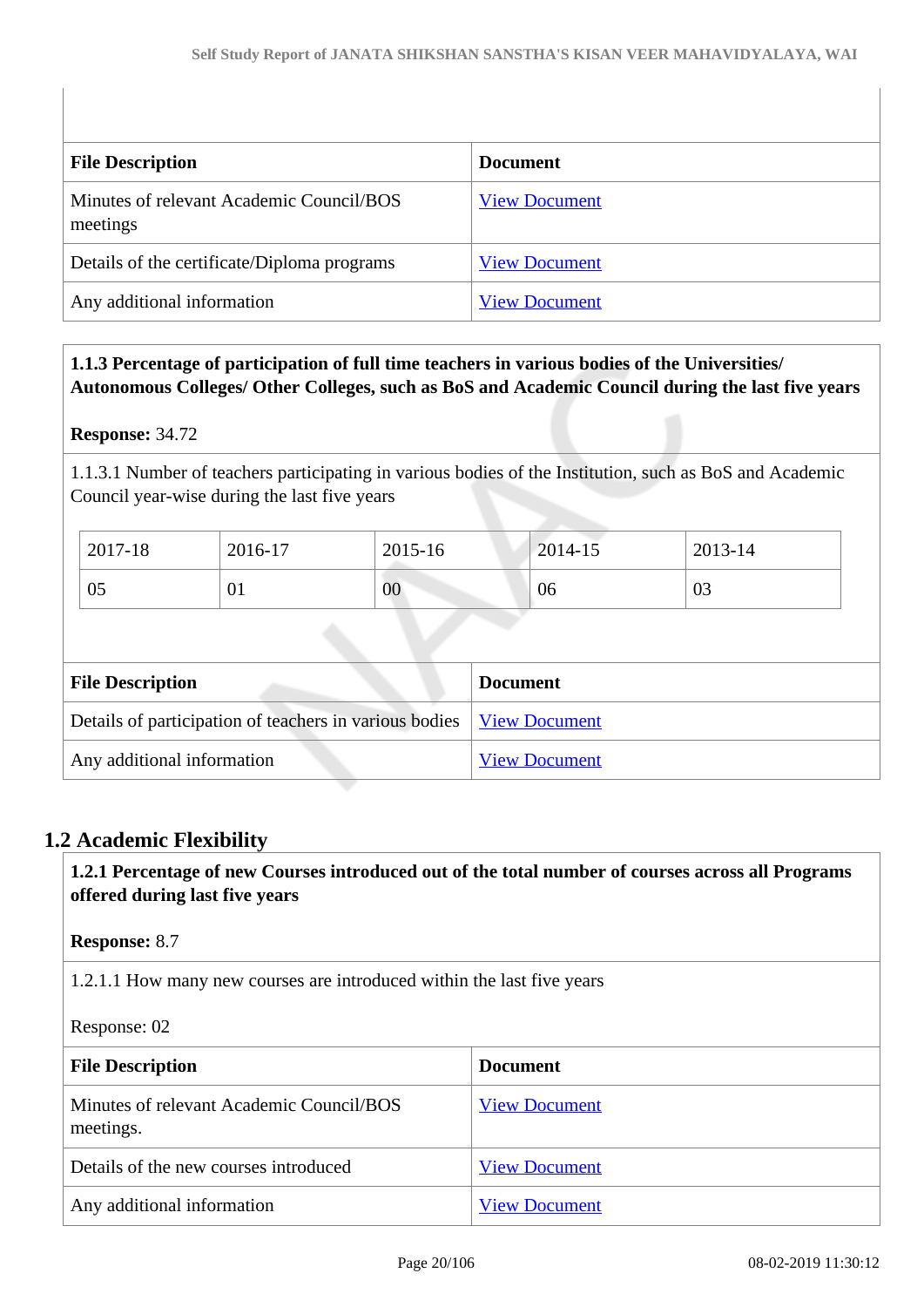#### **1.2.2 Percentage of programs in which Choice Based Credit System (CBCS)/Elective course system has been implemented**

#### **Response:** 91.3

1.2.2.1 Number of programs in which CBCS/ Elective course system implemented.

#### Response: 21

| <b>File Description</b>                               | <b>Document</b>      |
|-------------------------------------------------------|----------------------|
| Name of the programs in which CBCS is<br>implemented  | <b>View Document</b> |
| Minutes of relevant Academic Council/BOS<br>meetings. | <b>View Document</b> |
| Any additional information                            | <b>View Document</b> |

#### **1.2.3 Average percentage of students enrolled in subject related Certificate/ Diploma programs/Addon programs as against the total number of students during the last five years**

#### **Response:** 23.8

1.2.3.1 Number of students enrolled in subject related Certificate or Diploma or Add-on programs yearwise during the last five years

| 2017-18 | 2016-17 | 2015-16 | 2014-15 | 2013-14 |
|---------|---------|---------|---------|---------|
| 1087    | 1019    | 789     | 674     | 270     |

| <b>File Description</b>                                                                        | <b>Document</b>      |
|------------------------------------------------------------------------------------------------|----------------------|
| Details of the students enrolled in Subjects related<br>to certificate/Diploma/Add-on programs | <b>View Document</b> |
| Any additional information                                                                     | <b>View Document</b> |

#### **1.3 Curriculum Enrichment**

 **1.3.1 Institution integrates cross- cutting issues relevant to Gender, Environment and Sustainability, Human Values and Professional Ethics into the Curriculum**

#### **Response:**

The college organizes various programmes related to gender, equity, environment and sustainability,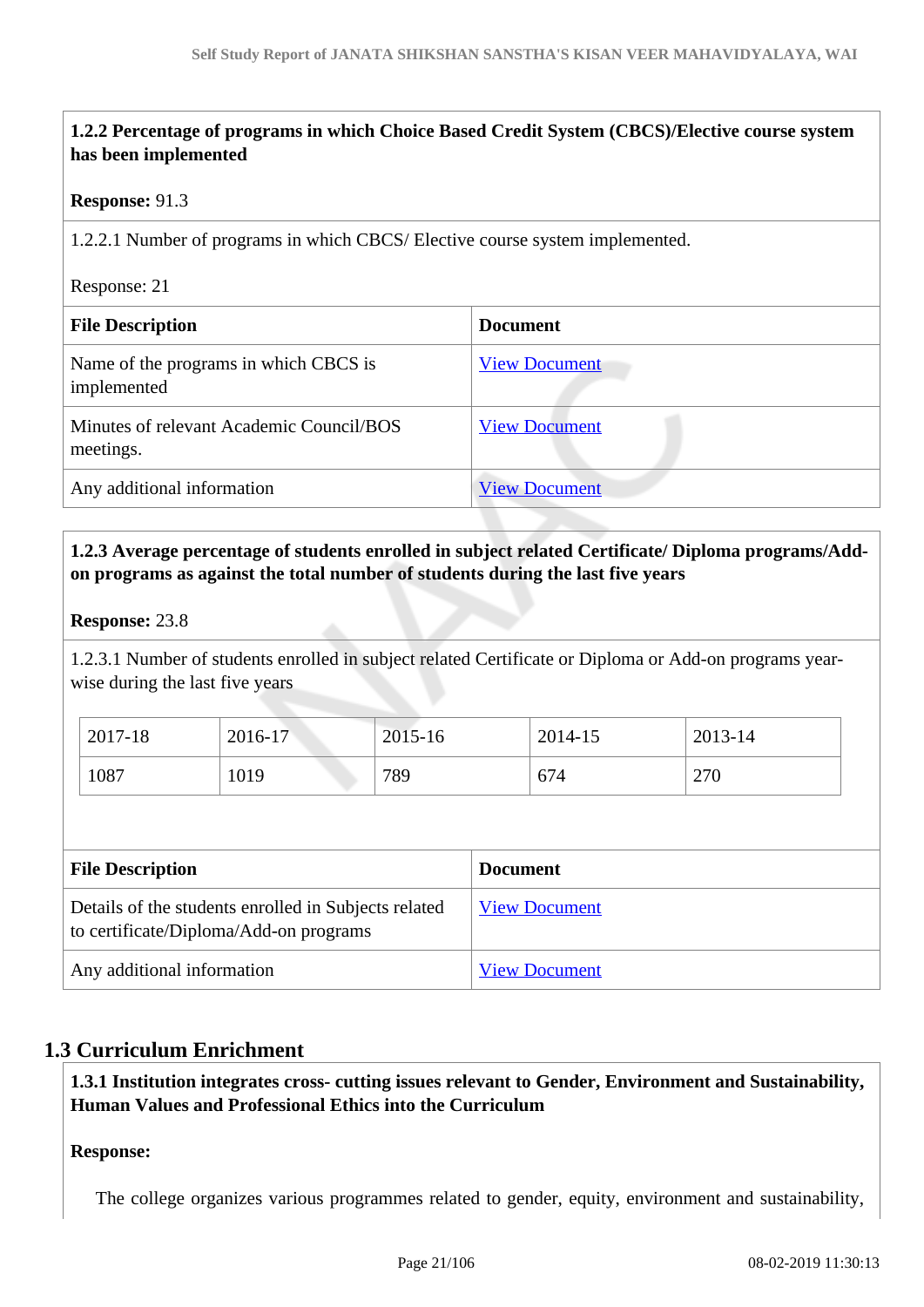human values and professional ethics every year. Students are engaged in various environmental awareness activities through guest lectures. Visits are organized to places of environmental importance like grass land eco-system, agro-tourism centers, exhibitions, dams and institutions. Poster presentation, campus cleaning, celebration of National Cleanliness Day, workshop on environmental issues, cleanliness drives in society, cleaning programmes at historical sites are organized to create awareness about the environment and sustainability.

 Every year the college organizes one-day workshop on universal human values in collaboration with Bahai Academy, Panchgani. N.S.S. and N.C.C. units of our college continuously work for environmental awareness through the participation of students in various programmes like N.S.S. Special Labour Camp, water literacy programme and rallies.

 The college try to create gender awareness through gender–sensitization programmes such as guest lectures on gender issues, workshops, female health awareness programmes, medical check-up of female students and law awareness programmes.

 Study tours and field visits make students aware about the various nearby areas. They learn practical aspect from these tours and visits. Second year undergraduate students prepare projects on various environmental issues as a part of their study.

 Gender, environment and sustainability, human values and professional ethics,environmental ethics and laws have been included in the curriculum by the university.

#### COURSE - CHAPTER/UNITS (as examples)

- Marathi Stories like *Dev Satwa Mahar,* Poems like *Patang,* Novels like *Dhag, Gramin Sanvedanshilata, Sampadan Prakriya, Vyavahar Upayogi Marathi*
- English Audio video sessions, Gender issues in select novels, value of equality and environment. The short stories like 'The Cherry Tree', English for Business Communication. Screening of movies, PPTs on Current issues, Seminar presentations on gender related topics
- Sanskrit Politeness, integrity and environmental awareness values are included in regular syllabus. Verses of *Niti Sataka* teach us the ethics of life. *Bhagvatgita* gives us the right direction of personality development.
- History Nationalism, Indian Culture Ancient to Modern, World Revolutions, Era of King Shivaji
- Geography Man-Environment Relationship, Environmental Movements, Environmental Laws, Human Ecology, Pollution, Population Problems, Urban Development and Problems, Problembased surveys
- Political Science Fundamental Rights, Directive Principles in State Policy, Fundamental Duties
- Psychology Personality development, Life Skills, Conditioning, Prevention and Control of Aggressions and Anxiety, Changing the life style
- Economics Demographic Profiles, Sustainable development, Resources, Economic Problems, Threats to Economy
- BCA Human Resource Management, Entrepreneurship Development, Soft Skills, Software Development
- Commerce Corporate Ethics, Women Entrepreneurs, Principles of Management, Social Responsibility of Entrepreneurs, Role of Entrepreneurs in Economic Development
- Chemistry Green Chemistry, Pollution, Soil Testing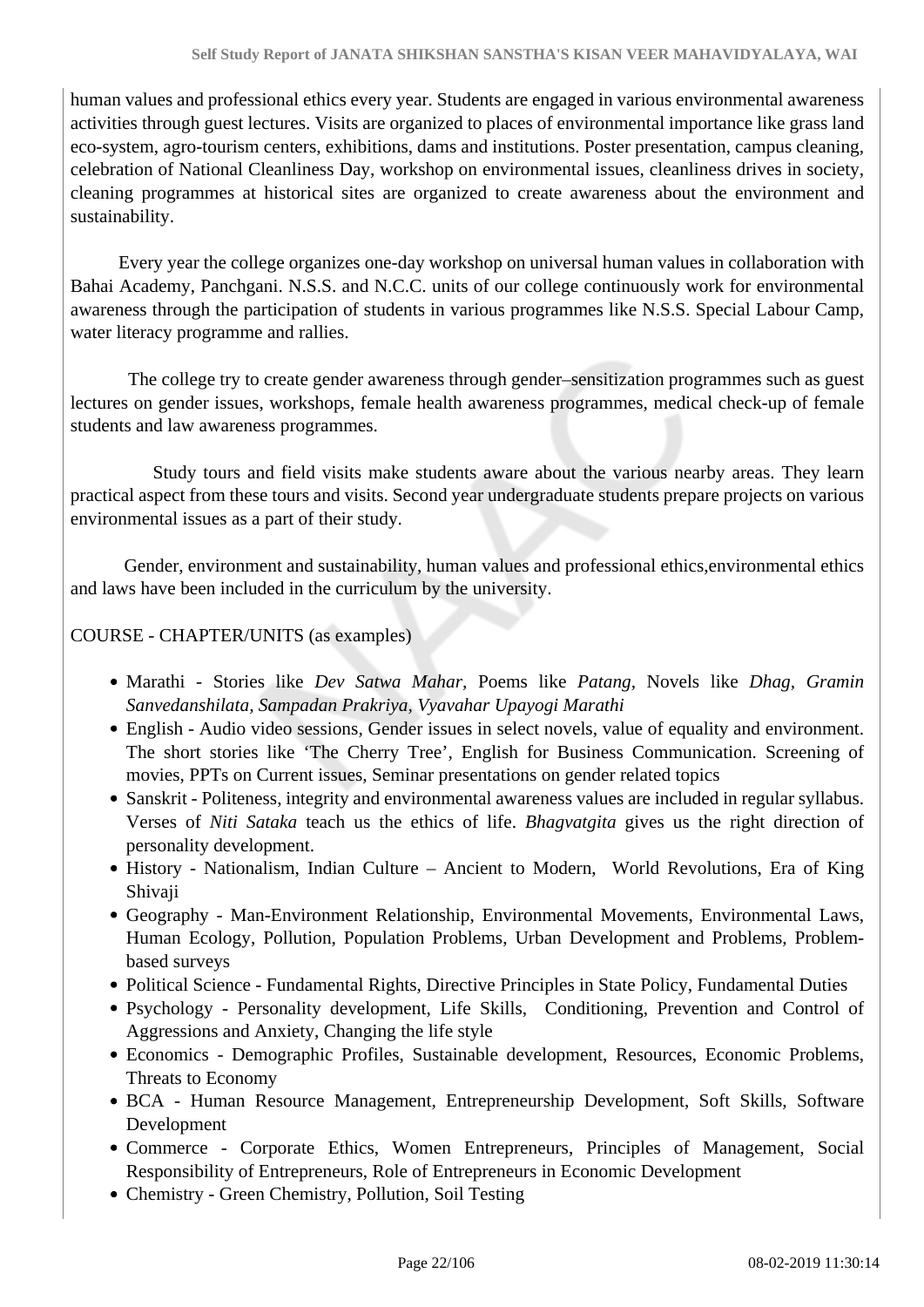- Physics Non-conventional Energy Resource, Renewable and Nonrenewable energy Resources, Pollution
- Zoology Ecology, Ecosystem, Food Chain, Ecological Pyramids, Visits to Biodiversity Zones
- Botany Environmental Awareness, Genetic Engineering, Crop Plants
- Environmental Studies The entire curriculum

| <b>File Description</b>    | <b>Document</b> |
|----------------------------|-----------------|
| Any Additional Information | View Document   |

| 1.3.2 Number of value added courses imparting transferable and life skills offered during the last |
|----------------------------------------------------------------------------------------------------|
| five years                                                                                         |

#### **Response:** 20

1.3.2.1 Number of value-added courses imparting transferable and life skills offered during the last five years

#### Response: 20

| <b>File Description</b>                                                      | <b>Document</b>      |
|------------------------------------------------------------------------------|----------------------|
| Details of the value-added courses imparting<br>transferable and life skills | <b>View Document</b> |
| Brochure or any other document relating to value<br>added courses.           | <b>View Document</b> |
| Any additional information                                                   | <b>View Document</b> |

#### **1.3.3 Percentage of students undertaking field projects / internships**

#### **Response:** 29.76

1.3.3.1 Number of students undertaking field projects or internships

#### Response: 1006

| <b>File Description</b>                 | <b>Document</b>      |
|-----------------------------------------|----------------------|
| List of students enrolled               | <b>View Document</b> |
| Institutional data in prescribed format | <b>View Document</b> |
| Any additional information              | <b>View Document</b> |

#### **1.4 Feedback System**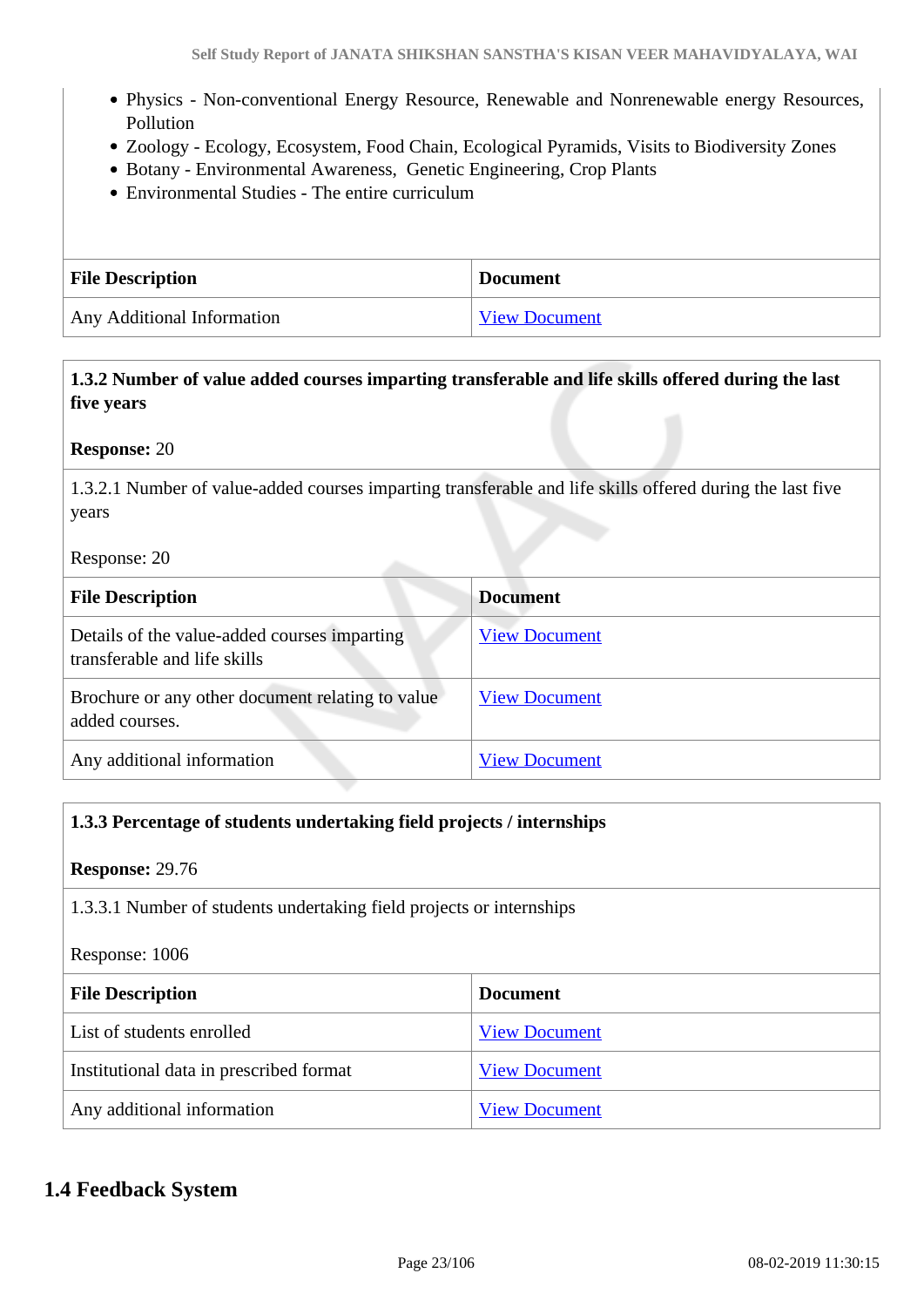| 1.4.1 Structured feedback received from 1) Students, 2) Teachers, 3) Employers, 4) Alumni and<br>5) Parents for design and review of syllabus-Semester wise/ year-wise<br>A.Any 4 of the above |                      |
|------------------------------------------------------------------------------------------------------------------------------------------------------------------------------------------------|----------------------|
| <b>B.Any 3 of the above</b>                                                                                                                                                                    |                      |
| C. Any 2 of the above                                                                                                                                                                          |                      |
| D. Any 1 of the above                                                                                                                                                                          |                      |
|                                                                                                                                                                                                |                      |
| <b>Response:</b> A.Any 4 of the above                                                                                                                                                          |                      |
| <b>File Description</b>                                                                                                                                                                        | <b>Document</b>      |
| Any additional information                                                                                                                                                                     | <b>View Document</b> |
| Action taken report of the Institution on feedback<br>report as stated in the minutes of the Governing<br>Council, Syndicate, Board of Management                                              | <b>View Document</b> |

#### **1.4.2 Feedback processes of the institution may be classified as follows: A. Feedback collected, analysed and action taken and feedback available on website**

**B. Feedback collected, analysed and action has been taken**

#### **C. Feedback collected and analysed**

#### **D. Feedback collected**

**Response:** A. Feedback collected, analysed and action taken and feedback available on website

| <b>File Description</b>    | <b>Document</b>      |  |
|----------------------------|----------------------|--|
| Any additional information | <b>View Document</b> |  |
| URL for feedback report    | <b>View Document</b> |  |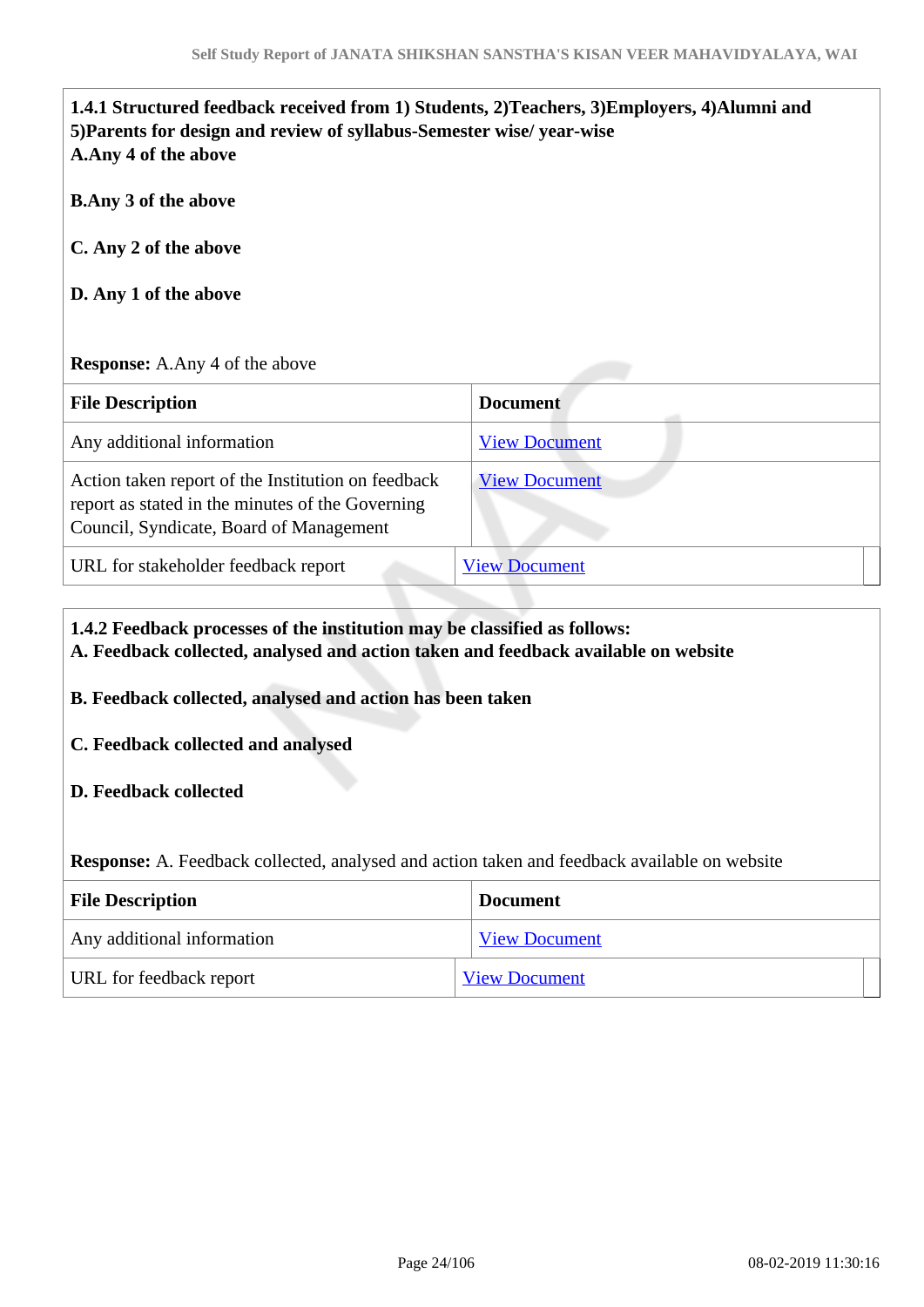## **Criterion 2 - Teaching-learning and Evaluation**

#### **2.1 Student Enrollment and Profile**

**2.1.1 Average percentage of students from other States and Countries during the last five years**

#### **Response:** 0

2.1.1.1 Number of students from other states and countries year-wise during the last five years

| 2017-18 | 2016-17 | 2015-16 | 2014-15 | 2013-14 |
|---------|---------|---------|---------|---------|
|         |         | ິ       |         |         |

| <b>File Description</b>                       | <b>Document</b>      |  |  |  |
|-----------------------------------------------|----------------------|--|--|--|
| List of students (other states and countries) | <b>View Document</b> |  |  |  |
| Institutional data in prescribed format       | <b>View Document</b> |  |  |  |
| Any additional information                    | <b>View Document</b> |  |  |  |

#### **2.1.2 Average Enrollment percentage (Average of last five years)**

#### **Response:** 66.89

2.1.2.1 Number of students admitted year-wise during the last five years

| 2017-18 | 2016-17 | 2015-16        | 2014-15 | 2013-14 |
|---------|---------|----------------|---------|---------|
| 3380    | 3372    | 2211<br>44 م ک | 3022    | 2774    |

#### 2.1.2.2 Number of sanctioned seats year-wise during the last five years

| 2017-18 | 2016-17 | 2015-16 | 2014-15 | 2013-14 |
|---------|---------|---------|---------|---------|
| 4922    | 4922    | 4754    | 4672    | 4264    |

| <b>File Description</b>                 | <b>Document</b>      |
|-----------------------------------------|----------------------|
| Institutional data in prescribed format | <b>View Document</b> |
| Any additional information              | <b>View Document</b> |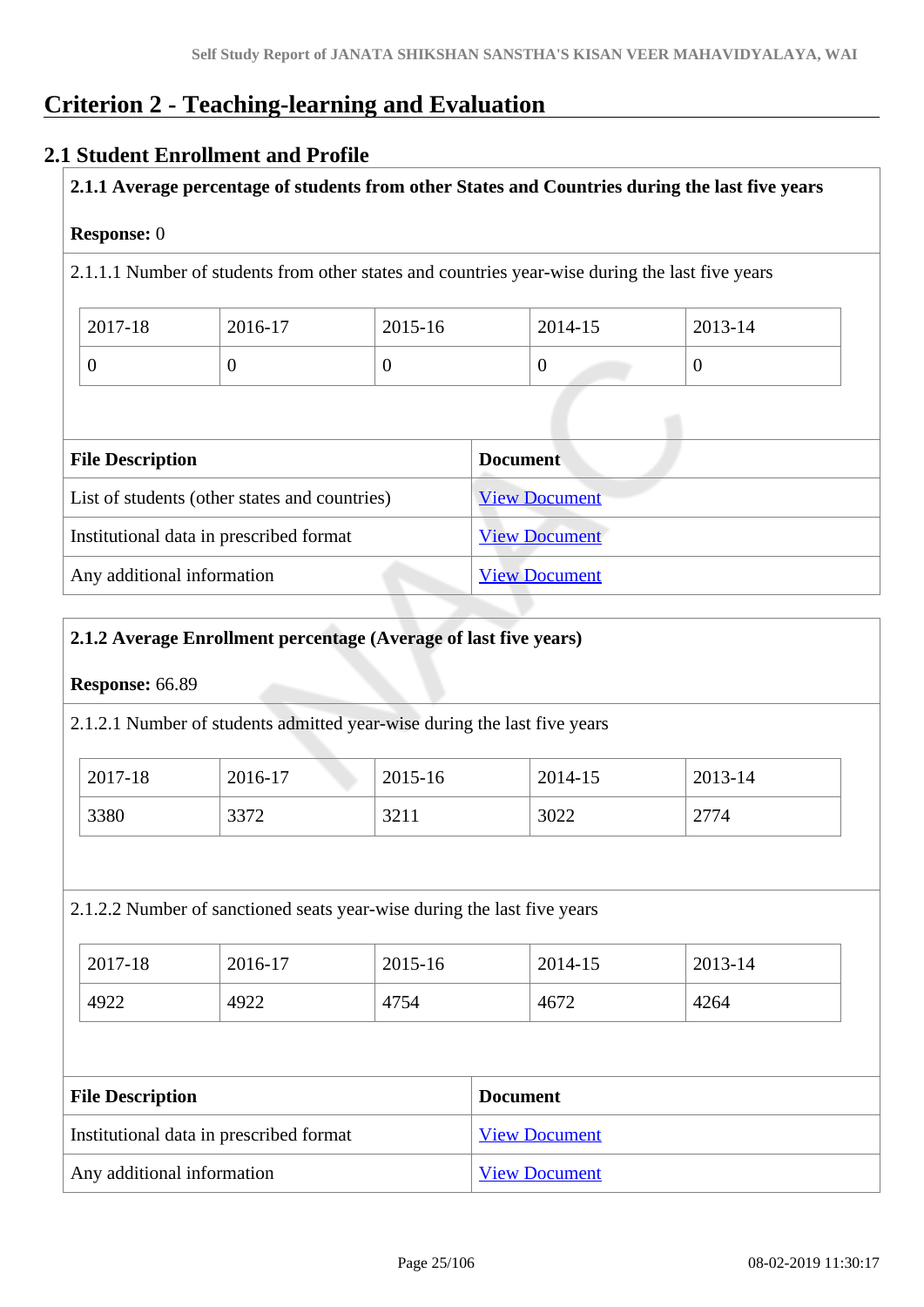#### **2.1.3 Average percentage of seats filled against seats reserved for various categories as per applicable reservation policy during the last five years**

#### **Response:** 42.95

2.1.3.1 Number of actual students admitted from the reserved categories year-wise during the last five years

| 2017-18 | 2016-17 | 2015-16 | 2014-15 | 2013-14 |
|---------|---------|---------|---------|---------|
| 1148    | 145     | 1086    | 1016    | 872     |

| <b>File Description</b>                 | <b>Document</b>      |
|-----------------------------------------|----------------------|
| Institutional data in prescribed format | <b>View Document</b> |
| Any additional information              | <b>View Document</b> |

#### **2.2 Catering to Student Diversity**

 **2.2.1 The institution assesses the learning levels of the students, after admission and organises special programs for advanced learners and slow learners**

#### **Response:**

Admissions to all the programmes are given on the basis of merit taking into consideration the reservation policy of the government. During admission process, the members of the Admission Committee hold face to face interaction with the students and counsel them for the selection of appropriate subject combinations.

 After the admission process is over, the information about the students' knowledge and skills is sought at the beginning of the year by teachers during classroom interactions. On the basis of classroom interactions and the performance of the students in diagnostic tests, slow learners are identified. After categorizing them as slow learners, they are given counselling, as needed. Personal guidance to the slow learners is provided through individual interactions with them. Accordingly, remedial coaching programme is organized to enhance their knowledge of different subjects.

Advanced learners are offered more facilities. They are provided Book Bank Scheme and extra books from the central library and departmental libraries and motivated to participate in co-curricular and extracurricular activities such as group discussion, seminars, elocutions, quizzes, essay writing, etc. The rank holders as well as award winners are felicitated by the college. The university rankers get merit scholarships from the university. The toppers in the particular subjects and classes are given individual cash prizes, trophies and certificates offered by the donors through fixed amounts deposited by them at the time of Annual Prize Distribution Ceremony. In addition, advanced learners are motivated to participate in research activities like Avishkar organized by the university, poster/paper presentations at national and international conferences. Financial assistance is given to them for participation in such research activities.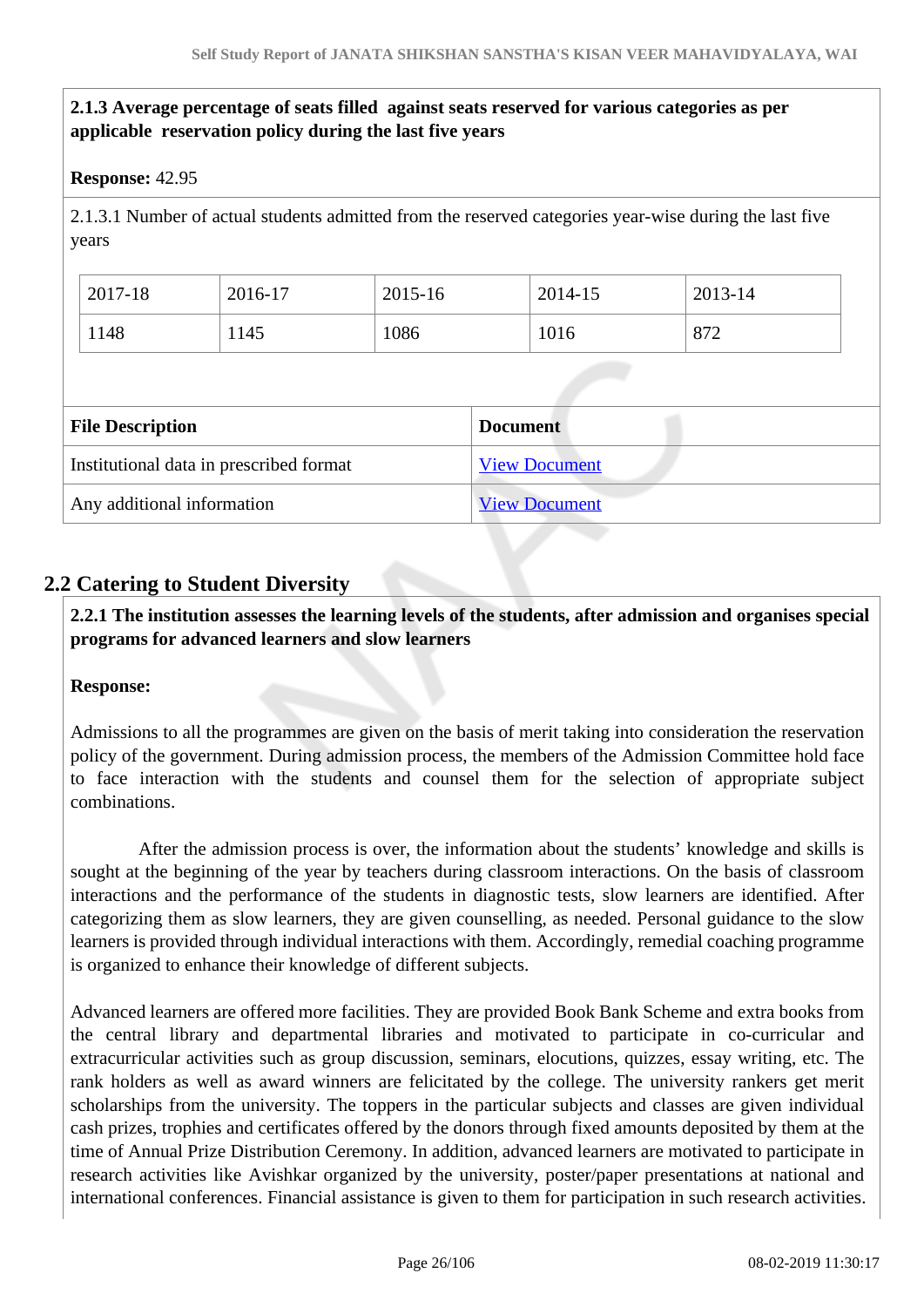Guest lectures are organized by the departments to create confidence in both the slow and advanced learners. The students are counselled by the faculty regarding various short term certificate courses, competitive examinations, future career options, and optional subjects at the beginning of each academic year. The students are informed about the different activities, schemes, centres, facilities, trainings, etc. along with the achievements of the college through the principal's address in the first week of August every year.

Industrial visits, excursion tours, surveys, workshops, expert lectures, personality development programmes, short term courses, revision sessions, Competitive Examinations Guidance Centre, Language Laboratory, Departmental Libraries, Computer, internet, reprographic facilities and continuous internal evaluation have proved beneficial for the overall development of the students.

| <b>File Description</b>         | <b>Document</b>      |
|---------------------------------|----------------------|
| Link for Additional Information | <b>View Document</b> |

| 2.2.2 Student - Full time teacher ratio |                      |
|-----------------------------------------|----------------------|
| <b>Response: 84.5</b>                   |                      |
| <b>File Description</b>                 | <b>Document</b>      |
| Any additional information              | <b>View Document</b> |

| 2.2.3 Percentage of differently abled students (Divyangian) on rolls                              |                      |  |
|---------------------------------------------------------------------------------------------------|----------------------|--|
| <b>Response: 0.27</b>                                                                             |                      |  |
| 2.2.3.1 Number of differently abled students on rolls                                             |                      |  |
| Response: 09                                                                                      |                      |  |
| <b>File Description</b>                                                                           | <b>Document</b>      |  |
| List of students (differently abled)                                                              | <b>View Document</b> |  |
| Institutional data in prescribed format                                                           | <b>View Document</b> |  |
| Any other document submitted by the Institution to<br>a Government agency giving this information | <b>View Document</b> |  |
| Any additional information                                                                        | <b>View Document</b> |  |

#### **2.3 Teaching- Learning Process**

 **2.3.1 Student centric methods, such as experiential learning, participative learning and problem solving methodologies are used for enhancing learning experiences**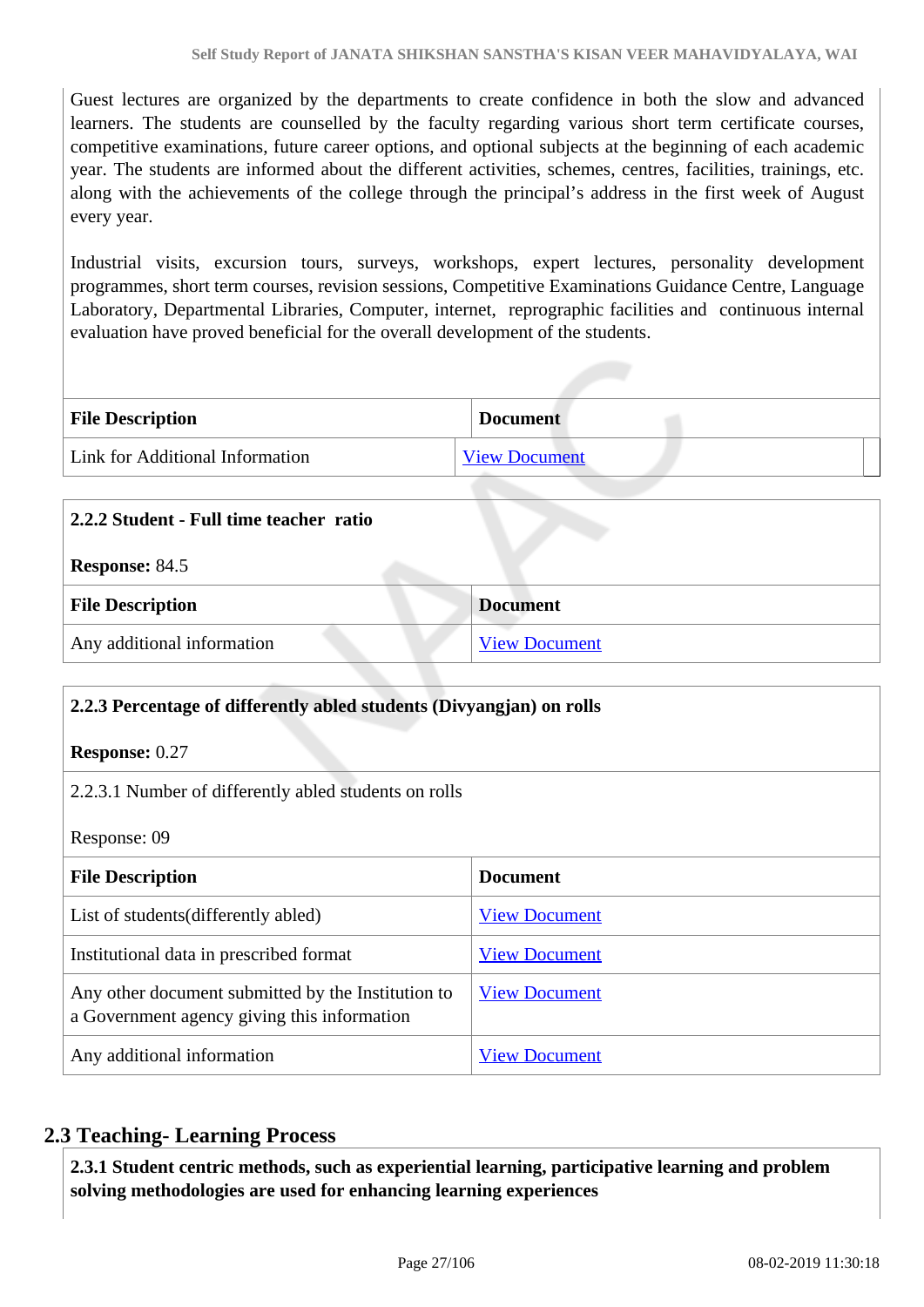#### **Response:**

Student centric methods are put into practice to enhance and enrich the learning process for the students. Along with a lecture method, participative learning methods like group discussions, experiments, demonstrations, and students seminars are used in the teaching-learning process. These methods help to enhance the skills of thinking and foster better communicative ability in the students. These methods are supported by the use of ICT. The Continuous Internal Evaluation through random tests, Seminars, Project writing help the students to enhance their learning experience. Group Discussions, Quiz Contests, competitions are organized as a part of experiential and participative learning. The students are motivated to contribute in the form of writing for Wall-Papers, slogans, Annual College Magazine etc. Industrial/field visits, study tours, field projects and field surveys are organized to strengthen their learning experience and to offer some of the practical component in the learning process. Guest lectures and interactive sessions with experts also help to attain the enhancement in the learning experience. Library orientation programmes are organized for the students in order to provide the firsthand knowledge about making use of the library for enhancement of their knowledge. To make learning more effective and result oriented, the college has established departmental libraries, and each department is given a PC with the internet facility. In addition, there is a language laboratory with the facility of ten booths to strengthen the learning process. There are also classrooms with ICT facility like LCD projectors. Lead College activity programme is also a unique initiative of the university which gives participative learning experience to the students.

The college adopts the norms laid down by Shivaji University, kolhapur and the government relating to the admission process. The college does not practice any discrimination on the basis of caste, creed, religion, and gender. All the sections in the society have been given due access in admission to our college. The SC, ST, OBC, WOMEN and MINORITES are given due weightage at the time of admission. We also offer scholarships as per government rules.

| <b>File Description</b>         | <b>Document</b>      |
|---------------------------------|----------------------|
| Link for Additional Information | <b>View Document</b> |

#### **2.3.2 Percentage of teachers using ICT for effective teaching with Learning Management Systems (LMS), E-learning resources etc.**

**Response:** 77.5

2.3.2.1 Number of teachers using ICT

Response: 31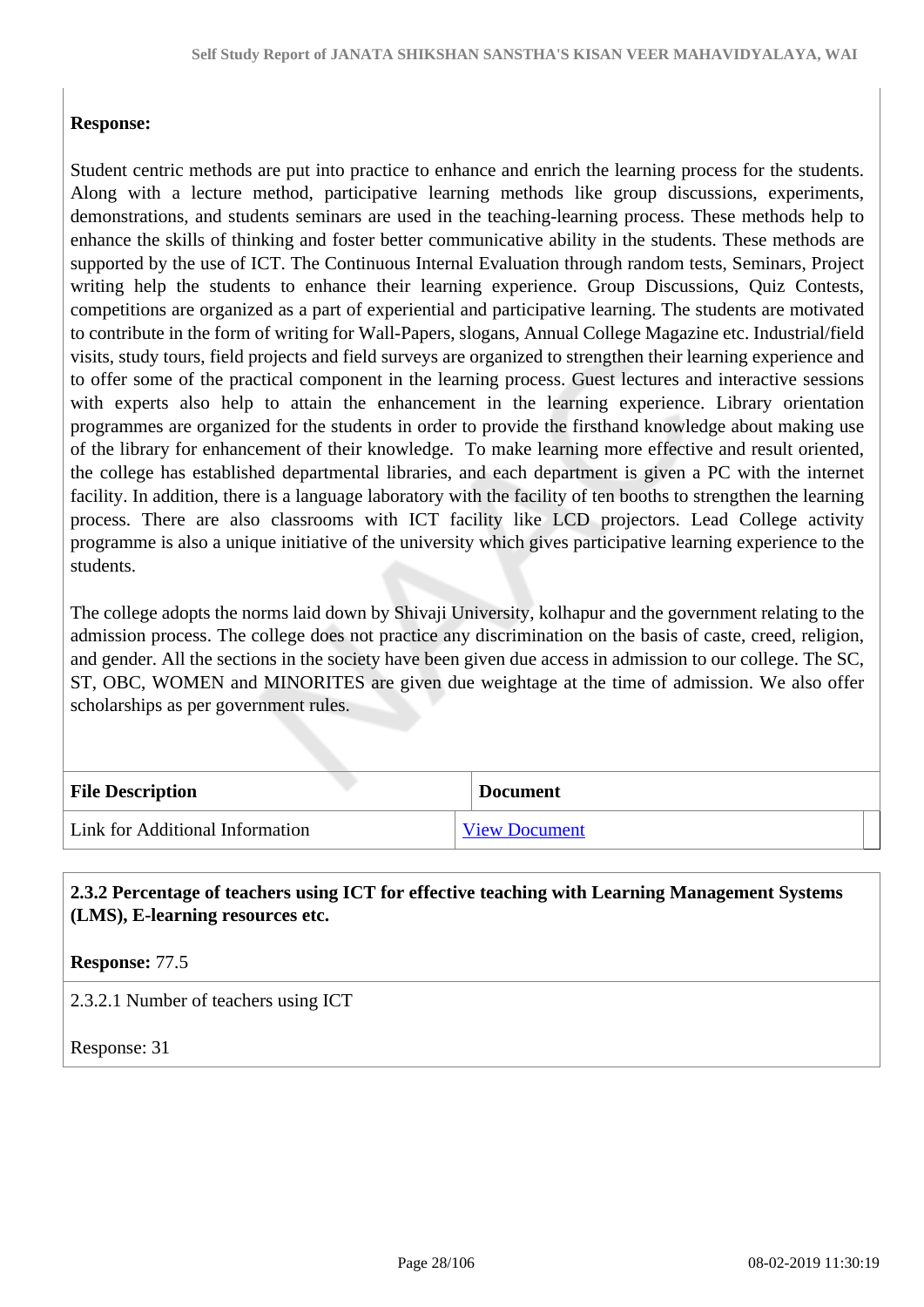| <b>File Description</b>                                                      | <b>Document</b>      |
|------------------------------------------------------------------------------|----------------------|
| List of teachers (using ICT for teaching)                                    | <b>View Document</b> |
| Any additional information                                                   | <b>View Document</b> |
| Provide link for webpage describing the "LMS/<br>Academic management system" | <b>View Document</b> |

#### **2.3.3 Ratio of students to mentor for academic and stress related issues**

#### **Response:** 84.5

| 2.3.3.1 Number of mentors  |                      |  |
|----------------------------|----------------------|--|
| Response: 40               |                      |  |
| <b>File Description</b>    | <b>Document</b>      |  |
| Any additional information | <b>View Document</b> |  |

#### **2.3.4 Innovation and creativity in teaching-learning**

#### **Response:**

To conduct the teaching-learning process effectively, innovation and creativity is very essential. The ICT method is used by the faculty as per the need and demand of the curriculum and students. 172 numbers of Audio-visual CDs are available in the central library and 178 numbers of Audio-visual CDs are available in Language Laboratory. The college facilitates the teaching-learning process by providing free internet and Wi-Fi facilities, computers, laptops, language lab, LCDs, software, educational CDs, e-books/journals and modern equipment in the laboratories. INFLIBNET is subscribed which gives access to over 80,000 ebooks and 2,100 e-journals. The college encourages and permits the teachers and students to attend various training programmes, workshops organized by the university or any other institution. Duty leaves and financial assistance is given to them for participating in such trainings. Each department organizes institutional level workshops, guest lectures and various programmes to make students aware about recent trends and achievements in the subject. The college has signed MOUs with other colleges, institutions and industries; this provides an opportunity for both the students and staff to know the application of knowledge and to get familiarity with the innovative technology and services used by the industries and other institutions. At the final year of the UG, subject wise project work is assigned to the students. At the second year level projects related to environmental issues in the surrounding area are assigned to the students for the subject, Environmental Studies. Continuous Internal Evaluation system is used in the college in which Random Tests, Home Assignments, Oral test, Diagnostic test and Seminars are mainly conducted. The college always aims at cultivating moral values in the students, to increase awareness of cross-cutting issues and environment, to generate global competencies among students through innovation and creativity in teaching-learning.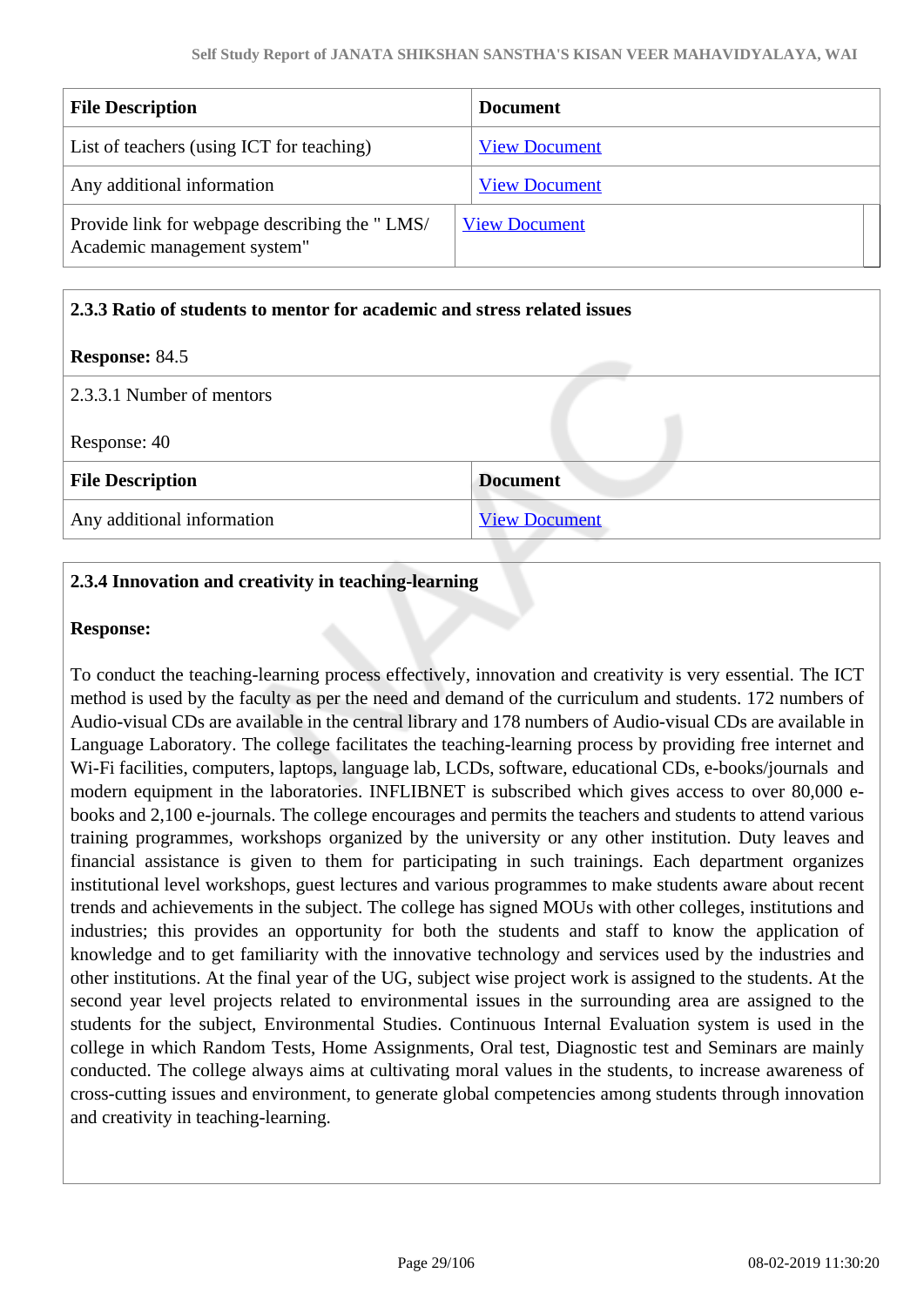| <b>File Description</b>    | <b>Document</b>      |
|----------------------------|----------------------|
| Any additional information | <b>View Document</b> |

### **2.4 Teacher Profile and Quality**

| 2.4.1 Average percentage of full time teachers against sanctioned posts during the last five years |                      |  |
|----------------------------------------------------------------------------------------------------|----------------------|--|
| <b>Response: 73.22</b><br><b>File Description</b><br>Document                                      |                      |  |
| Year wise full time teachers and sanctioned posts<br>for 5 years                                   | <b>View Document</b> |  |
| List of the faculty members authenticated by the<br>Head of HEI                                    | <b>View Document</b> |  |

#### **2.4.2 Average percentage of full time teachers with Ph.D. during the last five years**

#### **Response:** 54.35

2.4.2.1 Number of full time teachers with Ph.D. year-wise during the last five years

| 2017-18 | 2016-17  | $2015 - 16$ | 2014-15      | 2013-14      |
|---------|----------|-------------|--------------|--------------|
| 24      | ററ<br>رے | 24          | $\cap$<br>رے | $\sim$<br>رے |

| <b>File Description</b>                                                                       | <b>Document</b>      |
|-----------------------------------------------------------------------------------------------|----------------------|
| List of number of full time teachers with PhD and<br>number of full time teachers for 5 years | <b>View Document</b> |
| Any additional information                                                                    | <b>View Document</b> |

#### **2.4.3 Teaching experience per full time teacher in number of years**

#### **Response:** 23.73

2.4.3.1 Total experience of full-time teachers

Response: 949

| <b>File Description</b>    | <b>Document</b>      |
|----------------------------|----------------------|
| Any additional information | <b>View Document</b> |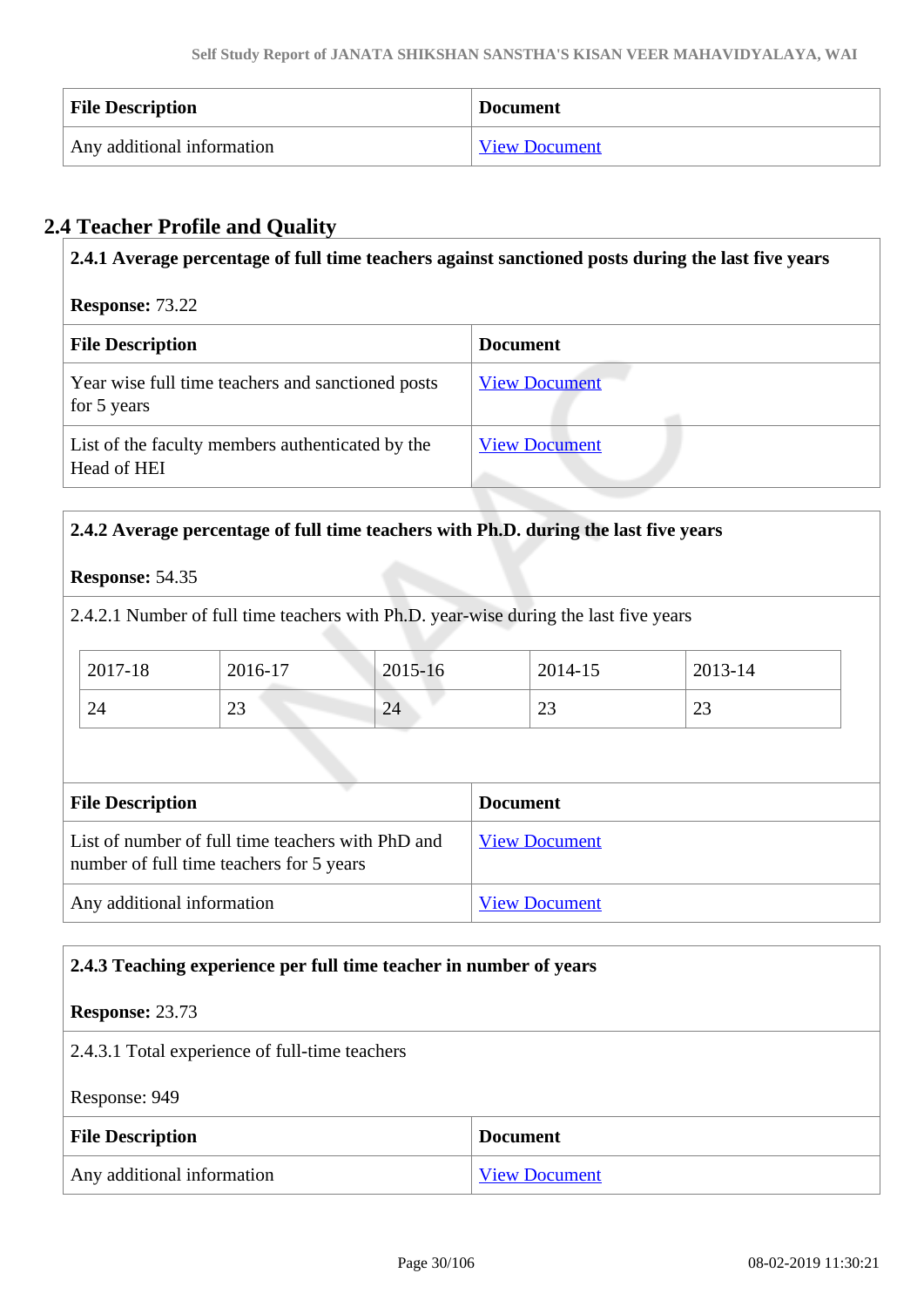#### **2.4.4 Percentage of full time teachers who received awards, recognition, fellowships at State, National, International level from Government, recognised bodies during the last five years**

#### **Response:** 16.2

2.4.4.1 Number of full time teachers receiving awards from state /national /international level from Government recognised bodies year-wise during the last five years

| 2017-18 | 2016-17 | 2015-16 | 2014-15 | 2013-14 |
|---------|---------|---------|---------|---------|
| VI.     | 02      | 02      | 00      | 02      |

| <b>File Description</b>                          | <b>Document</b>      |
|--------------------------------------------------|----------------------|
| Institutional data in prescribed format          | <b>View Document</b> |
| e-copies of award letters (scanned or soft copy) | <b>View Document</b> |

#### **2.4.5 Average percentage of full time teachers from other States against sanctioned posts during the last five years**

#### **Response:** 0

2.4.5.1 Number of full time teachers from other states year-wise during the last five years

| 2017-18 | $2016 - 17$ | 2015-16 | 2014-15 | 2013-14 |
|---------|-------------|---------|---------|---------|
| ◡       | U           |         | ◡       |         |

| <b>File Description</b>                                                                            | <b>Document</b>      |
|----------------------------------------------------------------------------------------------------|----------------------|
| List of full time teachers from other state and state<br>from which qualifying degree was obtained | <b>View Document</b> |

#### **2.5 Evaluation Process and Reforms**

#### **2.5.1 Reforms in Continuous Internal Evaluation(CIE) system at the institutional level**

#### **Response:**

Random tests, home assignments and seminars are conducted for continuous internal evaluation to check periodically the learning levels of the students and to ascertain the fulfillment of the objectives of the topics. The college prepares an annual plan of different internal evaluation tests like Random Tests, Diagnostic Tests and Seminars. The Heads of the Departments and faculty members also plan the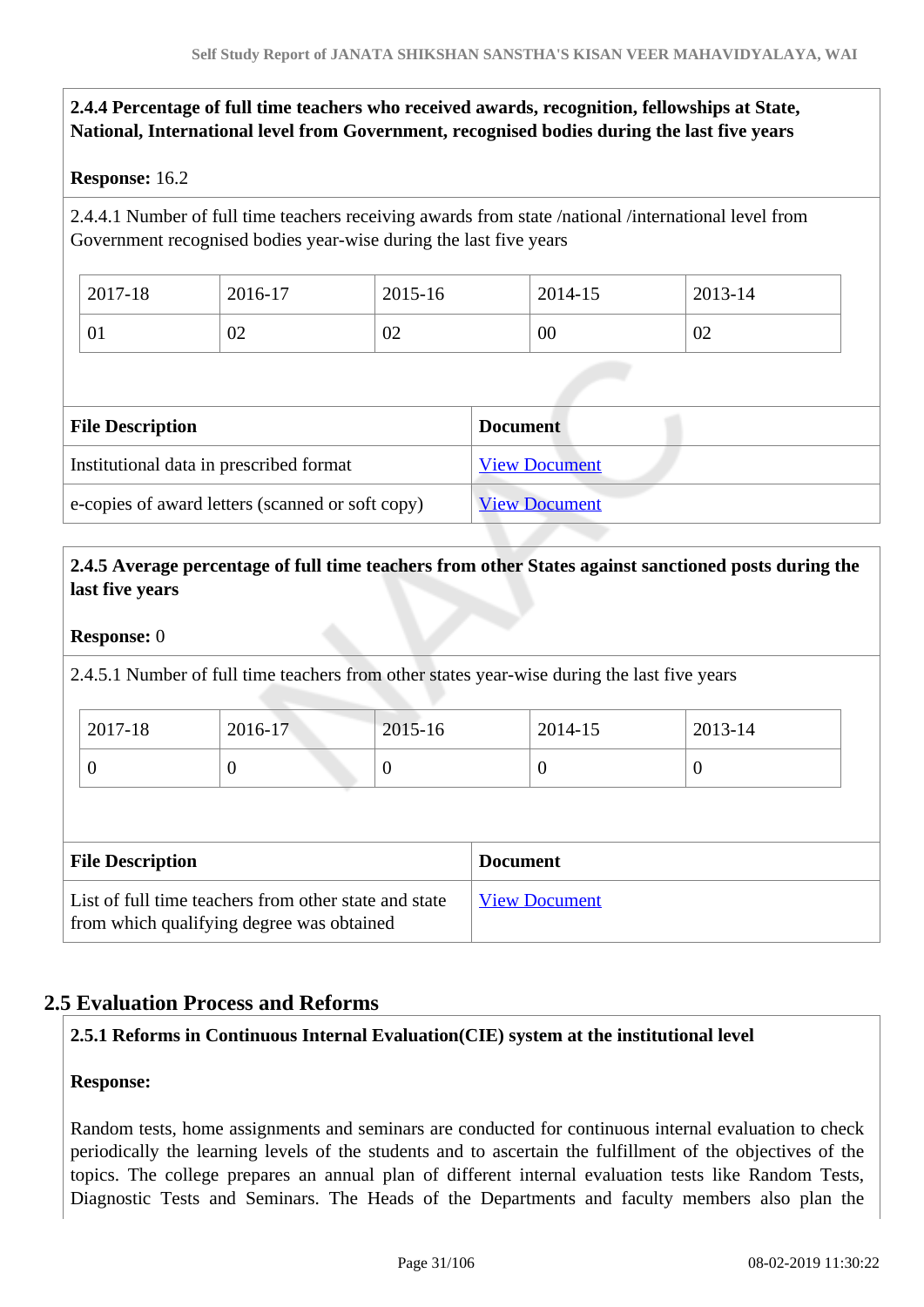departmental internal evaluation tests like Projects, Group Discussions, Orals, Seminars and Pre-semester practical examinations. The evaluative reports of these formative tests of each subject are put before the heads of the departments for cross-checking. The comprehensive review is taken by the principal from time to time. This helps in increasing the level of acquisition of subject knowledge.

For all the U.G. students, Random Tests, Home Assignments, etc. are conducted. For the first year students, diagnostic tests are conducted for identifying slow and advanced learners at the beginning of the academic year. For the final year B.Sc. and B.A. in Geography special students, preparatory sessions of practical examinations are conducted. The students submit reports on the study tours and field surveys. For the students of Commerce and Science faculties, industrial visits are organized. All the second year students have to submit project reports for Environmental Studies on various environmental issues. For the final year students of B. A., it is compulsory to present seminars for the fifth semester and to submit projects for the sixth semester, and for the final year B.Com. students, the seminars for the fifth semester and oral tests for the sixth semester. For the final year of B. Sc., the students submit Home Assignments for the fifth semester and Seminars for the sixth semester. For M. A., students have to attempt Home Assignments for the first semester, Orals for the second semester, Home Assignments for the third semester and Written Seminars for the fourth semester. For M. Sc., students have to attempt written tests for 20 marks for the first, second, third and fourth semesters; in addition, they have to submit one project for the practical examination. For M. Com, students have to attempt 1 Home Assignment for 10 marks and Orals for 10 marks.

| <b>File Description</b>         | <b>Document</b>      |
|---------------------------------|----------------------|
| Link for Additional Information | <b>View Document</b> |

#### **2.5.2 Mechanism of internal assessment is transparent and robust in terms of frequency and variety**

#### **Response:**

Continuous Internal Evaluation system is used for the assessment of the learning levels of the students. The information about internal assessment process is given to the students well in advance by the concerned subject teacher. Students are made aware of the evaluation system to ensure strictness and transparency in the internal assessment. The time table of the internal evaluation tests like diagnostic tests, seminars, random tests, home assignments is prepared well in advance at the time of the preparation of Academic Calendar. It is communicated well-in-advance to the students through notices circulated in the classrooms. The college administration gives freedom to the departments to choose any method of formative evaluation like Multiple Choice Question tests, Home Assignments, Seminars, Oral tests, Random tests, Project Reports etc. To maintain transparency, the answer books of these different tests are returned to the students. The answers written by them are discussed with them and necessary suggestions are given to them. The students can verify their answer books. The fieldwork and project work reports are strictly monitored by the subject teachers. Underperforming students are guided by the concerned teacher for improvement. Besides, the idea of how to write ideal answers is made clear to the students. Such CIE tests are frequently conducted throughout the year. The Continuous Internal Evaluation is reviewed by the Principal periodically. This system helps the students to know about their strengths, weaknesses and their progress in the study. The concerned teachers personally instruct students and thus they are motivated to perform better in the university examinations.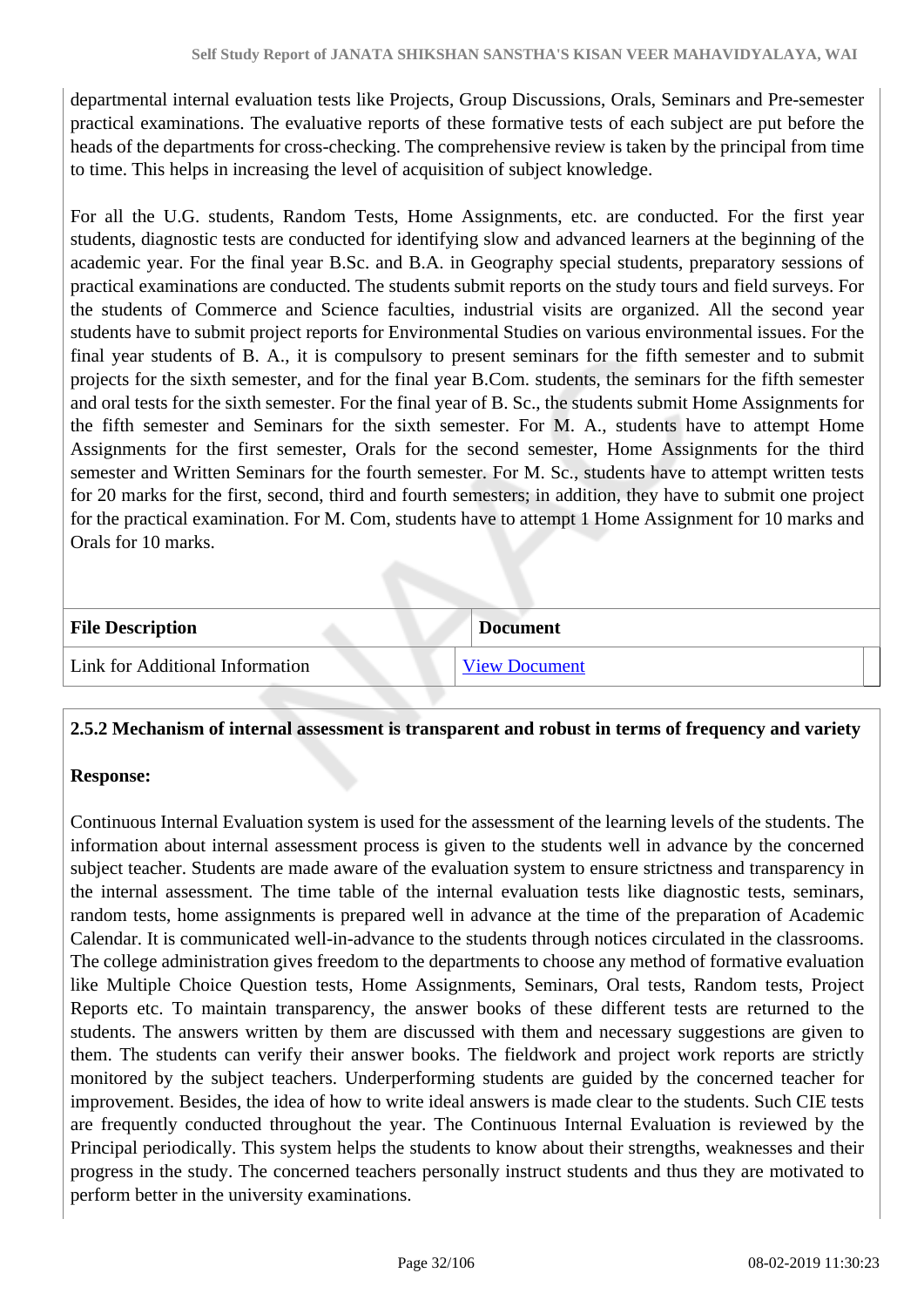| <b>File Description</b>         | <b>Document</b>      |
|---------------------------------|----------------------|
| Any additional information      | <b>View Document</b> |
| Link for Additional Information | <b>View Document</b> |

#### **2.5.3 Mechanism to deal with examination related grievances is transparent, time-bound and efficient**

#### **Response:**

There are mechanisms to deal with examination related grievances both at the college and university levels.

At the college level, the evaluation work is done for the Part-I UG examinations. In case of these examinations, grievance redressal is done as per university guidelines under the supervision of the Principal. If a student has any doubt about the score given to him/her in any paper, he or she can apply for the verification of marks, photocopy of the assessed answer-book and revaluation of marks. For revaluation of marks per paper Rs.250/- fees is charged by the college. After charging per paper Rs.100/-, the college provides a photocopy of the assessed answer-book to the student. Student can apply for the photocopy within the fifteen days of declaration of result. After that, he/she may confirm the marks by consulting with the subject expert. If he/she thinks that there is any possibility of increase in marks, he/she can apply for revaluation of the paper. After receiving the photocopy, the student can apply for revaluation within four days. The college appoints the examiner to assess such answer book. If there is any change in the score, it is corrected by the internal examination committee of the college. The college is bound to declare the result of revaluation within fifteen days.

Complaints or grievances related to internal examination are taken care of by the college level examination committee. Also students can use the suggestion box to express his/her dissatisfaction with the internal examination mechanism. The principal conducts periodical meetings with the college level examination committee for efficient, time-bound and transparent mechanism of examination related grievances.

Shivaji University has a mechanism to deal with Examination related grievances as per the Maharashtra Public Universities Act, 2016. Grievances for the Part-II, III, and PG evaluation are forwarded to the university. A student who is dissatisfied with the result may apply for verification or revaluation of answer book within the stipulated time. In case of verification university officials recount the total of the marks and check if there is any un-assessed question. If such an error is found, answer book is reassessed and the fresh mark list is issued to the student. In case of revaluation, a student can demand for a photocopy of the answer book. If he/she still is not satisfied with the given marks, he/she can claim for the revaluation of the answer book. Fresh assessment of such answer books is done through the other examiner. The marking figures and tick marks of the pervious examiner are masked to maintain transparency in the process of revaluation. If the variation in the marks is more than ten percent, the revised statement of marks is given to the student.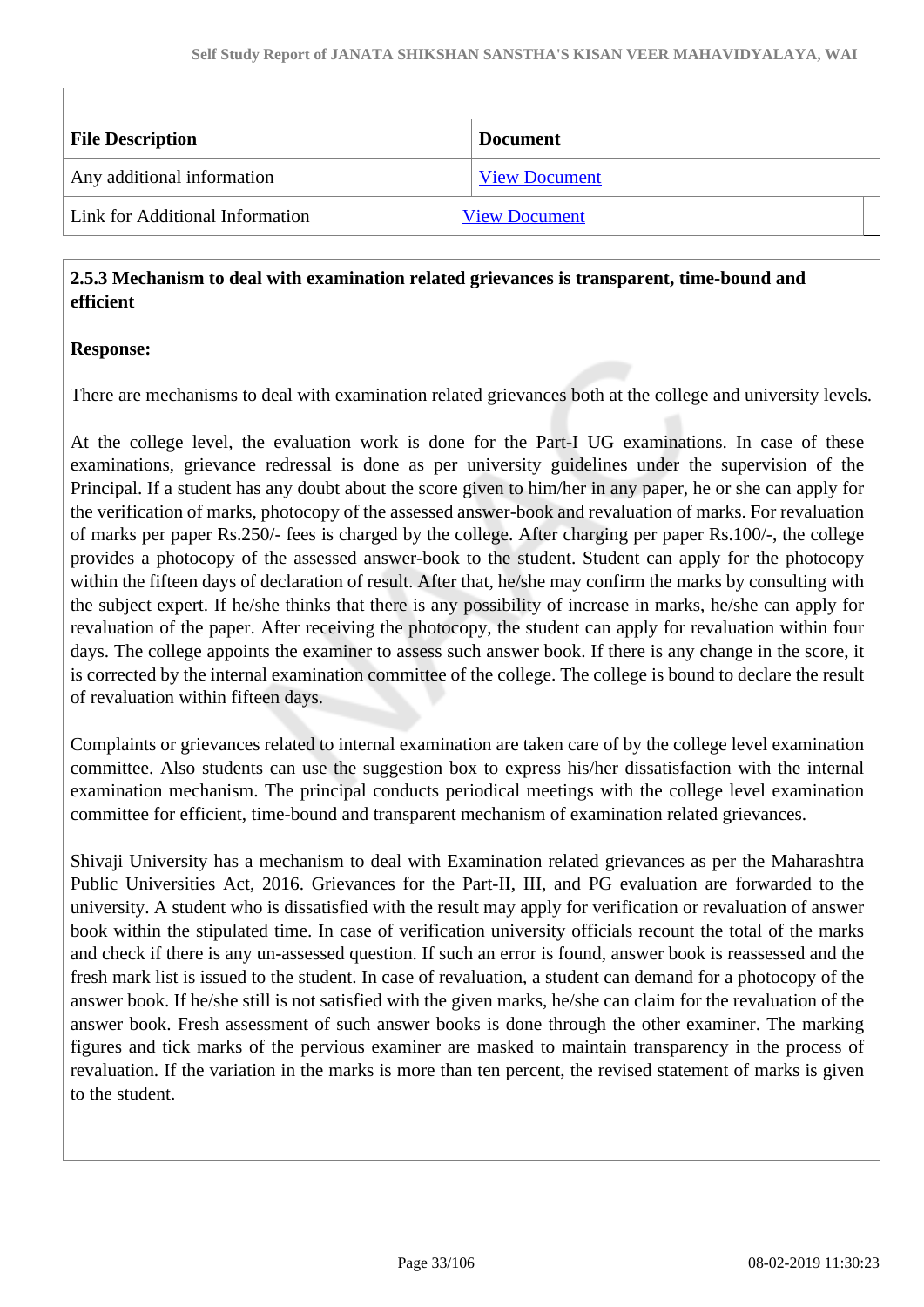| <b>File Description</b>    | <b>Document</b>      |
|----------------------------|----------------------|
| Any additional information | <b>View Document</b> |

#### **2.5.4 The institution adheres to the academic calendar for the conduct of CIE**

#### **Response:**

The college plans and organizes the class wise teaching, learning and evaluation schedules in the beginning of every academic year. Every department submits a detailed academic and activity calendar to the Academic Calendar committee. Considering the academic calendar provided by the university the Academic Calendar committee and Examination Committee of the College prepares a schedule of the Continuous Internal Evaluation (CIE) such as Diagnostic Test, Random Test, Home Assignment and Seminars for the guidance of the faculty and students. The faculty is free to conduct these tests at individual level after the completion of units. All this process is monitored by the Principal and Examination Committee of the college. The college follows the structured evaluation pattern for the UG courses. The CIE process is also reflected in the departmental calendars prepared in the beginning of each academic year. The academic calendar is prepared so that teachers and students should know all the activities regarding teaching-learning process and it is displayed in each department of the college. The presemester practical examination is conducted for Science classes as per university pattern. For B.Sc, B.Com and B.A. part III 20 percent marks are allotted for the internal evaluation. For M. A., students have to attempt Home Assignments for the first semester, Orals for the second semester, Home Assignments for the third semester and Written Seminars for the fourth semester. For M.Sc., students have to attempt written tests of 20 marks per paper for the each semester; in addition, they have to submit one project for the practical examination. For M. Com, students have to attempt one Home Assignment for 10 marks and Orals for 10 marks. Internal evaluation is carried out by organizing seminar, written test, project, Home assignment, oral, etc.

| <b>File Description</b>    | <b>Document</b>      |
|----------------------------|----------------------|
| Any additional information | <b>View Document</b> |

#### **2.6 Student Performance and Learning Outcomes**

 **2.6.1 Program outcomes, program specific outcomes and course outcomes for all programs offered by the Institution are stated and displayed on website and communicated to teachers and students**

#### **Response:**

Program outcomes, program specific outcomes and course outcomes for all programs offered by the Institution are stated and displayed on website. These are communicated to all the stakeholders of the program through classroom interactions, faculty workshops and faculty meetings. Members of the admission committees give detailed information regarding the outcomes of the programmes and the courses taught to the students. Subject teachers discuss outcomes of the programmes/courses with the students in regular classroom interactions. The outcomes are also displayed in the college and department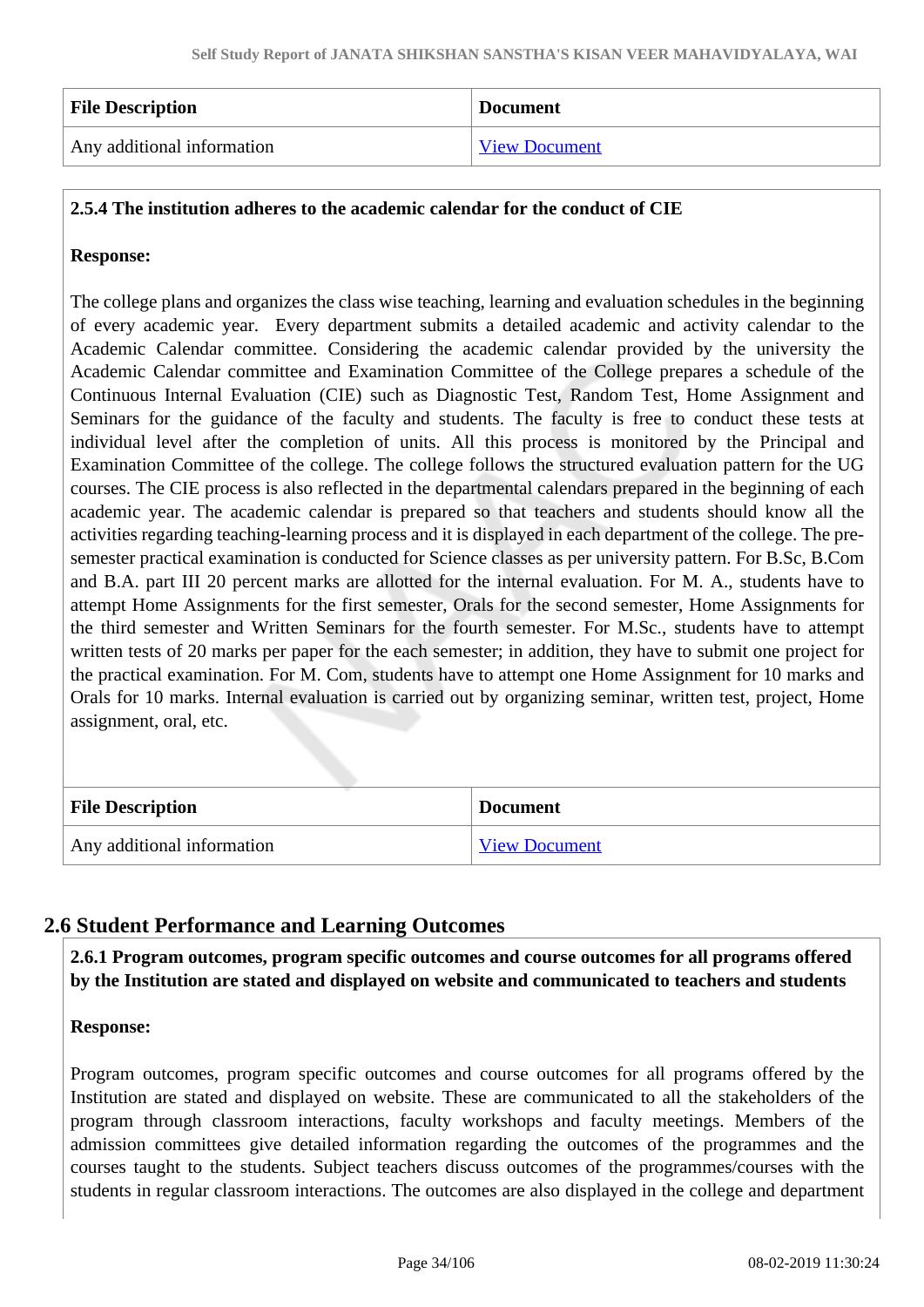notice boards. The program outcomes and program specific outcomes are achieved through a curriculum assigned by Shivaji University Kolhapur. Short term courses outcomes are achieved through a curriculum developed by concern board of studies consisting faculty from our college and experts from other institutes.

| <b>File Description</b>         | <b>Document</b>      |
|---------------------------------|----------------------|
| Any additional information      | <b>View Document</b> |
| Link for Additional Information | <b>View Document</b> |

#### **2.6.2 Attainment of program outcomes, program specific outcomes and course outcomes are evaluated by the institution**

#### **Response:**

Attainment of program outcomes, program specific outcomes and course outcomes are evaluated by the institution. The college has implemented a system of classroom teaching which ensures that course outcomes and program outcomes are fulfilled through planned lectures. This lecture method is supplemented by co-curricular activities like guest lectures, departmental and institutional level workshops, field visits, surveys and industrial visits. It helps the students to enhance their knowledge and make it more applicable. Attainment of program outcomes, program specific outcomes and course outcomes is evaluated through the students' performance in the university examinations and internal assessment that consists of diagnostic tests, random tests, question-answer sessions, quizzes, assignments, projects, seminars, oral tests, etc. To sustain the quality of education and to give the practical knowledge to the students, an internal assessment has been practiced. This evaluation is very important to cultivate their brains and in order to determine the intellectual growth of the students. The outcomes are also evaluated through the feedback from the students. The analysis of various types of feedbacks on Curriculum, Teaching, Learning and Evaluation, Facilities and Services is also used to evaluate the attainment of the programme specific and course outcomes. The participation of the students in the various curricular and co-curricular activities has its own importance in the achievement of the outcome. In the college, both curricular and co-curricular activities play a very significant role in attaining the program outcomes, course outcomes and program specific outcomes.

| <b>File Description</b>    | <b>Document</b>      |
|----------------------------|----------------------|
| Any additional information | <b>View Document</b> |

#### **2.6.3 Average pass percentage of Students**

#### **Response:** 67.03

2.6.3.1 Total number of final year students who passed the examination conducted by Institution.

Response: 555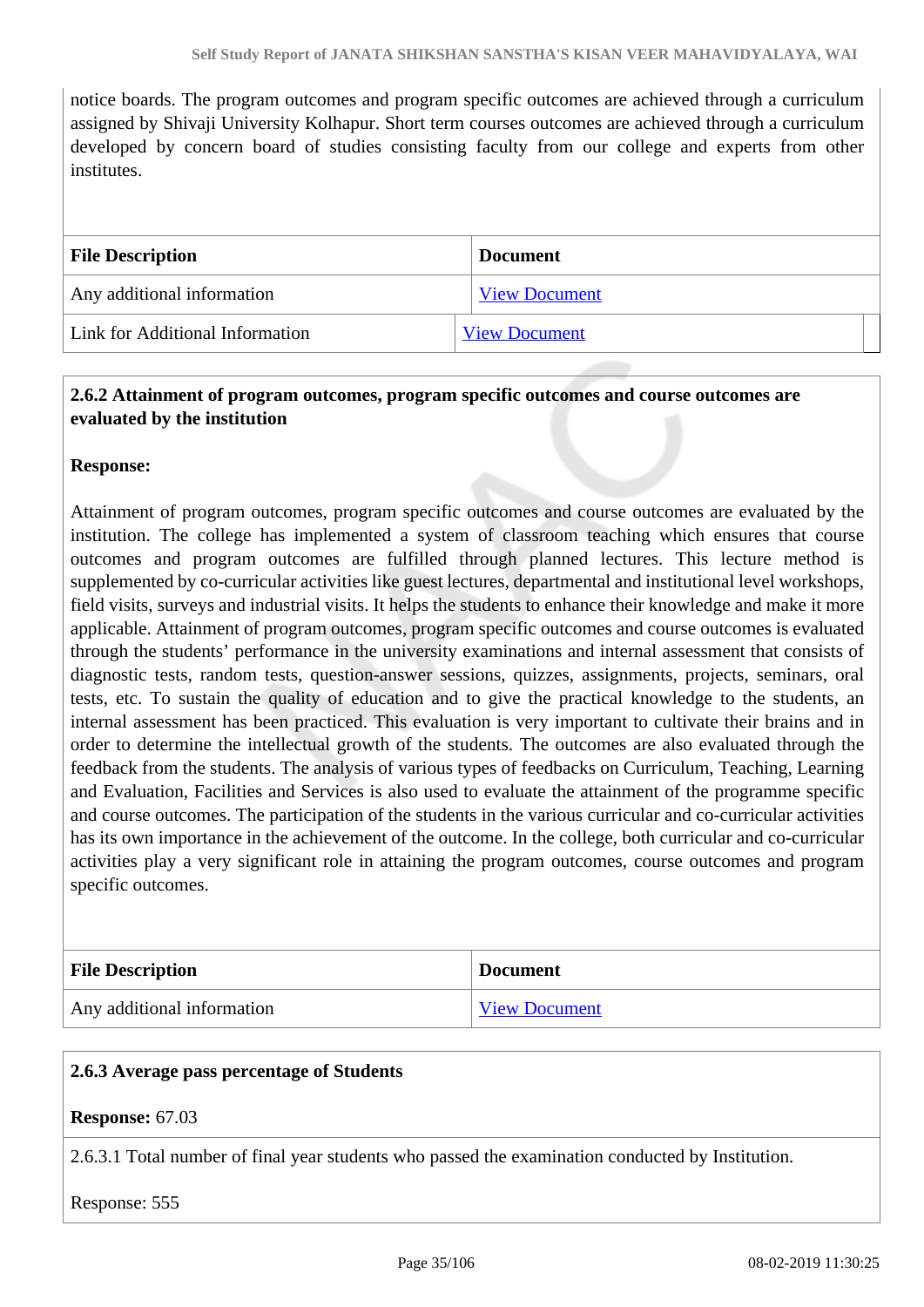| 2.6.3.2 Total number of final year students who appeared for the examination conducted by the institution |                      |  |
|-----------------------------------------------------------------------------------------------------------|----------------------|--|
| Response: 828                                                                                             |                      |  |
| <b>File Description</b>                                                                                   | <b>Document</b>      |  |
| Institutional data in prescribed format                                                                   | <b>View Document</b> |  |
| Any additional information                                                                                | <b>View Document</b> |  |

### **2.7 Student Satisfaction Survey**

**2.7.1 Online student satisfaction survey regarding teaching learning process**

**Response:**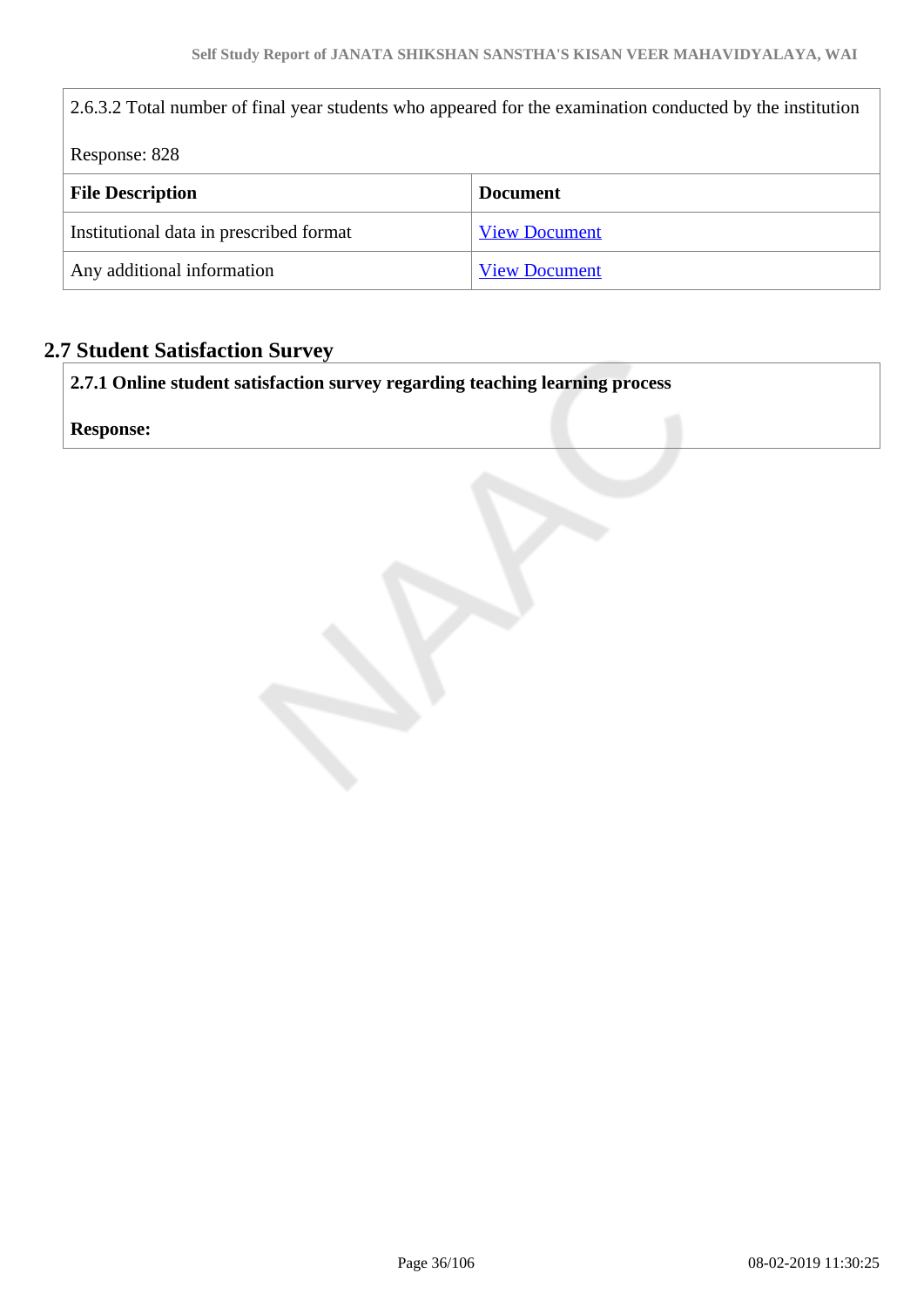## **Criterion 3 - Research, Innovations and Extension**

## **3.1 Resource Mobilization for Research**

 **3.1.1 Grants for research projects sponsored by government/non government sources such as industry ,corporate houses, international bodies, endowment, chairs in the institution during the last five years (INR in Lakhs)** 

#### **Response:** 0.65

3.1.1.1 Total Grants for research projects sponsored by the non-government sources such as industry, corporate houses, international bodies, endowments, Chairs in the institution year-wise during the last five years(INR in Lakhs)

| 2017-18 | 2016-17 | 2015-16 | 2014-15 | 2013-14 |
|---------|---------|---------|---------|---------|
| 0.05000 | ν       | U       | 0.60000 | v       |

| <b>File Description</b>                                                                  | <b>Document</b>      |
|------------------------------------------------------------------------------------------|----------------------|
| List of project and grant details                                                        | <b>View Document</b> |
| e-copies of the grant award letters for research<br>projects sponsored by non-government | <b>View Document</b> |

## **3.1.2 Percentage of teachers recognised as research guides at present**

#### **Response:** 20

3.1.2.1 Number of teachers recognised as research guides

Response: 8

| <b>File Description</b>    | <b>Document</b>      |
|----------------------------|----------------------|
| Any additional information | <b>View Document</b> |

## **3.1.3 Number of research projects per teacher funded, by government and non-government agencies, during the last five year**

**Response:** 0.76

3.1.3.1 Number of research projects funded by government and non-government agencies during the last five years

Response: 7

3.1.3.2 Number of full time teachers worked in the institution during the last 5 years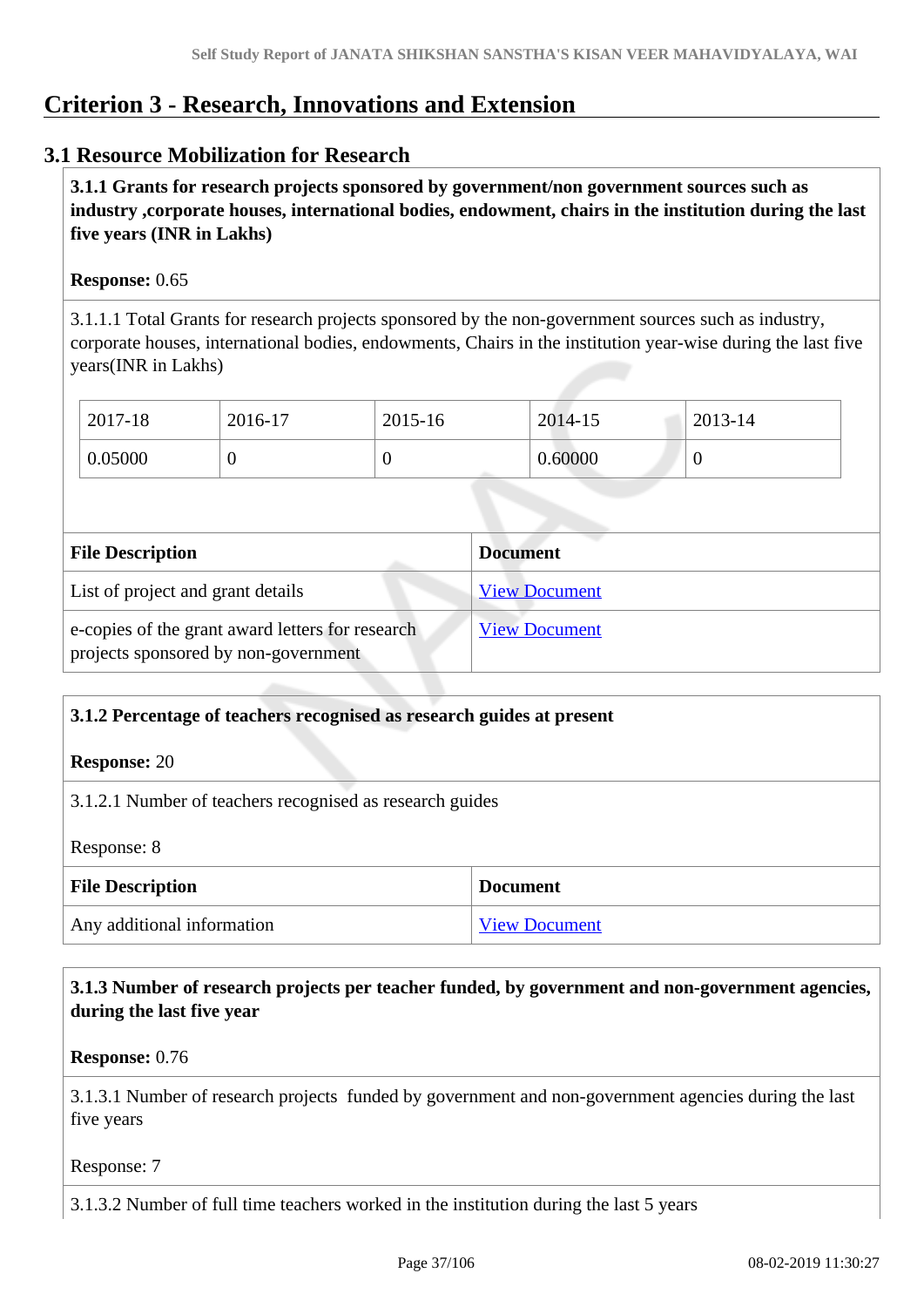| Response: 46                            |                      |  |
|-----------------------------------------|----------------------|--|
| <b>File Description</b>                 | <b>Document</b>      |  |
| Supporting document from Funding Agency | <b>View Document</b> |  |
| Any additional information              | <b>View Document</b> |  |
| Funding agency website URL              | <b>View Document</b> |  |

## **3.2 Innovation Ecosystem**

## **3.2.1 Institution has created an ecosystem for innovations including incubation centre and other initiatives for creation and transfer of knowledge**

## **Response:**

 The college research committee plays pro-active role in creating an ecosystem for innovations in research as well as in creation and transfer of knowledge. The information regarding various research grants available from the UGC as well as from other agencies has been provided to the faculty through the research committee. The information about the upcoming Conferences, Seminars, and Workshops etc. has been circulated among the staff. The teachers have been encouraged to attend and present their research papers in the international, national and state level seminars, workshops and conferences by granting permission and paying the concerned amount to them against T.A.D.A. and registration fees. The teachers have been encouraged to undertake major and minor research projects sponsored by various agencies and provided necessary facilities. They have been given an opportunity to participate in various faculty improvement programmes. Free and uninterrupted Internet facility has been made available in the college for the staff and students. Guest Lectures and workshops have been conducted to promote research activity in the institution. The faculty members have been encouraged to register for Ph. D. and M. Phil degree courses. Teachers have been sanctioned study leave to attend Bridge Courses. Research projects have been introduced at the UG level to generate research awareness among the students and make them participate in seminars, workshops and conferences. The students are also motivated to participate in the competitions like *Avishkar* (Research Competition initiated by Governor of Maharashtra). Faculty of college has completed 02 Major and 03 Minor Research Projects sanctioned by UGC during the last five years. The college has organized 01 International level, 05 National level, 05 State level and 01 District Level Seminar /Conference/ Symposium/Workshop during the last five years and published one Proceeding with ISBN.

| Year        | <b>Research Activity</b>                                                                   |  |
|-------------|--------------------------------------------------------------------------------------------|--|
| $2013 - 14$ | Three-Day National Conference on "Quality in Higher Education: Challenges and Emerging Tre |  |
| $2014 - 15$ | One-Day State Level Workshop on "Challenges in College Administration Work"                |  |
| $2015 - 16$ | One-Day State Level Workshop on "Fostering Research Culture in 21st Century Maharashtra"   |  |
| $2016 - 17$ | One-Day International Conference on "Dr. Babasahb Ambedkar: Vichardhara Aur Hindi Sah      |  |
|             |                                                                                            |  |

 $\overline{\phantom{a}}$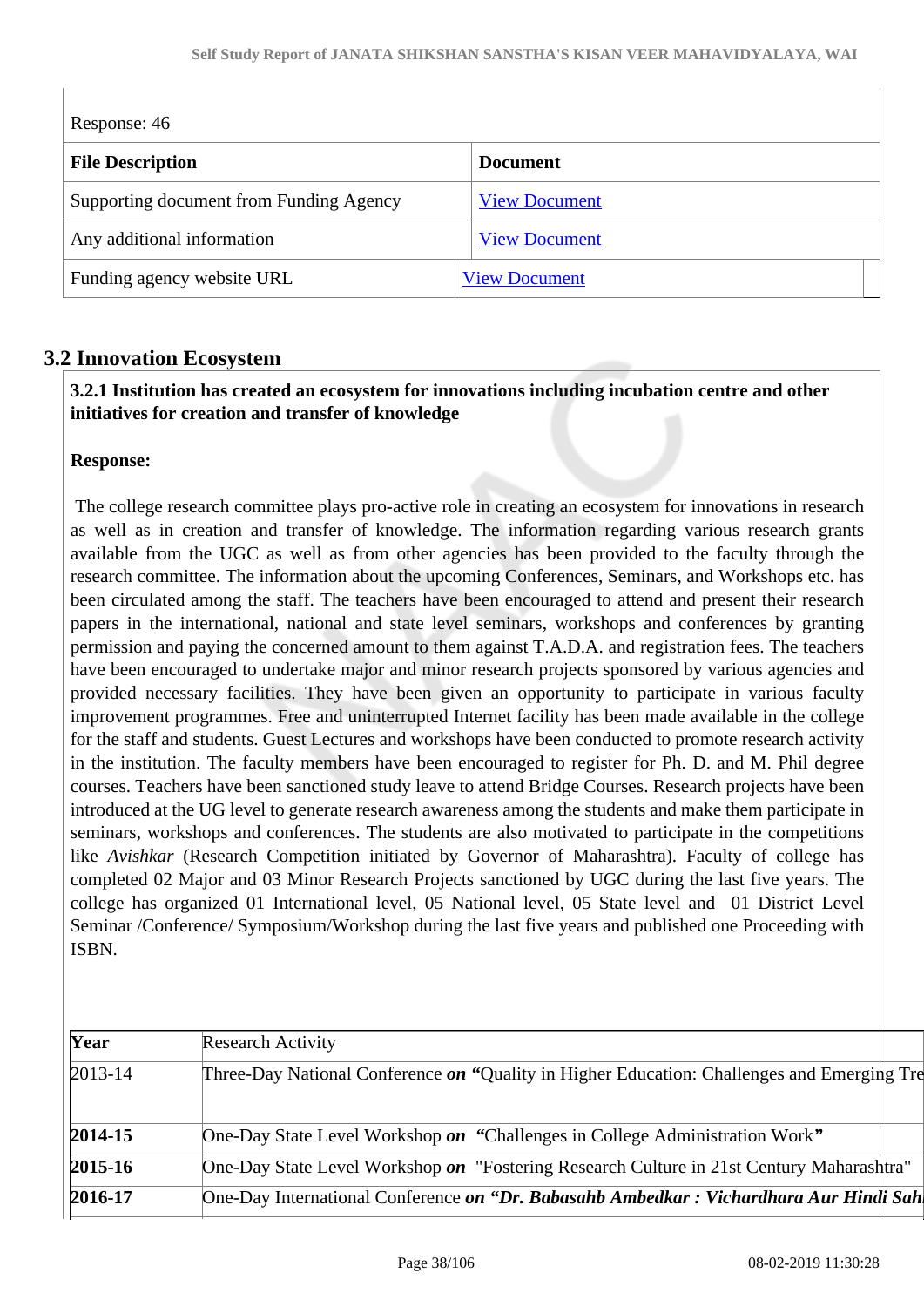| $2016 - 17$ | One-Day National Seminar on "New Horizons in Linguistic, Literary and Cultural Studies" |
|-------------|-----------------------------------------------------------------------------------------|
| $2016 - 17$ | One-Day National Conference on "Recent Trends in Chemistry"                             |
| 2016-17     | One-Day National Symposium on "Unsung Heroes of Indian Freedom Movement"                |
| 2016-17     | One-Day State Level Workshop on "Administrative Challenges in Higher Education"         |
| $2016 - 17$ | One-Day State Level Workshop on "Rational Emotive Behavior Therapy"                     |
| 2016-17     | Three-Day State Level Workshop on "Rational Emotive Behavior Therapy"                   |
| 2016-17     | One-Day District Level Workshop on "Relaxation Technique"                               |
| $2017 - 18$ | One-Day National Seminar on "Recent Trends in Commerce, Management and Economics"       |
| $2017 - 18$ | One-Day National Conference on "Recent Trends in Botany"                                |
|             |                                                                                         |

| <b>File Description</b>    | <b>Document</b>      |
|----------------------------|----------------------|
| Any additional information | <b>View Document</b> |

## **3.2.2 Number of workshops/seminars conducted on Intellectual Property Rights (IPR) and Industry-Academia Innovative practices during the last five years**

## **Response:** 47

3.2.2.1 Total number of workshops/seminars conducted on Intellectual Property Rights (IPR) and Industry-Academia Innovative practices year-wise during the last five years

| 2017-18 | 2016-17 | 2015-16 | 2014-15 | $2013 - 14$ |
|---------|---------|---------|---------|-------------|
|         | 14      | $\circ$ | ΙV      |             |

| <b>File Description</b>                            | <b>Document</b>      |
|----------------------------------------------------|----------------------|
| Report of the event                                | <b>View Document</b> |
| List of workshops/seminars during the last 5 years | <b>View Document</b> |

## **3.3 Research Publications and Awards**

| 3.3.1 The institution has a stated Code of Ethics to check malpractices and plagiarism in Research |                      |  |
|----------------------------------------------------------------------------------------------------|----------------------|--|
| <b>Response:</b> Yes                                                                               |                      |  |
| <b>File Description</b><br><b>Document</b>                                                         |                      |  |
| Institutional data in prescribed format                                                            | <b>View Document</b> |  |
| Any additional information                                                                         | <b>View Document</b> |  |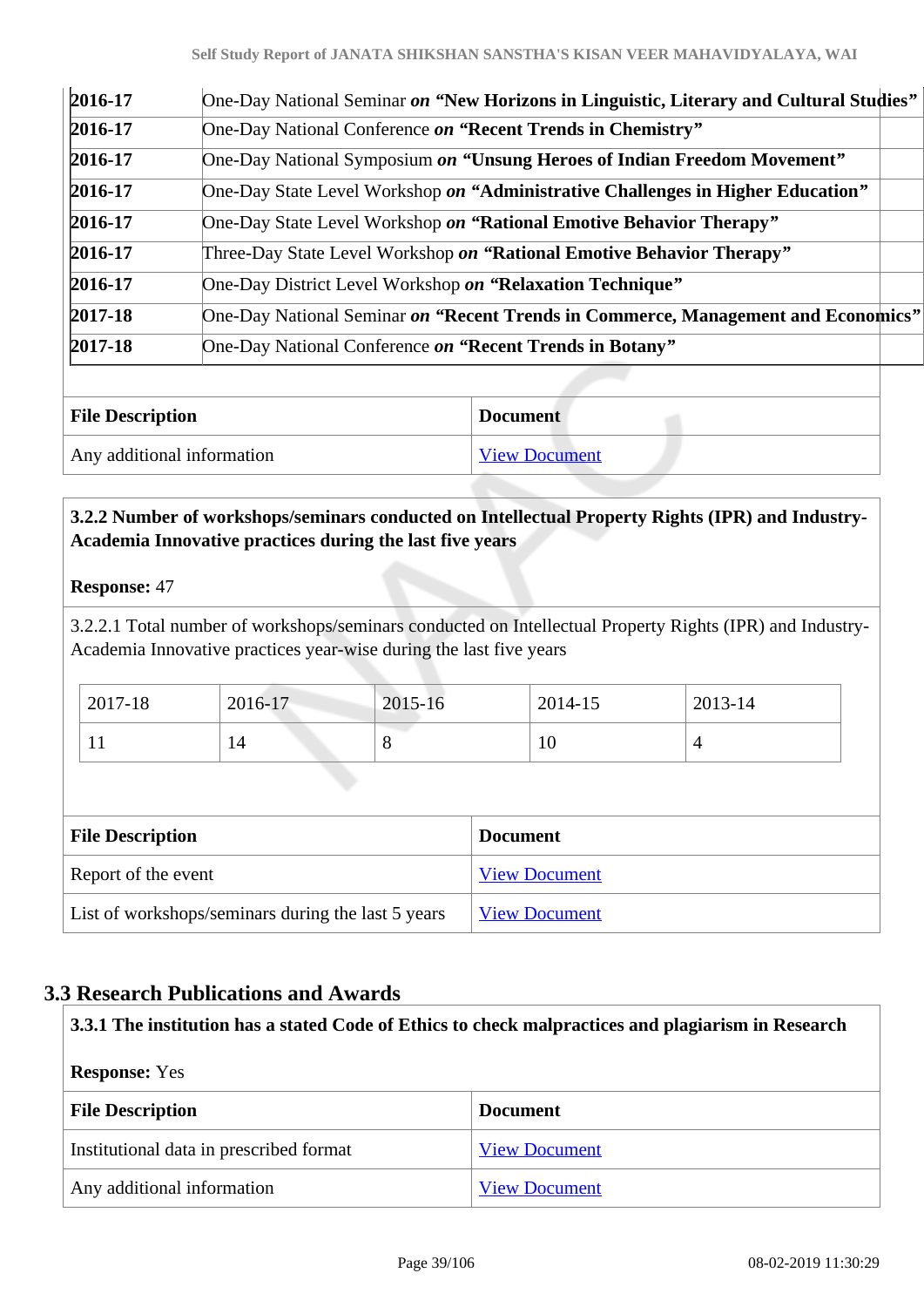# **3.3.2 The institution provides incentives to teachers who receive state, national and international recognition/awards**

#### **Response:** Yes

| <b>File Description</b>           | <b>Document</b>      |
|-----------------------------------|----------------------|
| e-copies of the letters of awards | <b>View Document</b> |
| Any additional information        | <b>View Document</b> |

| 3.3.3 Number of Ph.D.s awarded per teacher during the last five years                                 |                      |  |
|-------------------------------------------------------------------------------------------------------|----------------------|--|
| <b>Response: 0.75</b>                                                                                 |                      |  |
| 3.3.3.1 How many Ph.Ds awarded within last five years                                                 |                      |  |
| Response: 6                                                                                           |                      |  |
| 3.3.3.2 Number of teachers recognized as guides during the last five years                            |                      |  |
| Response: 8                                                                                           |                      |  |
| <b>Document</b><br><b>File Description</b>                                                            |                      |  |
| List of PhD scholars and their details like name of<br>the guide, title of thesis, year of award etc. | <b>View Document</b> |  |
| Any additional information                                                                            | <b>View Document</b> |  |

## **3.3.4 Number of research papers per teacher in the Journals notified on UGC website during the last five years**

**Response:** 0.86

3.3.4.1 Number of research papers in the Journals notified on UGC website during the last five years

| 2017-18 | 2016-17 | 2015-16 | 2014-15 | 2013-14 |
|---------|---------|---------|---------|---------|
| 14      |         | ັ       | ◡       | ້       |

| <b>File Description</b>                                                               | <b>Document</b>      |
|---------------------------------------------------------------------------------------|----------------------|
| List of research papers by title, author, department,<br>name and year of publication | <b>View Document</b> |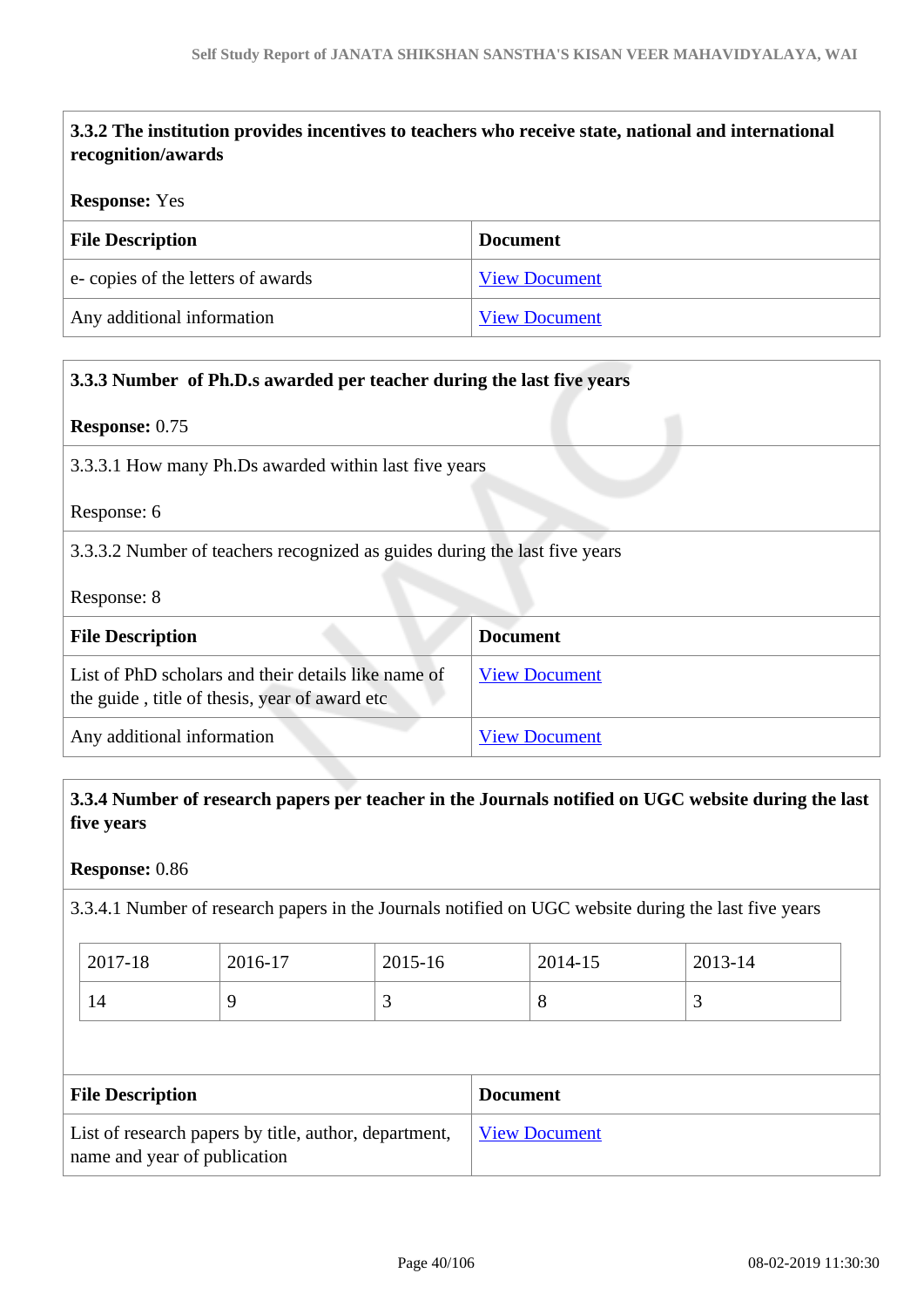## **3.3.5 Number of books and chapters in edited volumes/books published and papers in national/international conference proceedings per teacher during the last five years**

## **Response:** 1.53

3.3.5.1 Total number of books and chapters in edited volumes / books published, and papers in national/international conference-proceedings year-wise during the last five years

| 2017-18                                                        | 2016-17                    | 2015-16 |                 | 2014-15              | 2013-14 |  |
|----------------------------------------------------------------|----------------------------|---------|-----------------|----------------------|---------|--|
| 13                                                             | 8                          | 25      |                 | 16                   | 4       |  |
|                                                                |                            |         |                 |                      |         |  |
| <b>File Description</b>                                        |                            |         | <b>Document</b> |                      |         |  |
| List books and chapters in edited volumes / books<br>published |                            |         |                 | <b>View Document</b> |         |  |
|                                                                | Any additional information |         |                 | <b>View Document</b> |         |  |

## **3.4 Extension Activities**

 **3.4.1 Extension activities in the neighbourhood community in terms of impact and sensitising students to social issues and holistic development during the last five years**

#### **Response:**

| Department              | Activity                                                     | Impact               |  |
|-------------------------|--------------------------------------------------------------|----------------------|--|
| National Cadet Corp     | Weapon Exhibition                                            | Awareness about D    |  |
|                         | <b>Water Awareness Rally</b>                                 | Environmental Aw     |  |
|                         | Tree Plantation                                              |                      |  |
|                         | Collection of <i>Nirmalya</i> at the Time of Ganesh Visarjan |                      |  |
|                         | Swachata Abhiyan                                             | Health Awareness     |  |
|                         | <b>International Yoga Day</b>                                |                      |  |
|                         | Visit to Bell Air Hospital                                   |                      |  |
|                         | Hutatma Din                                                  | National Integration |  |
|                         | <b>Blood Donation Camp</b>                                   | Social Responsibili  |  |
|                         | Volunteer in Pulse Polio Mission                             |                      |  |
|                         | <b>Road Safety Rally</b>                                     |                      |  |
|                         | Beti Bacho Beti Padhao Rally                                 |                      |  |
|                         | Help to the family of Shahid Jawan Dhawale                   |                      |  |
|                         | Volunteer in Swaccha Bharat Abhiyan                          |                      |  |
|                         | Workshop On "Swa Badalatun Vyaktimatwa Vikas"                |                      |  |
|                         | Driving License Camp                                         | Traffic Rules Awa    |  |
| National Service Scheme | <b>Nature Conservation Oath Programme</b>                    | Environmental Aw     |  |
|                         |                                                              |                      |  |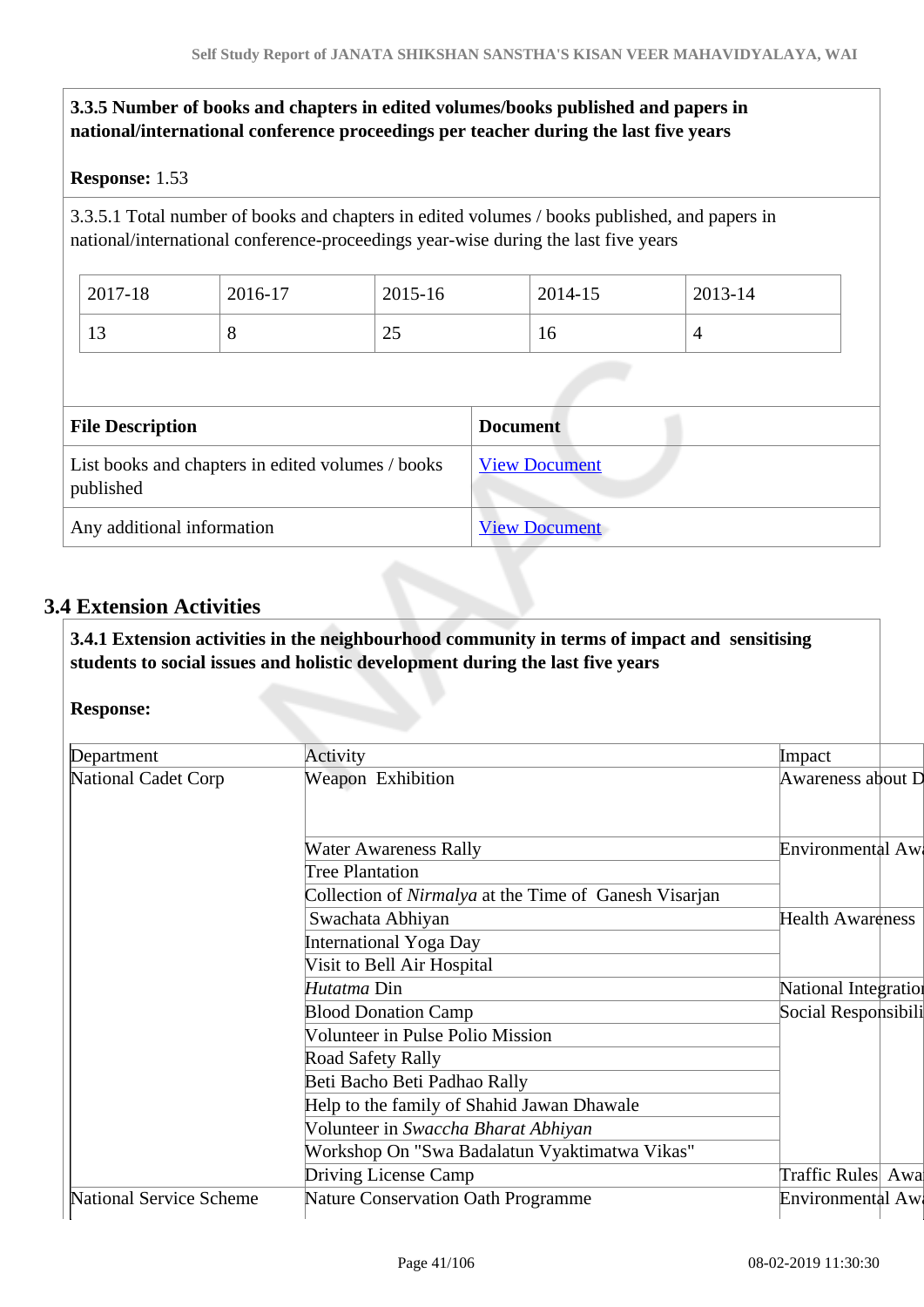|                      | <b>Tree Plantation Programme</b>                        | <b>Financial Planning</b>      |         |
|----------------------|---------------------------------------------------------|--------------------------------|---------|
|                      | Importance of Women's Self-Help Group                   |                                |         |
|                      | Krishna Ghat and College Campus Cleaning                | <b>Health</b> and Envirol      |         |
|                      | AIDs Awareness And Anti-Smoking                         | <b>Health Awareness</b>        |         |
|                      | <b>Sex Education</b>                                    | Law Awareness                  |         |
|                      | Diabetes And Cancer Awareness Cycle Rally               |                                |         |
|                      | Rangoli Exhibition on the Adverse Effects Of Smoking    |                                |         |
|                      | Cyber Law                                               |                                |         |
|                      | Reading Of Preamble Of Indian Constitution              | National<br>Responsibility     | Integ   |
|                      | <b>Chamtkar And Science</b>                             | Scientific Awarene             |         |
|                      | Mahatma Phule's Contribution                            | Social Awareness               |         |
|                      | <b>Discussion on Farmers' Suicides</b>                  | <b>Social Awareness</b>        |         |
|                      | Workshop On Law Literacy                                |                                |         |
|                      | 'Organic Farming'                                       | Social Responsibili            |         |
|                      | 'Dr. Babasaheb Ambedkar                                 |                                |         |
|                      | Visit to Kanherí Math                                   |                                |         |
|                      | Shahu Maharaj Birth Anniversary                         |                                |         |
|                      | <b>Population Control: Need of Future</b>               | Social Responsibili            |         |
|                      | <b>International Population Day</b>                     |                                |         |
|                      | <b>NSS</b> foundation day                               |                                |         |
|                      | <b>Essay competition</b>                                |                                |         |
|                      | Tarunanno Jage Vha                                      |                                |         |
|                      | <b>Need of Disaster Management</b>                      |                                |         |
|                      | <b>International Literacy Day</b>                       |                                |         |
|                      | <b>Voters Awareness Programme Torch Rally</b>           |                                |         |
|                      | Body Donation Programme - Dr. Khot                      |                                |         |
|                      | Post Card Message To Soldiers                           |                                |         |
|                      | Forestry                                                |                                |         |
|                      | Animals Health Checkup Camp                             |                                |         |
|                      | <b>Street Play On AIDS</b>                              |                                |         |
|                      | Intech Heritage college volunteer workshop              |                                |         |
|                      | Movies on Awareness of social issues                    |                                |         |
|                      | <b>Cleanliness Programme at Pratapgad</b>               | Social Responsibi<br>Awareness |         |
|                      | Workshop on 'Eradication of superstition'               | Social<br>Awareness            | Respons |
| Other<br>Departments | and Wild Life Week                                      | Environmental Aw               |         |
| Committees           | PPT Competition on Environmental Problems               |                                |         |
|                      | Workshop on "Environmental Conservation & Poisonous and |                                |         |
|                      | non-Poisonous Snakes"                                   |                                |         |
|                      | Suzlon Wind Mill Private Ltd. Chalkewadi                |                                |         |
|                      | Myani Bird Sanctuary, Yeralwadi                         |                                |         |
|                      | Ozone Depletion and Global Warming -Poster competition  |                                |         |
|                      |                                                         |                                |         |
|                      |                                                         |                                |         |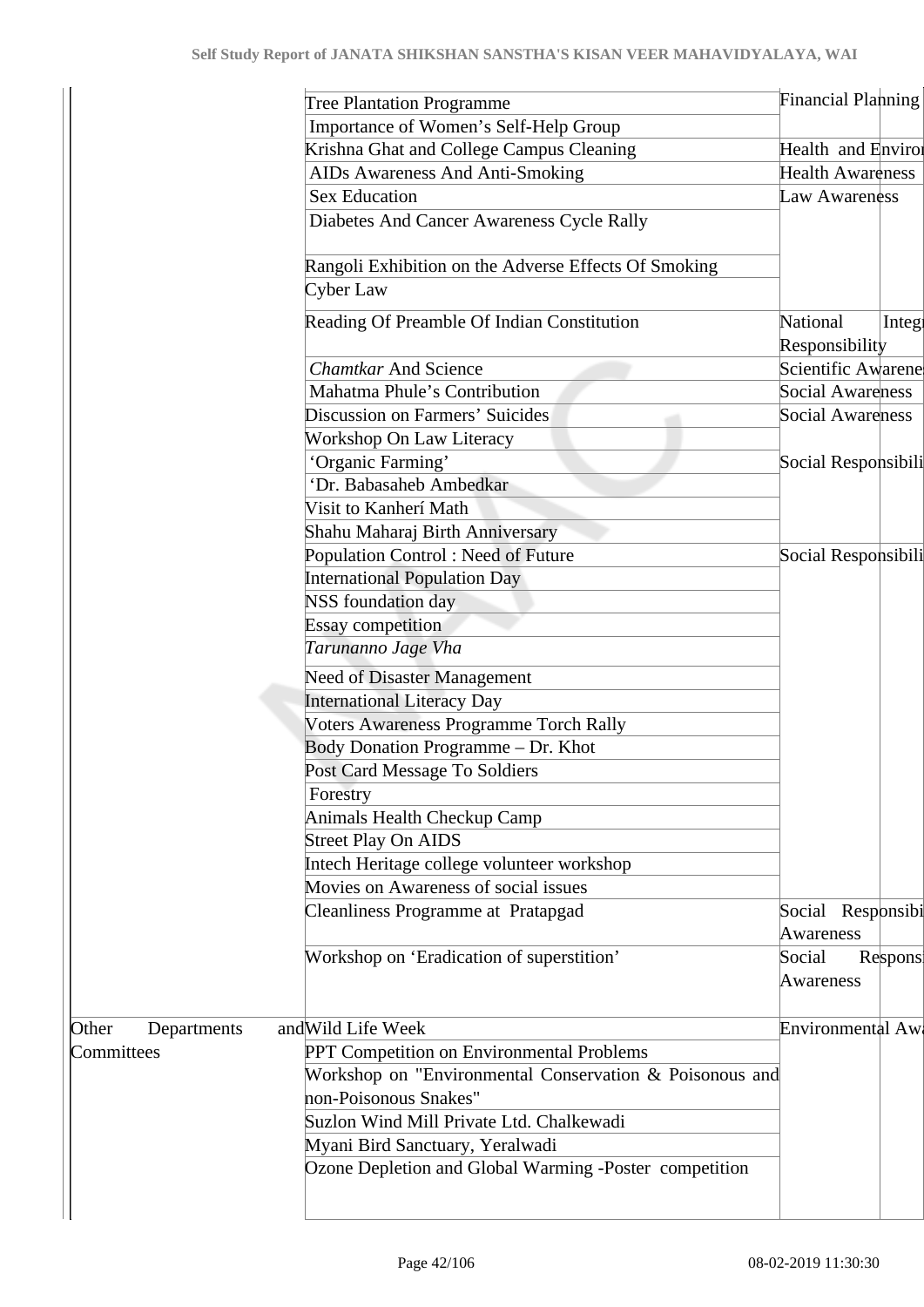| <b>International Phycology Day</b><br>World Women's Day<br>Street play on Corruption and Environment Conservation<br>Pantomime on Female Foeticide<br><b>Awareness about PUASH</b><br><b>Reading Inspiration Day</b><br>Shakespeare week<br><b>Gender Issues</b><br>Visits to Purush Bikshekari Gruh, Old Age Home, DistrictSocial Responsibili<br>Parole School<br>Village Surveys<br><b>File Description</b><br><b>Document</b> |                          |        |
|-----------------------------------------------------------------------------------------------------------------------------------------------------------------------------------------------------------------------------------------------------------------------------------------------------------------------------------------------------------------------------------------------------------------------------------|--------------------------|--------|
|                                                                                                                                                                                                                                                                                                                                                                                                                                   |                          |        |
|                                                                                                                                                                                                                                                                                                                                                                                                                                   |                          |        |
|                                                                                                                                                                                                                                                                                                                                                                                                                                   |                          |        |
|                                                                                                                                                                                                                                                                                                                                                                                                                                   |                          |        |
|                                                                                                                                                                                                                                                                                                                                                                                                                                   |                          |        |
|                                                                                                                                                                                                                                                                                                                                                                                                                                   |                          |        |
|                                                                                                                                                                                                                                                                                                                                                                                                                                   |                          |        |
|                                                                                                                                                                                                                                                                                                                                                                                                                                   |                          |        |
|                                                                                                                                                                                                                                                                                                                                                                                                                                   |                          |        |
|                                                                                                                                                                                                                                                                                                                                                                                                                                   |                          |        |
|                                                                                                                                                                                                                                                                                                                                                                                                                                   |                          |        |
|                                                                                                                                                                                                                                                                                                                                                                                                                                   |                          |        |
| Poster Presentation "Psychological Issues"                                                                                                                                                                                                                                                                                                                                                                                        |                          |        |
| <b>Study Tours</b>                                                                                                                                                                                                                                                                                                                                                                                                                |                          |        |
| Centre<br><b>Visit to Adarsh Gram</b>                                                                                                                                                                                                                                                                                                                                                                                             | <b>Social Awareness</b>  |        |
| Annabhau Sathe: Life and Work<br>Visit to Auto Cluster Center, Pimpri and Anand Agri-TourismSelf-Employment A                                                                                                                                                                                                                                                                                                                     |                          |        |
| "Science & Technology for Human Welfare"                                                                                                                                                                                                                                                                                                                                                                                          |                          |        |
| "Search of the Life Beyond the Earth"                                                                                                                                                                                                                                                                                                                                                                                             | <b>Science Awareness</b> |        |
| Quit India Movement and Indian Freedom struggle                                                                                                                                                                                                                                                                                                                                                                                   |                          |        |
| Democracy                                                                                                                                                                                                                                                                                                                                                                                                                         | Responsibility           |        |
| <b>Democracy Festival</b>                                                                                                                                                                                                                                                                                                                                                                                                         | National                 | Integ- |
| "Domestic Violence"                                                                                                                                                                                                                                                                                                                                                                                                               |                          |        |
| "Women's Acts -for Protection from Family Violence"                                                                                                                                                                                                                                                                                                                                                                               |                          |        |
| "The Laws Related to Women & Ragging"                                                                                                                                                                                                                                                                                                                                                                                             |                          |        |
| 'Land Acquisition Bill"                                                                                                                                                                                                                                                                                                                                                                                                           | Law Awareness            |        |
| Heart Disease and Diabetes - Cause and Remedy                                                                                                                                                                                                                                                                                                                                                                                     |                          |        |
| Aandi Nate Sambhandha                                                                                                                                                                                                                                                                                                                                                                                                             |                          |        |
| Manache Aarogya                                                                                                                                                                                                                                                                                                                                                                                                                   |                          |        |
| <b>Rang Manache</b>                                                                                                                                                                                                                                                                                                                                                                                                               |                          |        |
| Poster Presentation on De-addiction                                                                                                                                                                                                                                                                                                                                                                                               |                          |        |
| Preventive Cardiac Check-Up-ECG, Blood Sugar, Lipid<br>Profile, 2-D Echo                                                                                                                                                                                                                                                                                                                                                          |                          |        |
| <b>Health and Diet</b>                                                                                                                                                                                                                                                                                                                                                                                                            |                          |        |
| 'Women Health"                                                                                                                                                                                                                                                                                                                                                                                                                    |                          |        |
| "Mi Va Maze Mansik Arogya"                                                                                                                                                                                                                                                                                                                                                                                                        |                          |        |
| <b>Hemoglobin Estimation Camp</b>                                                                                                                                                                                                                                                                                                                                                                                                 |                          |        |
| Adolescence & Sexual Problems                                                                                                                                                                                                                                                                                                                                                                                                     | <b>Health Awareness</b>  |        |

**3.4.2 Number of awards and recognition received for extension activities from Government**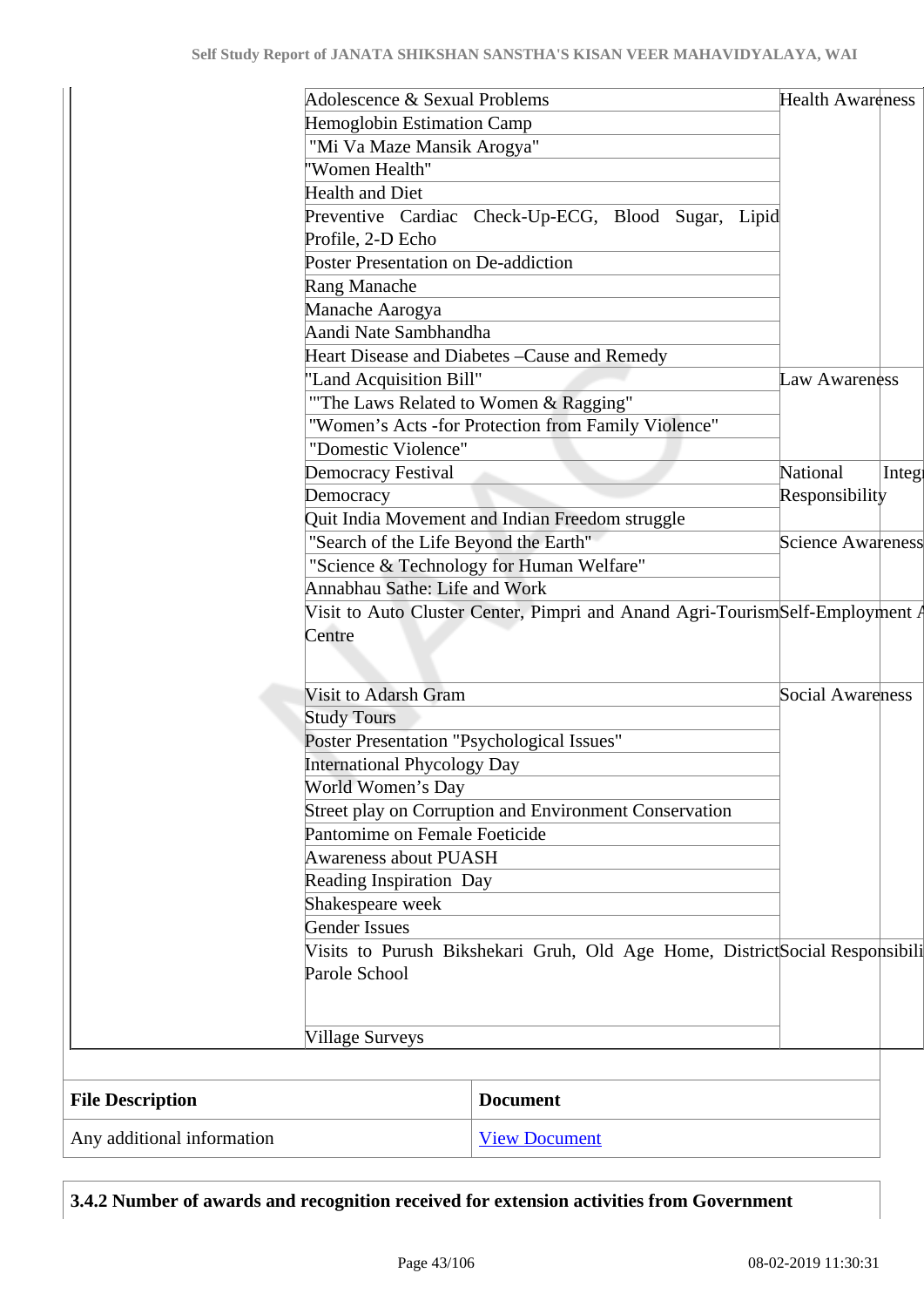#### **/recognised bodies during the last five years**

## **Response:** 21

3.4.2.1 Total number of awards and recognition received for extension activities from Government /recognised bodies year-wise during the last five years

| 2017-18 | 2016-17 | $2015 - 16$ | 2014-15 | 2013-14  |
|---------|---------|-------------|---------|----------|
|         |         | v           |         | <u>_</u> |

| <b>File Description</b>                                      | <b>Document</b>      |
|--------------------------------------------------------------|----------------------|
| Number of awards for extension activities in last 5<br>years | <b>View Document</b> |
| e-copy of the award letters                                  | <b>View Document</b> |

## **3.4.3 Number of extension and outreach Programs conducted in collaboration with Industry, Community and Non- Government Organizations through NSS/ NCC/ Red Cross/ YRC etc., during the last five years**

#### **Response:** 126

3.4.3.1 Number of extension and outreach Programs conducted in collaboration with Industry, Community and Non- Government Organizations through NSS/ NCC/ Red Cross/ YRC etc., year-wise during the last five years

| 2017-18 | 2016-17 | 2015-16              | 2014-15 | 2013-14 |
|---------|---------|----------------------|---------|---------|
| 43      | 29      | <b>A</b><br>$\sim$ 1 | ⊥ັ      | 18      |

| <b>File Description</b>                                                                                        | <b>Document</b>      |
|----------------------------------------------------------------------------------------------------------------|----------------------|
| Reports of the event organized                                                                                 | <b>View Document</b> |
| Number of extension and outreach programs<br>conducted with industry, community etc for the last<br>five years | <b>View Document</b> |

## **3.4.4 Average percentage of students participating in extension activities with Government Organisations, Non-Government Organisations and programs such as Swachh Bharat, Aids Awareness, Gender Issue, etc. during the last five years**

**Response:** 42.39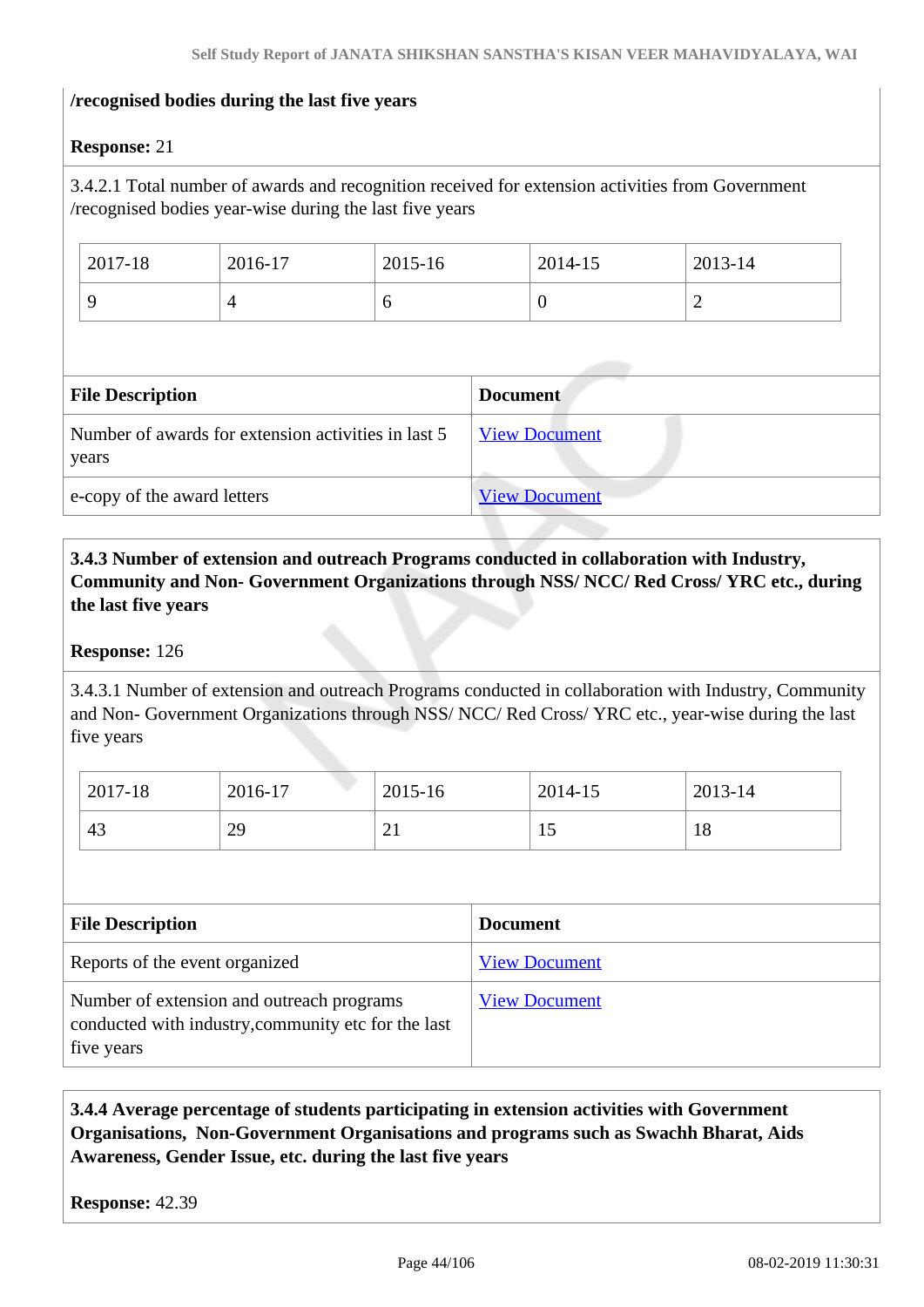3.4.4.1 Total number of students participating in extension activities with Government Organisations, Non-Government Organisations and programs such as Swachh Bharat, Aids Awareness, Gender Issue, etc. yearwise during the last five years

| 2017-18 |                         | 2016-17 | 2015-16 |                 | 2014-15              | 2013-14 |  |
|---------|-------------------------|---------|---------|-----------------|----------------------|---------|--|
| 2149    |                         | 2625    | 804     |                 | 584                  | 725     |  |
|         |                         |         |         |                 |                      |         |  |
|         |                         |         |         |                 |                      |         |  |
|         | <b>File Description</b> |         |         | <b>Document</b> |                      |         |  |
|         | Report of the event     |         |         |                 | <b>View Document</b> |         |  |

## **3.5 Collaboration**

 **3.5.1 Number of linkages for faculty exchange, student exchange, internship, field trip, on-the-job training, research, etc during the last five years**

## **Response:** 4

3.5.1.1 Number of linkages for faculty exchange, student exchange, internship, field trip, on-the-job training, research, etc year-wise during the last five years

| 2017-18 | 2016-17 | $2015 - 16$ | 2014-15 | 2013-14 |
|---------|---------|-------------|---------|---------|
| ⊷       |         |             |         |         |

| <b>File Description</b>                                         | <b>Document</b>      |
|-----------------------------------------------------------------|----------------------|
| Number of Collaborative activities for research,<br>faculty etc | <b>View Document</b> |
| Copies of collaboration                                         | <b>View Document</b> |

 **3.5.2 Number of functional MoUs with institutions of National/ International importance, Other Institutions, Industries, Corporate houses etc., during the last five years (only functional MoUs with ongoing activities to be considered)** 

## **Response:** 5

3.5.2.1 Number of functional MoUs with institutions of national, international importance, other universities, industries, corporate houses etc. year-wise during the last five years (only functional MoUs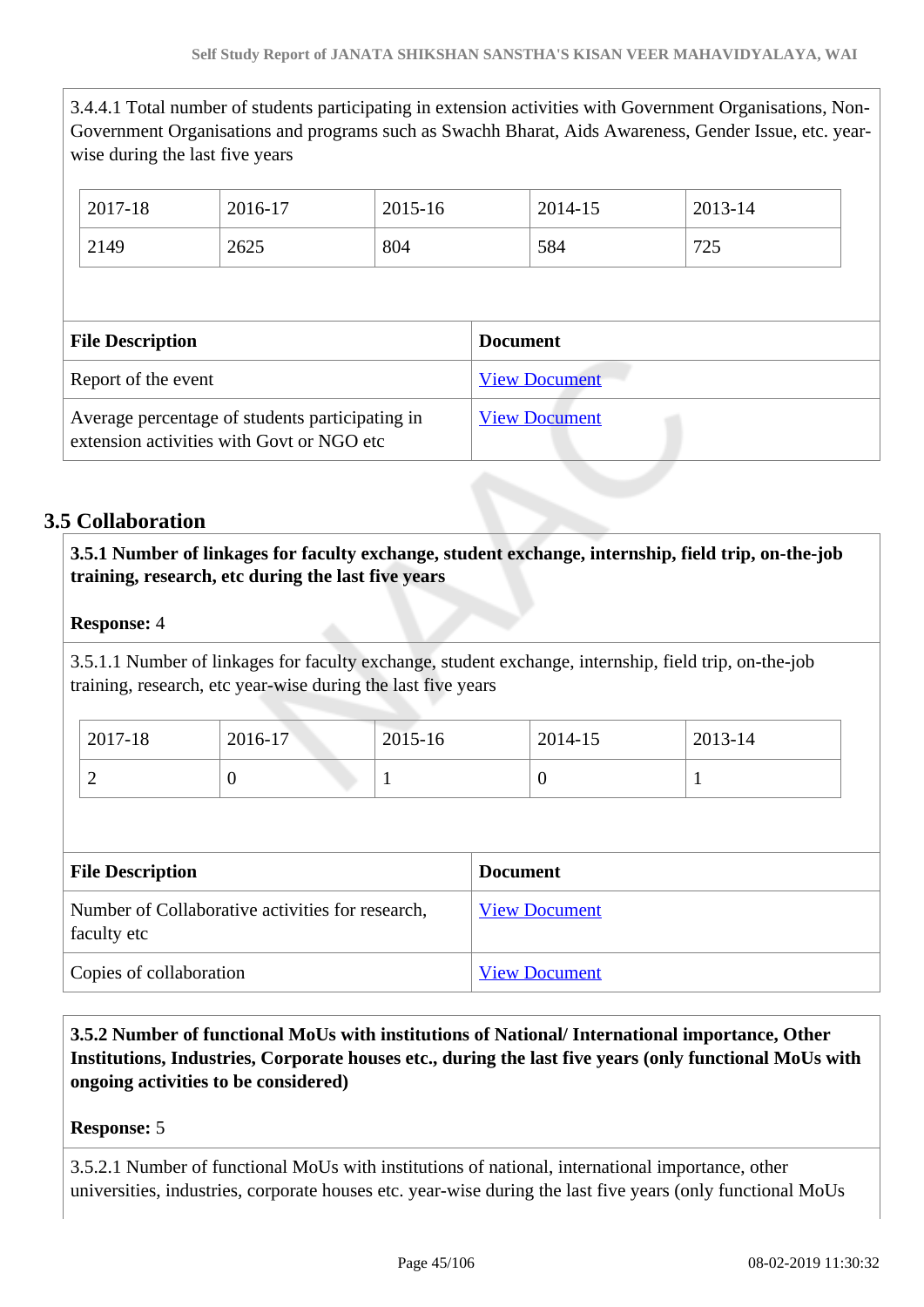|                         | with ongoing activities to be considered)                                                                 |         |                 |                      |         |  |
|-------------------------|-----------------------------------------------------------------------------------------------------------|---------|-----------------|----------------------|---------|--|
| 2017-18                 | 2016-17                                                                                                   | 2015-16 |                 | 2014-15              | 2013-14 |  |
| $\overline{0}$          | 3                                                                                                         | -1      |                 | $\theta$             | 1       |  |
|                         |                                                                                                           |         |                 |                      |         |  |
| <b>File Description</b> |                                                                                                           |         | <b>Document</b> |                      |         |  |
| corporate house         | e-copies of the MoUs with institution/industry/                                                           |         |                 | <b>View Document</b> |         |  |
|                         | Details of functional MoUs with institutions of<br>national, international importance, other universities |         |                 | <b>View Document</b> |         |  |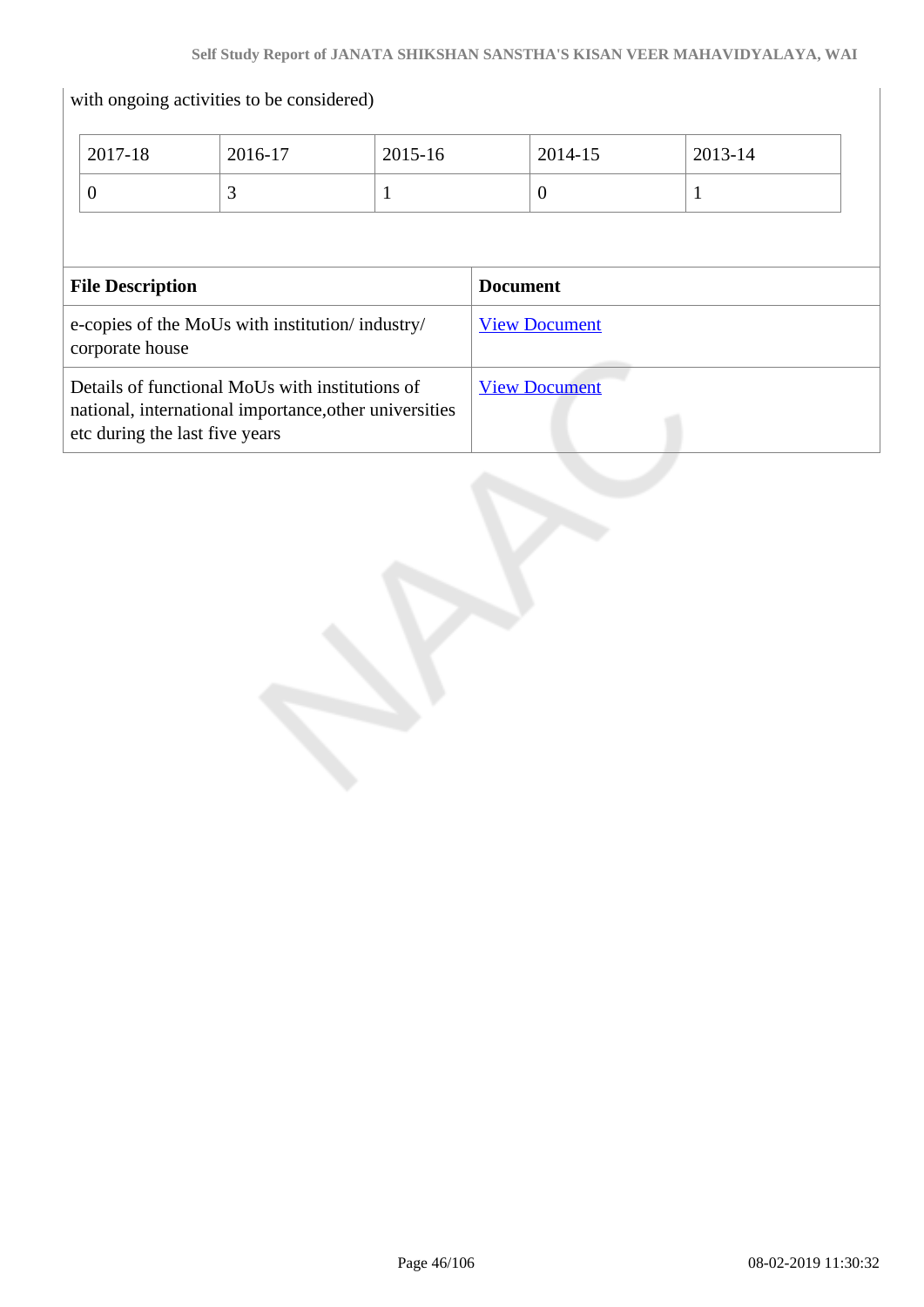# **Criterion 4 - Infrastructure and Learning Resources**

## **4.1 Physical Facilities**

 **4.1.1 The institution has adequate facilities for teaching- learning. viz., classrooms, laboratories, computing equipment, etc.**

#### **Response:**

The college has adequate facilities for teaching & learning. These facilities provide quality resources for academic growth.

The institution has the following infrastructural facilities:-

| 1. | <b>Total Campus Area</b>           | 20.15 Acres                       |  |
|----|------------------------------------|-----------------------------------|--|
| 1. | <b>Faculties</b>                   | Arts, Commerce, Science           |  |
| 1. | Departments                        | 16                                |  |
| 1. | <b>Total No. of Classrooms</b>     | 57                                |  |
| 1. | <b>Total No. of Laboratories</b>   | 24                                |  |
| 1. | <b>Other Rooms</b>                 | 21                                |  |
| 1. | No. of Classrooms with LCD         | 22                                |  |
| 1. | No. of Classrooms with Wi-Fi       | 32                                |  |
| 1. | No. of Seminar Halls with ICT      | 03                                |  |
| 1. | <b>Computer Labs</b>               | $ 10\rangle$                      |  |
| 1. | <b>Total No of Computers</b>       | 203                               |  |
| 1. | Laptops                            | 09                                |  |
| 1. | <b>IQAC Room</b>                   | 01                                |  |
| 1. | <b>University Examination Hall</b> | 01                                |  |
| 1. | Photocopiers                       | 03                                |  |
| 1. | Total No. of LCDs                  | 22                                |  |
| 1. | No. of CCTV cameras                | 35                                |  |
| 1. | Intercom facility                  | 24                                |  |
| 1. | Generators                         | 03                                |  |
| 1. | Students co-operative store        | 01                                |  |
| 1. | <b>Central Library</b>             | 1. $(4000 \text{ sq. ft.})$       |  |
|    |                                    | 62000 Books, Fully Computerized   |  |
| 1. | <b>Indoor Sports Hall</b>          | (9600 sq. ft.)<br>01              |  |
| 1. | <b>Boys Hostel</b>                 | 01 (15000 sq. ft., 18 Rooms)      |  |
| 1. | Women's Hostel                     | 01 (16 Rooms)                     |  |
| 1. | Play Ground                        | 15136 sq.mt.                      |  |
|    |                                    |                                   |  |
|    |                                    | (400 mtr. Standard Running Track) |  |
| 1. | <b>Green House</b>                 | 01                                |  |
| 1. | <b>Botanical Garden</b>            | 01                                |  |
| 1. | Administrative office              | 01 (Spacious and well-equipped)   |  |
| 1. | Principal Cabin                    | 01                                |  |
| 1. | Ladies Common Room                 | 01                                |  |
|    |                                    |                                   |  |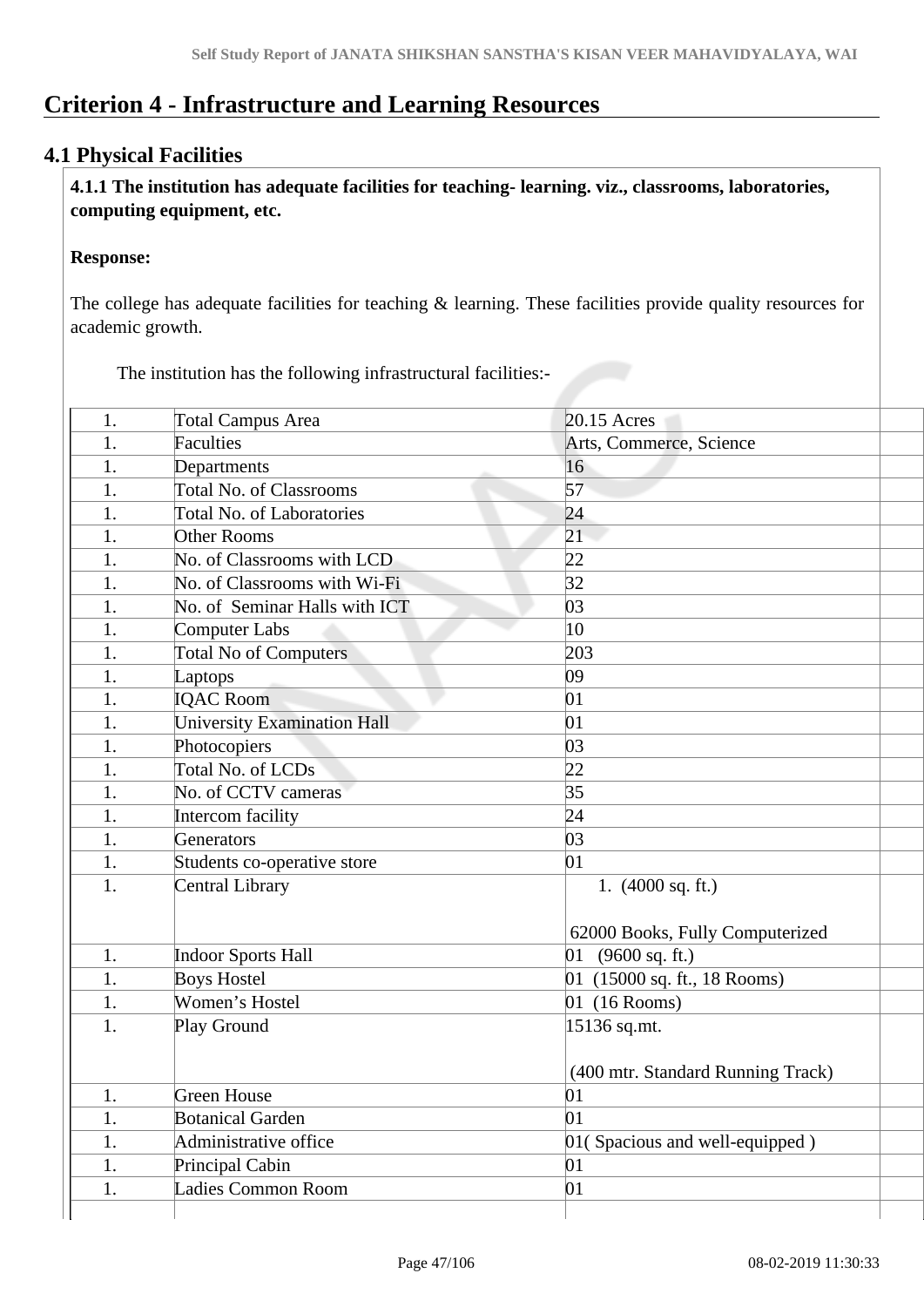|    | <b>Health Care Center</b>     | 01                              |  |
|----|-------------------------------|---------------------------------|--|
|    | <b>Staff Room</b>             | 01                              |  |
|    | College Website               | www.kvmwai.edu.in               |  |
|    | Library website               | www.kvmwailibrary.weebly.com    |  |
|    | Library App                   | <b>KVM Library</b>              |  |
| 1. | Interconnectivity through LAN | Administrative office & Library |  |
|    | Internet                      | 06 Broadband Connections        |  |
|    | Internet                      | 8 Mbps speed                    |  |
|    |                               | Wi-Fi Campus                    |  |

#### **Since the Re-Accreditation, the college has developed the following infrastructure:-**

- 1.Constructed **Buildings** having 17 classrooms, Computer Labs, Ladies Common Room, University Examination Hall, Staff-room, spacious administrative office & Principal's cabin with attached toilet and anti-chamber.
- 2.Constructed the **Parking Shed** and the **Dining Hall**.
- 3.Constructed **Women's Hostel** having 16 rooms with capacity of 48 girls students with all accommodation facilities like pantry, reading room, dining hall, toilet and bathroom facility at every floor. Solar water heaters are available in the hostel.
- 4.Constructed **Indoor Sports Hall** under the UGC Financial assistance Scheme. The total area of indoor Sports Hall is 9600 sq. ft.
- 5.Constructed '**Jai Kisan Boys Hostel'** for the students belonging to the families of the farmers who have committed Suicides. The hostel aims at providing free and quality education, accommodation, meals, clothing, medical help, add-on courses to those students belonging to the families of the farmers who have committed suicides. The area of hostel is 15000 sq. ft. It consists of 18 Rooms, 25 Toilets & 25 bathrooms, Kitchen, Dining Hall, Rector's office, Watchman cabin etc. Such facility is a permanent solution on drought-affected families. This is a noble step taken by the Sanstha & College.

## **Future projects:**

- 1.Construction of the new advanced & well-equipped Library Building with all sections & digital library facility. The total built-up area will be 14000 sq. ft
- 2.Construction of Wrestling Complex for students.
- 3.Construction of Compound Wall to cover the campus of the college.

| <b>File Description</b>    | <b>Document</b>      |
|----------------------------|----------------------|
| Any additional information | <b>View Document</b> |

## **4.1.2 The institution has adequate facilities for sports, games (indoor, outdoor),gymnasium, yoga centre etc., and cultural activities**

## **Response:**

The college has the following facilities for sports, games (indoor, outdoor, gymnasium, yoga center etc) and Cultural Activities:-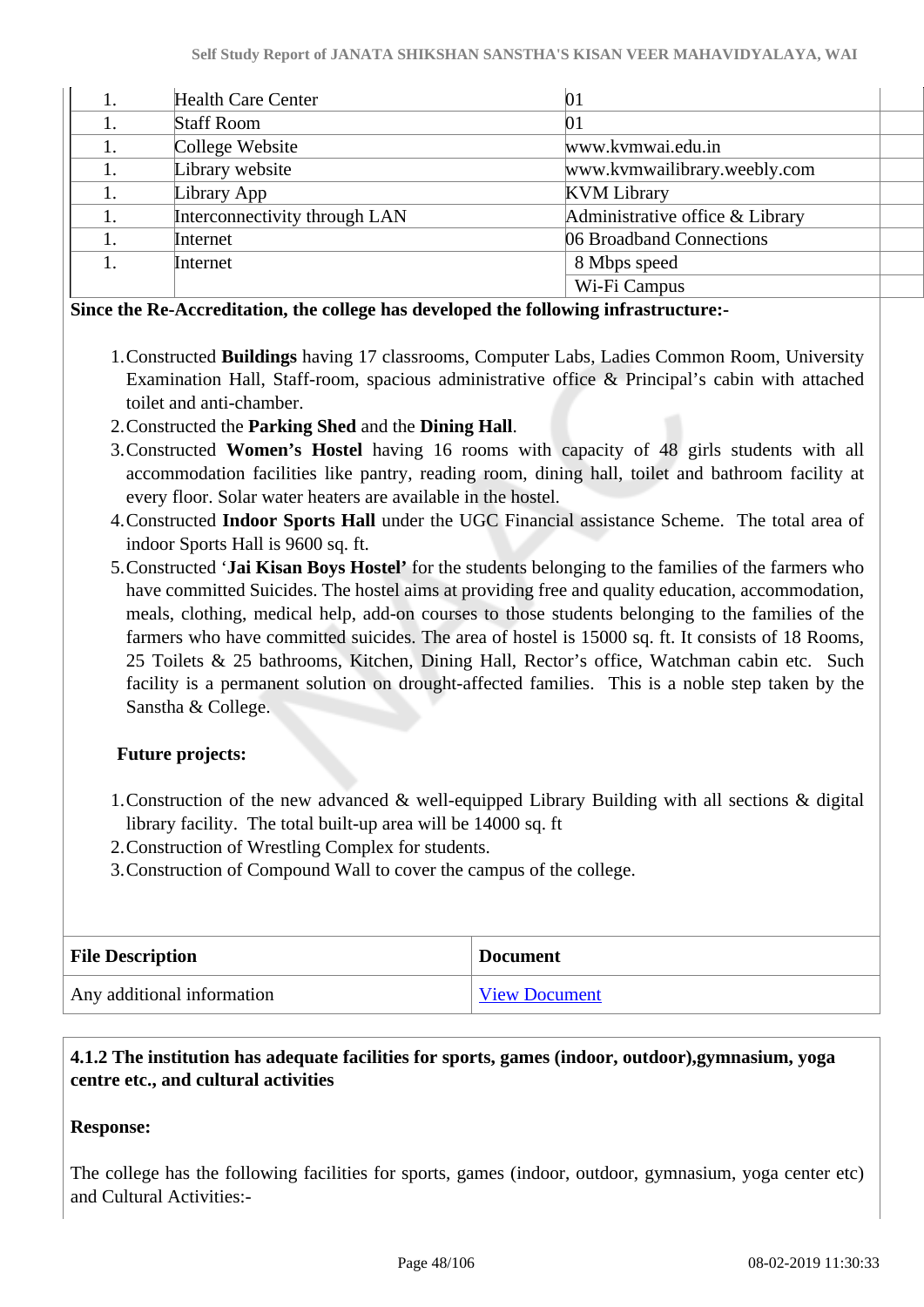| Sr. No.       | Type                                                  | Particulars                                     | Area/Size          |  |
|---------------|-------------------------------------------------------|-------------------------------------------------|--------------------|--|
| A             | Sports/ Gymkhana                                      | <b>Indoor Sports Hall</b>                       | 9600 sq.ft.        |  |
|               |                                                       | Size of Indoor Sports Hall                      | 59 X 80 sq.ft.     |  |
|               |                                                       | <b>Cost of Indoor Sports Hall</b>               | 1.34 Crores        |  |
| B             | Playground                                            | The area of play ground                         | 15136 sq. mtr      |  |
|               |                                                       | <b>Running Track</b>                            | 400 mtrs.          |  |
| $\sf{C}$      | <b>Indoor Games</b>                                   | 1. Chess<br>2. Carrom                           |                    |  |
|               |                                                       | 3. Table Tennis<br>4. Badminton                 |                    |  |
|               |                                                       | 5. Mallkhamb<br>6. Wrestling                    |                    |  |
|               |                                                       | 7. Judo                                         |                    |  |
| $\mathbb D$   | <b>Outdoor Games</b>                                  | 2. Football<br>1. Athletics                     |                    |  |
|               |                                                       | 3. Hand Ball<br>4. Volley Ball                  |                    |  |
|               |                                                       | 5. Kabaddi<br>6. Kho-Kho                        |                    |  |
|               |                                                       | 7. Archery                                      |                    |  |
| E             | Special coaching and Training1. Kabaddi (Men & Women) |                                                 |                    |  |
|               | of games                                              |                                                 |                    |  |
|               |                                                       | 2. Mallkhamb (Men & Women)                      |                    |  |
|               |                                                       | 3. Pre-Police Recruitment (Men & Women)         |                    |  |
|               |                                                       | 4. Lezim                                        |                    |  |
|               |                                                       | 5. Lathikathi                                   |                    |  |
|               |                                                       | 6. Fencing                                      |                    |  |
|               | <b>Sport Equipments</b>                               | Sufficient number of required sports equipments |                    |  |
| $\frac{F}{G}$ | Assistants to Physical Director                       | 2 (Master in Physical Education)                |                    |  |
|               | NCC unit & Office                                     | National Cadet Corps Unit of 105 Cadets         | 558 sq. $\vert$ ft |  |
|               |                                                       | (Boys Cadets -91, Girls Cadets -14)             |                    |  |
|               |                                                       |                                                 |                    |  |

## **Yoga Centre:-**

The college has been conducting Yoga Training Programs in the Indoor Sports Hall of one month duration. Coaching is given by experts of Patanjali Yoga Centre, Wai and Satara. Every year on 21st June, the college celebrates International Yoga Day by performing various Asanas.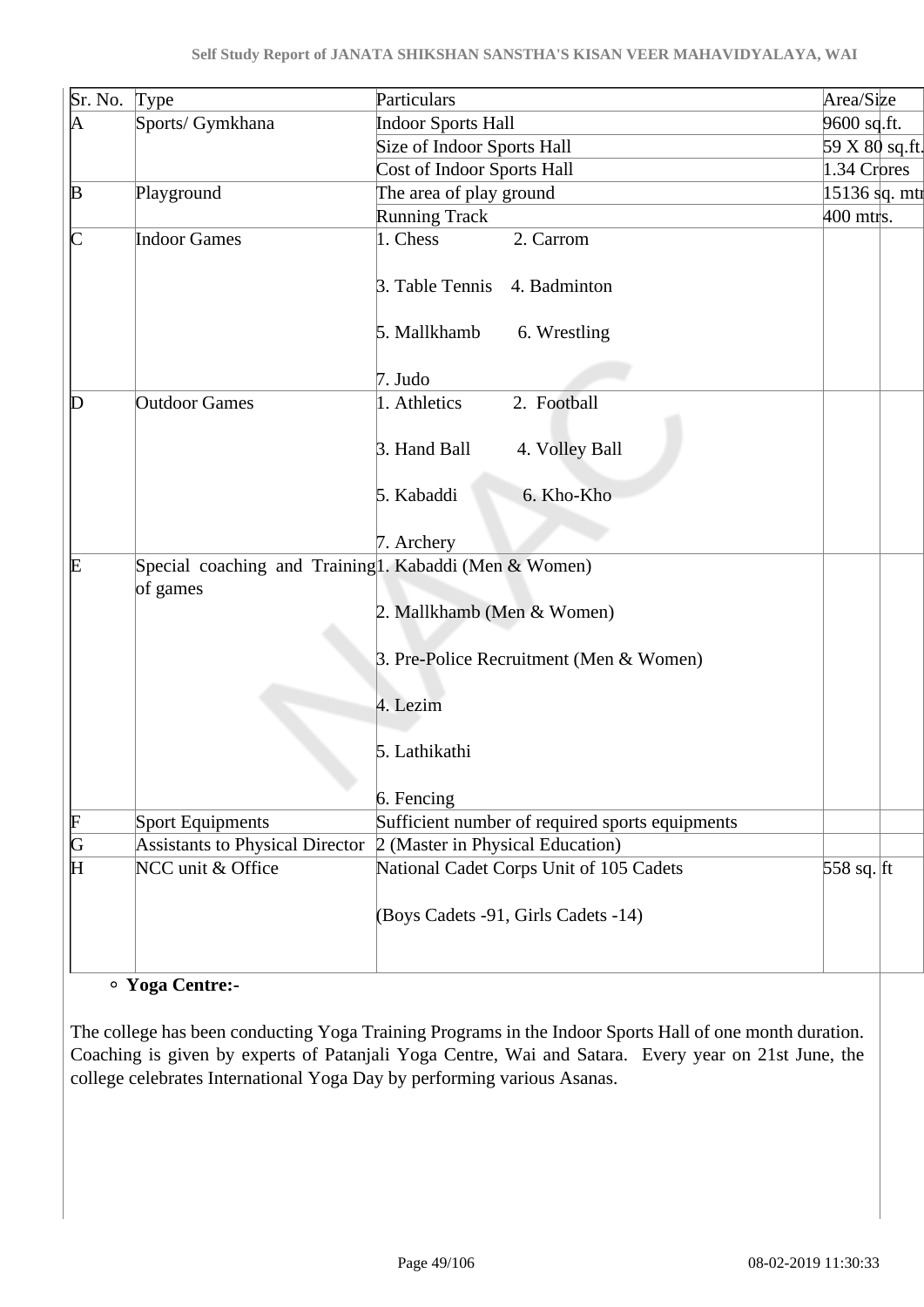#### **Cultural Activities:--**

 The College has a separate Hall for cultural activities. An auditorium having the capacity of 125 chairs is used for cultural programs presentation. Practice session of cultural activities such as Plays, Mimes, Skits, Folk Dance, One-Act Play, Street plays, Rangoli, Group singing etc. are organized in the auditorium. The cultural committee looks after the need of infrastructure. Musical instruments like Harmonium, *Tabla, Dholki, Dhol, Tasha, Halgi, Sambal,* Flute, *Lezim* etc. are made available to the interested students in the cultural hall.

| <b>File Description</b>    | <b>Document</b>      |
|----------------------------|----------------------|
| Any additional information | <b>View Document</b> |

## **4.1.3 Percentage of classrooms and seminar halls with ICT - enabled facilities such as smart class, LMS, etc**

#### **Response:** 36.67

4.1.3.1 Number of classrooms and seminar halls with ICT facilities

Response: 22

| <b>File Description</b>                                               | <b>Document</b>      |
|-----------------------------------------------------------------------|----------------------|
| Number of classrooms and seminar halls with ICT<br>enabled facilities | <b>View Document</b> |
| any additional information                                            | <b>View Document</b> |

## **4.1.4 Average percentage of budget allocation, excluding salary for infrastructure augmentation during the last five years.**

#### **Response:** 6.13

4.1.4.1 Budget allocation for infrastructure augmentation, excluding salary year-wise during the last five years (INR in Lakhs)

| 2017-18 | 2016-17 | 2015-16 | 2014-15 | 2013-14 |
|---------|---------|---------|---------|---------|
| 42.61   | 57.0    | 106.90  | 104.50  | 53.16   |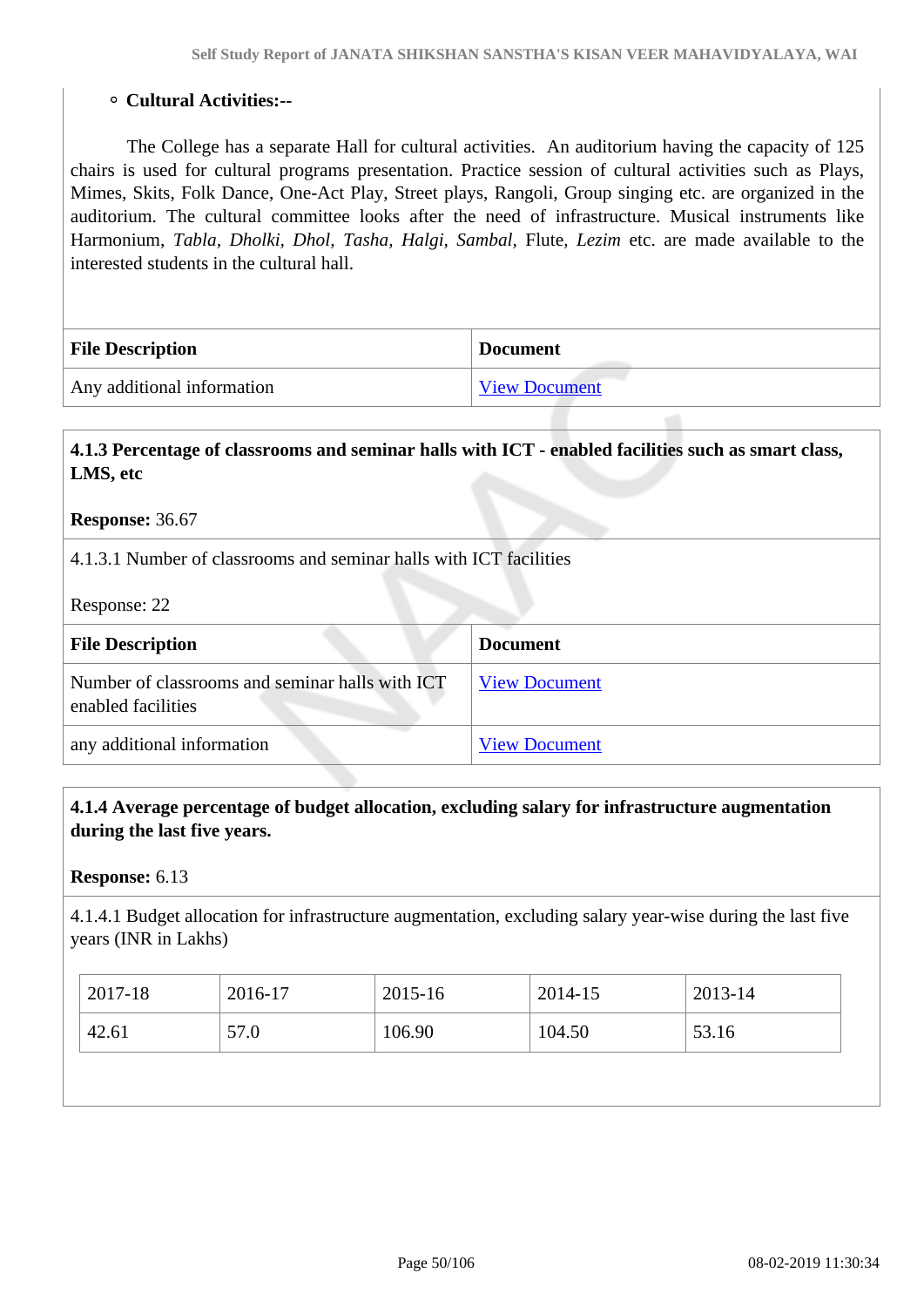| <b>File Description</b>                                                                      | <b>Document</b>      |
|----------------------------------------------------------------------------------------------|----------------------|
| Details of budget allocation, excluding salary during   View Document<br>the last five years |                      |
| Audited utilization statements                                                               | <b>View Document</b> |

## **4.2 Library as a Learning Resource**

## **4.2.1 Library is automated using Integrated Library Management System (ILMS)**

## **Response:**

Library is fully automated using Vriddhi Library Management Software.

| Sr.No.       | <b>Item</b>                 | <b>Particulars</b>                                                        |
|--------------|-----------------------------|---------------------------------------------------------------------------|
| 01           | Name of the LMS software    | Vriddhi Software                                                          |
|              |                             | Developed by Hindustan Computer, Malegaon                                 |
| $ 02\rangle$ | Nature of Automation        | 1. Library is fully automated.                                            |
|              |                             | 2. 100? data entry has been finished.                                     |
|              |                             | 3. Computerized circulation is used.                                      |
|              |                             | 4. Barcode has been used for circulation of books.                        |
| $ 03\rangle$ | Version & ILMS software     | 2.3                                                                       |
| 04           | <b>Year of Automation</b>   | 2009                                                                      |
| $ 05\rangle$ | <b>OPAC</b>                 | 1. Available in college campus. (Intranet)                                |
|              |                             | 2. Through Online OPAC-                                                   |
|              |                             | 3. Link= http://kvmwai.vriddhionline.com/(X(1)S(brvxw5vbd jez0d           |
|              |                             | 1OnlineOPAC.aspx?UniqueID=wai.kisanveer&AspxAutoDetect0                   |
|              |                             | 4. Two computers are available at entrance of library to browse the       |
| 06           | Library website             | www.kvmwailibrary.weebly.com                                              |
|              |                             | Free of cost and regularly updated                                        |
| 07           | Library App                 | 1. Name: KVM Library                                                      |
|              |                             | 2. Developed by Vortex Software, Pune                                     |
|              |                             | 3. It is free on Google Playstore                                         |
| $\log$       | E-Resources /               | 1. The library is a member of N-LIST                                      |
|              |                             | 2. More than $3000 + E$ -Journals                                         |
|              | <b>E-Publication</b>        |                                                                           |
|              |                             | $\&30,00,000 + E$ -Books are available through the N-LIST                 |
|              |                             | 1. The Library website & App also provide freely available E-Resou        |
|              |                             | 2. Information centre for students is developed to get access to $E$ -res |
| 09           | <b>ICT</b> tools in Library | $\bullet$ Computers -12                                                   |
|              |                             | • Printers -03                                                            |
|              |                             | • Photocopier -01                                                         |
|              |                             |                                                                           |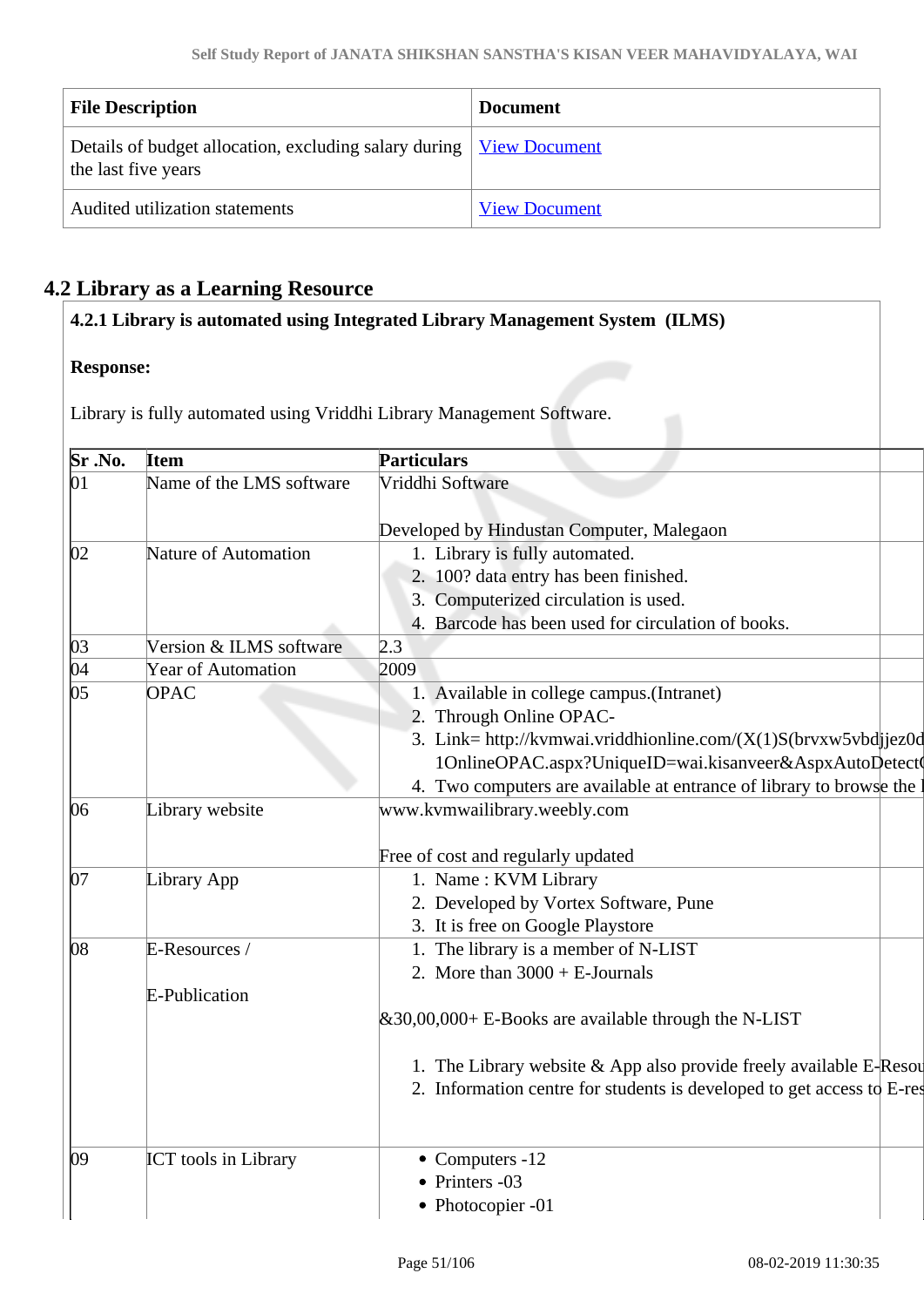|              |                                 | • Barcode Reader-03                                                 |
|--------------|---------------------------------|---------------------------------------------------------------------|
|              |                                 | $\bullet$ CDs& DVDs -172                                            |
|              |                                 | • Kindle E-book reader-04                                           |
| $ 10\rangle$ | Kindle E-Book Reader            | • Available 04 Kindle E-book readers                                |
|              |                                 | • 102 kindle e-books are purchased.                                 |
|              |                                 | • 150 Free e-books are downloaded on it.                            |
| 11           | Internet                        | • Information centre for internet access                            |
|              |                                 | • 10 computers with 8 mbps speedbroadband is available              |
| 12           | <b>Institutional Repository</b> | • The college magazine Krishnai is our                              |
|              |                                 |                                                                     |
|              |                                 | <b>Institutional Repository.</b>                                    |
|              |                                 |                                                                     |
|              |                                 | • Old issues of Krishnai are scanned and made available in Intranet |
|              |                                 | Software.                                                           |

| <b>File Description</b>    | <b>Document</b>      |
|----------------------------|----------------------|
| Any additional information | <b>View Document</b> |

## **4.2.2 Collection of rare books, manuscripts, special reports or any other knowledge resources for library enrichment**

## **Response:**

The College Library is taking special care of rare books. The books which are out of publication as well as published before 1950 are considered as rare books. Some rare books are scanned and made available through Vriddhi software.

| Sr. No.                 | <b>Items</b>               | Quantity             | <b>Particulars</b>                  |  |
|-------------------------|----------------------------|----------------------|-------------------------------------|--|
| $\left  \right $        | Rare Books                 | 125                  | List attached separately.           |  |
| $\overline{2}$          | Manuscripts                | 01                   | The handwritten manuscript of Loksh |  |
|                         |                            |                      | Pharande                            |  |
|                         |                            |                      |                                     |  |
|                         |                            |                      |                                     |  |
|                         |                            |                      |                                     |  |
|                         |                            |                      |                                     |  |
| <b>File Description</b> |                            | <b>Document</b>      |                                     |  |
|                         | Any additional information | <b>View Document</b> |                                     |  |
|                         |                            |                      |                                     |  |

#### **4.2.3 Does the institution have the following:**

- **1.e-journals**
- **2.e-ShodhSindhu**
- **3.Shodhganga Membership**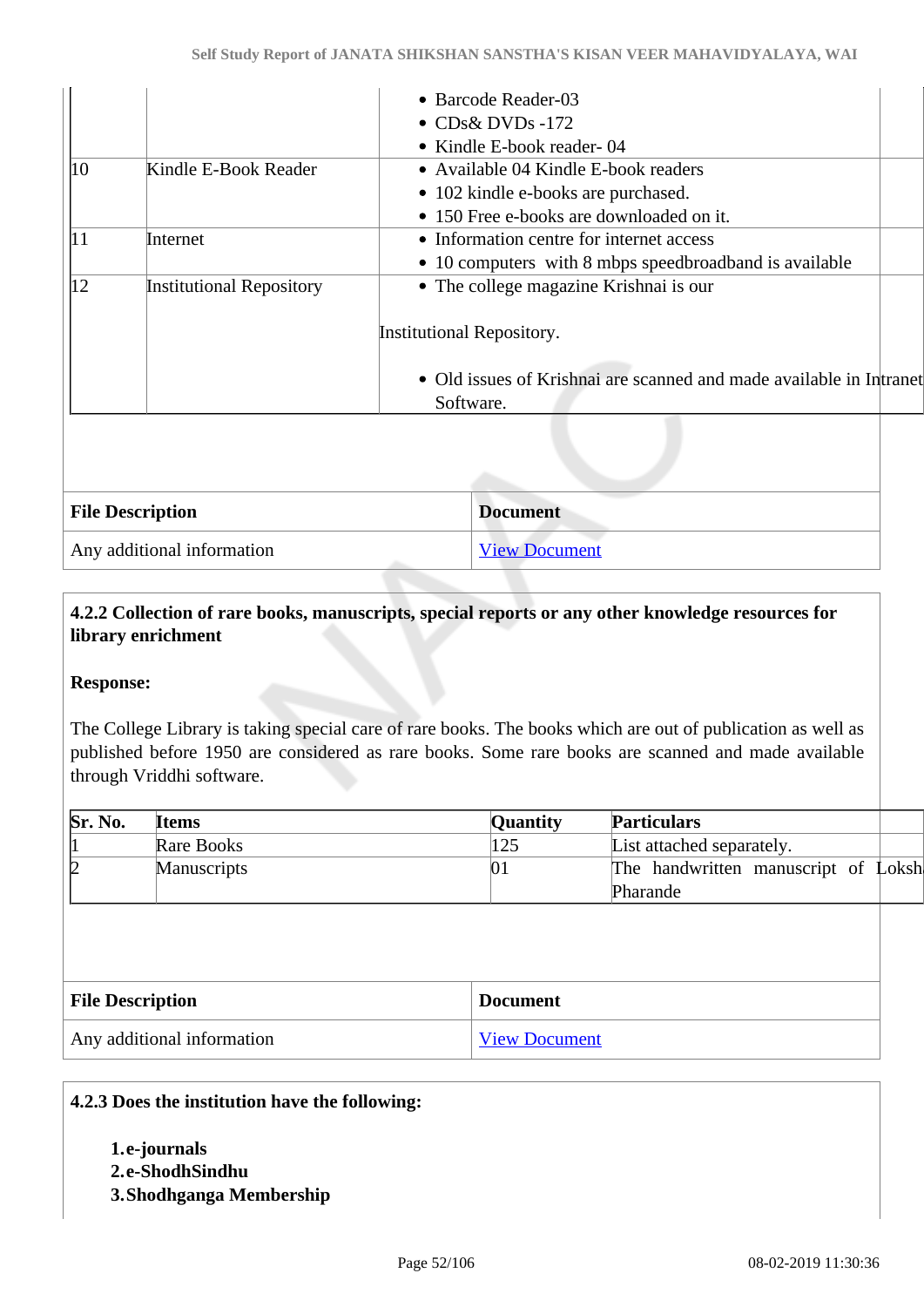# **4.e-books**

**5.Databases**

**A. Any 4 of the above**

**B. Any 3 of the above**

#### **C. Any 2 of the above**

**D. Any 1 of the above**

#### **Response:** A. Any 4 of the above

| <b>File Description</b>                                                               | <b>Document</b>      |
|---------------------------------------------------------------------------------------|----------------------|
| Details of subscriptions like e-journals, e-<br>ShodhSindhu,Shodhganga Membership etc | <b>View Document</b> |
| Any additional information                                                            | <b>View Document</b> |

## **4.2.4 Average annual expenditure for purchase of books and journals during the last five years (INR in Lakhs)**

**Response:** 1.45

4.2.4.1 Annual expenditure for purchase of books and journals year-wise during the last five years (INR in Lakhs)

| 2017-18    | 2016-17 | 2015-16 | 2014-15 | 2013-14                             |
|------------|---------|---------|---------|-------------------------------------|
| 75<br>1.1J | 1.16    | 1.48    | 1.62    | ററ<br>$\mathbf{1} \cdot \mathbf{2}$ |

| <b>File Description</b>                                                                        | <b>Document</b>      |
|------------------------------------------------------------------------------------------------|----------------------|
| Details of annual expenditure for purchase of books<br>and journals during the last five years | <u>View Document</u> |
| Audited statements of accounts                                                                 | <b>View Document</b> |

| 4.2.5 Availability of remote access to e-resources of the library |                      |
|-------------------------------------------------------------------|----------------------|
| <b>Response:</b> Yes                                              |                      |
| <b>File Description</b>                                           | <b>Document</b>      |
| Any additional information                                        | <b>View Document</b> |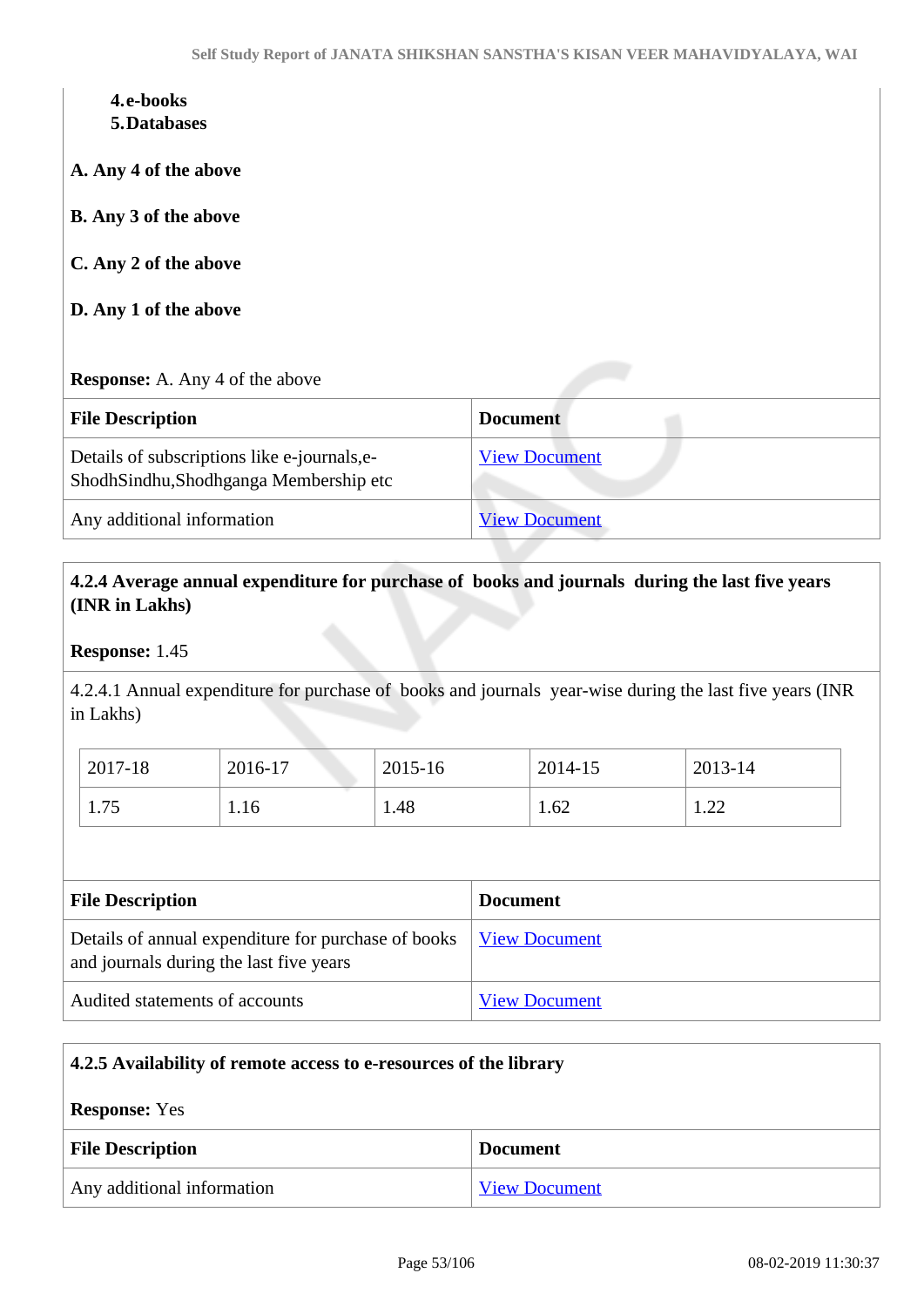| 4.2.6 Percentage per day usage of library by teachers and students                       |                 |
|------------------------------------------------------------------------------------------|-----------------|
| <b>Response: 2.66</b>                                                                    |                 |
| 4.2.6.1 Average number of teachers and students using library per day over last one year |                 |
| Response: 91                                                                             |                 |
| <b>File Description</b>                                                                  | <b>Document</b> |
|                                                                                          |                 |

## **4.3 IT Infrastructure**

## **4.3.1 Institution frequently updates its IT facilities including Wi-Fi**

## **Response:**

The institution has following IT facilities including Wi-Fi with all updates.

|                 | Sr.No. Facility         | Particulars                                                                                  | Updation                               |
|-----------------|-------------------------|----------------------------------------------------------------------------------------------|----------------------------------------|
| 1               | Computers               | 203                                                                                          | Antivirus Updated An                   |
|                 | Laptops                 | 09                                                                                           | Antivirus Updated An                   |
| $\frac{2}{3}$   | Printers                | 35                                                                                           | Toner Refilling                        |
| 4               | <b>Scanners</b>         | 03                                                                                           | Maintenance                            |
| $\overline{5}$  | Photocopiers            | 03                                                                                           | Maintenance                            |
| $\overline{6}$  | <b>License Software</b> | $\bullet$ Windows 10-10<br>• Ms office-01<br>$\bullet$ Tally -01<br>· Vriddhi Software-01    | Rs.8000.00<br>AMC is paid annually     |
| l7              | LAN facility            | (for office & Library)<br>Office, Library & other departments are<br>interconnected with LAN |                                        |
| $\vert 8 \vert$ | <b>LCD</b> Projector    | 22                                                                                           |                                        |
| þ.              | <b>LED TV</b>           | 02                                                                                           |                                        |
| 10              | Digital Camera          | 02 (Library & Sports)                                                                        |                                        |
| 11              | Internet                | VPN(02) CONNECTION<br><b>BSNL Broadband 05</b>                                               | Plans<br>updated<br>are<br>requirement |
|                 |                         | $(BCA & STAT)-02$                                                                            |                                        |
|                 |                         | Principal Resi. - 01                                                                         |                                        |
|                 |                         | Office-01                                                                                    |                                        |
|                 |                         |                                                                                              |                                        |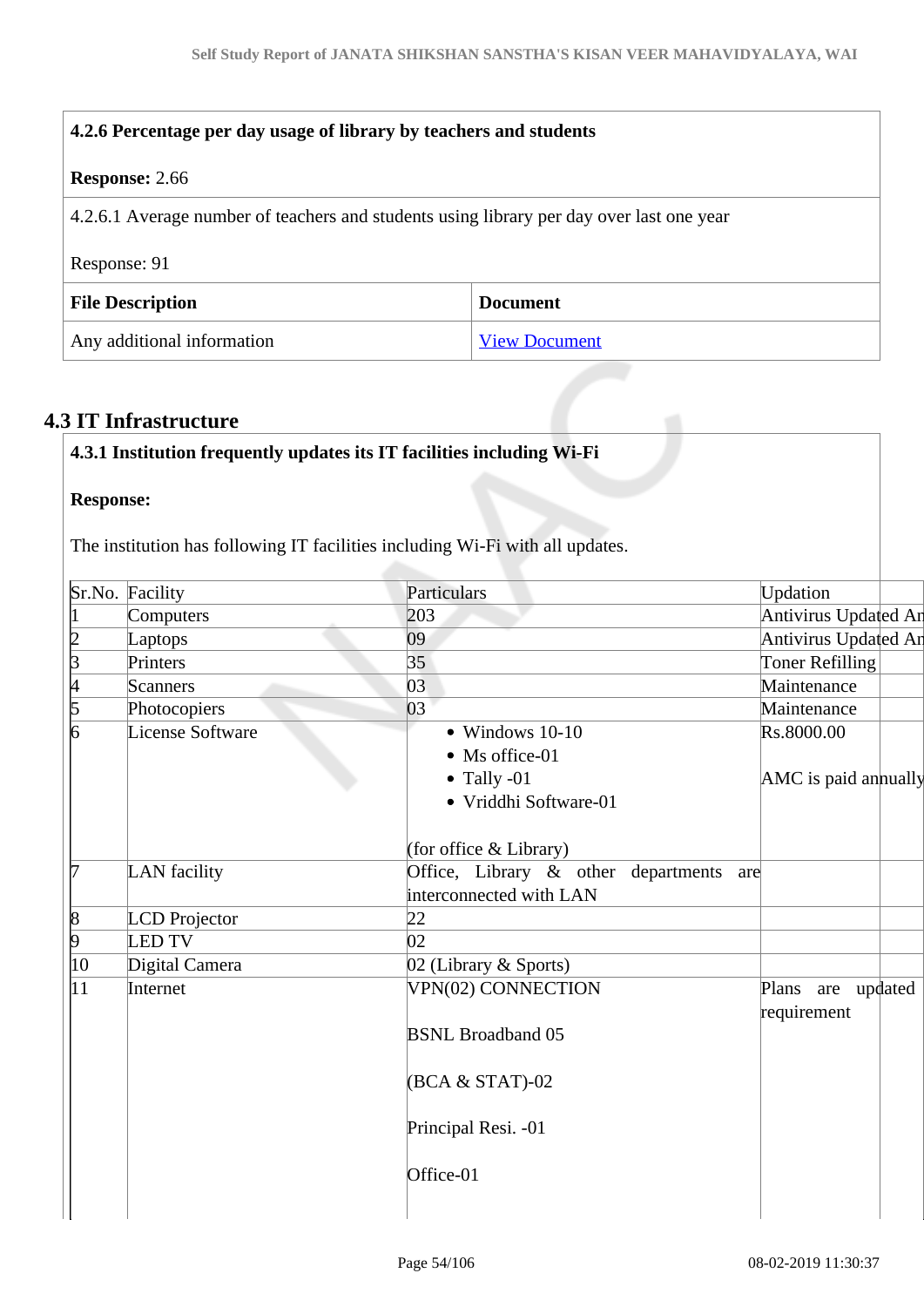|              |                    | Exam.01                                                    |  |
|--------------|--------------------|------------------------------------------------------------|--|
| $ 12\rangle$ | Wi-Fi-05Modems     | 32 Classrooms are covered with Wi-fi.                      |  |
|              | $(100-200$ Meters) |                                                            |  |
| $ 13\rangle$ | Computer Lab       | $ 10\>$                                                    |  |
| 14           | <b>AMC SERVICE</b> | 03                                                         |  |
|              |                    | 1 For Annual Maintenance of all Computers $\&$<br>Printers |  |
|              |                    | 01 for Vriddhi Software                                    |  |
|              |                    | 01 for CCTV Camera                                         |  |
| 15           | CCTV               | 35 Cameras with display unit                               |  |

## **Some highlights:**

- The Administrative office & Library are using licensed Vriddhi software for automation.
- The Administrative office uses Online Admission & Library uses Online OPAC for the users.
- The college has formed Computer Committee to supervise maintenance and purchase of computers. The committee continually monitors the requirement of departments  $\&$  maintenance of IT facilities. The BCA and IT department teachers & Lab Assistants are also doing the work of maintenance.
- Internet Facility:
- 1.Internet facility is provided through 10 Computer Labs in various departments, as well as through the Information Centre of Library. The various departments use Wi-Fi modems for Internet facility.
- All the BSNL internet connections are updated when required.
- The College campus is enabled with a CCTV surveillance system having 35 cameras.
- The campus is connected with LAN & optical fiber cable is used for Connectivity.
	- 1.E-Waste Policy or Procedure:-
	- 2.All E-waste materialof all departments is enlisted by Computer Committee and taking sanction of the Management, all material is write-off from the registers of the concerned departments & sent for disposal.

| <b>File Description</b>    | <b>Document</b>      |
|----------------------------|----------------------|
| Any additional information | <b>View Document</b> |

| 4.3.2 Student - Computer ratio |                      |
|--------------------------------|----------------------|
| <b>Response: 22.24</b>         |                      |
| <b>File Description</b>        | <b>Document</b>      |
| Any additional information     | <b>View Document</b> |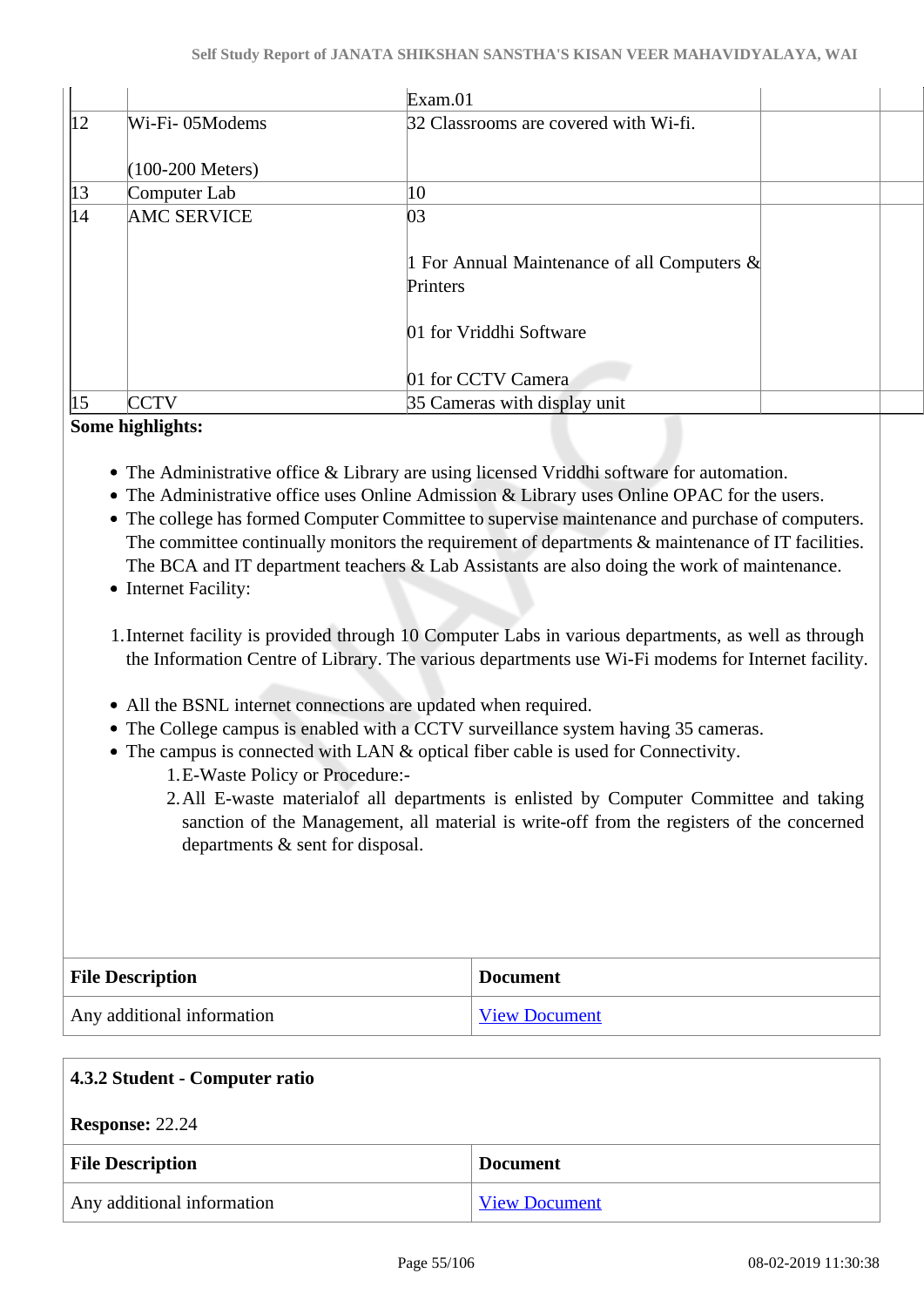| $>=50$ MBPS                | 4.3.3 Available bandwidth of internet connection in the Institution (Lease line) |  |
|----------------------------|----------------------------------------------------------------------------------|--|
| 35-50 MBPS                 |                                                                                  |  |
| <b>20-35 MBPS</b>          |                                                                                  |  |
| <b>5-20 MBPS</b>           |                                                                                  |  |
| <b>Response: 5-20 MBPS</b> |                                                                                  |  |
| <b>File Description</b>    | <b>Document</b>                                                                  |  |
|                            | <b>View Document</b>                                                             |  |

## **4.3.4 Facilities for e-content development such as Media Centre, Recording facility, Lecture Capturing System (LCS)**

#### **Response:** Yes

| <b>File Description</b>                                                               | <b>Document</b>      |
|---------------------------------------------------------------------------------------|----------------------|
| Facilities for e-content development such as Media<br>Centre, Recording facility, LCS | <b>View Document</b> |
| Any additional information                                                            | <b>View Document</b> |

## **4.4 Maintenance of Campus Infrastructure**

 **4.4.1 Average Expenditure incurred on maintenance of physical facilities and academic support facilities excluding salary component, as a percentage during the last five years**

## **Response:** 6.32

4.4.1.1 Expenditure incurred on maintenance of physical facilities and academic support facilities excluding salary component year-wise during the last five years (INR in Lakhs)

|                                   | 2013-14 |
|-----------------------------------|---------|
| 68.93<br>41.19<br>116.01<br>72.79 | 90.79   |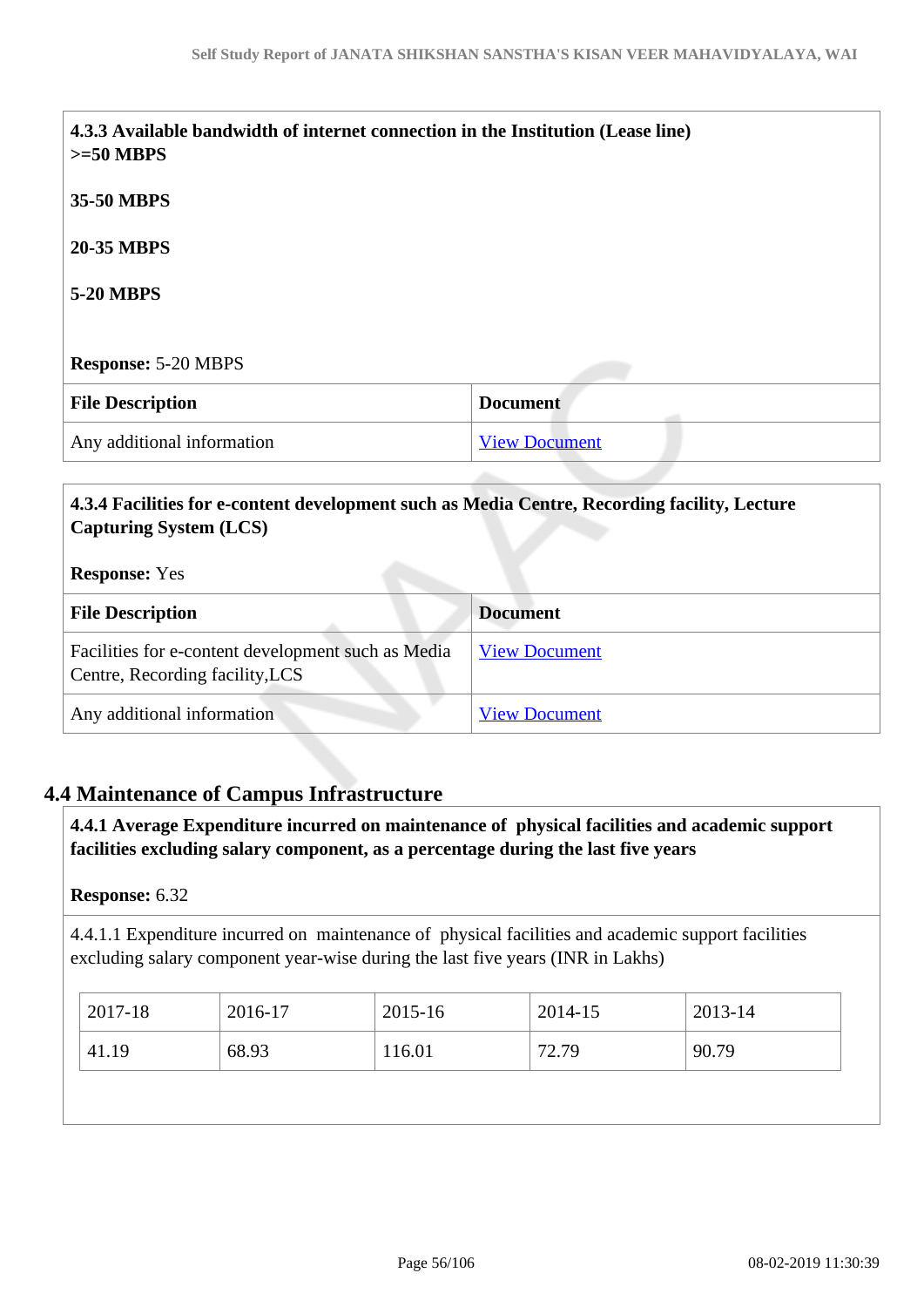| <b>File Description</b>                                                                         | <b>Document</b>      |
|-------------------------------------------------------------------------------------------------|----------------------|
| Details about assigned budget and expenditure on<br>physical facilities and academic facilities | <b>View Document</b> |
| Audited statements of accounts.                                                                 | <b>View Document</b> |
| Any additional information                                                                      | <b>View Document</b> |

 **4.4.2 There are established systems and procedures for maintaining and utilizing physical, academic and support facilities - laboratory, library, sports complex, computers, classrooms etc.**

## **Response:**

Every year at the beginning of every academic year, various committees are formed for smooth working, maintenance & utilization of physical, academic & support services facilities.

The responsibilities of Some Committees are:-

## 1.**LMC/CDC :-**

The Local Management Committee, now College Development Committee (CDC), monitors overall functioning of facilities & services. This committee guides the college administration about development plans for the academic year, prepare the budget and also suggests the plans for infrastructural development i.e. building developments to the Management Committee.

## 1.**Purchase Committee :-**

The College purchases all the requirement of departments through proper sanction in Purchase Committee. The senior faculty of the commerce department works as the secretary of Purchase Committee. Secretary has to maintain all records with the details of vendors & purchased materials. One management committee member also works as the member of Purchase Committee. Principal of the college is the chairperson of the committee.

## 1.**College Campus Maintenance Committee :-**

College campus is cleaned and maintained by the 4th class nonteaching staff which is supervised by the administrative office of the college under the guidance of the principal. Frequent cleanliness drives are organized by the NCC and NSS students in the campus. All teaching and non-teaching staff also participates in such drives.

## 1.**Library Committee :-**

The Library Committee guides and helps the librarian to develop the library & assist the librarian for budget assignment for various developments.It also helps to implement various policies like Books & Journals purchase policy, books selection policy and withdrawal policy.

#### 1.**Sports Committee :-**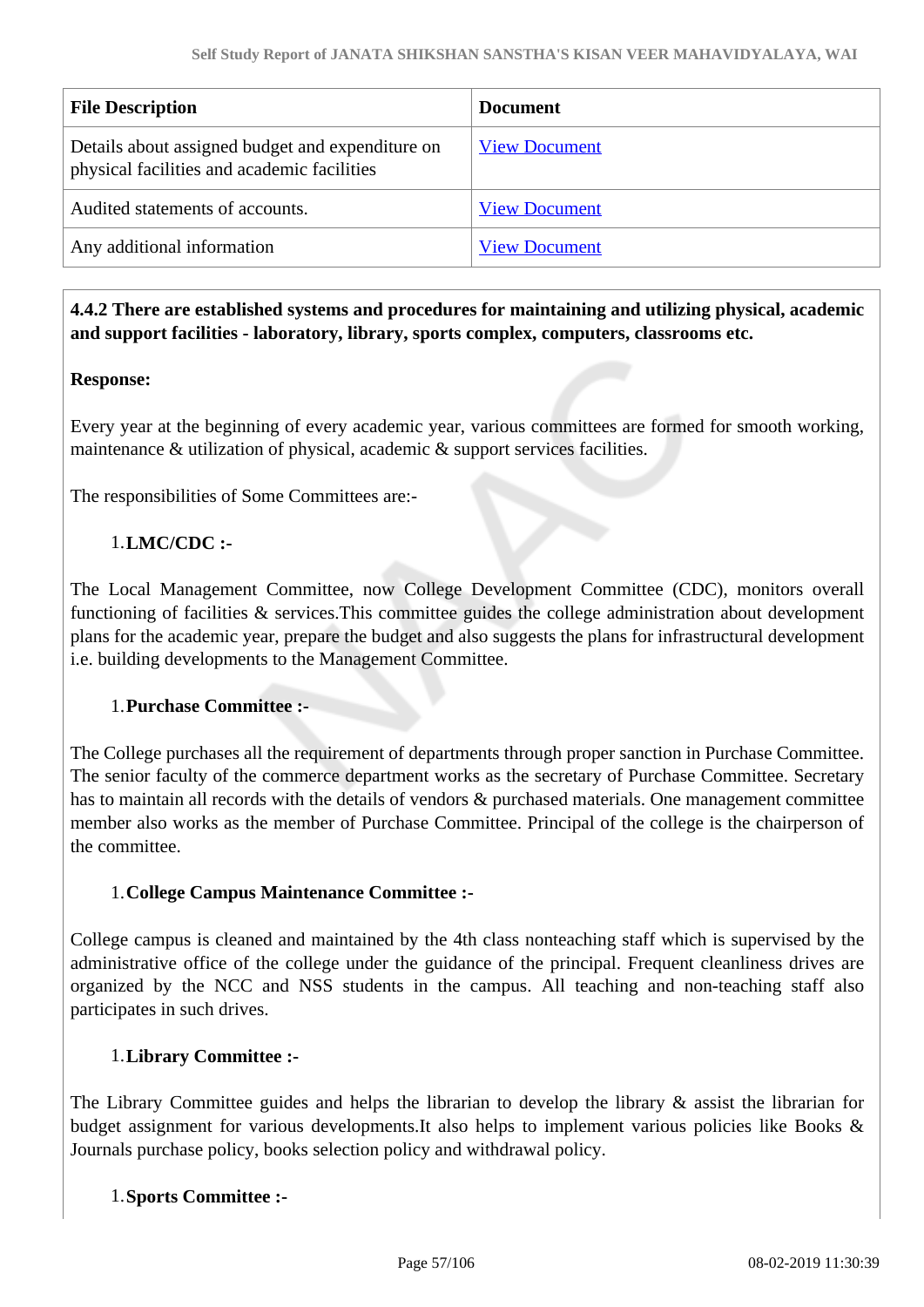This committee provides the assistance to the physical director to conduct the various games  $\&$  it also helps to organize various sports competitions and training camps in the college. Sports committee recommends the names of the sports students to whom college provides monthly aid for their dietary requirement.

 **Apart from the guidance of these various committees, the following general measures are applied for optimum utilization:-** 

- Accession and Stock Registers are maintained by Administrative Office, Gymkhana, N.C.C., N.S.S., Central Library & by all Departments.
- The maintenance of the college building is done through the expert appointed by the Management.
- Whenever necessary, the additional staff is appointed on daily wages to look after the maintenance of furniture and cleanliness of toilets.
- Instructions are displayed for the proper use of infrastructure facilities.
- The technical staff of BCA & IT department looks after the ICT facilities. For any major problem, local service providers are called for their paid service & sometimes AMC is used for the maintenance of Vriddhi Software.
- Cleanliness is carried out by the 4th class non-teaching staff regularly.
- The college has installed water purifiers and coolers which are maintained by the support staff and periodic checking has been done through the AMC with concerned suppliers.
- Fire extinguisher systems are installed in the college  $\&$  they are periodically checked  $\&$  refilled before its expiry date.
- College Campus & Garden of the college is maintained by the support staff of college.

| <b>File Description</b>    | <b>Document</b>      |
|----------------------------|----------------------|
| Any additional information | <b>View Document</b> |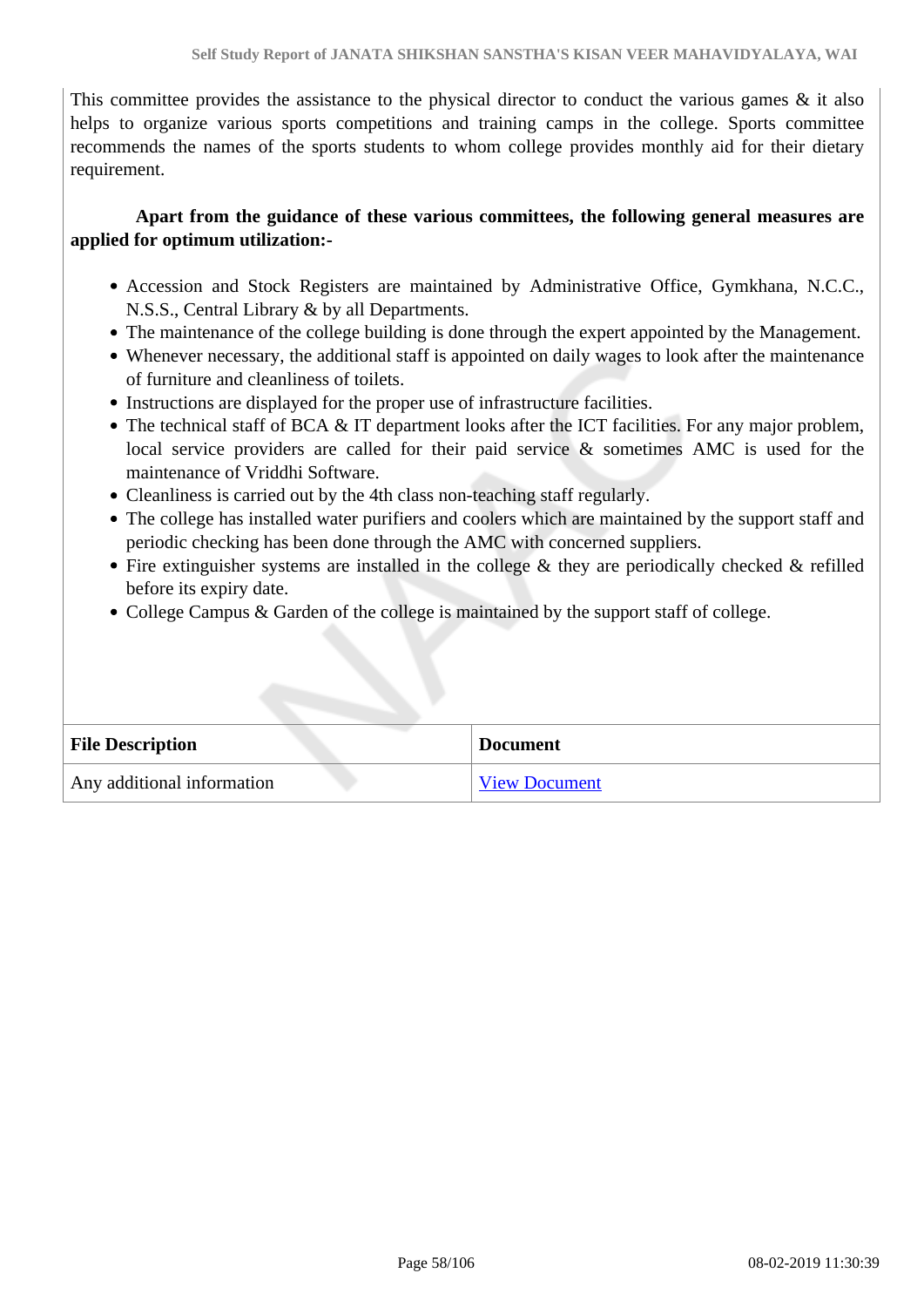## **Criterion 5 - Student Support and Progression**

## **5.1 Student Support**

## **5.1.1 Average percentage of students benefited by scholarships and freeships provided by the Government during the last five years**

## **Response:** 31.28

5.1.1.1 Number of students benefited by scholarships and freeships provided by the Government year-wise during the last five years

| 2017-18 | 2016-17 | 2015-16 | 2014-15     | 2013-14 |
|---------|---------|---------|-------------|---------|
| 767     | 692     | 1096    | 1117<br>111 | 1168    |

| <b>File Description</b>                                                                                                            | <b>Document</b>      |
|------------------------------------------------------------------------------------------------------------------------------------|----------------------|
| Upload self attested letter with the list of students<br>sanctioned scholarships                                                   | <b>View Document</b> |
| Average percentage of students benefited by<br>scholarships and freeships provided by the<br>Government during the last five years | <b>View Document</b> |
| Any additional information                                                                                                         | <b>View Document</b> |

## **5.1.2 Average percentage of students benefited by scholarships, freeships, etc. provided by the institution besides government schemes during the last five years**

#### **Response:** 0.85

5.1.2.1 Total number of students benefited by scholarships, freeships, etc provided by the institution besides government schemes year-wise during the last five years

| 2017-18  | 2016-17 | 2015-16 | 2014-15  | 2013-14 |
|----------|---------|---------|----------|---------|
| ົ<br>ے ر | 30      | 36      | 1 Q<br>ᅩ | 18      |

| <b>File Description</b>    | <b>Document</b>      |
|----------------------------|----------------------|
| Any additional information | <b>View Document</b> |

**5.1.3 Number of capability enhancement and development schemes –**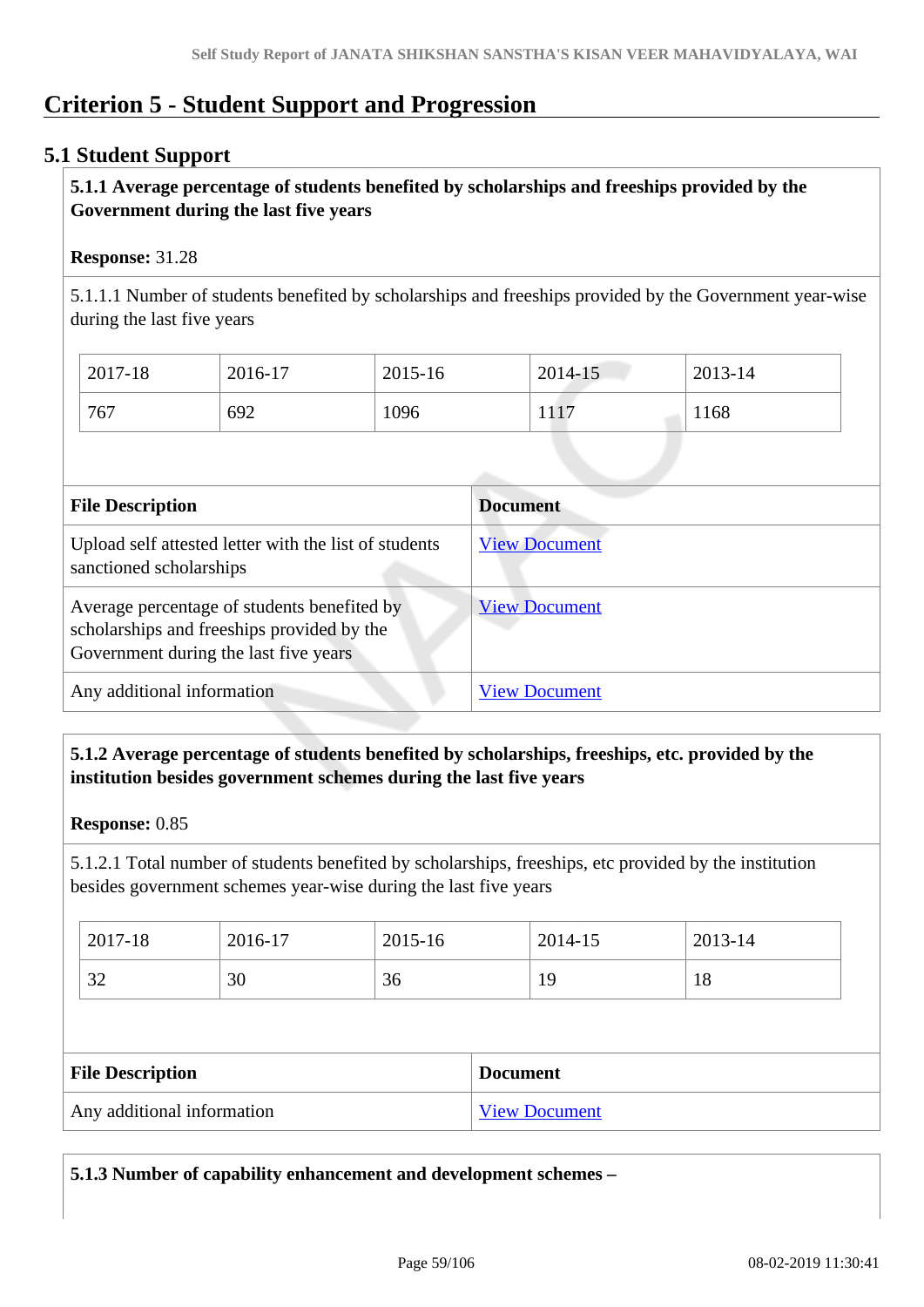| 1. For competitive examinations<br>2. Career counselling<br>3. Soft skill development<br><b>4. Remedial coaching</b><br>5. Language lab<br><b>6. Bridge courses</b><br>7. Yoga and meditation<br><b>8. Personal Counselling</b> |                      |
|---------------------------------------------------------------------------------------------------------------------------------------------------------------------------------------------------------------------------------|----------------------|
| A. 7 or more of the above                                                                                                                                                                                                       |                      |
| B. Any 6 of the above                                                                                                                                                                                                           |                      |
| C. Any 5 of the above<br>D. Any 4 of the above                                                                                                                                                                                  |                      |
| <b>Response:</b> C. Any 5 of the above                                                                                                                                                                                          |                      |
| <b>File Description</b>                                                                                                                                                                                                         | <b>Document</b>      |
| Details of capability enhancement and development<br>schemes                                                                                                                                                                    | <b>View Document</b> |
| Any additional information                                                                                                                                                                                                      | <b>View Document</b> |
| Link to Institutional website                                                                                                                                                                                                   | <b>View Document</b> |

## **5.1.4 Average percentage of student benefited by guidance for competitive examinations and career counselling offered by the institution during the last five years**

5.1.4.1 Number of students benefited by guidance for competitive examinations and career counselling offered by the institution year-wise during the last five years

| 2017-18 | 2016-17 | 2015-16 | 2014-15 | 2013-14 |
|---------|---------|---------|---------|---------|
| 250     | 238     | 230     | 220     | 200     |

| <b>File Description</b>                                                                                                       | <b>Document</b>      |
|-------------------------------------------------------------------------------------------------------------------------------|----------------------|
| Number of students benefited by guidance for<br>competitive examinations and career counselling<br>during the last five years | <b>View Document</b> |
| Any additional information                                                                                                    | <b>View Document</b> |

**Response:** 7.22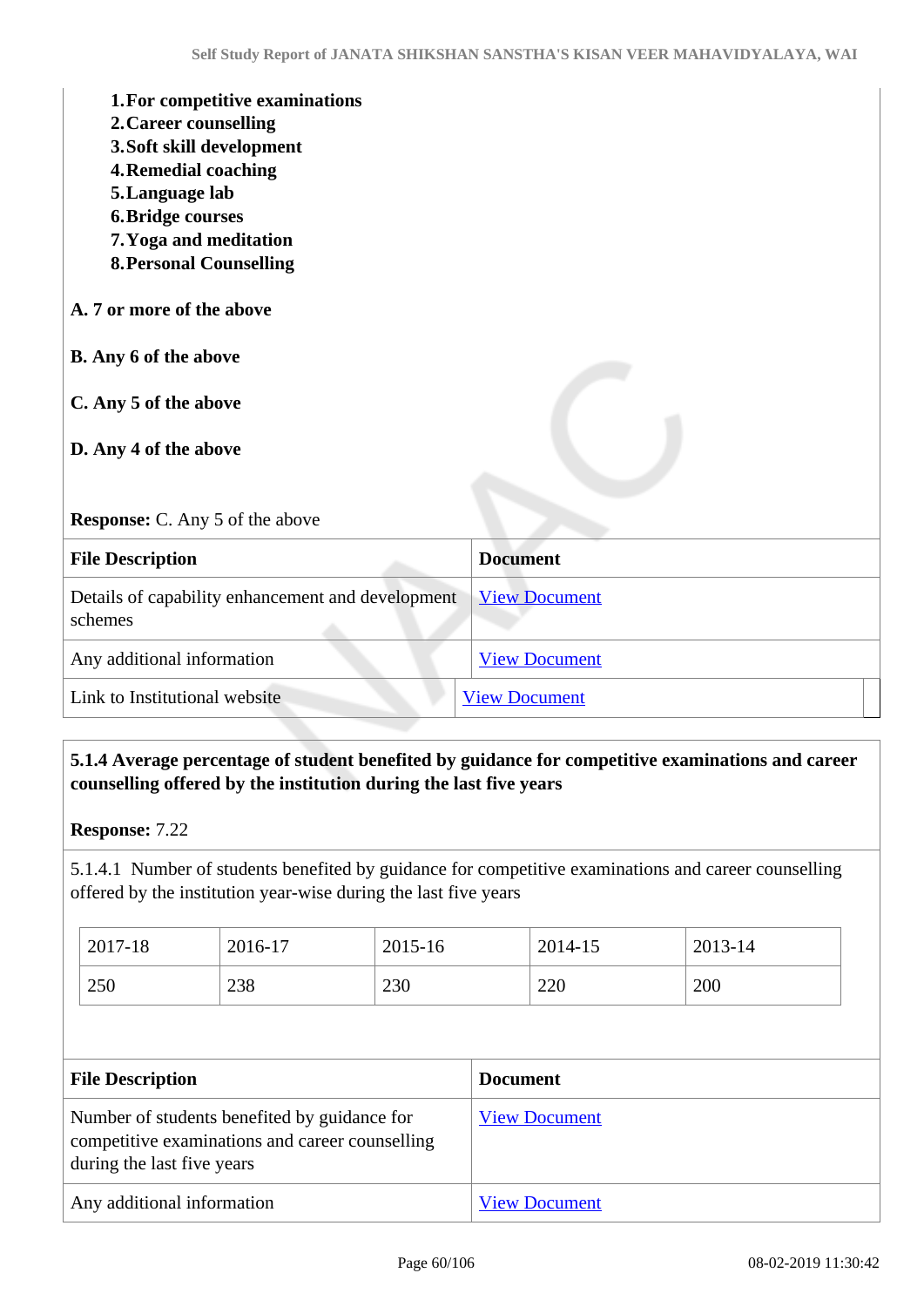# **5.1.5 Average percentage of students benefited by Vocational Education and Training (VET) during the last five years Response:** 0 5.1.5.1 Number of students attending VET year-wise during the last five years 2017-18 2016-17 2015-16 2014-15 2013-14  $\begin{array}{ccc|c} 0 & 0 & 0 \end{array}$ **File Description Document** Details of the students benifitted by VET [View Document](https://assessmentonline.naac.gov.in/storage/app/hei/SSR/102612/5.1.5_1549283762_2689.xlsx)

## **5.1.6 The institution has a transparent mechanism for timely redressal of student grievances including sexual harassment and ragging cases**

#### **Response:** Yes

| <b>File Description</b>                                                                                                            | <b>Document</b>      |
|------------------------------------------------------------------------------------------------------------------------------------|----------------------|
| Minutes of the meetings of student redressal<br>committee, prevention of sexual harassment<br>committee and Anti Ragging committee | <b>View Document</b> |
| Details of student grievances including sexual<br>harassment and ragging cases                                                     | <b>View Document</b> |

## **5.2 Student Progression**

# **5.2.1 Average percentage of placement of outgoing students during the last five years Response:** 1.92 5.2.1.1 Number of outgoing students placed year-wise during the last five years 2017-18 2016-17 2015-16 2014-15 2013-14 53  $\begin{array}{|c|c|c|c|c|c|c|c|} \hline 0 & 16 & 16 & 0 \\ \hline \end{array}$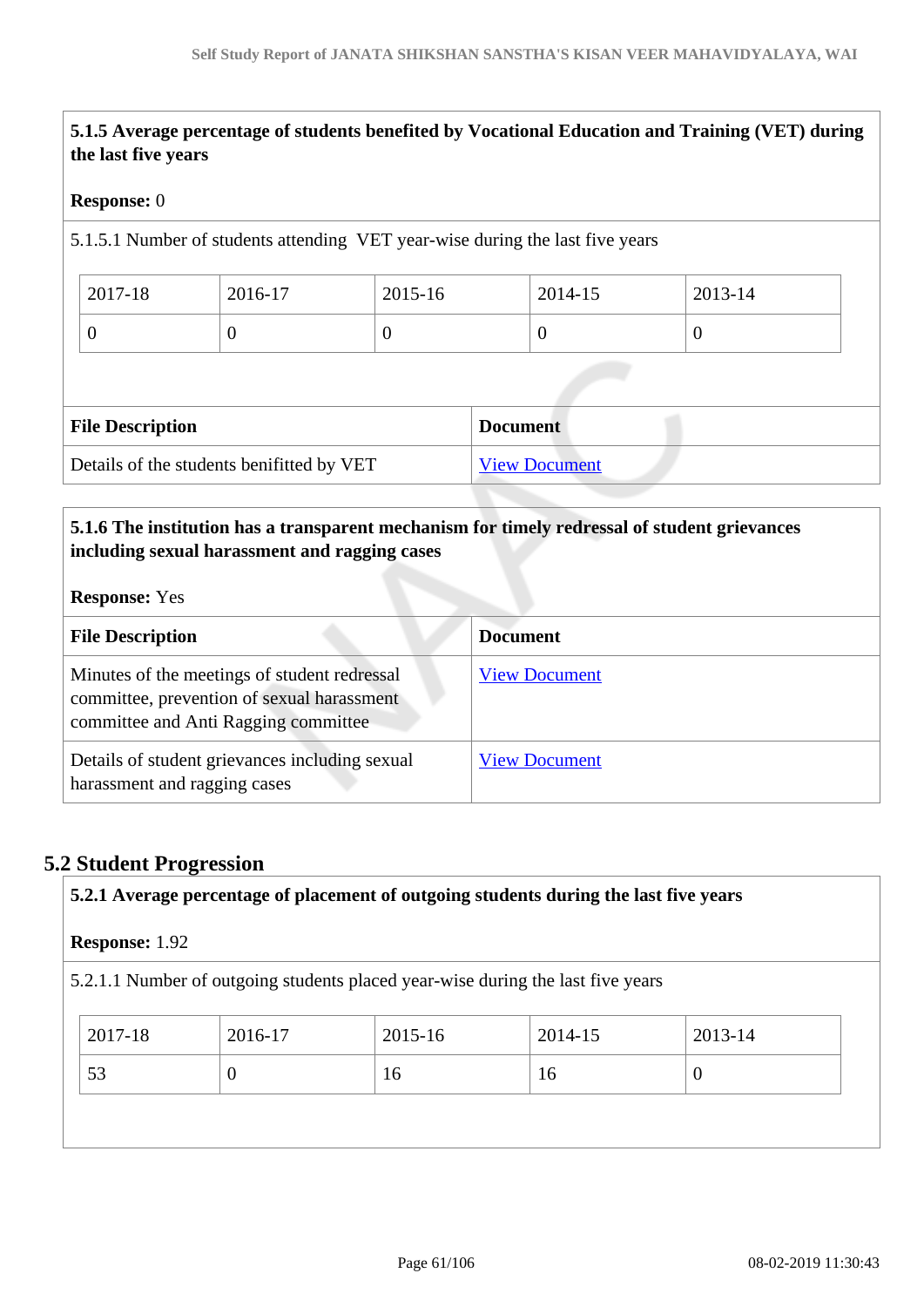| <b>File Description</b>                           | <b>Document</b>      |
|---------------------------------------------------|----------------------|
| Details of student placement during the last five | <b>View Document</b> |
| years                                             |                      |

| 5.2.2 Percentage of student progression to higher education (previous graduating batch) |                      |  |
|-----------------------------------------------------------------------------------------|----------------------|--|
| <b>Response: 18.25</b>                                                                  |                      |  |
| 5.2.2.1 Number of outgoing students progressing to higher education<br>Response: 169    |                      |  |
|                                                                                         |                      |  |
| <b>File Description</b>                                                                 | <b>Document</b>      |  |
| Upload supporting data for student/alumni                                               | <b>View Document</b> |  |
| Details of student progression to higher education                                      | <b>View Document</b> |  |

## **5.2.3 Average percentage of students qualifying in State/ National/ International level examinations during the last five years (eg: NET/ SLET/ GATE/ GMAT/ CAT/ GRE/ TOEFL/ Civil Services/State government examinations)**

## **Response:** 60

5.2.3.1 Number of students qualifying in state/ national/ international level examinations (eg: NET/ SLET/ GATE/ GMAT/ CAT/ GRE/ TOEFL/ Civil services/ State government examinations) year-wise during the last five years

| 2017-18 | 2016-17 | 2015-16 | 2014-15 | 2013-14 |
|---------|---------|---------|---------|---------|
| 08      | 00      | 01      | $00\,$  | 03      |

5.2.3.2 Number of students who have appeared for the exams year-wise during the last five years

| 2017-18 | 2016-17 | 2015-16 | 2014-15 | 2013-14 |
|---------|---------|---------|---------|---------|
| 08      | 00      | 01      | 00      | 03      |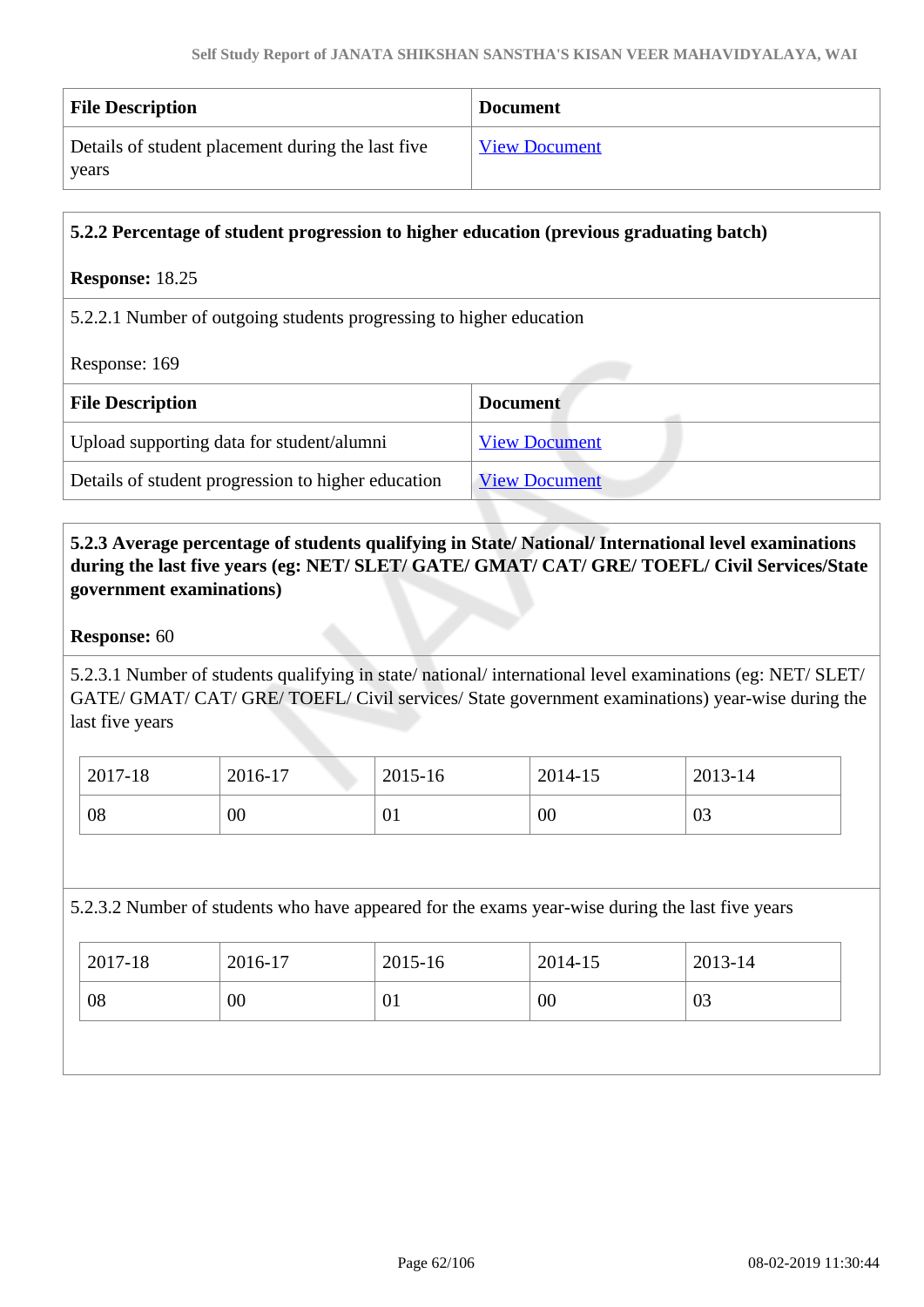| <b>File Description</b>                                                                                            | <b>Document</b>      |
|--------------------------------------------------------------------------------------------------------------------|----------------------|
| Upload supporting data for the same                                                                                | <b>View Document</b> |
| Number of students qualifying in state/national/<br>international level examinations during the last five<br>years | <b>View Document</b> |

## **5.3 Student Participation and Activities**

 **5.3.1 Number of awards/medals for outstanding performance in sports/cultural activities at national / international level (award for a team event should be counted as one) during the last five years.**

#### **Response:** 28

5.3.1.1 Number of awards/medals for outstanding performance in sports/cultural activities at national/international level (award for a team event should be counted as one) year-wise during the last five years

| 2017-18 | 2016-17 | 2015-16 | 2014-15 | 2013-14 |
|---------|---------|---------|---------|---------|
| 10      | ັ       | 4       |         | ັ       |

| <b>File Description</b>                                                                                                                            | <b>Document</b>      |
|----------------------------------------------------------------------------------------------------------------------------------------------------|----------------------|
| Number of awards/medals for outstanding<br>performance in sports/cultural activities at<br>national/international level during the last five years | <b>View Document</b> |
| e-copies of award letters and certificates                                                                                                         | <b>View Document</b> |

## **5.3.2 Presence of an active Student Council & representation of students on academic & administrative bodies/committees of the institution**

#### **Response:**

The college has "Students' Council", constituted as per the provisions of the new Act. The selection of the members of the Students' Council is as per the provisions of the sections 99 (3) of the Maharashtra Public Universities Act, 2016. The views of the members of the Students' Council are considered while organizing various programmes in the college.

The composition of "Students' Council" was as follows:

Principal Chairman  $\vdash$  Chairman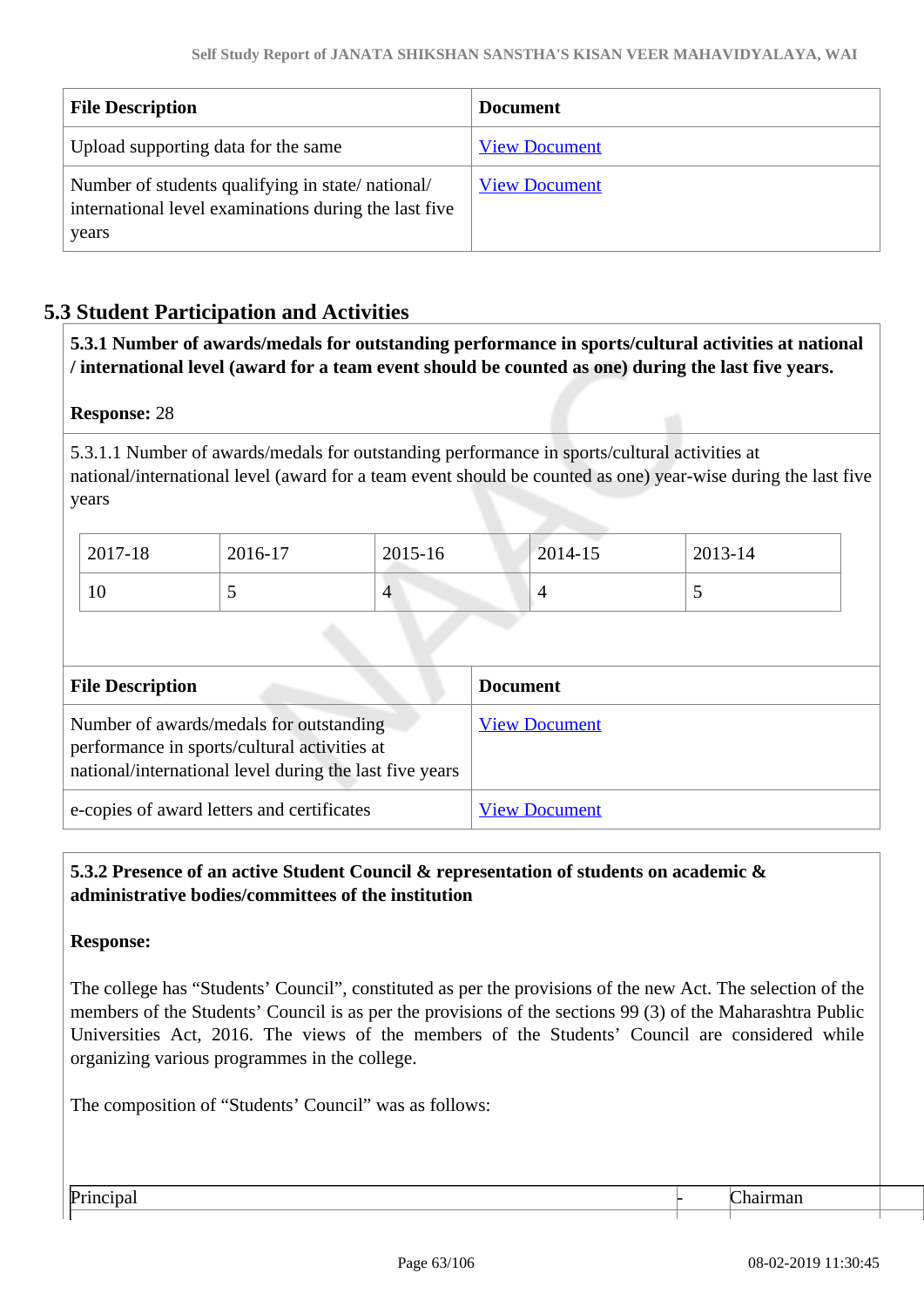| A Teacher nominated by the principal                                           | Member |  |
|--------------------------------------------------------------------------------|--------|--|
| NCC officer                                                                    | Member |  |
| <b>NSS Programme Officer</b>                                                   | Member |  |
| The Director of sports and physical education                                  | Member |  |
| One Student from each class with academic merit at the examination held in the | Member |  |
| preceding year and engaged in full-time study in the college, nominated by the |        |  |
| principal                                                                      |        |  |
| One student showing outstanding performance in each activity of Sports, NSS,   | Member |  |
| NCC, and Cultural Activities, nominated by the Principal                       |        |  |
| [Two female students nominated by the principal (SC/ST/NT/DTNT/OBC)            | Member |  |

The members of the students' council have been selected on the merit basis one each from each class. Students have been appointed on the Students Council on their merit in the respective fields by the Principal. The two representatives from the above have been nominated from the reserved category. The Secretary of the Students' Council was elected amongst the representatives as per the procedure prescribed in the Act.

As the Maharashtra University Act 1994 was dissolved, the Students' Council used to be formed up to the academic year 2014-15. The students can share their suggestions and problems through the suggestion box as well as through their personal interactions with the Principal, HODs, faculties and others.

The representation to the students is also given on the academic and administrative committees like IQAC, Internal Complaints Committee. Students' Council helps the college to monitor various curricular and cocurricular events and overall discipline in the college. They act as a facilitator between the students and the college. They play a vital role as volunteers in various events organized by college.

The college always considers the suggestions received from the students for the healthy functioning of various activates in the college. The students give their active support in the organization of various curricular and co-curricular activities.

The composition of the students' council was established in 2013-14 and 2014-15. After 2014-15, the university act was in the suspension and supposed to be replaced by Public University Act. Therefore, the council was not formed in the college. However, the college took the initiative to give representation to the students from 2015-16 onwards by taking them as members of the college working committees.

The initiation taken by the college has fruitful results. The representative students played an active role in the activities and the decisions taken by different committees of the college. There was the development of leadership qualities, confidence, sense of responsibility and active participation among the students. The increase in communication and healthy dialogue is seen after this initiation.

| <b>File Description</b>         | <b>Document</b>      |
|---------------------------------|----------------------|
| Any additional information      | <b>View Document</b> |
| Link for Additional Information | <b>View Document</b> |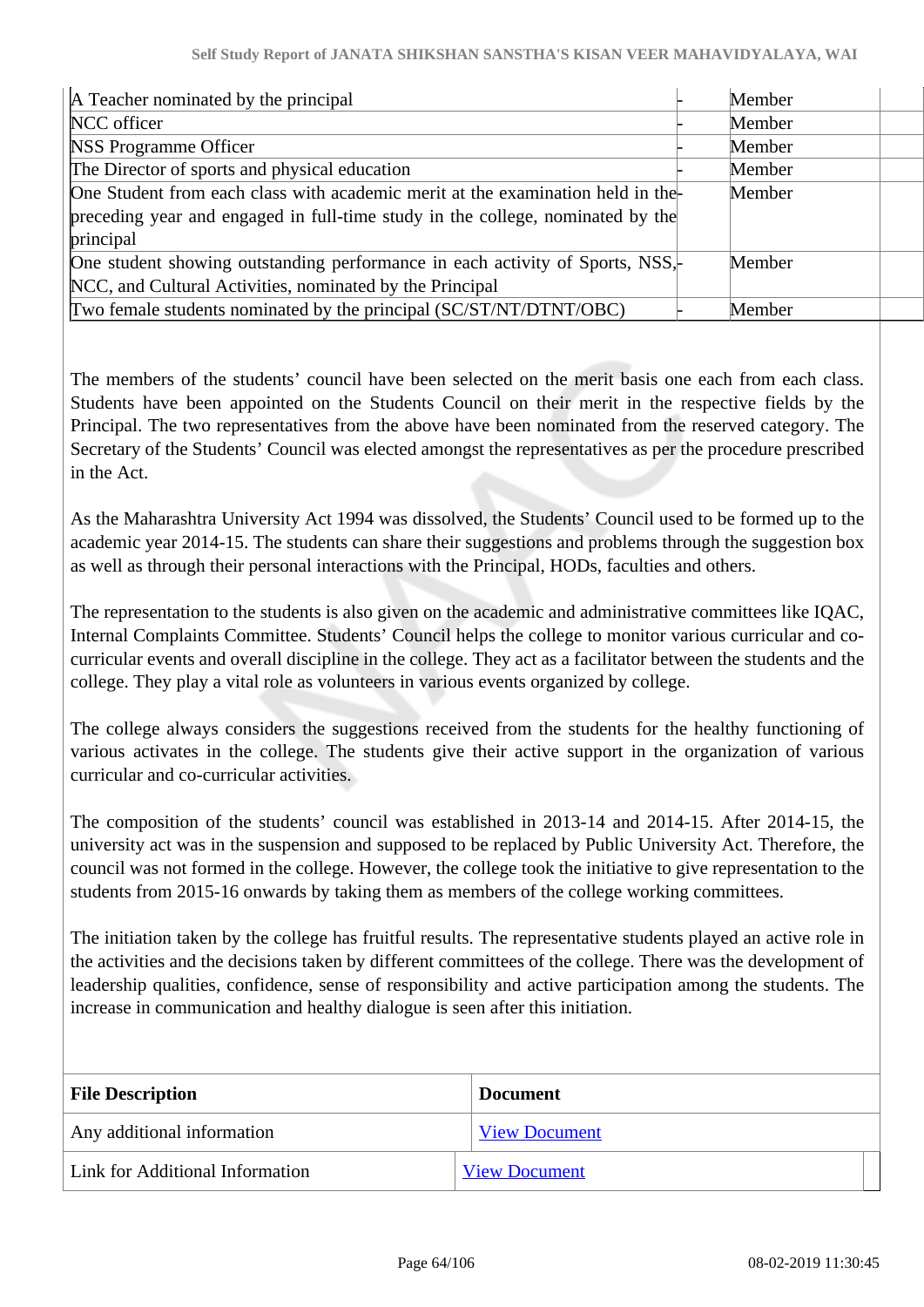## **5.3.3 Average number of sports and cultural activities/ competitions organised at the institution level per year**

#### **Response:** 6.2

5.3.3.1 Number of sports and cultural activities / competitions organised at the institution level year-wise during the last five years

| 2017-18 | 2016-17 | 2015-16 | 2014-15 | 2013-14 |
|---------|---------|---------|---------|---------|
| 07      | 06      | 05      | 08      | 05      |
|         |         |         |         |         |

| <b>File Description</b>                                                       | <b>Document</b>      |
|-------------------------------------------------------------------------------|----------------------|
| Report of the event                                                           | <b>View Document</b> |
| Number of sports and cultural activities /<br>competitions organised per year | <b>View Document</b> |

## **5.4 Alumni Engagement**

 **5.4.1 The Alumni Association/Chapters (registered and functional) contributes significantly to the development of the institution through financial and non financial means during the last five years**

#### **Response:**

#### **Financial means of contribution**

The college has registered its Alumni Association as "*Kisan Veer Mahavidyalaya, Maji Vidyarthi Sang, Wai, Tal- Wai, Dist- Satara*" (Kisan Veer Mahavidyalaya, Alumni Association, Wai, Tal- Wai, Dist-Satara) under the Mumbai Public Trust Act, 1950 (Bombay Act No. XXIX of 1950), with Reg. No. F/13099/Satara dated 16/09/2012. The Alumni Association has been functional in the shaping of the policies and overall development of the college. The members of the association are representatives of diverse fields and are from different streams. The role of alumni is very important in the organization of various activities. Alumni Association provides financial help for the development of the college.

Alumni Association donated Rs. 5,00,000 to Janata Shikshan Sanstha in the year 2015-16. When the Sanstha decided to construct Boys Hostel for the students affected by the suicidal deaths of farmers, the Association took initiative to collect and provide finance for this noble project. The total amount spent by Association for Jai Kisan Boys Hostel is Rs. 22,33,395

Thus the Alumni Association is pro-active in the development of the college by all means. The college has maintained a close and intimate bond with the alumni. Every year on various occasions they are invited as guests of honour in the college.

#### **Non- financial means of contribution**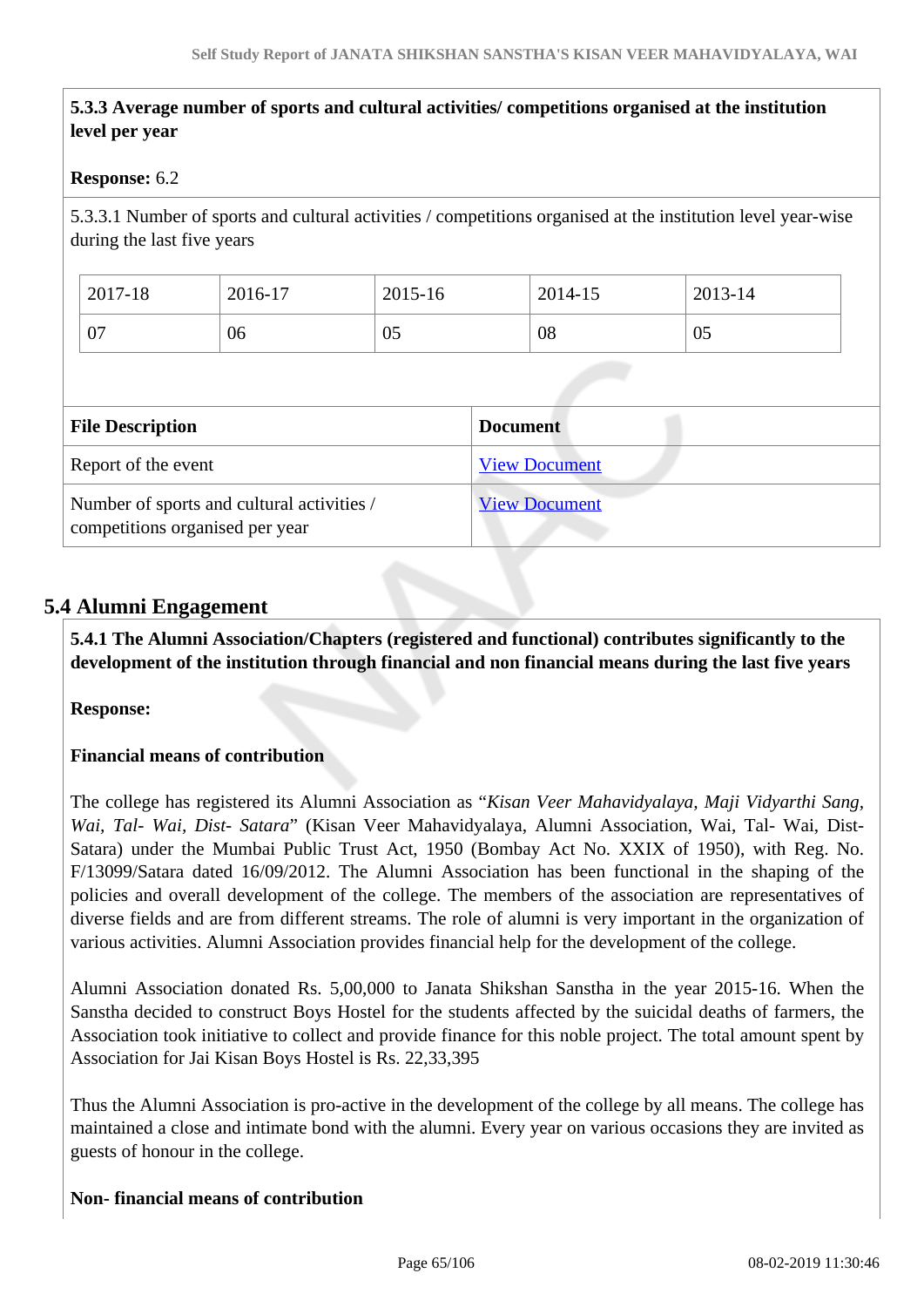- The Association contributes in the policy making and decisions by its representation in the statutory committees such as IQAC, LMC/CDC, etc.
- Alumni of various fields are invited to deliver academic lectures in the campus.
- The alumni associated with the social activities are invited in the NSS camps to encourage the volunteers.
- Some of the alumni provide free guidance to the students for their participation in the cultural activities.

| <b>File Description</b>    | <b>Document</b>      |
|----------------------------|----------------------|
| Any additional information | <b>View Document</b> |

| 5.4.2 Alumni contribution during the last five years (INR in Lakhs)<br>? 5 Lakhs |                      |  |
|----------------------------------------------------------------------------------|----------------------|--|
| 4 Lakhs - 5 Lakhs                                                                |                      |  |
| 3 Lakhs - 4 Lakhs                                                                |                      |  |
| 1 Lakh - 3 Lakhs                                                                 |                      |  |
|                                                                                  |                      |  |
| <b>Response:</b> ? 5 Lakhs                                                       |                      |  |
| <b>File Description</b>                                                          | <b>Document</b>      |  |
| Any additional information                                                       | <b>View Document</b> |  |
| Alumni association audited statements<br><b>View Document</b>                    |                      |  |

## **5.4.3 Number of Alumni Association / Chapters meetings held during the last five years**

## **Response:** 16

5.4.3.1 Number of Alumni Association /Chapters meetings held year-wise during the last five years

| 2017-18 | 2016-17 | 2015-16 | 2014-15 | $2013 - 14$ |
|---------|---------|---------|---------|-------------|
| 04      | 04      | 03      | 03      | 02          |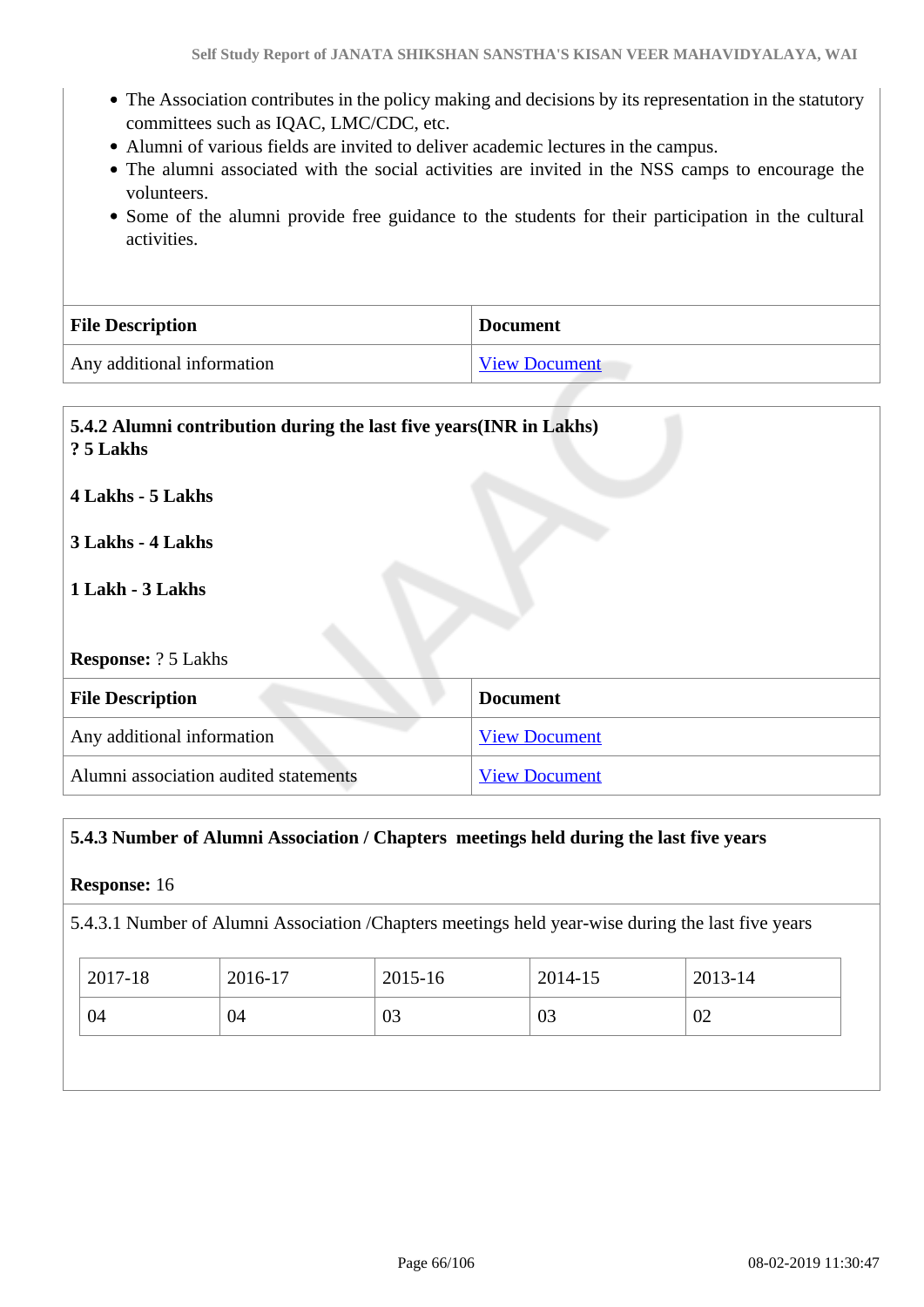| <b>File Description</b>                                                                  | <b>Document</b>      |
|------------------------------------------------------------------------------------------|----------------------|
| Number of Alumni Association / Chapters meetings<br>conducted during the last five years | <b>View Document</b> |
| Any additional information                                                               | <b>View Document</b> |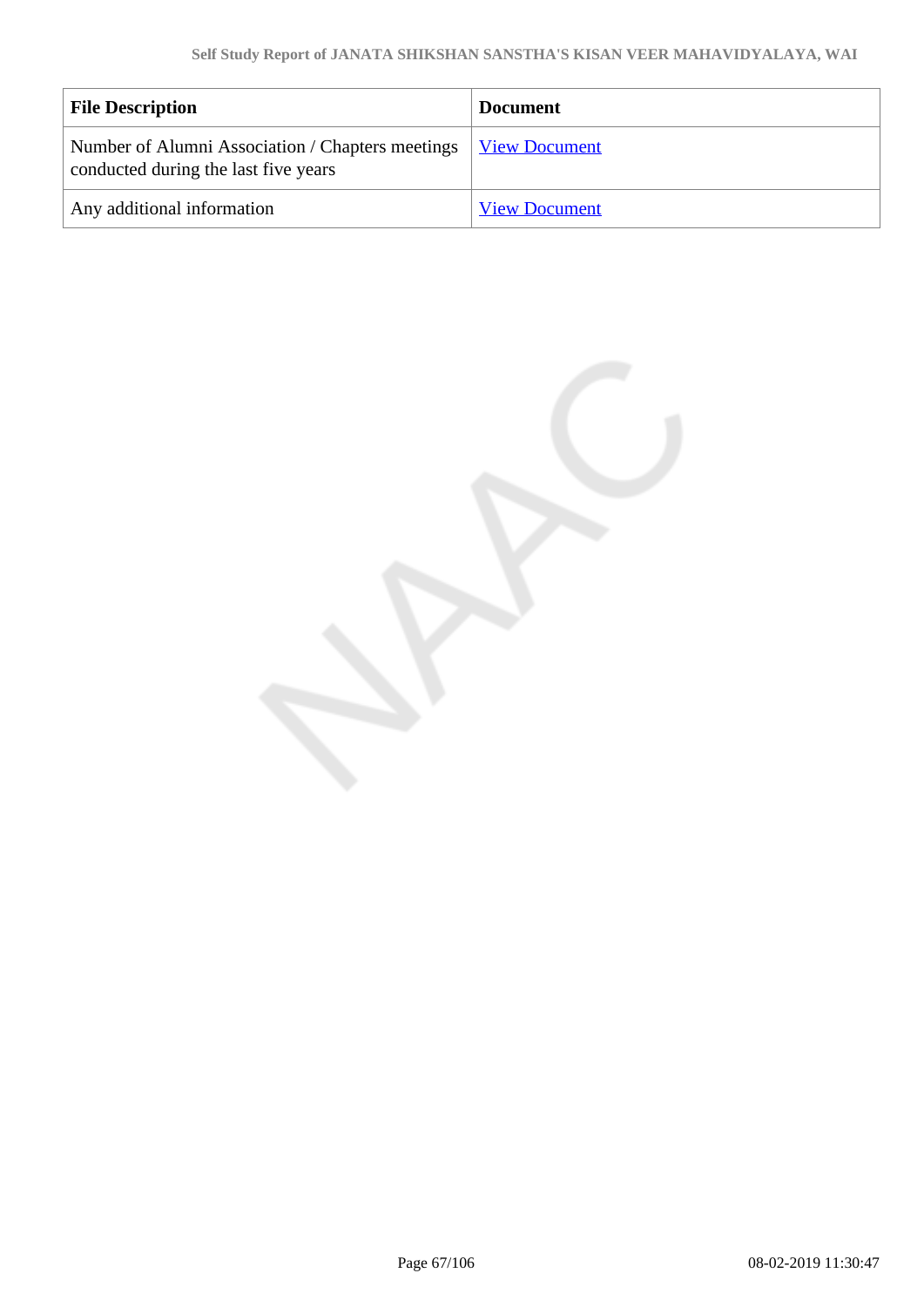# **Criterion 6 - Governance, Leadership and Management**

## **6.1 Institutional Vision and Leadership**

 **6.1.1 The governance of the institution is reflective of an effective leadership in tune with the vision and mission of the institution**

## **Response:**

Janata Shikshan Sanstha, Wai (Dist. Satara) which governs the present college, has chosen "as the symbol of its ideals and aspirations, the resplendent Sun that dispels the darkness of ignorance and fills the entire humanity with the light of knowledge. Bathed in that light and illuminated, the students of this college march about, to enlighten their brethren announcing, in Saint Tukaram's words:

"To light up the paths indeed have we come"

(quoted from the college magazine Krishnai, 1965)

The motto of the management is, thus, "To light up the paths indeed have we come" (*Ujalavaya Aalo Vata*). In tune with the motto of the management, the college has set the following vision and mission:

## **Vision:**

 To provide quality education to the students in order to make them competent and self-reliant in every walk of life and also to make available free education and free hostel facility to those belonging to the families of the farmers in Maharashtra who have committed suicides

## **Mission:**

"Education for all round development of the students"

The Management of Janata Shikshan Sanstha, Wai shoulders parental responsibility and cares for every organ of the institution. The Principal, three Coordinators, Heads of various Departments manage the daily institutional work. The Principal and LMC/CDC members take review of academic results, infrastructure development, recruitment of faculty, budget etc. and suggest remedies for the qualitative enhancement of the teachers and students. The Principal examines the feedback received from the students and guides the faculty accordingly. The Coordinators and HODs monitor the working of the faculty and if needed, guide and counsel them. The Management monitors the overall functioning of the college through the LMC/CDC and the IQAC. The Management has delegated its power and responsibilities to the competent authorities like The Principal, Coordinators, and Committee Conveners and the IQAC. It has thus adopted the policy of decentralization of powers in the process of academic administration and development. The Management allows the faculty adequate freedom in performing various duties and responsibilities. The faculty participates in workshops, seminars and conferences at different levels. Teachers have been deputed for Ph. D under FIP and for orientation and refresher courses. The Principal encourages the faculty to undertake individual or collaborative minor and major research projects. The management motivates the students, teachers, the non-teaching staff to maintain unity and team spirit in the institution. It also promotes competitive spirit and healthy practices. The Management mobilizes resources by raising funds from the alumni and from the well-wishers of the institution. The Management takes a review of academic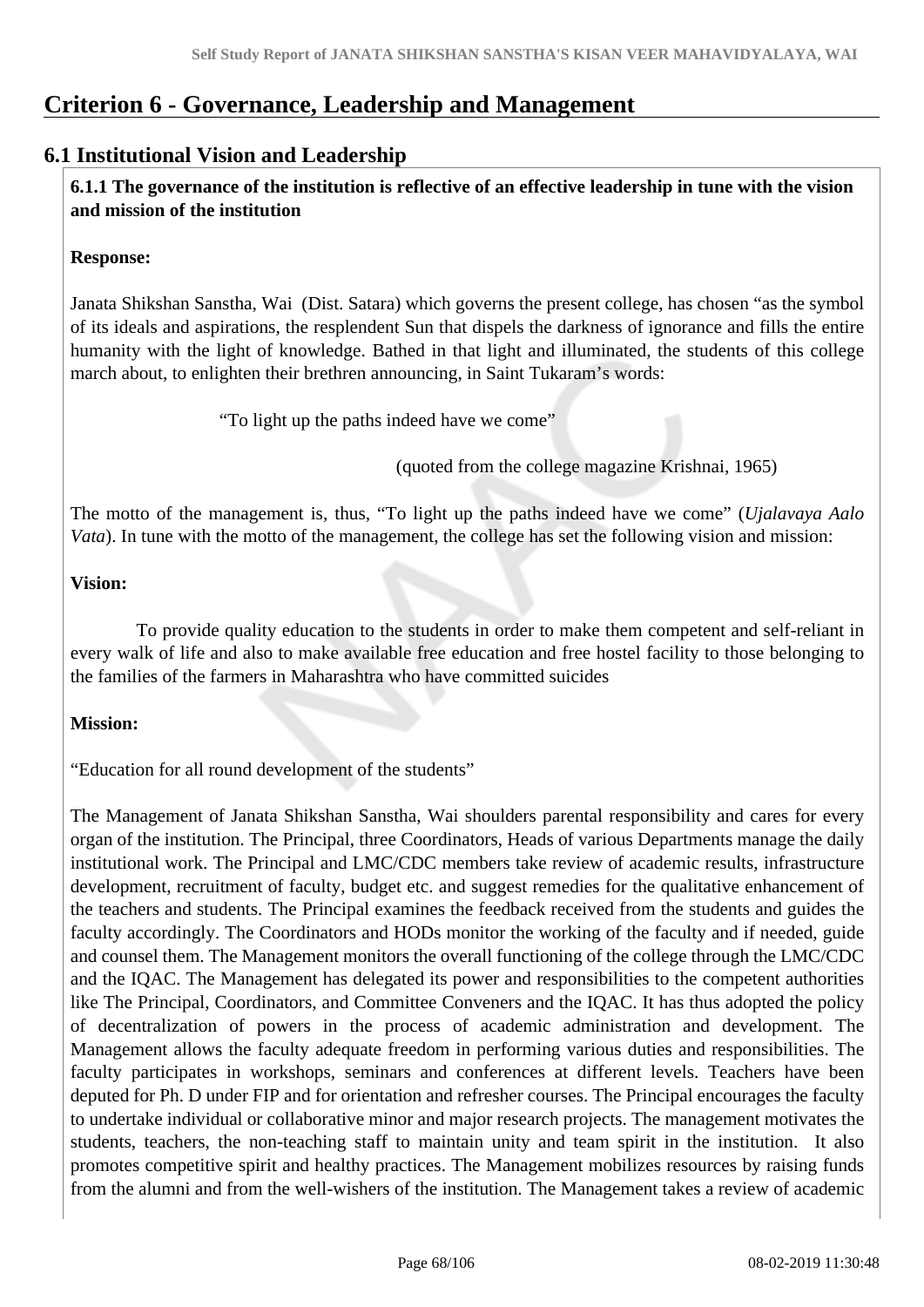and administrative work by organizing meetings with all the staff from time to time. The Management organizes a Programme called "Gunagourav of the Students and Teachers" (Annual Appreciation Day) on the occasion of the Foundation Day of Janata Shikshan Sanstha, Wai every year and felicitates meritorious students. The Management organizes Guest Lectures on profound thoughts and ideas of great thinkers and freedom fighters from time to time.

| <b>File Description</b>    | <b>Document</b>      |  |
|----------------------------|----------------------|--|
| Any additional information | <b>View Document</b> |  |

## **6.1.2 The institution practices decentralization and participative management**

**Response:** 

The Principal has appointed three Coordinators each from Arts, Commerce and Science faculties to assist him in daily administrative work. These coordinators, with the help of the Heads of the Departments, manage the academic and administrative work of the institution.

Every year, about sixty different committees are formed by the Principal for assigning various responsibilities related to academic, administrative, extra-curricular, research and extension activities and support services. While allocating the work in the Committee, the ability, interest, experience and capabilities of the convener and members are taken into consideration.

 At the beginning of the academic year, the Principal of the college arranges the first strategic meeting for allocating the work. Senior and experienced faculty members have been given an opportunity to work as conveners of the various committees. The broad objectives of the committees have been set up as follows:

- 1.To provide for varied exposures with the idea of making campus life richer and innovative for the students
- 2.To make students explore different possibilities for self-expression
- 3.To help students get complete educational experience by encouraging them to develop versatile personality.
- 4.To make the students confident, competent and courageous to accept the challenges before them.
- 5.To train the students for all round development.

The Principal assigns the responsibility and the duties to the faculty and staff:

- The convener of each committee is given full freedom to chalk out action plans. A committee is expected to meet at least twice a term to discuss and decide the programmes related to their subject.
- The convener of each committee has to maintain a Minutes book of the meetings and present it to the principal at the end of each term.
- Activities are conducted with the help of the students' representatives of the Students Council.
- Activities conducted by different committees have a close link with the vision and mission of the institution.
- All committee conveners have to submit the Annual Report of the work of their respective committees to the college magazine and to the IQAC at the end of the year.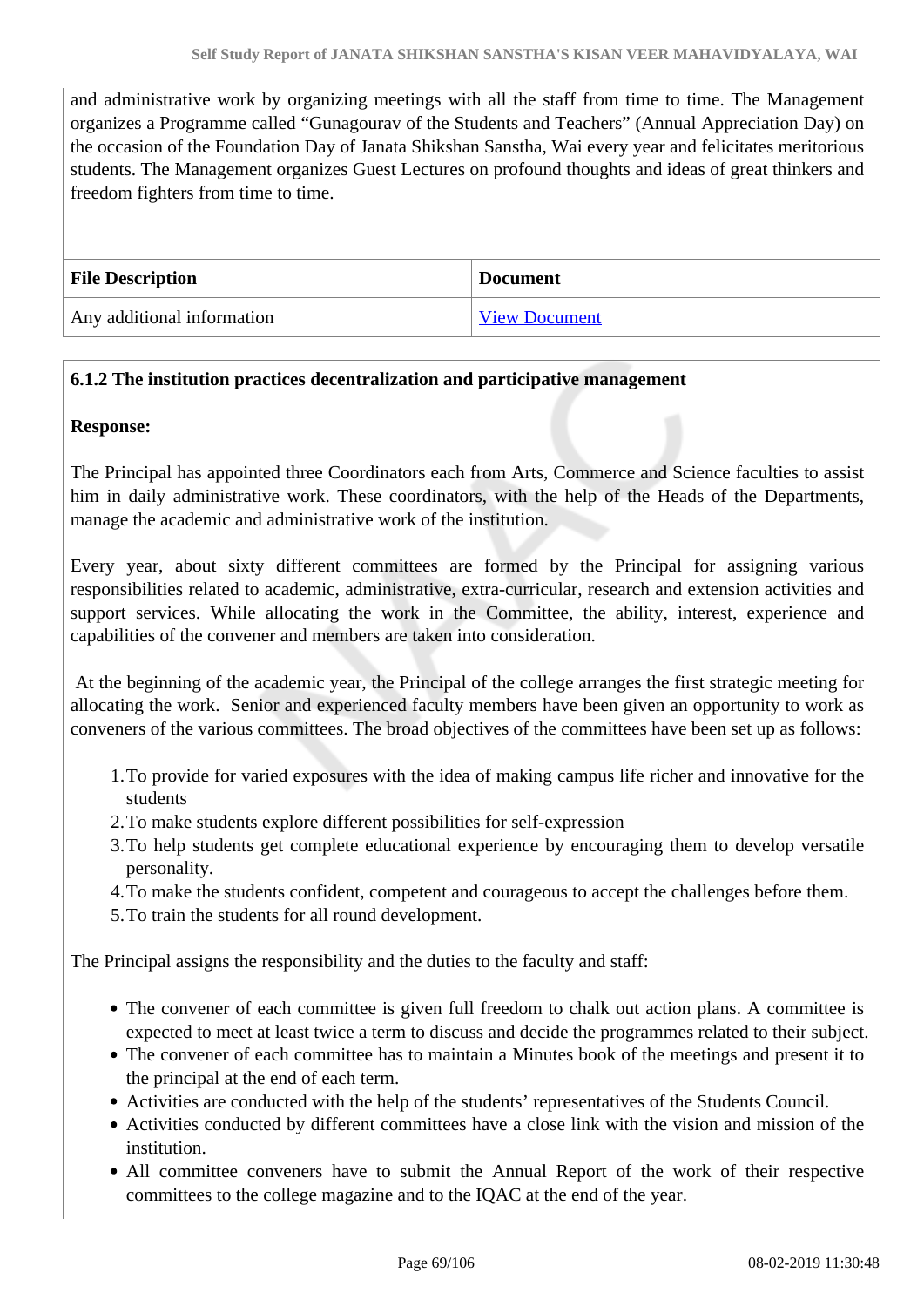The case study of a One-Day National Conference on *"***Recent Trends in Botany***"* organized by the Department of Botany in association with Shivaji University, Kolhapur on 30 December 2017 is as follows: Three committees such as Advisory Committee, Co-ordinating Committee and Organizing Committee were formed in order to facilitate the organization of the Conference. Advisory Committee consisted of the eminent scholars and principals. The Co-ordinating Committee was made of the faculty of the Department and the Co-ordinators of three faculties and the Vice Principal. The Organizing Committee consisted of 24 members from the teaching and non-teaching staff. The Organizing Committee played a very important role by looking after such assignments as Reception, Registration, Stage and Seating Arrangement, Publicity, Photography, Felicitations, Refreshments and Lunch, Accounts, Accommodation, Certificate Preparation and Distribution, Feedback Collection, etc. The remaining staff helped the Members of the Organizing Committee in several ways.

| <b>File Description</b>    | <b>Document</b>      |
|----------------------------|----------------------|
| Any additional information | <b>View Document</b> |

## **6.2 Strategy Development and Deployment**

## **6.2.1 Perspective/Strategic plan and Deployment documents are available in the institution**

## **Response:**

The Perspective Plan was prepared in the light of the Vision and Mission of the Sanstha for the period 2013-2018 and is available in the college and on its website.

The deployment documents are also available in the college and its report is available on the college website.

After the Re-accreditation, as per the Perspective Plan, the following additions to the infrastructure were planned and deployed during the last five years:

1.Construction of new building consisting of Classrooms, Principal's Cabin and office

- 2.Women's Hostel
- 3.Indoor Sports Facility
- 4.Students Lunch Hall
- 5.Parking
- 6.Boys Hostel
- 7.Solar Water Heater
- 8.Expansion of Science Laboratories
- 9.Construction of new Laboratories for Statistics, Psychology and BCA Departments
- 10.Retaining Walls
- 11.Tree Plantation
- 12.Drip irrigation facility
- 13.Development of Kabaddi and Mallakhamb grounds
- 14.Wrestling Complex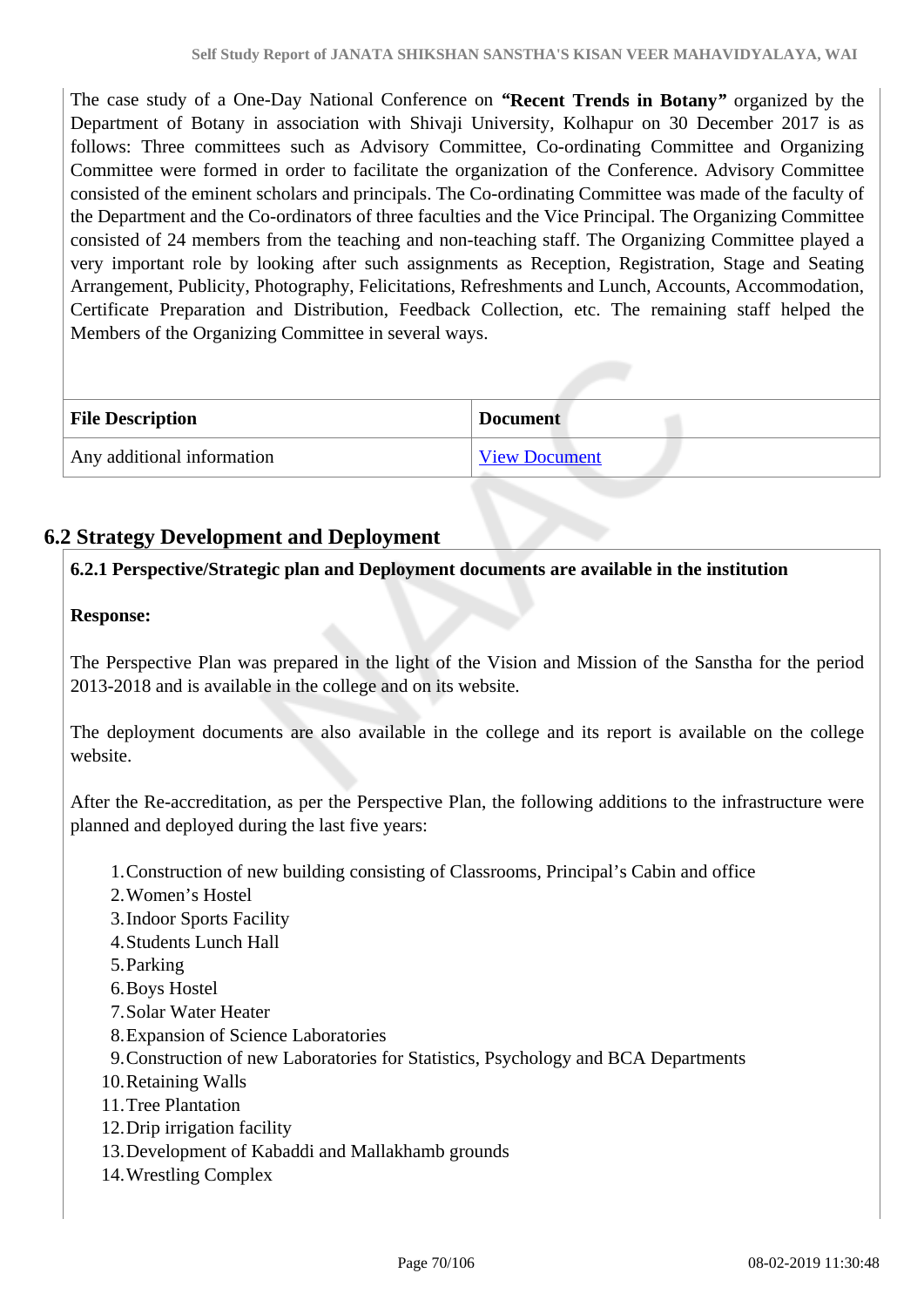The following activity was successfully implemented based on the strategic plan. It was decided by the Management to successfully construct Indoor Sports Facility with the UGC financial assistance. Accordingly, the college prepared the proposal as per the UGC guidelines and forwarded it to UGC. The UGC, vide its letter No. F.72-301/11 (WRO) XI Plan/Sports Infra. Dated 28/11/2012, sanctioned Rs.70,00,000/- (Seventy Lakh only). As per the Strategic Plan, the work of constructing the Facility was started on 15/09/2014 and completed on 31/01/2016. The Management/College contributed Rs. 65, 30, 777/- (Sixty Five Lakh Thirty Thousand Seven Hundred Seventy Seven only). The total expenditure for the construction of Indoor Sports Facility was: 1,35,30,777/- (One Crore Thirty Five Lakh Thirty Thousand Seven Hundred Seventy Seven only). The Facility has been used by the college for the successful organization of the University level Wrestling Competitions. Such facilities as Gym, Badminton Court, Mallakhamb, Yoga training, are provided to the students inside the Facility.

| <b>File Description</b>                                   | <b>Document</b>      |
|-----------------------------------------------------------|----------------------|
| Any additional information                                | <b>View Document</b> |
| Link for Additional Information                           | <b>View Document</b> |
| Strategic Plan and deployment documents on the<br>website | <b>View Document</b> |

## **6.2.2 Organizational structure of the institution including governing body, administrative setup, and functions of various bodies, service rules, procedures, recruitment, promotional policies as well as grievance redressal mechanism**

## **Response:**

The organizational structure of Janata Shikshan Sanstha, Wai is as follows:

Executive Council

| President              |  |
|------------------------|--|
| Vice President         |  |
| Directors              |  |
| Secretary              |  |
| <b>Joint Secretary</b> |  |
| Principal              |  |

The Janata Shikshan Sanstha has democratic administrative set up. Both the President and the Vice President have worked as the Members of the Parliament. Both the Executive Council and the Governing Body hold regular meetings and discuss the issues related to the smooth functioning of the member institutions. The policy decisions pertaining to academics and administration are taken by these bodies and communicated to the college and schools.

Administrative Set Up

Principal

Vice Principal/ Vice Principal/ Vice Principal/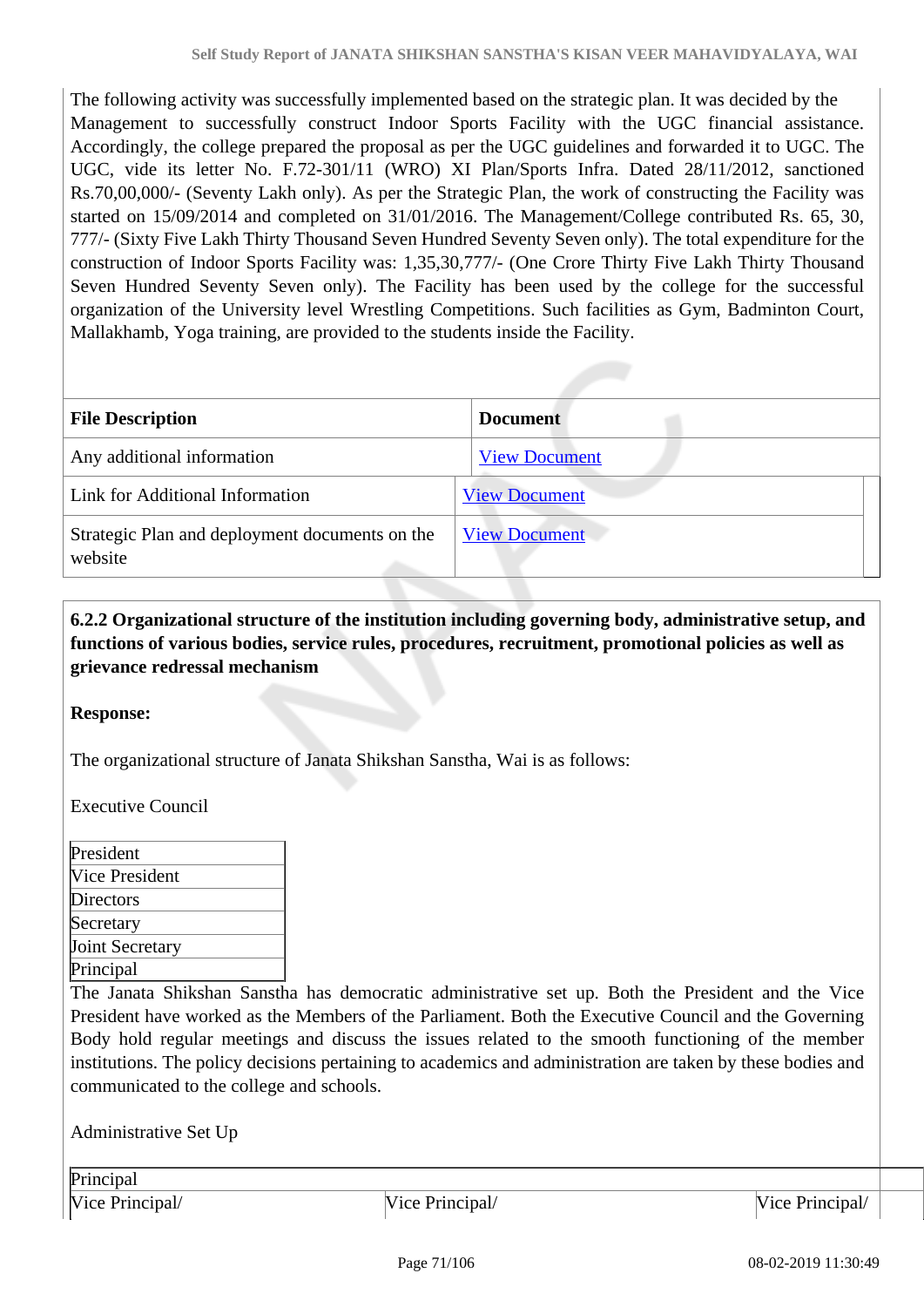| Coordinator         |               |              | Coordinator (Commerce) |                          |           |
|---------------------|---------------|--------------|------------------------|--------------------------|-----------|
| (Arts)              |               |              |                        |                          | (Science) |
| <b>Office Staff</b> |               |              |                        | Heads of the Departments |           |
| Registrar           |               |              |                        |                          |           |
| <b>Office</b>       | <b>Clerks</b> | Stenographer | Administrative         | Faculty                  |           |
| Superintendent      |               |              | staff                  |                          |           |

Local Management Committee (LMC)/College Development Committee (CDC) is the highest governing body at the college level. It delegates its authority to the principal to create various committees for work distribution.

The LMC/CDC decides strategies regarding academic issues, budget, infrastructure, etc. The committee meets twice in a year. The minutes of the meetings are available. The Principal works as a Secretary for this committee.

- **The Principal,** as a head of the institution, monitors both academic and administrative committees.
- **The Administrative Staff** monitors admissions, eligibility, examinations, scholarships, freeships, etc. In addition, it maintains records and executes the correspondence with the government, university and stakeholders.
- **Internal Quality Assurance Cell (IQAC)** monitors all academic, administrative and extension activities for quality sustenance and quality enhancement.
- **Different Committees** are formed for smooth, transparent and effective functioning of the college.
- **Service Rules, Procedures, Recruitment, Promotional Policies as well as Grievance Redressal Mechanism are as per the rules and regulations of the government (State and Central), UGC, university, etc.**

| <b>File Description</b>         | <b>Document</b>      |  |
|---------------------------------|----------------------|--|
| Any additional information      | <b>View Document</b> |  |
| Link for Additional Information | <b>View Document</b> |  |

**6.2.3 Implementation of e-governance in areas of operation**

- **1.Planning and Development**
- **2.Administration**
- **3.Finance and Accounts**
- **4.Student Admission and Support**
- **5.Examination**
- **A. All 5 of the above**
- **B. Any 4 of the above**
- **C. Any 3 of the above**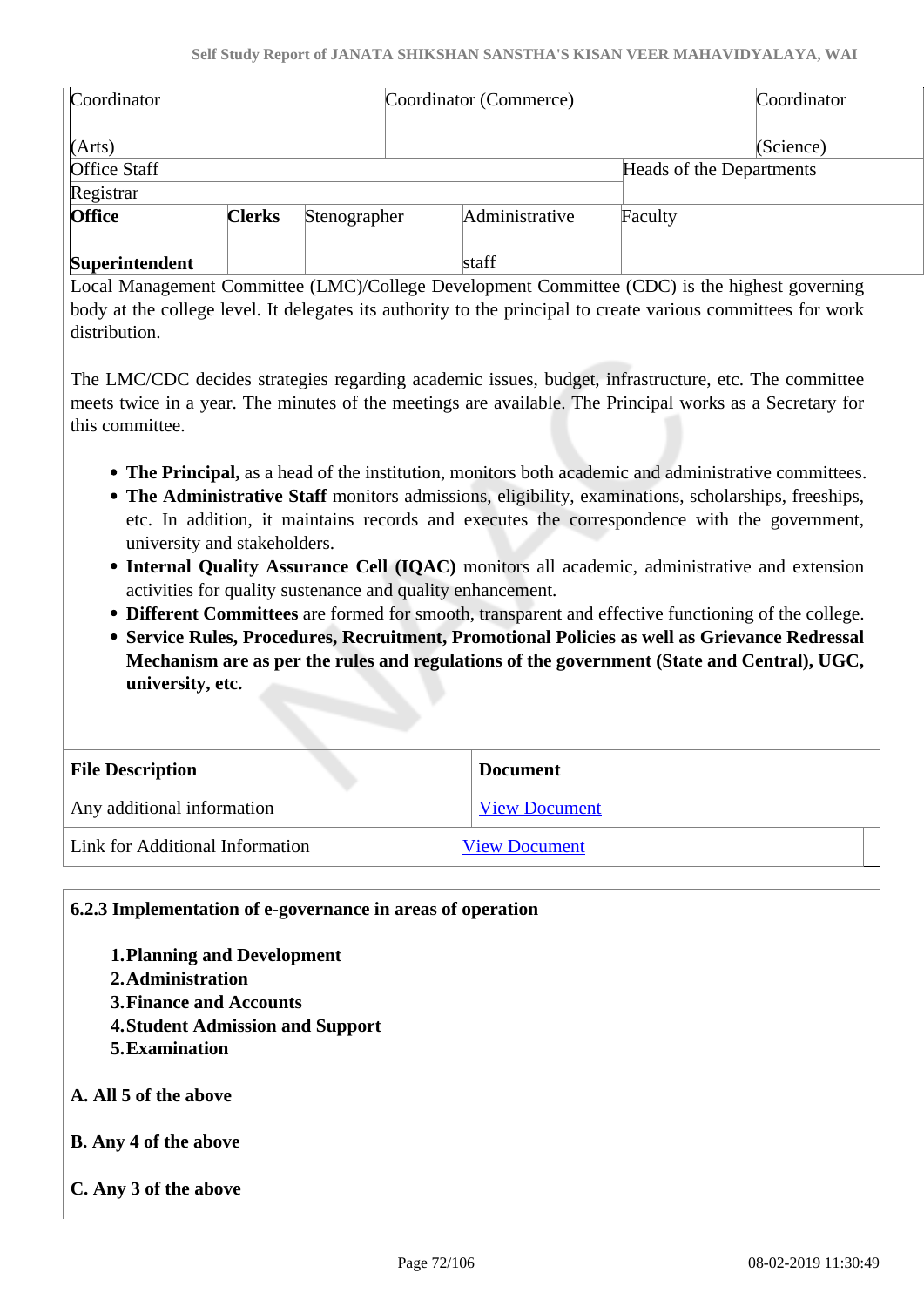# **D. Any 2 of the above**

#### **Response:** A. All 5 of the above

| <b>File Description</b>                                                                                            | <b>Document</b>      |
|--------------------------------------------------------------------------------------------------------------------|----------------------|
| Screen shots of user interfaces                                                                                    | <b>View Document</b> |
| <b>ERP</b> Document                                                                                                | <b>View Document</b> |
| Details of implementation of e-governance in areas<br>of operation Planning and<br>Development, Administration etc | <b>View Document</b> |
| Any additional information                                                                                         | <b>View Document</b> |

#### **6.2.4 Effectiveness of various bodies/cells/committees is evident through minutes of meetings and implementation of their resolutions**

#### **Response:**

Janata Shikshan Sanstha's Kisan Veer Mahavidyalaya, Wai has the following bodies/cells/ committees:

- 1.General Body
- 2.The Management
- 3.Local Management Committee/College Development Committee
- 4.Internal Quality Assurance Cell
- 5.Purchase Committee
- 6.Library Committee
- 7.Admission Committee
- 8.Prospectus Committee
- 9.Students' Council
- 10.Staff Council
- 11.Gymkhana & Sports Committee
- 12.Research Committee
- 13.BC Cell & Standing Committee
- 14.University Affiliation Committee
- 15.National Service Scheme
- 16.UGC Proposals & Circulars Committee
- 17.Grievance Redressal Cell
- 18.College Magazine
- 19.Placement Cell
- 20.Lead College Committee
- 21.Cultural Department
- 22.Computer Education, Internet & Website Upgradation Committee
- 23.Literary Association
- 24.Adult & Continuing Education Committee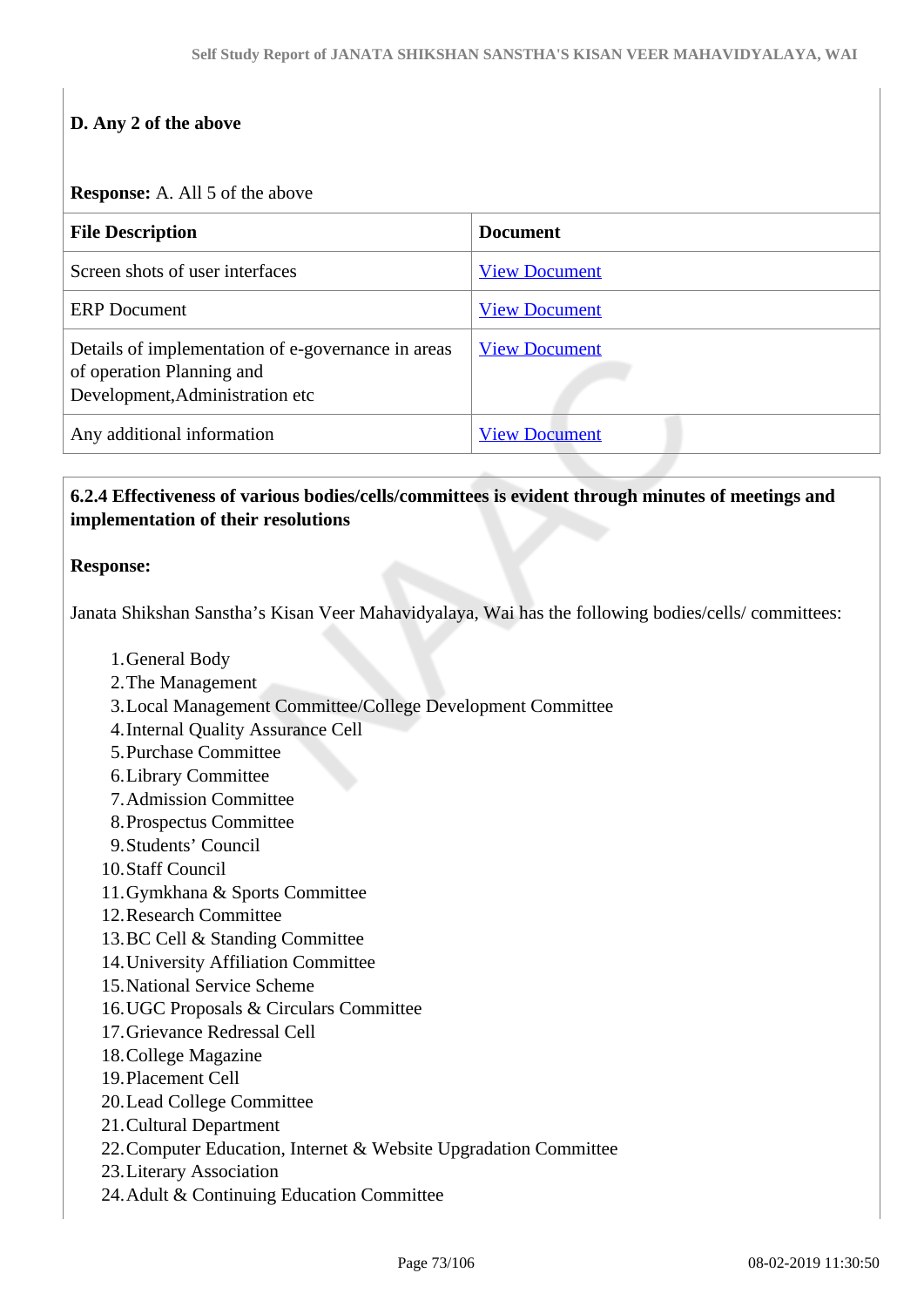25.Science Association 26.Commerce Association 27.University Examination Committee 28.Healthcare Committee 29.Elocution & Essay Competition Committee 30.Social Science Association 31.Anti-Ragging Committee 32.Girls Students Counseling Cell 33.Internal Complaint Committee 34.Attendance & Parents-teachers Association 35.Alumni Association 36.Vocational Guidance & Personality Development Programme Committee 37.Women's Hostel Management Committee 38.Youth Welfare Committee 39.Academic Calendar Committee 40.Canteen Committee 41.Ladies Room Administration Committee 42.Anti-Smoking Committee 43.Exhibition Committee/Avishkar 44.Earn While You Learn Committee 45.Heads of the Departments Committee 46.Competitive Examination Committee 47.Disaster Management Committee 48.Prize Distribution Committee 49.Classroom & Campus Cleanliness Committee 50.College Campus, Building, Garden & Infrastructure Committee 51.Water Cleaning Committee 52.Publicity Committee 53.Film Club 54.Counseling Cell 55.Digital India Committee 56.API Scrutiny Committee 57.Boys Hostel Management Committee 58.Vivekvahini

All the bodies, cells and committees organize regular meetings and the resolutions passed in the meetings have been strictly implemented within the stipulated time.

To show how the resolutions are effectively implemented, there is an example of the construction of "Jai Kisan Boys Hostel".

The Management, in one of its meetings, made the resolution of helping the sons of bereaved families affected due to the suicidal death of the farmers from Maharashtra, especially from Vidharbha and Marathwada. It was resolved to construct Residential Hostel with necessary facilities of free lodging/boarding/college education besides uniforms/daily wear clothes/educational stationary, etc. The aim was to provide all facilities for education to these victim boys, for their progress/all-round development, for standing them on sound footing  $\&$  for shouldering the responsibilities of their bereaved families in absence of their beloved father in future. This was to minimize the pressure on the Government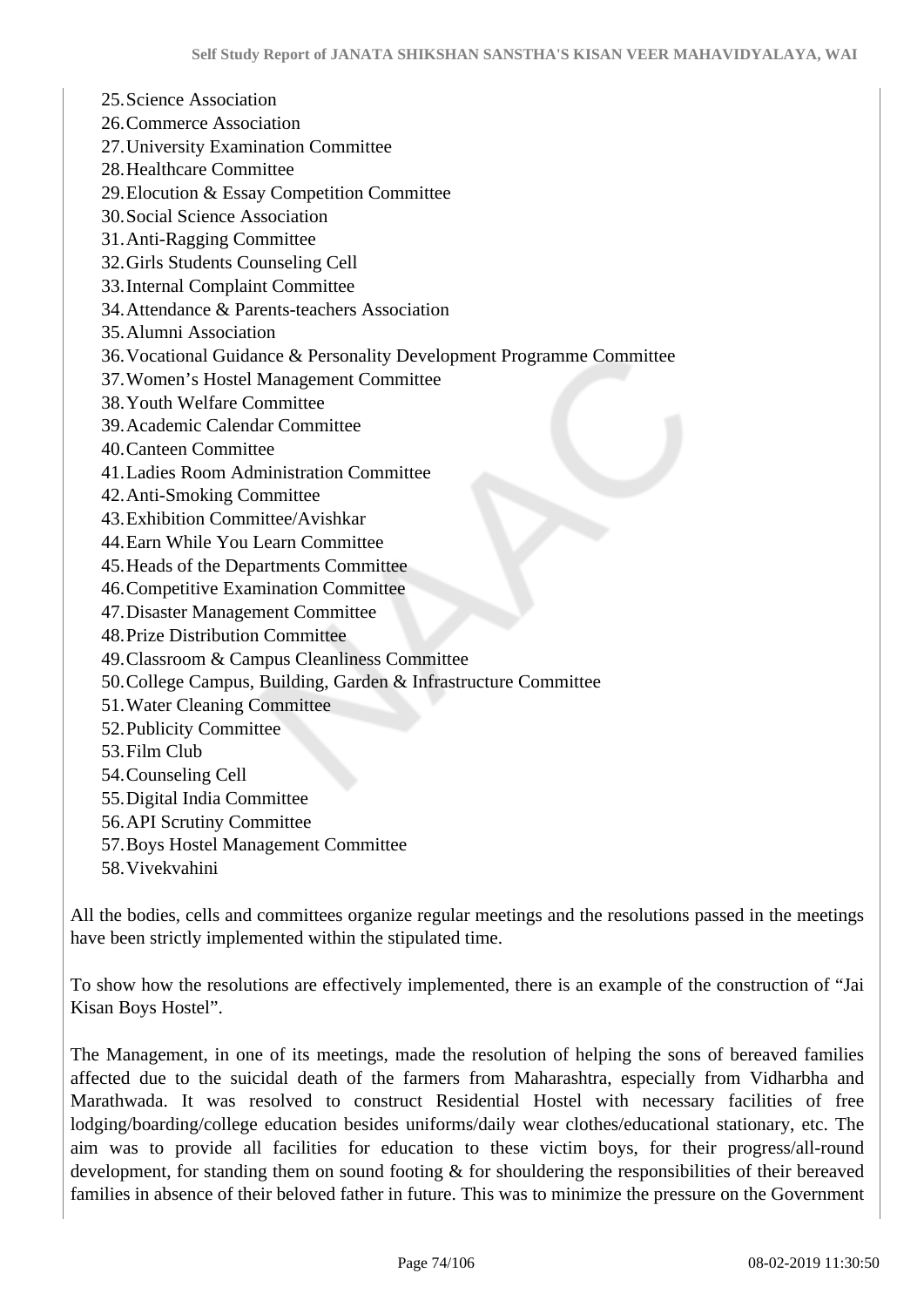of Maharashtra to a large extent besides providing permanent solution for survival of human beings from natural calamities. The Hostel building having 15000 sqft. (Cost Rs.200.00 lakhs) is now ready for accommodation of 250 boys (28 students already joined) with all facilities, of Bath rooms/Toilets block with staying arrangements i.e. Bed, Cots, Bed sheets, Shawls/Blankets etc. with all essential facilities under common roof of the Hostel building.

| <b>File Description</b>    | <b>Document</b>      |
|----------------------------|----------------------|
| Any additional information | <b>View Document</b> |

## **6.3 Faculty Empowerment Strategies**

#### **6.3.1 The institution has effective welfare measures for teaching and non-teaching staff**

#### **Response:**

- 1.The Staff Secretary takes the initiative to bring to the notice of the Principal any kind of suggestion made by the faculty. He/She congratulates the faculty/students on their achievements, proposes condolences on losses, etc. He/She monitors the Staff File and sees that all circulars are brought to the notice of the staff from time to time. He/She also organizes formal and informal programmes to enhance the interaction among the staff members.
- 2.Permanent employees of the college are covered under Group Insurance Scheme and University Accident Insurance Scheme.
- 3.The Management provides immediate financial support to the needy employees.
- 4.The Management has provided staff quarters to a few of the administrative staff.
- 5.We felicitate the faculty and staff at the time of retirement.
- 6.Advances are granted to the staff and faculty to meet financial emergency
- 7.The College helps the staff (Teaching and Non-teaching) make available the Refundable and Nonrefundable advances from G.P.F. accounts.
- 8.The Management and the Principal has consulted with the Bank officials and ensured the release of bank loans to the needy as and when such loans are required.
- 9.The Management has given space for "Students Co-operative Store" which provides stationery and other goods to the faculty and students in concessional rates. The store allows credit for the purchase of various goods and for the provision of different services.
- 10.Medical Reimbursement Scheme to provide financial support for medical treatment to the teaching and non-teaching staff.
- 11.The facility of Over Draft (OD) is given through the Bank of Maharashtra.
- 12.Health check-up camps are organized in association with neighboring medical agencies.

| <b>File Description</b>    | <b>Document</b>      |
|----------------------------|----------------------|
| Any additional information | <b>View Document</b> |

| 6.3.2 Average percentage of teachers provided with financial support to attend |
|--------------------------------------------------------------------------------|
|                                                                                |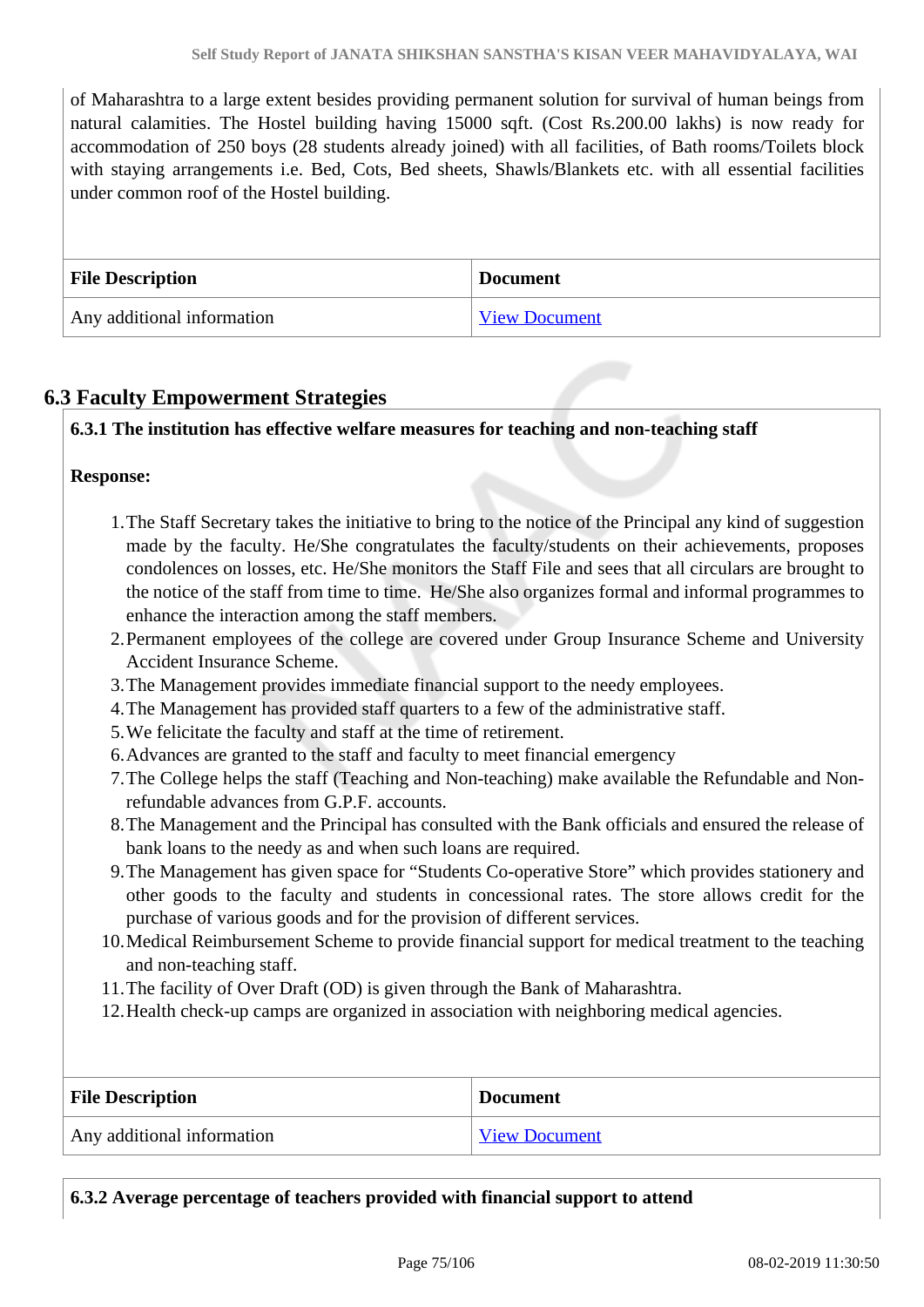#### **conferences/workshops and towards membership fee of professional bodies during the last five years**

#### **Response:** 26.06

6.3.2.1 Number of teachers provided with financial support to attend conferences / workshops and towards membership fee of professional bodies year-wise during the last five years

| 2017-18          | 2016-17 | 2015-16 | 2014-15 | 2013-14              |
|------------------|---------|---------|---------|----------------------|
| $^{\circ}$<br>UI | 14      | 19      | 1 V     | 1 <sub>2</sub><br>IJ |

| <b>File Description</b>                                                                                                   | <b>Document</b>      |
|---------------------------------------------------------------------------------------------------------------------------|----------------------|
| Details of teachers provided with financial support<br>to attend conferences, workshops etc during the last<br>five years | <b>View Document</b> |
| Any additional information                                                                                                | <b>View Document</b> |

#### **6.3.3 Average number of professional development /administrative training programs organized by the institution for teaching and non teaching staff during the last five years**

#### **Response:** 4.4

6.3.3.1 Total number of professional development / administrative training programs organized by the Institution for teaching and non teaching staff year-wise during the last five years

| 2017-18   | 2016-17 | 2015-16 | 2014-15 | 2013-14 |
|-----------|---------|---------|---------|---------|
| ∩⊓<br>V I | 1 V     | 02      | 03      | υ       |

| <b>File Description</b>                                                                                                                       | <b>Document</b>      |
|-----------------------------------------------------------------------------------------------------------------------------------------------|----------------------|
| Details of professional development / administrative<br>training programs organized by the Institution for<br>teaching and non teaching staff | <b>View Document</b> |
| Any additional information                                                                                                                    | <b>View Document</b> |

#### **6.3.4 Average percentage of teachers attending professional development programs viz., Orientation Program, Refresher Course, Short Term Course, Faculty Development Program during the last five years**

**Response:** 10.63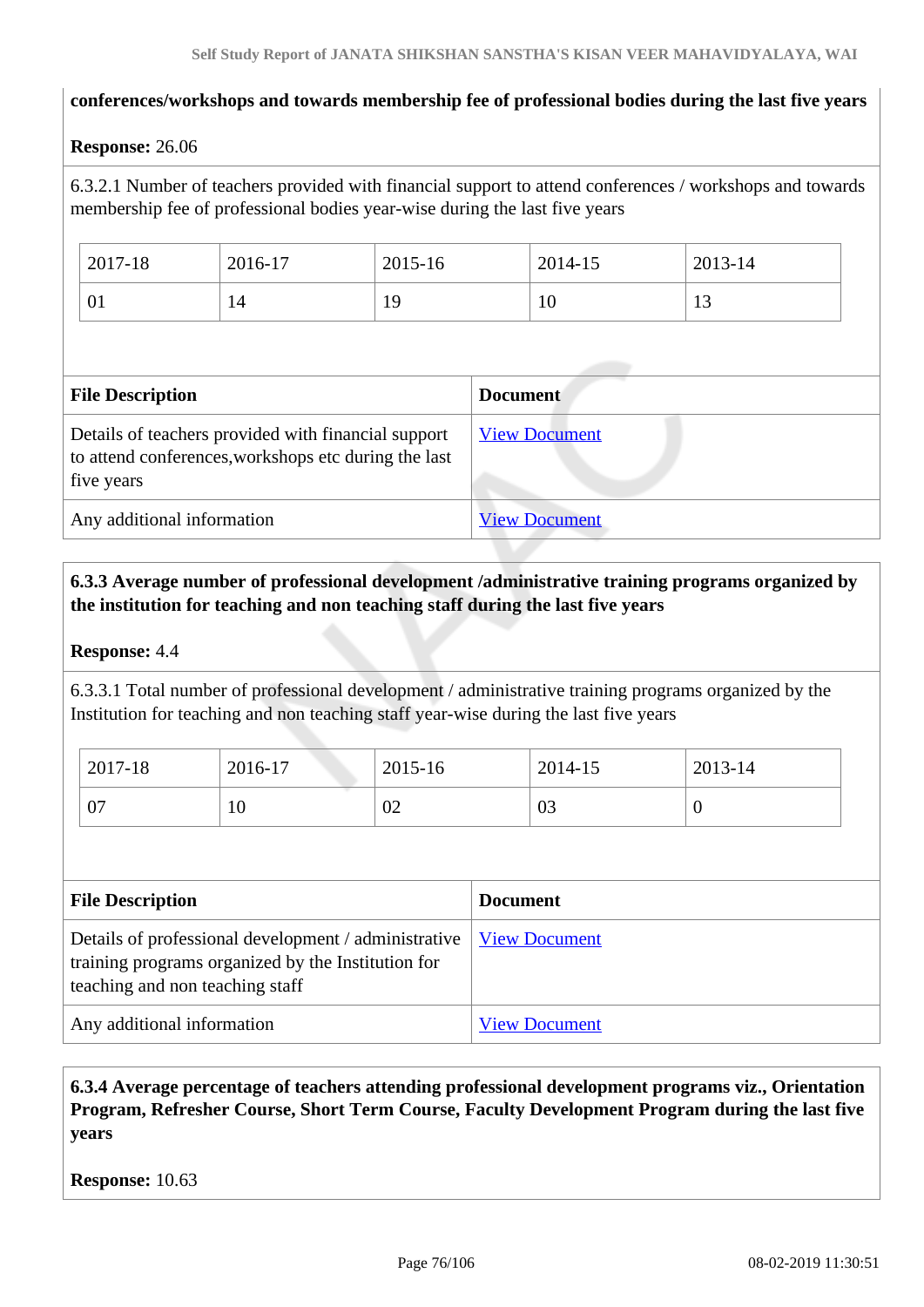| 6.3.4.1 Total number of teachers attending professional development programs, viz., Orientation Program,<br>Refresher Course, Short Term Course, Faculty Development Programs year-wise during the last five years |                                            |         |                      |                      |         |         |  |
|--------------------------------------------------------------------------------------------------------------------------------------------------------------------------------------------------------------------|--------------------------------------------|---------|----------------------|----------------------|---------|---------|--|
|                                                                                                                                                                                                                    | 2017-18                                    | 2016-17 | 2015-16              |                      | 2014-15 | 2013-14 |  |
|                                                                                                                                                                                                                    | 03                                         | 04      | 08                   |                      | 07      | 01      |  |
|                                                                                                                                                                                                                    | <b>Document</b><br><b>File Description</b> |         |                      |                      |         |         |  |
| <b>IQAC</b> report summary                                                                                                                                                                                         |                                            |         |                      | <b>View Document</b> |         |         |  |
| Details of teachers attending professional<br>development programs during the last five years                                                                                                                      |                                            |         | <b>View Document</b> |                      |         |         |  |
| Any additional information                                                                                                                                                                                         |                                            |         |                      | <b>View Document</b> |         |         |  |

#### **6.3.5 Institution has Performance Appraisal System for teaching and non-teaching staff**

#### **Response:**

Shivaji University, Kolhapur, the parent university, has adopted the UGC Regulations for selection committees and selection procedures through its respective statutory bodies incorporating the Academic Performance Indicator (API) based Performance Based Appraisal System (PBAS) at the institutional level for University Departments and its affiliated colleges (Government/Government-aided/Autonomous/ Private Colleges) and implemented this system in a very transparent manner. The university has devised its own self-assessment cum performance appraisal form for teachers in strict adherence to the API criteria based PBAS prescribed in the UGC Regulations.

The performance of faculty is monitored through the Performance Based Appraisal System (PBAS) as per the guidelines of the UGC. Each faculty has to submit the performance based appraisal form to the Principal at the end of each academic year. The Principal analyzes the forms and shares his views with the individuals for better performance. The Performance Based Appraisal forms are taken into consideration for promotions under the CAS. Through the appraisals and evaluation, the Principal advises the faculty for further improvement. On the basis of analysis of performance appraisal forms, an individual is encouraged and motivated for publishing articles, presenting papers, participating in workshops and conferences and undertaking Major/Minor Research Projects.

Performance of the non-teaching staff is evaluated on the basis of Confidential Reports and accordingly the Principal takes appropriate measures for necessary improvement and these Confidential Reports (CRs) have been used for promotions.

The outcome of the system is that the faculty is identified to assign additional responsibilities and those who are not contributing significantly in the development of the college are informed to make necessary improvement in their performance.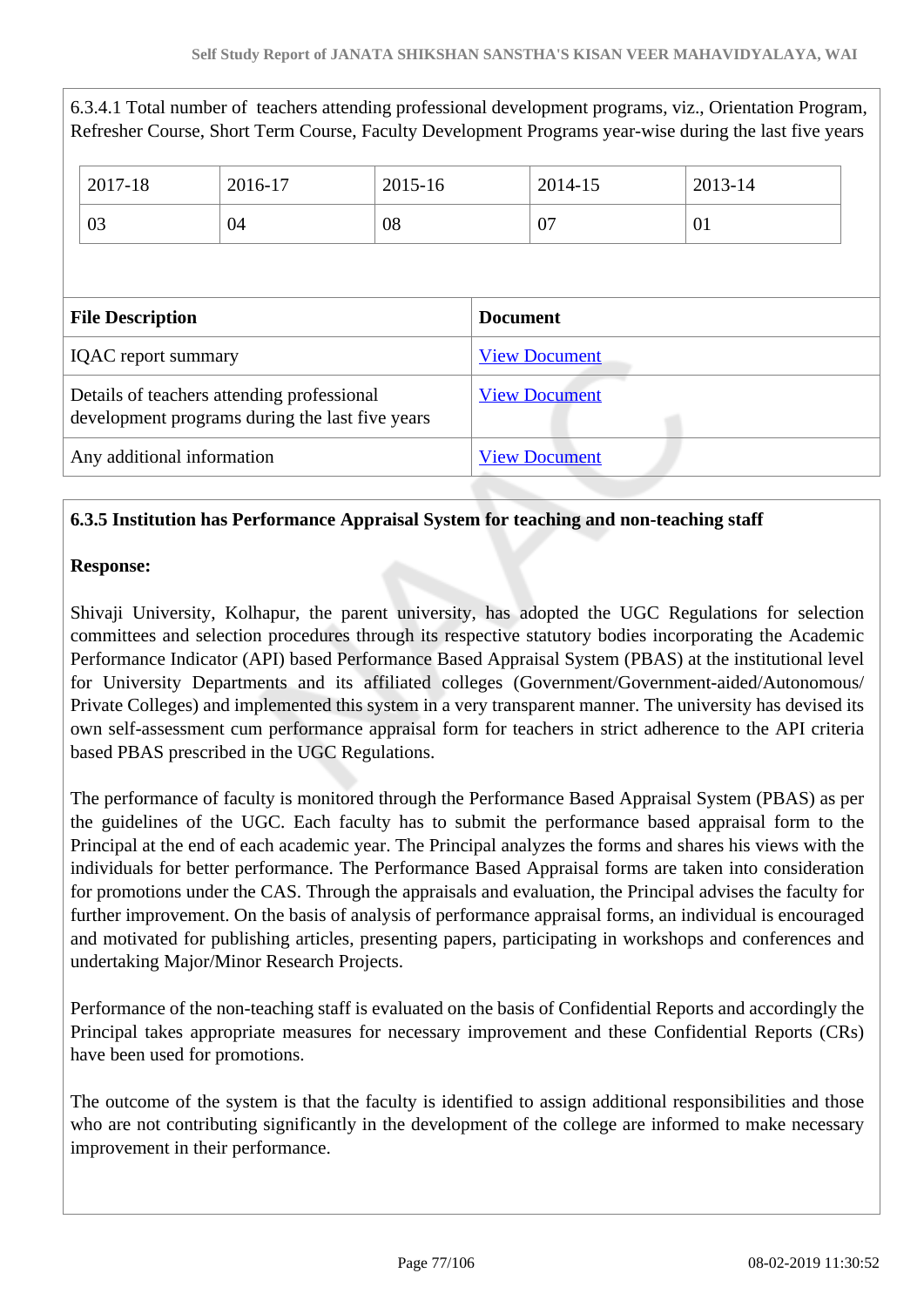| <b>File Description</b>    | <b>Document</b>      |
|----------------------------|----------------------|
| Any additional information | <b>View Document</b> |

#### **6.4 Financial Management and Resource Mobilization**

**6.4.1 Institution conducts internal and external financial audits regularly**

**Response:** 

**The College has internal and external audit system.** 

1.Internal Audit :

It is done by the auditor of the institution. M/S Gokhales C.A. works as an internal Auditor.

1.External Audit :

Salary and Non-salary audit is done by the Joint Director and the Senior Auditor (H. E., Kolhapur region, Kolhapur).

**3.** Accountant General's Audit:

All the income received and expenditure made are finally audited and sanctioned by the Accountant General (A. G.), Mumbai.

The internal audit is conducted by M/S Gokhales. The audit objections have been settled at the time of internal audit from time to time. (The auditors bring to the notice the documents left unsigned and they also correct the wrong entries at the time of internal audit.) The audits of the last five years have already been completed.

| <b>File Description</b>    | <b>Document</b>      |
|----------------------------|----------------------|
| Any additional information | <b>View Document</b> |

#### **6.4.2 Funds / Grants received from non-government bodies, individuals, Philanthropists during the last five years (not covered in Criterion III) (INR in Lakhs)**

**Response:** 58.37

6.4.2.1 Total Grants received from non-government bodies, individuals, philanthropists year-wise during the last five years (INR in Lakhs)

| 2017-18 | 2016-17     | 2015-16 | 2014-15 | 2013-14        |
|---------|-------------|---------|---------|----------------|
| 6.84    | 15<br>`4.1, | 36.45   | 8.36    | 255<br>ر ر. به |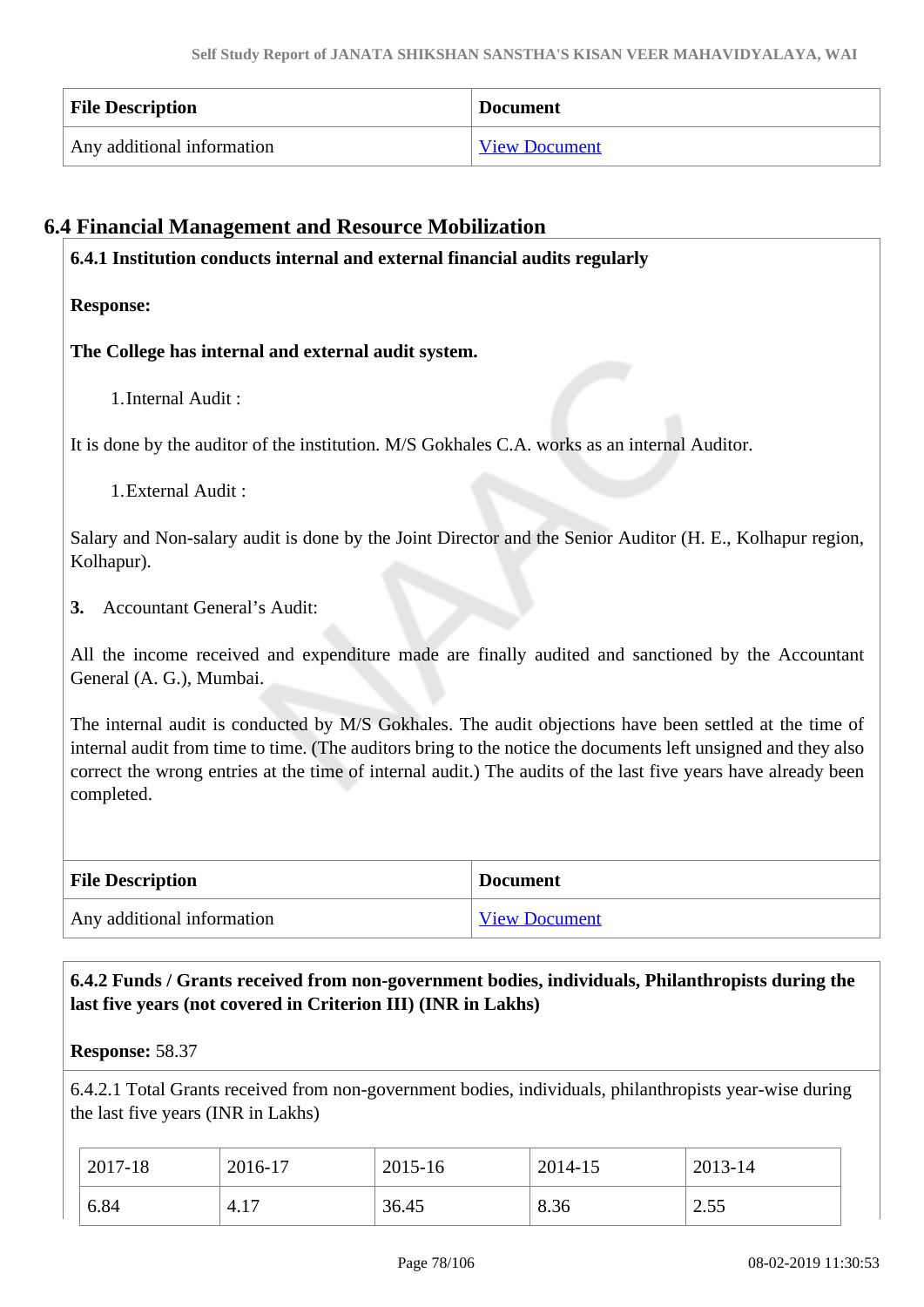| <b>File Description</b>                                                                      | <b>Document</b>      |
|----------------------------------------------------------------------------------------------|----------------------|
| Details of Funds / Grants received from non-<br>government bodies during the last five years | <b>View Document</b> |
| Annual statements of accounts                                                                | <b>View Document</b> |

#### **6.4.3 Institutional strategies for mobilisation of funds and the optimal utilisation of resources**

#### **Response:**

The budgets of the Sanstha and the College have been prepared towards the end of every financial year. The budget prepared by the college in consultation with the heads of various departments and the members of the CDC has been submitted to the Management for the approval. The financial needs of different departments and committees have been taken into consideration at the time of the preparation of the Budget. Expenditure above Rs. 5000 requires the approval of the Purchase Committee. Quotations are invited and opened before the Purchase Committee. Accordingly purchase orders are placed. All the official formalities are completed; viz. preparation of vouchers/stock entries and issue of cheques to the concerned suppliers, and the record is maintained properly. Receipts for all the collections are given and the amount is duly paid only through cheques. For the expenditure above Rs. 50,000 the tenders are invited. The process is conducted in a very transparent manner.

The college has internal and external audit mechanism to monitor the mobilization of funds and the optimal utilization of resources. The utilization of the budget is monitored regularly by the Management.

For raising funds, the Sanstha makes appeals to the stakeholders and philanthropists and collects the funds which are used for the development of the college by launching various projects. Separate ledgers have been maintained under different heads in order to maintain the accounts.

The college has made use of the following mechanisms for the mobilization of funds and for the optimum utilization of resources:

- Donations from the stakeholders and public in general collected by the Sanstha
- Financial assistance from funding agencies like the UGC
- Financial assistance from the Management
- Fees collected from the self-funded courses
- Books received from Siddhivinayak Trust, Mumbai and BARTI, Pune
- Water Purifiers received from Buldhana Bank
- Seminars/Conferences sponsored by different stakeholders
- Playground is given for the organization of sports events of schools and other institutions
- College Auditorium has been utilized for the organization of programmes by the Police and Revenue departments

Some space of the campus has been reserved for the cultivation of Mango Orchard and Rose Garden.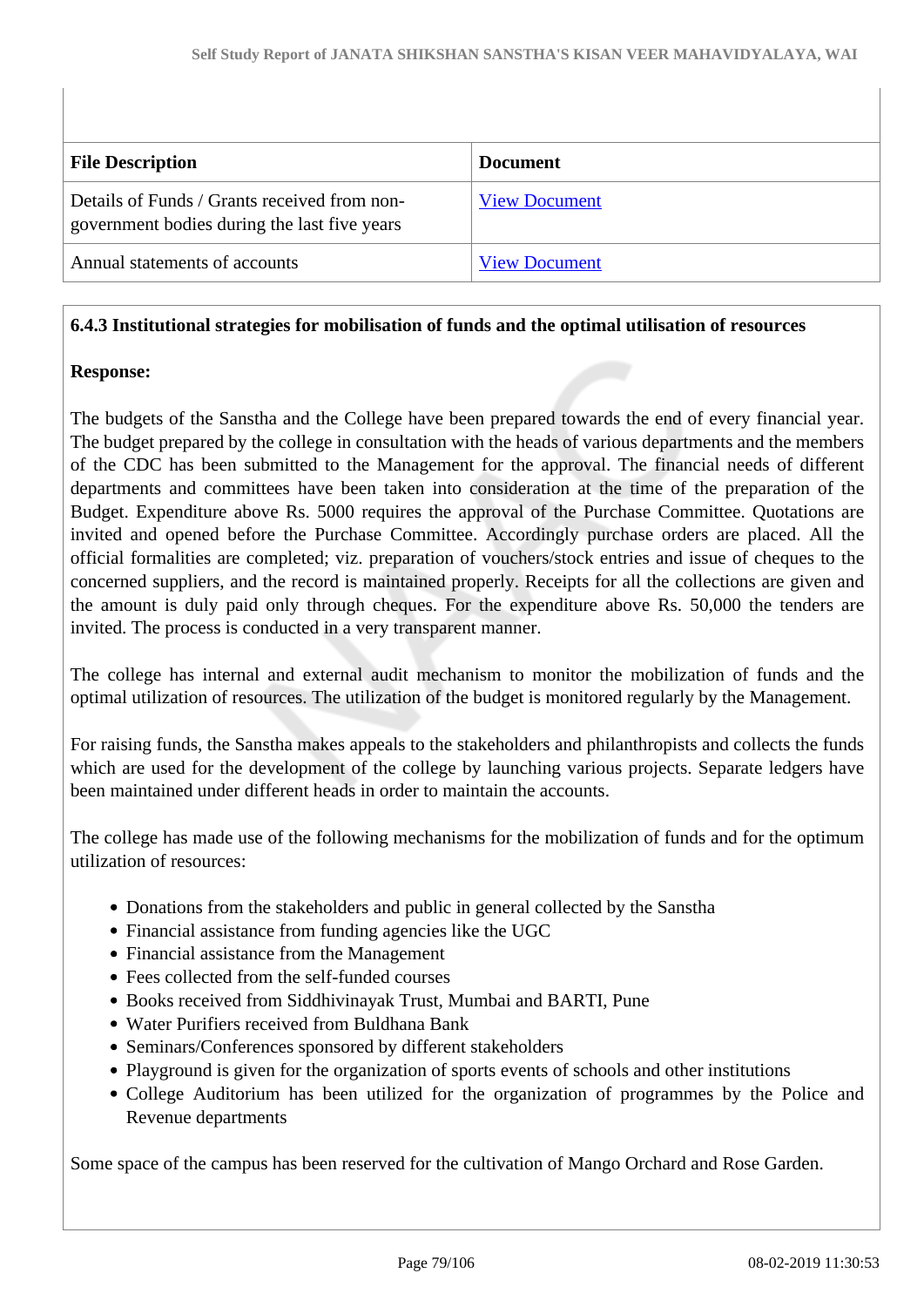| <b>File Description</b>    | <b>Document</b>      |
|----------------------------|----------------------|
| Any additional information | <b>View Document</b> |

## **6.5 Internal Quality Assurance System**

 **6.5.1 Internal Quality Assurance Cell (IQAC) has contributed significantly for institutionalizing the quality assurance strategies and processes**

#### **Response:**

The strategies and processes adopted by the IQAC in our college are as follows:

- Provision of continuous opportunities for developing different skills
- Training to fit the individual's unique goals and needs
- Different training programmes to meet the needs of all participants
- Practice in 'real-world' work situation to perform hard and soft skills
- Internal quality checks
- Harmony among all stakeholders
- Automated library
- Spacious playground
- Indoor Sports Facility
- Well-equipped and sophisticated laboratories
- Doctoral and postdoctoral research
- Oualified faculty
- Creation of website
- Organisation of co-curricular and extra-curricular activities
- Effective implementation of lead college scheme
- The consistency between the goals of the institution and the academic programmes
- Transparent admission procedure
- Recruitment in accordance with the norms prescribed by the UGC, the University and the State Government
- Appropriate ratio of teaching staff to students
- Adequate grievance redressal system
- Good internal evaluation system
- Collaborations with NGOs
- Proper infrastructural facilities and resources
- Control on the drop-out rate and encouragement to the better success rate
- Efficient co-ordination and monitoring mechanism
- Promotion of a conducive climate that can facilitate innovation enhancing the academic ambience of the institution
- Review of the existing programmes and introduction of new programmes relevant to the present times
- Promotion of the use of technology for enhanced teaching-learning process
- Organization of national, state, regional level seminars/conferences/workshops
- Inculcation of nationalistic/ patriotic sentiments
- Value-based education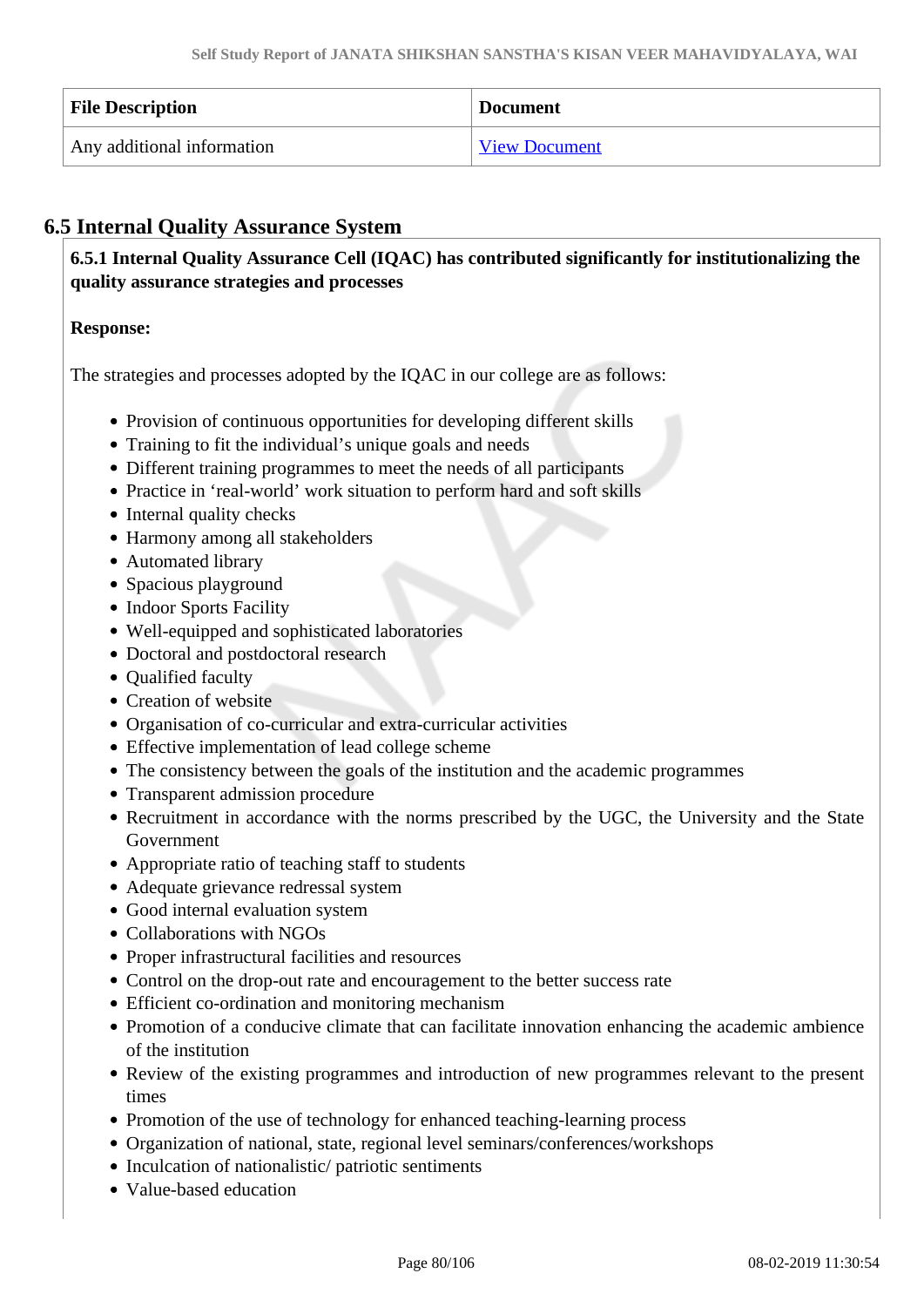- Placement Cell
- Feedback responses from the students on teachers, Facilities and Services, Curriculum, Teaching-Learning and Evaluation
- Feedback responses from the parents and alumni
- Preparation of an AQAR report and submission of this report to the NAAC

 The following are the two examples of the best practices institutionalized as a result of IQAC initiatives:

#### 1.**Army and Police Pre-Recruitment Training**

The practice makes a room for identifying a target group of students both boys and girls and provides them with intense training with the help of the human resources available in the college and also the experts from outside. Physical training practice is undertaken twice in a week for two hours while theory is arranged once in a week for four hours. The trainee students are involved in the field events such as longjump, short-put, 100 meter running and pull-ups. There are 50 students taking pre-recruitment training to prepare themselves for these services.

#### **2. Environmental Awareness through Tree Plantation**

To improve the green cover in the college campus, Tree plantation programme was organized on 1st July 2016. The students of NSS and NCC units and all teachers and administrative staff actively participated in the activity. All were involved in such planning works as procuring saplings, digging pits, mixture of compost and water supply. The plants such as Mango Keshar (135), *Cordia* Sapling (20), Sitaranjan (23), *Ficus* (20), Traveller's Palm (01), *Kanchan* (10), *Lagerstromia* (20), *Calophyllum* (10), *Nictanthus* Sapling (10), Syzygium (16), *Tabubia* (08), Sonchapha (10) and Coconut (20). Altogether 303 plants were planted in the campus.

| <b>File Description</b>    | <b>Document</b>      |
|----------------------------|----------------------|
| Any additional information | <b>View Document</b> |

#### **6.5.2 The institution reviews its teaching learning process, structures & methodologies of operations and learning outcomes at periodic intervals through IQAC set up as per norms**

#### **Response:**

The institution conducts regular meetings of the IQAC in order to review the teaching-learning process, structures and methodologies of a variety of institutional operations and learning outcomes. In order to facilitate such review, the IQAC has made use of the following mechanisms:

- Feedback of the students, parents and alumni
- Participation of faculty in syllabus revision
- Participation of faculty in the workshops on the revised syllabus
- Departmental meetings
- Attendance of the students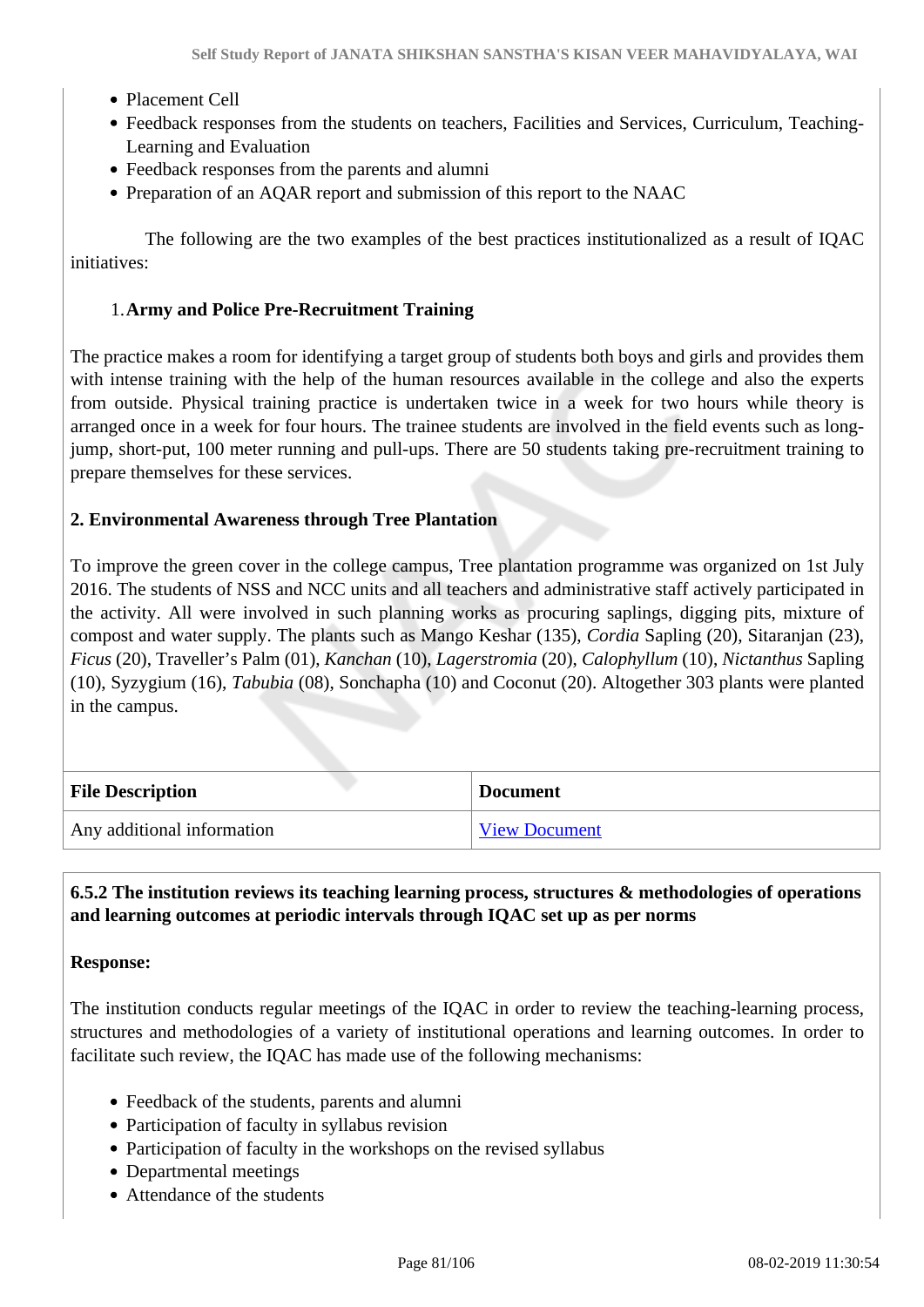- Continuous Internal Evaluation
- Examination result analysis
- Remedial coaching
- Language Laboratory
- Use of ICT in the teaching-learning process
- Felicitation of the students for their achievements in sports, cultural programmes, NSS, NCC, College Magazine, university examinations, etc.
- Book Bank Scheme
- Earn While You Learn Scheme
- Best Library User Prize to motivate students for reading
- Development of 'KVM Library App'
- Availability of E-books, E-learning
- Library Orientation Programme
- Organization of Workshops at the Institutional/Departmental levels
- Provision of free education to the students belonging to the suicide-affected families of the farmers

#### **The following are the two examples of institutional review and implementation of teaching-learning reforms facilitated by the IQAC:**

**I** 

#### **Introduction of Psychology and Statistics at the third year degree level:**

 For many years, the college had the facility of having Psychology and Statistics as subjects only for two years, i.e., First and Second degree levels. The students willing to offer these subjects at the third year degree level had to go to other colleges as these subjects had no separate departments for the third year. Many students, especially female students, had problems of taking these subjects elsewhere. Taking into consideration the demand of the students and the importance of these subjects, the IQAC decided to introduce both Psychology and Statistics at the third year degree level in the college itself. Accordingly, the proposal for university affiliation to both these subjects was forwarded to the parent university. The university, with its due recommendation, forwarded the proposal to the State Government for its approval. The college received approvals both from the Government and University. The details are as follows:

#### 1.**Psychology**

Govt. recent approval – NGC 2016 (103/16)/*ef'k -* Date- 04/07/2016

University recent approval –*Aff*/ Vh-2 ch.ds./fo.i.fo.dz.136, fn.10/04/2017/1280 fn. 22/05/2017

#### 1.**Statistics**

Govt. recent approval – NGC 2016 (102/16)/*ef'k -* Date- 04/07/2016

University recent approval –*Aff*/ Vh-2 ch.ds./fo.i.fo.dz.136, fn.10/04/2017/1280 fn. 22/05/2017

 The above is an example of the review of the previous provision of teaching-learning facility of two subjects Psychology and Statistics in our college and then the successful introduction of both these subjects at the third year level. The decision has helped those students who are/were willing to offer these subjects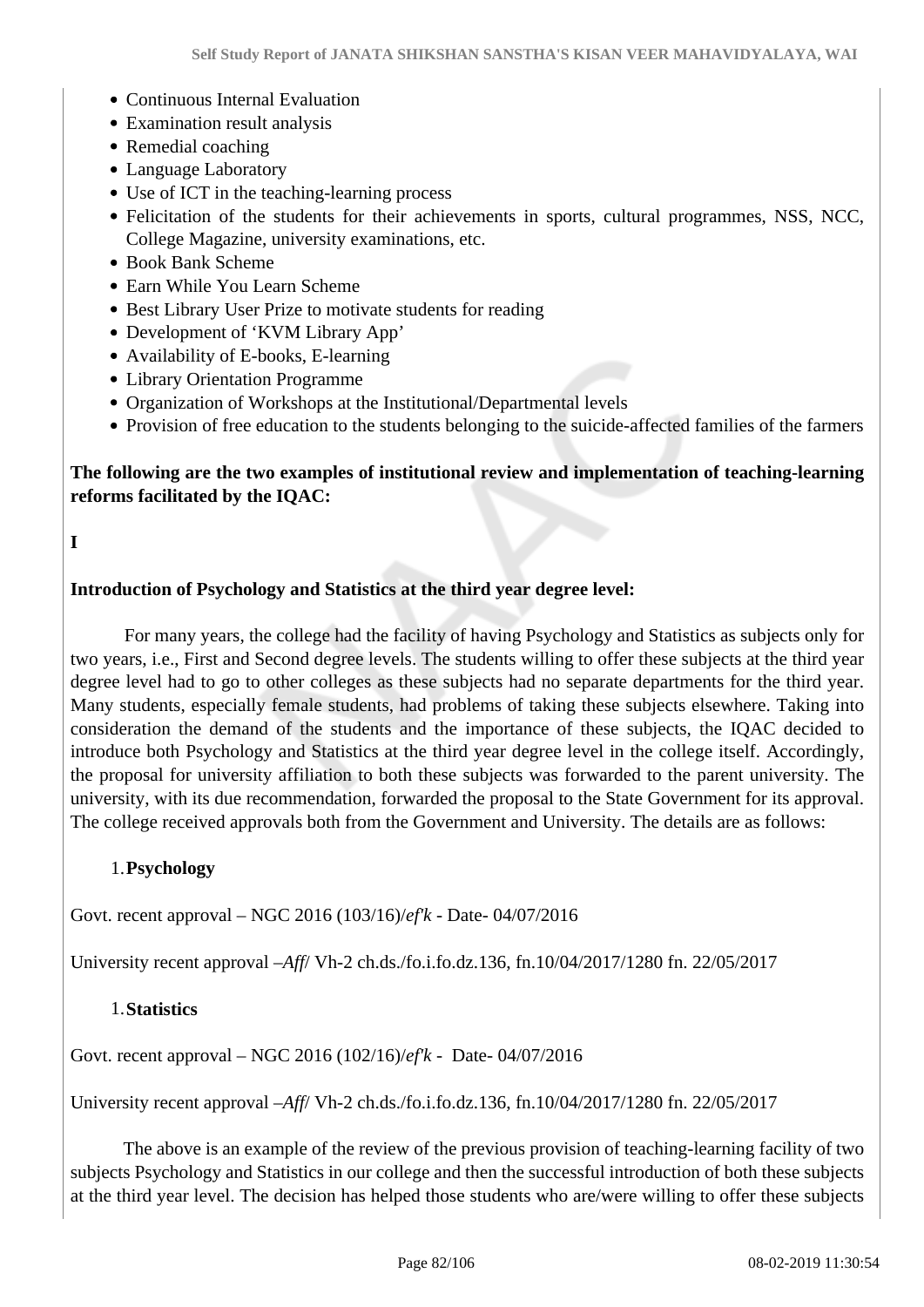in our college itself. The availability of these subjects has eased the financial as well as psychological burden of the student community.

#### **II**

#### **Certificate Course in Library Management:**

The IQAC of the college took the review of the self-funding courses in the college and decided to introduce "Certificate Course in Library Management" from the Academic Year 2015-2016. Accordingly, the Librarian and the staff from the library were entrusted with the responsibility of running this course. The said course is affiliated to the Department of Lifelong Learning and Extension, Shivaji University, Kolhapur. The syllabus of the course has been designed by this Department. It has 5 theory papers of 100 marks and 2 Practical Papers of 80 marks and Journals of 20 marks. The total marks for the Course are 700. The duration of the Course is 3 months. The candidate passed 10th standard is eligible for admission to this course.

#### **Outcome:**

| Year                                                                                                    | No.<br>οf | Students <sub>No.</sub><br>of | Students No. of Students Passed Percentage of Passin |
|---------------------------------------------------------------------------------------------------------|-----------|-------------------------------|------------------------------------------------------|
|                                                                                                         | Admitted  | Appeared                      |                                                      |
| $2015 - 16$                                                                                             | 34        | 34                            | 97.05                                                |
| 2016-17                                                                                                 |           | 12                            | 91.66                                                |
| $2017 - 18$                                                                                             |           | 19                            | 89.47                                                |
| $\mathbf{D}$ $\mathbf{L}$ $\mathbf{L}$ $\mathbf{L}$ $\mathbf{L}$ $\mathbf{L}$ $\mathbf{L}$ $\mathbf{L}$ |           |                               |                                                      |

#### **Placement:**

The following students, who have successfully completed this course in our college, have joined in public libraries:

- 1.Suryawanshi Nilesh Sadanand
- 2.Miss Chavan Puja Ravindra
- 3.Jaygude Umesh Dattatray
- 4.Chavan Ramchandra Tukaram

| <b>File Description</b>    | <b>Document</b>      |
|----------------------------|----------------------|
| Any additional information | <b>View Document</b> |

#### **6.5.3 Average number of quality initiatives by IQAC for promoting quality culture per year**

#### **Response:** 2.6

6.5.3.1 Number of quality initiatives by IQAC for promoting quality year-wise for the last five years

| 2017-18 | 2016-17 | 2015-16 | 2014-15 | 2013-14 |
|---------|---------|---------|---------|---------|
| 02      | 08      | 01      | VI.     | 01      |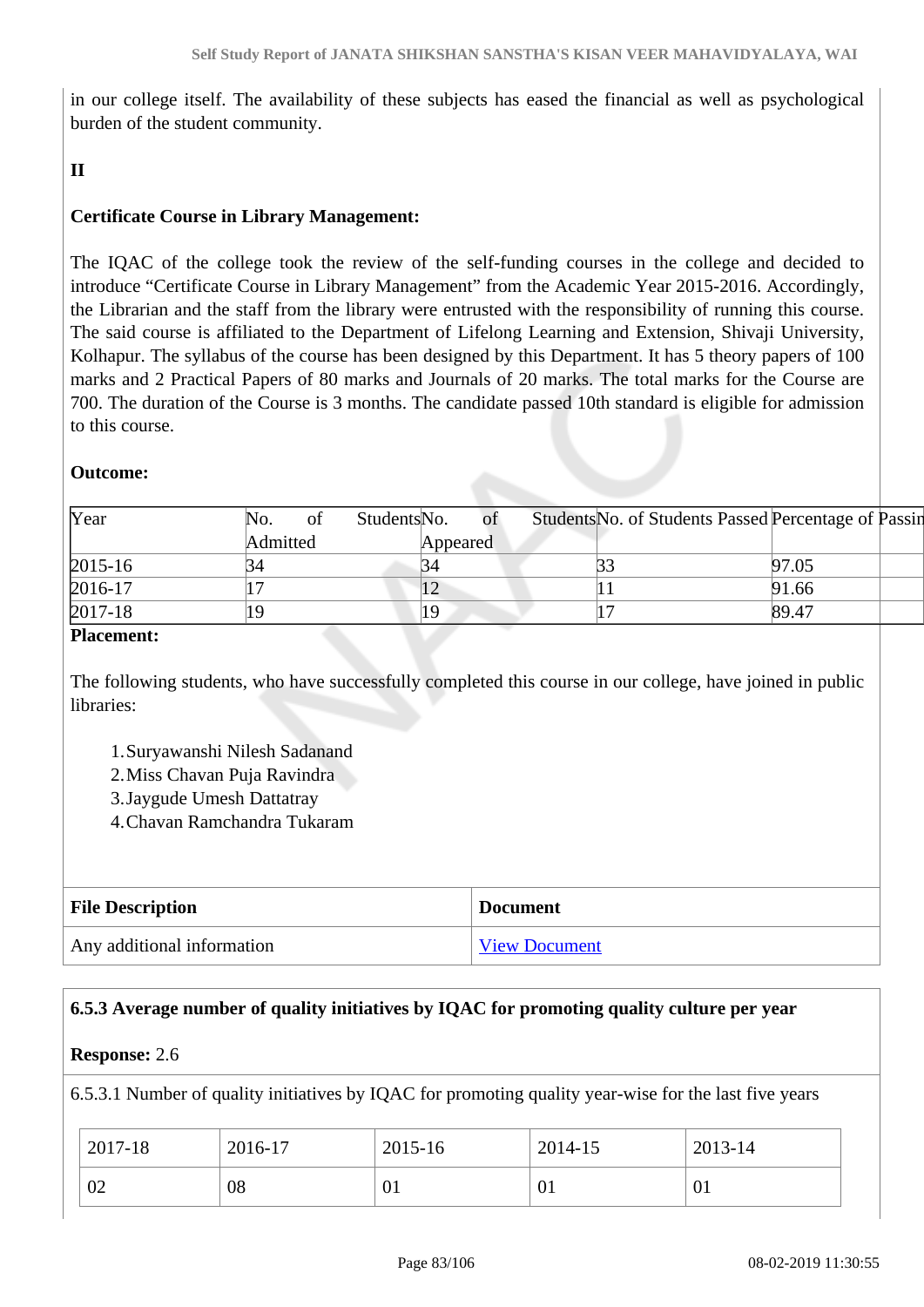| <b>File Description</b>                                                         | <b>Document</b>      |
|---------------------------------------------------------------------------------|----------------------|
| Number of quality initiatives by IQAC per year for<br>promoting quality culture | <b>View Document</b> |
| Any additional information                                                      | <b>View Document</b> |

| 6.5.4 Quality assurance initiatives of the institution include:                                                                                                                                                                                                                                                                               |                                                                                                                                                                                 |
|-----------------------------------------------------------------------------------------------------------------------------------------------------------------------------------------------------------------------------------------------------------------------------------------------------------------------------------------------|---------------------------------------------------------------------------------------------------------------------------------------------------------------------------------|
| improvements<br>2. Academic Administrative Audit (AAA) and initiation of follow up action<br><b>3. Participation in NIRF</b><br><b>4.ISO Certification</b><br>5. NBA or any other quality audit<br>A. Any 4 of the above<br>B. Any 3 of the above<br>C. Any 2 of the above<br>D. Any 1 of the above<br><b>Response:</b> B. Any 3 of the above | 1. Regular meeting of Internal Quality Assurance Cell (IQAC); timely submission of Annual<br>Quality Assurance Report (AQAR) to NAAC; Feedback collected, analysed and used for |
| <b>File Description</b>                                                                                                                                                                                                                                                                                                                       | <b>Document</b>                                                                                                                                                                 |
| e-copies of the accreditations and certifications                                                                                                                                                                                                                                                                                             | <b>View Document</b>                                                                                                                                                            |
| Details of Quality assurance initiatives of the<br>institution                                                                                                                                                                                                                                                                                | <b>View Document</b>                                                                                                                                                            |
| Any additional information                                                                                                                                                                                                                                                                                                                    | <b>View Document</b>                                                                                                                                                            |
| Annual reports of institution                                                                                                                                                                                                                                                                                                                 | <b>View Document</b>                                                                                                                                                            |

 **6.5.5 Incremental improvements made during the preceding five years** *(in case of first cycle)* **Post accreditation quality initiatives** *(second and subsequent cycles)*

**Response:** 

The college was reaccredited in 2012-13 with 'B' Grade (CGPA 2.885).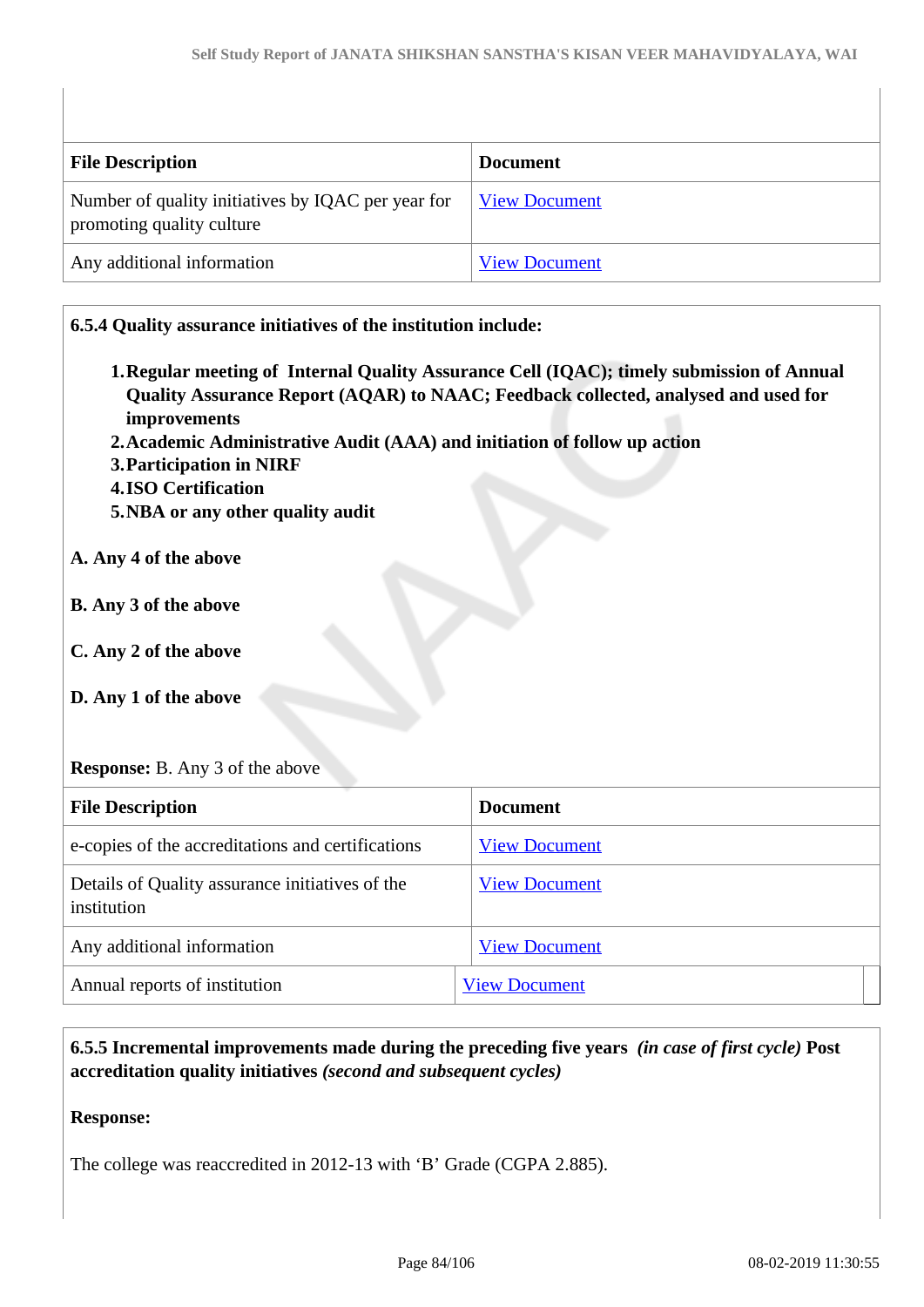After reaccreditation, the college has made the following incremental improvements:

#### **2013-2014**

- Construction of Women's Hostel with the UGC financial assistance
- Introduction of two self-funded courses
	- Sericulture
	- Soil and Soil Testing

#### **2014-2015**

- Conducted a State Level Elocution Competition
- Started self-funded short term certificate courses
- How to Write Application
- Capsule Course in C++Programming
- Land Record and Survey
- Horticulture
- Certificate Course in Social Science for Competitive Examination
- Practical Banking
- Women's Hostel Completed
- Work in progress on Indoor Sports Facilities Building
- Construction of classrooms complex
- Won Prizes for cultural participation in Youth Festivals
- Won medals at zonal, inter-zonal and inter university level competitions
- Organised Fifteen Institutional level workshops
- Arranged Thirteen Excursion Tours, Nineteen Field Visits and Industrial Visits
- Organised thirty five Guest Lectures of eminent teachers and scholars
- Initiated online admission

#### **2015-16**

- Conducted a State Level Group Songs Competition
- Started a self-funded short term certificate course in Library Management
- Indoor Sports Facilities Building completed
- Classrooms complex completed
- Work in progress on Free Boys Hostel for the students belonging to the families of the farmers who have committed suicides
- Organised Twelve Institutional Level Workshops
- Arranged Ten Excursion Tours, Twenty Field Visits and Industrial Visits
- Organised forty Guest Lectures of eminent teachers and scholars
- Arranged Seven Competitions for students

#### **2016-17**

Organised one International Conference, one National Seminar, one National Conference, One National Symposium, Three State level Workshops and One District level Workshop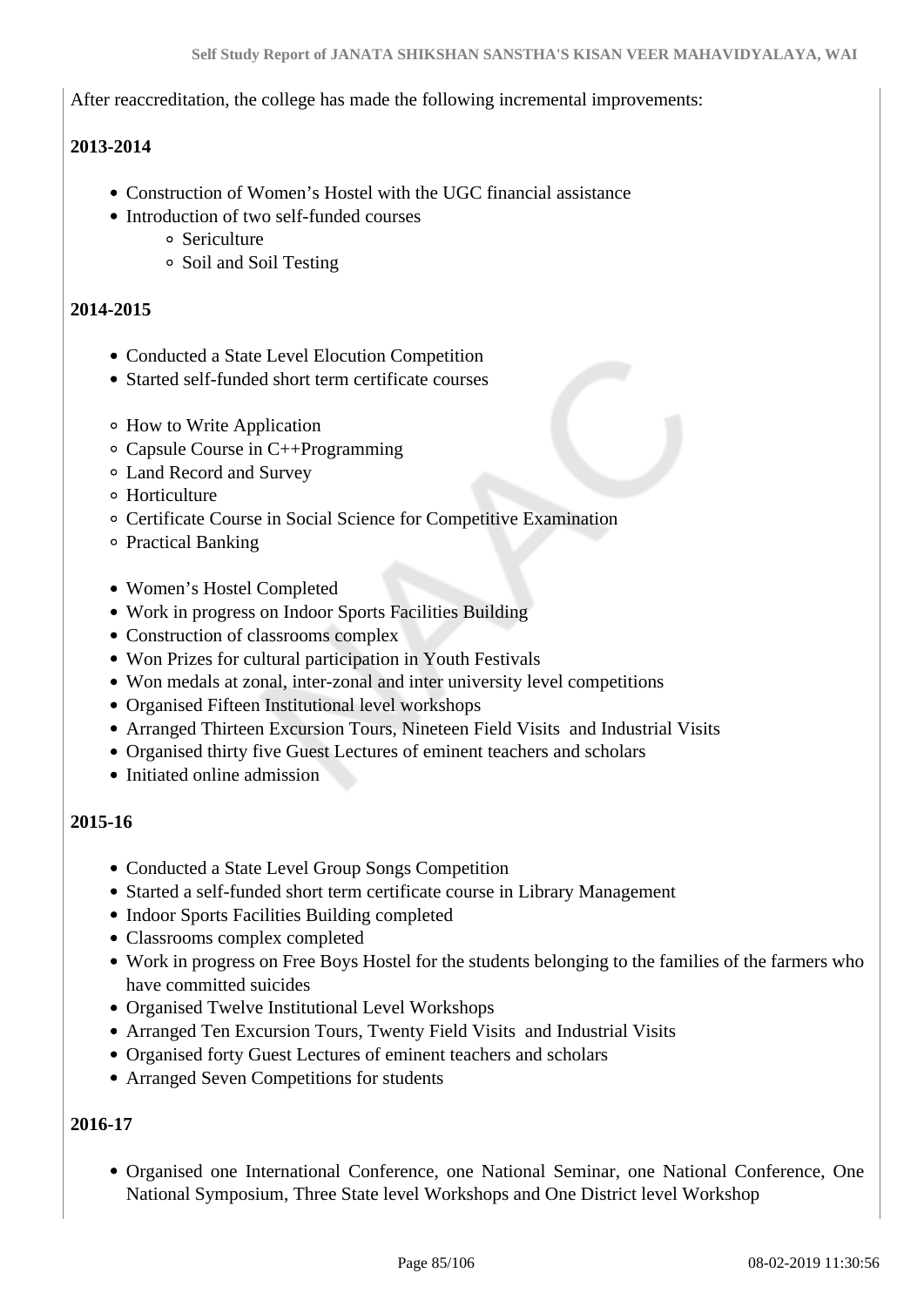- 1.One Day International Conference *on "Dr. Babasahb Ambedkar : Vichardhara Aur Hindi Sahitya"*
- 2.One Day National Seminar *on "***New Horizons in Linguistic, Literary and Cultural Studies***"*
- 3.One Day National Conference *on "***Recent Trends in Chemistry***"*
- 4.One Day National Symposium *on "***Unsung Heroes of Indian Freedom Movement***"*
- 5.One Day State Level Workshop *on "***Administrative Challenges in Higher Education***"*
- 6.One Day State Level Workshop *on "***Rational Emotive Behavior Therapy***"*
- 7.Three Days State Level Workshop *on "***Rational Emotive Behavior Therapy***"*
- 8.One Day District Level Workshop *on "***Relaxation Technique***"*
- Started B.Sc. Statistics and B.A. Psychology courses
- Conducted a State Level Intercollegiate Elocution Competition
- Started a training centre for Army and Police recruitment
- Completed the construction of new Boys Hostel for the students belonging to the families of the farmers who have committed suicides
- Work in progress of a new building for Classrooms, Principal's Cabin and office
- Organised Nineteen Institutional Level Workshops
- Arranged Ten Excursion Tours, Nineteen Field Visits and Industrial Visits
- Organised Thirty Three Guest Lectures of eminent teachers and scholars
- Arranged Six Competitions and eight Exhibitions

#### **2017-18**

Organised two National Seminar

1.One Day National Conference **on** *"*Recent Trends in Commerce , Management and Economics*"* 2.One Day National Conference **on** *"*Recent Trends in Botany*"*

- Conducted a State Level Intercollegiate Elocution Competition
- Started a self-funded short term certificate course in 'R' Software, Counselling and Life-Skill Management
- Completed the construction of a new building for office and Classrooms
- Organized Seventeen Institutional Level Workshops
- Arranged Eleven Excursion Tours, Fourteen Field Visits and Industrial Visits
- Organized Thirty Seven Guest Lectures of eminent teachers and scholars
- Arranged Six Competitions and celebrated eighteen days
- Screened Six movies on Various Social Issues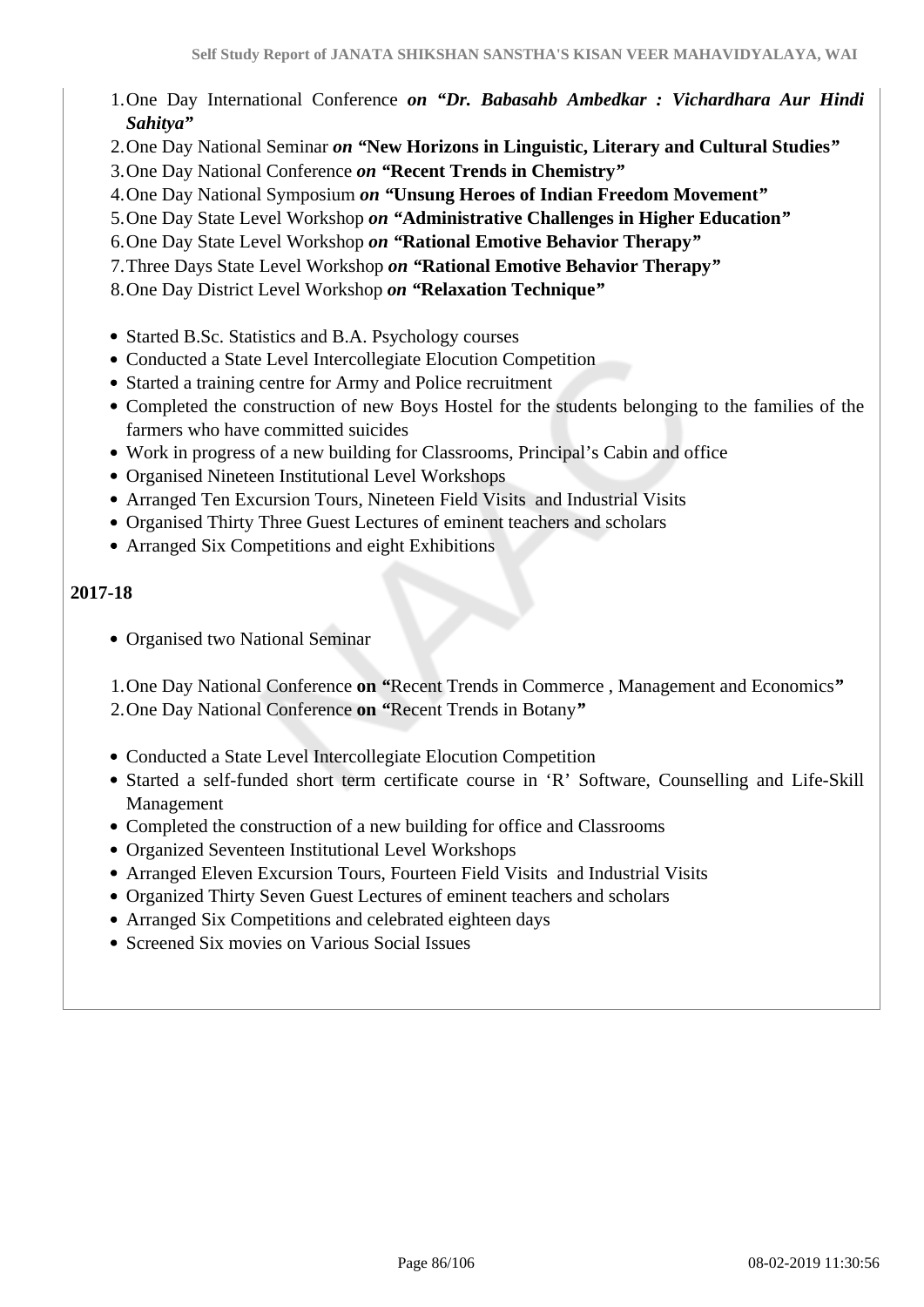# **Criterion 7 - Institutional Values and Best Practices**

#### **7.1 Institutional Values and Social Responsibilities**

 **7.1.1 Number of gender equity promotion programs organized by the institution during the last five years** 

#### **Response:** 31

7.1.1.1 Number of gender equity promotion programs organized by the institution year-wise during the last five years

| 2017-18 | 2016-17 | 2015-16 | 2014-15 | 2013-14 |
|---------|---------|---------|---------|---------|
| 06      | 09      | 07      | 05      | 04      |

| <b>File Description</b>                                                  | <b>Document</b>      |
|--------------------------------------------------------------------------|----------------------|
| Report of the event                                                      | <b>View Document</b> |
| List of gender equity promotion programs organized<br>by the institution | <b>View Document</b> |
| Any additional information                                               | <b>View Document</b> |

# **7.1.2**

**1.Institution shows gender sensitivity in providing facilities such as:**

- **1.Safety and Security**
- **2.Counselling**
- **3.Common Room**

#### **Response:**

#### **GENDER SENSITIVITY**

 We at Kisan Veer Mahavidyalaya felt that college is the right place to get an early start and address gender inequality in order to bring more positive change among students, teachers and administrative staff. So the college has organized many innovative programmes which include Guest Lectures, Workshops, Poster Presentations and Exhibitions. The students (especially boys) have been oriented through these programmes to commit to improve the dignity and status of girls and women. Besides, the teachers and students together address sensitive issues.

 For the safety and security of the students various measures are taken by the college. The college has installed 35 CCTV cameras and appointed 15 guards for the safety and security of the girl students. The college has formed Functional Internal Complaints Committee which was earlier known as Sexual Harassment Prevention Committee, Girls Students Counseling Cell *Vidyaarthini Utkarsh Mandal*, Health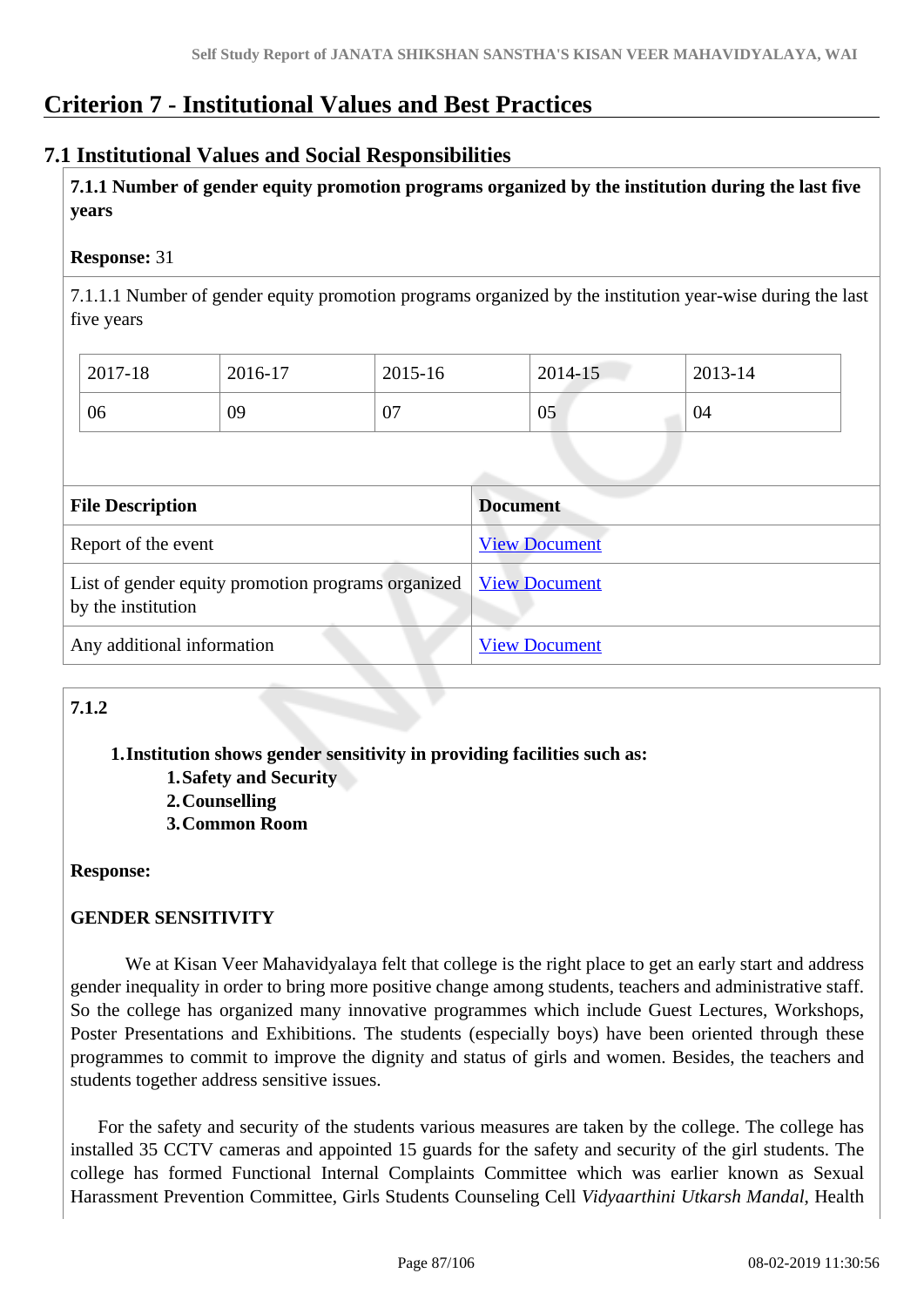Care Centre and Ladies Room Administration Committee. Along with these committees NSS, NCC and other departments and committees also usually organize various programmes for the orientation of the girl students, teaching and non-teaching staff regarding the various laws for the safety of women, laws regarding domestic violence, skill development and the role of women in the family. For the counselling of the students, various experts in the fields of law, police, social work, etc. are invited to deliver lectures and conduct workshop on the pertinent issues of gender sensitivity for the students both girls and boys. Even the Principal and the teachers interact with the students regarding the issues related to the gender sensitivity. In our college there is facility of separate Ladies Room for the girl students.

The programmes organized for the orientation of the students regarding gender sensitivity are as follows:

- 1.Lecture on 'Women's Health'
- 2.Pakkruti –Cake Preparation Workshop
- 3.World Women's Day and Voters' Registration
- 4.Poster presentation on 'Gender Issues'
- 5.Lecture on 'Beti Bachao Beti Padhao'
- 6.Lecture on 'Health and Diet'
- 7.Lecture on 'Sanskrit and Women'
- 8.Pantomime on 'Female Feticide'
- 9.Mahabondala and Dandia
- 10.Workshop on 'Sari Draping, Hair Style and Makeup'
- 11.Beti Bacho Beti Padhao (Rally)
- 12.Meeting of Female Parents
- 13.International Women's Day-Voter List Registration
- 14.Lecture on 'Law Related to Women and Ragging'
- 15.Lecture on 'Mahila and Arthkaaran'
- 16.Book Exhibition Related to Women
- 17.Yogasan Camp
- 18.Lecture on 'Women's Act for Protection from Domestic Violence'
- 19.Poster presentation, Slogan Competition and Awareness lecture on HIV/AIDS
- 20.Workshop on 'Pre-marriage Counseling'
- 21.Guidance on 'Various Laws Related to Women and Anti- Ragging'
- 22.Lecture on 'Adolescence & Sexual Problems'
- 23.Rangoli and Mehandi Competition and lecture on 'Importance of Art for Personality Development'
- 24.Lecture on 'AIDS Awareness and Anti-Smoking'
- 25.Importance of 'Women Self-help Group'
- 26.Lecture on 'Sex Education'
- 27.Workshop on 'Candle Making and Decoration'

 Besides these programmes, the students are oriented on the World Population Day every year regarding the diverse sex-ratio and other gender issues.

| <b>File Description</b>    | <b>Document</b>      |
|----------------------------|----------------------|
| Any additional information | <b>View Document</b> |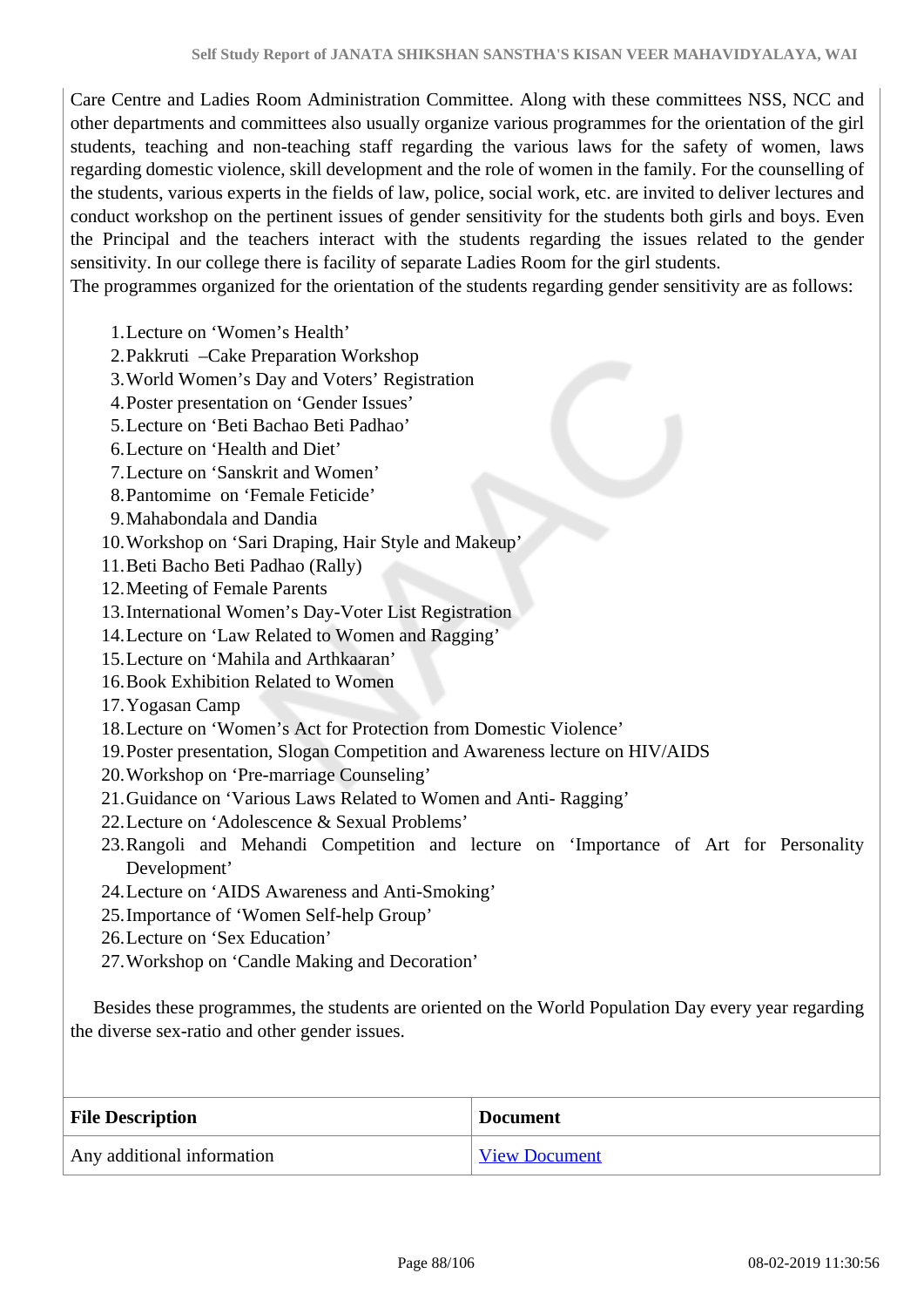#### **7.1.3 Alternate Energy initiatives such as:**

**1.Percentage of annual power requirement of the Institution met by the renewable energy sources**

#### **Response:** 0

7.1.3.1 Annual power requirement met by the renewable energy sources (in KWH)

7.1.3.2 Total annual power requirement (in KWH)

Response: 7664

| <b>File Description</b>                                                            | <b>Document</b>      |
|------------------------------------------------------------------------------------|----------------------|
| Details of power requirement of the Institution met<br>by renewable energy sources | <b>View Document</b> |
| Any additional information                                                         | <b>View Document</b> |

#### **7.1.4 Percentage of annual lighting power requirements met through LED bulbs**

#### **Response:** 50

7.1.4.1 Annual lighting power requirement met through LED bulbs (in KWH)

Response: 2338

7.1.4.2 Annual lighting power requirement (in KWH)

Response: 4676

| <b>File Description</b>                                         | <b>Document</b>      |
|-----------------------------------------------------------------|----------------------|
| Details of lighting power requirements met through<br>LED bulbs | <b>View Document</b> |
| Any additional information                                      | <b>View Document</b> |

#### **7.1.5 Waste Management steps including:**

- **Solid waste management**
- **Liquid waste management**
- **E-waste management**

**Response:** 

**Solid Waste:**

The arrangement of the dustbins is made for collecting solid waste at all departments, common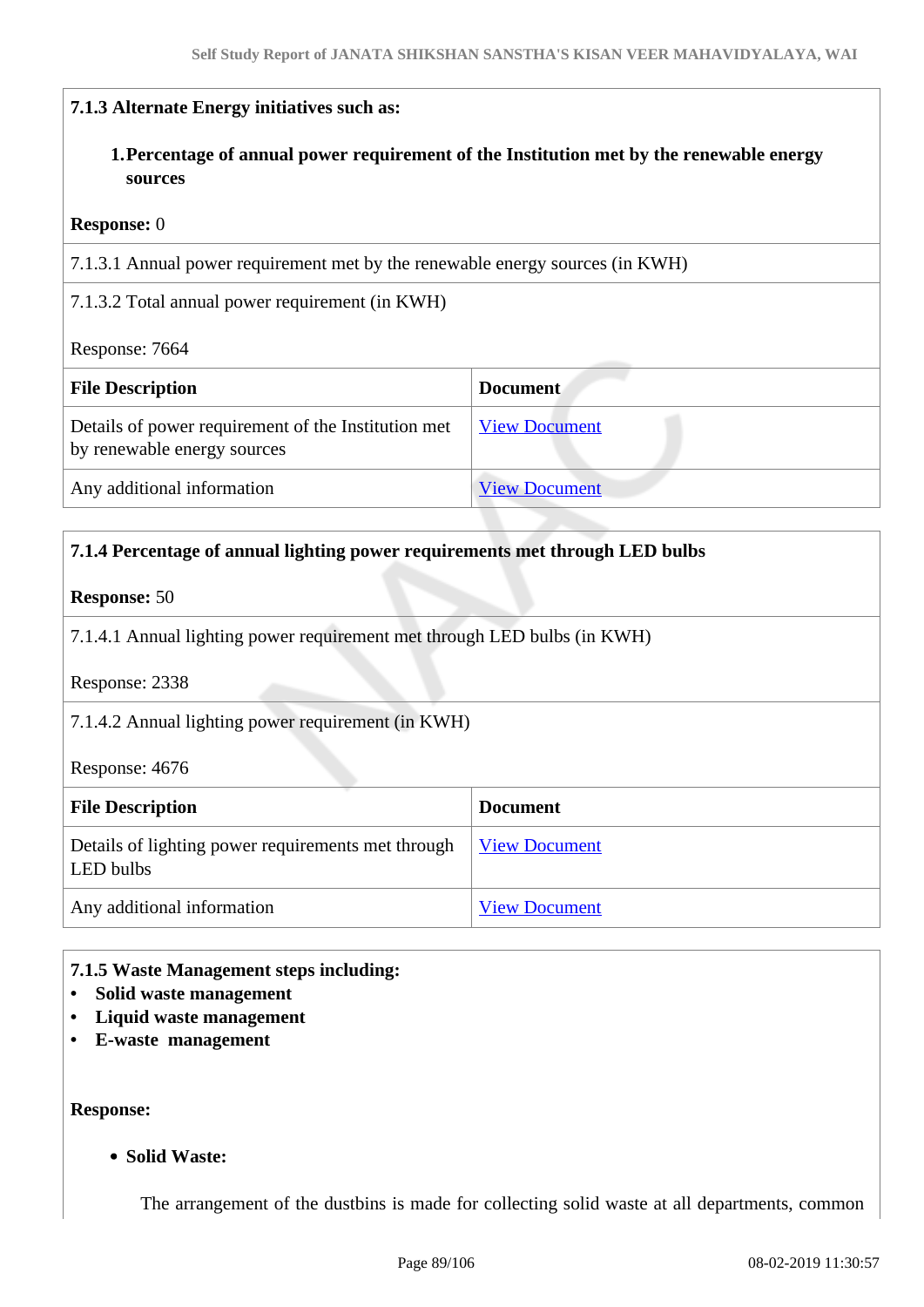faculty rooms, gymkhana and administrative office. The waste is collected in a big bucket and dumped in the corporation's vehicle. The waste generated through newspapers, answer papers, periodicals and related material are sold periodically to the scrap vendors for recycling and manufacturing processes. Leaves of the trees and other organic waste are dumped in the compost pits.

#### **Liquid Waste:**

 The water discharged through the taps in the campus is used for the plants in the premises. There are also soak-pits in the campus. Waste water discharged through toilets is connected to a drainage system through underground pipelines.

#### **E-waste:**

 E-waste generated through computer hardware is collected and kept in a Scrap Room. It is ensured that records on CDs, DVDs and hard discs are properly saved for future use and then sold out. After certain period of time, the PCs which are non-repairable are sold out and made write off from the stock register.

| <b>File Description</b>    | <b>Document</b>      |
|----------------------------|----------------------|
| Any additional information | <b>View Document</b> |

#### **7.1.6 Rain water harvesting structures and utilization in the campus**

#### **Response:**

Considering the importance of conservation of water, the college has developed a system for collecting rain water from roofs of the college buildings. The part of rainwater from the roofs is harvested by accumulating it and finally collected through a single pipeline in the sock pits for ground water recharge. This rain water is also used for well recharge. It is also percolated in the open space of the college. College has constructed Nala bunding structure on stream flowing by the side of our college campus to reduce soil erosion and increase ground water level.

| <b>File Description</b>    | <b>Document</b>      |
|----------------------------|----------------------|
| Any additional information | <b>View Document</b> |

#### **7.1.7 Green Practices**

#### **• Students, staff using**

**a) Bicycles**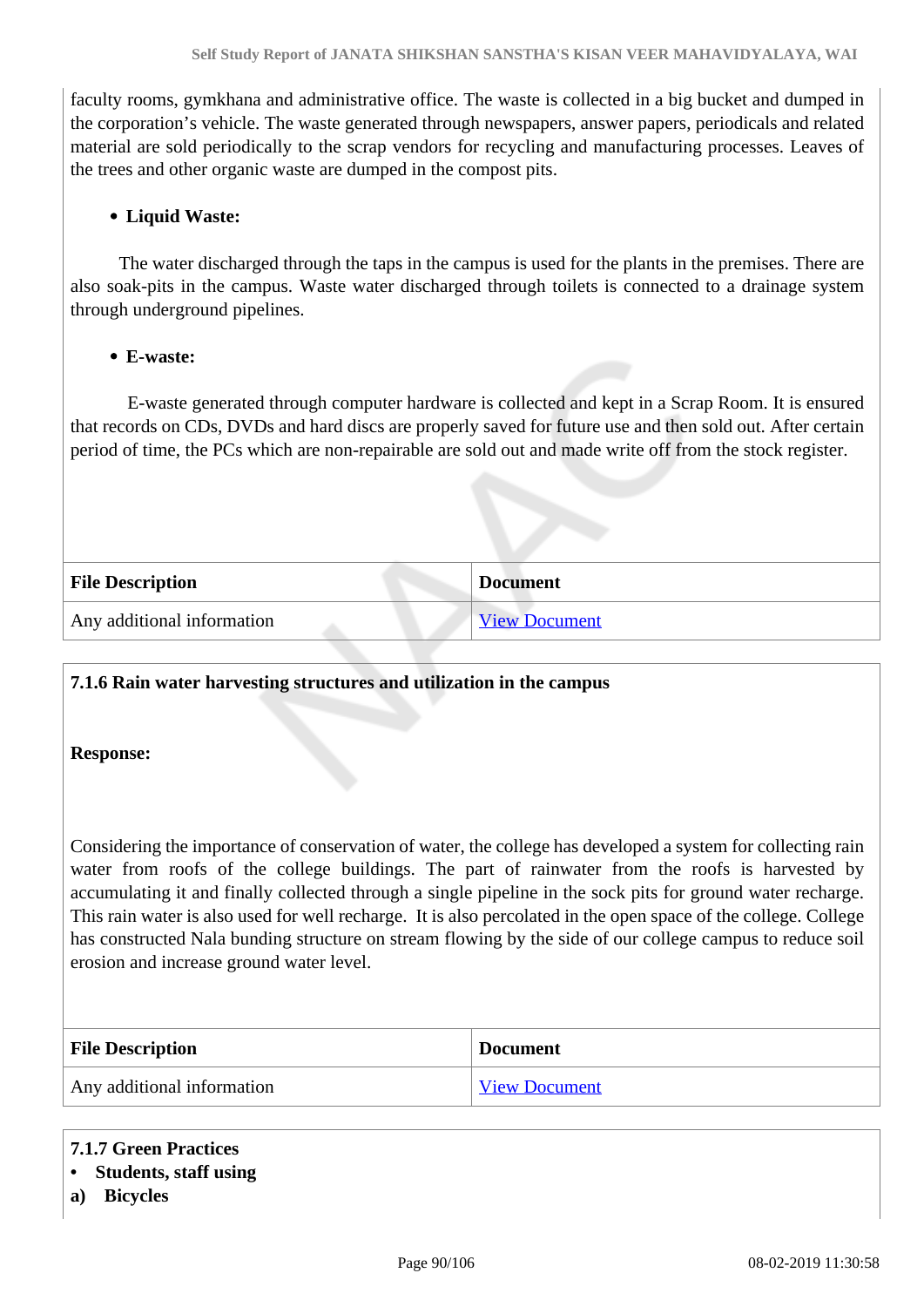#### **b) Public Transport**

- **c) Pedestrian friendly roads**
- **Plastic-free campus**
- **Paperless office**
- **Green landscaping with trees and plants**

#### **Response:**

Most of the students, teachers and non-teaching staff of our college make use of public transport at a large scale. Having been the rural background, the students of the college rely on using public transport for coming to Wai town bus stand. From the bus stand, they come to the college by feet. For that 1.3 km footpath has been constructed either side of the road from bus stand to the college against the development fund of MLA, Hon. Madan Bhosale who is the chairman of the alumni association of our college. Boards are displayed with messages of the prevention of use of plastic in the college premises. The students and supporting staff are advised to collect the plastic litters like bags, water bottles, wrappers of the candy and bits of the papers. These litters are disposed in the dustbins. The students of NSS and NCC units participate in cleanliness programmes of river ghat and historical places. The college organizes different lectures, rallies, workshops etc. to promote green practices. The faculty make use of one-side used papers for inter departmental correspondence.

Administrative office is computerized as an initiative to avoid use of papers. Priority is given for Ecommunication like mail and social media. Flower beds are developed by including plants of rose, Hibiscus and marigold. There are also lemon and medicinal plants in the campus. In order to preserve the natural environment of the campus, the college has planted number of trees, natives and wild plants and bushes. There are also canopy trees in the campus.

| <b>File Description</b>    | <b>Document</b> |
|----------------------------|-----------------|
| Any additional information | View Document   |

#### **7.1.8 Average percentage expenditure on green initiatives and waste management excluding salary component during the last five years**

#### **Response:** 0.03

7.1.8.1 Total expenditure on green initiatives and waste management excluding salary component yearwise during the last five years(INR in Lakhs)

| 2017-18 | 2016-17 | $2015 - 16$ | 2014-15 | 2013-14 |
|---------|---------|-------------|---------|---------|
| 0.77344 | 0.48898 | 0.07600     | 0.10834 | 0.19275 |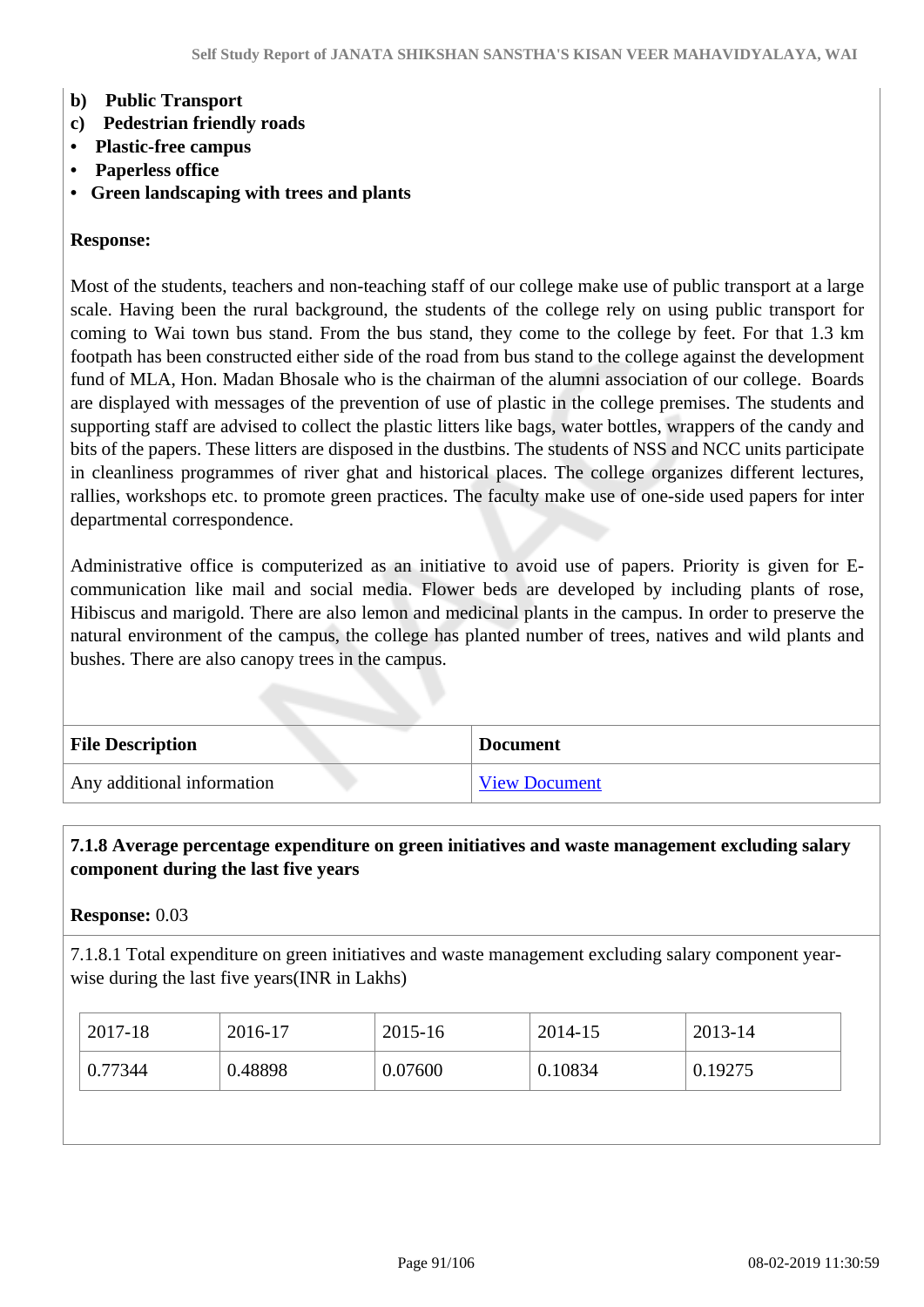| <b>File Description</b>                                                                                        | <b>Document</b>      |
|----------------------------------------------------------------------------------------------------------------|----------------------|
| Green audit report                                                                                             | <b>View Document</b> |
| Details of expenditure on green initiatives and waste   View Document<br>management during the last five years |                      |
| Any additional information                                                                                     | <b>View Document</b> |

#### **7.1.9 Differently abled (Divyangjan) Friendliness Resources available in the institution:**

- **1.Physical facilities 2.Provision for lift 3.Ramp / Rails 4.Braille Software/facilities 5.Rest Rooms 6.Scribes for examination 7.Special skill development for differently abled students 8.Any other similar facility (Specify) A. 7 and more of the above B. At least 6 of the above**
- **C. At least 4 of the above**
- **D. At least 2 of the above**

#### **Response:** A. 7 and more of the above

| <b>File Description</b>                                   | <b>Document</b>      |
|-----------------------------------------------------------|----------------------|
| Resources available in the institution for<br>Divyangjan  | <b>View Document</b> |
| Any additional information                                | <b>View Document</b> |
| link to photos and videos of facilities for<br>Divyangjan | <b>View Document</b> |

#### **7.1.10 Number of Specific initiatives to address locational advantages and disadvantages during the last five years**

#### **Response:** 8

7.1.10.1 Number of specific initiatives to address locational advantages and disadvantages year-wise during the last five years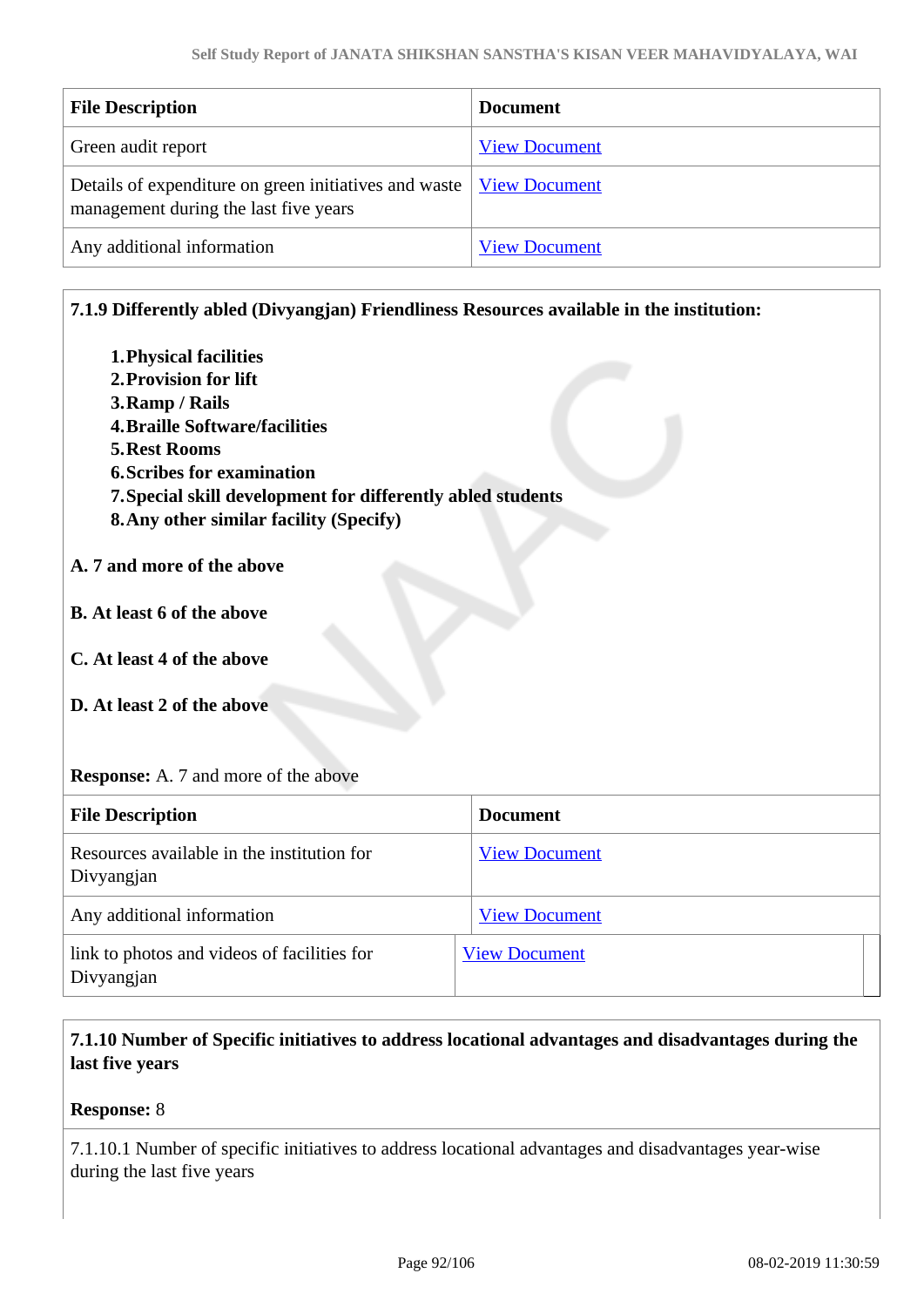| 2017-18                                                                              | 2016-17 | 2015-16              | 2014-15         | 2013-14  |
|--------------------------------------------------------------------------------------|---------|----------------------|-----------------|----------|
| 04                                                                                   | 01      | 02                   | 01              | $\theta$ |
|                                                                                      |         |                      |                 |          |
| <b>File Description</b>                                                              |         |                      | <b>Document</b> |          |
| Number of Specific initiatives to address locational<br>advantages and disadvantages |         | <b>View Document</b> |                 |          |
| Any additional information                                                           |         | <b>View Document</b> |                 |          |

#### **7.1.11 Number of initiatives taken to engage with and contribute to local community during the last five years (Not addressed elsewhere)**

#### **Response:** 18

7.1.11.1 Number of initiatives taken to engage with and contribute to local community year-wise during the last five years

| 2017-18 | 2016-17 | 2015-16 | 2014-15        | 2013-14 |
|---------|---------|---------|----------------|---------|
| 04      | 05      | 05      | $\Omega$<br>V4 | 02      |

| <b>File Description</b> | <b>Document</b> |
|-------------------------|-----------------|
| Report of the event     | View Document   |

#### **7.1.12**

**Code of conduct handbook exists for students, teachers, governing body, administration including Vice Chancellor / Director / Principal /Officials and support staff**

#### **Response:** Yes

| <b>File Description</b>                                                                                                           | <b>Document</b>      |
|-----------------------------------------------------------------------------------------------------------------------------------|----------------------|
| Any additional information                                                                                                        | <b>View Document</b> |
| URL to Handbook on code of conduct for<br>students and teachers, manuals and brochures on<br>human values and professional ethics | <b>View Document</b> |

#### **7.1.13 Display of core values in the institution and on its website**

**Response:** Yes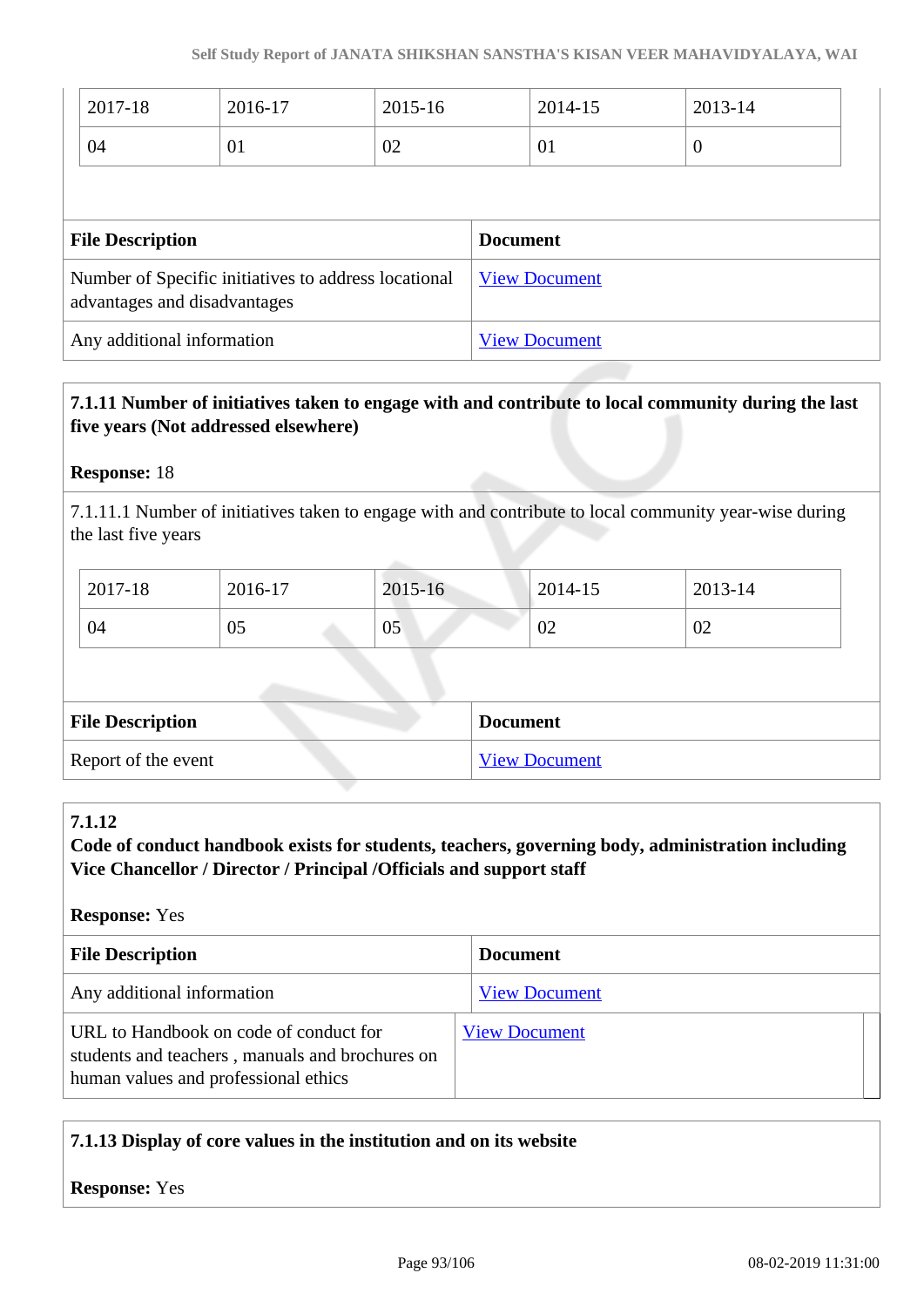| <b>File Description</b>                          | <b>Document</b>      |
|--------------------------------------------------|----------------------|
| Any additional information                       | <b>View Document</b> |
| Provide URL of website that displays core values | View Document        |

#### **7.1.14 The institution plans and organizes appropriate activities to increase consciousness about national identities and symbols; Fundamental Duties and Rights of Indian citizens and other constitutional obligations**

**Response:** Yes

| <b>File Description</b>                                                                            | <b>Document</b>      |
|----------------------------------------------------------------------------------------------------|----------------------|
| Details of activities organized to increase<br>consciousness about national identities and symbols | <b>View Document</b> |
| Any additional information                                                                         | <b>View Document</b> |
|                                                                                                    |                      |

#### **7.1.15 The institution offers a course on Human Values and professional ethics**

**Response:** Yes

| <b>File Description</b>                                                                     | <b>Document</b>      |
|---------------------------------------------------------------------------------------------|----------------------|
| Any additional information                                                                  | <b>View Document</b> |
| Provide link to Courses on Human Values and<br>professional ethics on Institutional website | <b>View Document</b> |

#### **7.1.16 The institution functioning is as per professional code of prescribed / suggested by statutory bodies / regulatory authorities for different professions**

**Response:** Yes

| <b>File Description</b>                                                                        | <b>Document</b>      |
|------------------------------------------------------------------------------------------------|----------------------|
| Any additional information                                                                     | <b>View Document</b> |
| Provide URL of supporting documents to prove<br>institution functions as per professional code | <b>View Document</b> |

#### **7.1.17 Number of activities conducted for promotion of universal values (Truth, Righteous conduct, Love, Non-Violence and peace); national values, human values, national integration, communal harmony and social cohesion as well as for observance of fundamental duties during the last five years**

**Response:** 20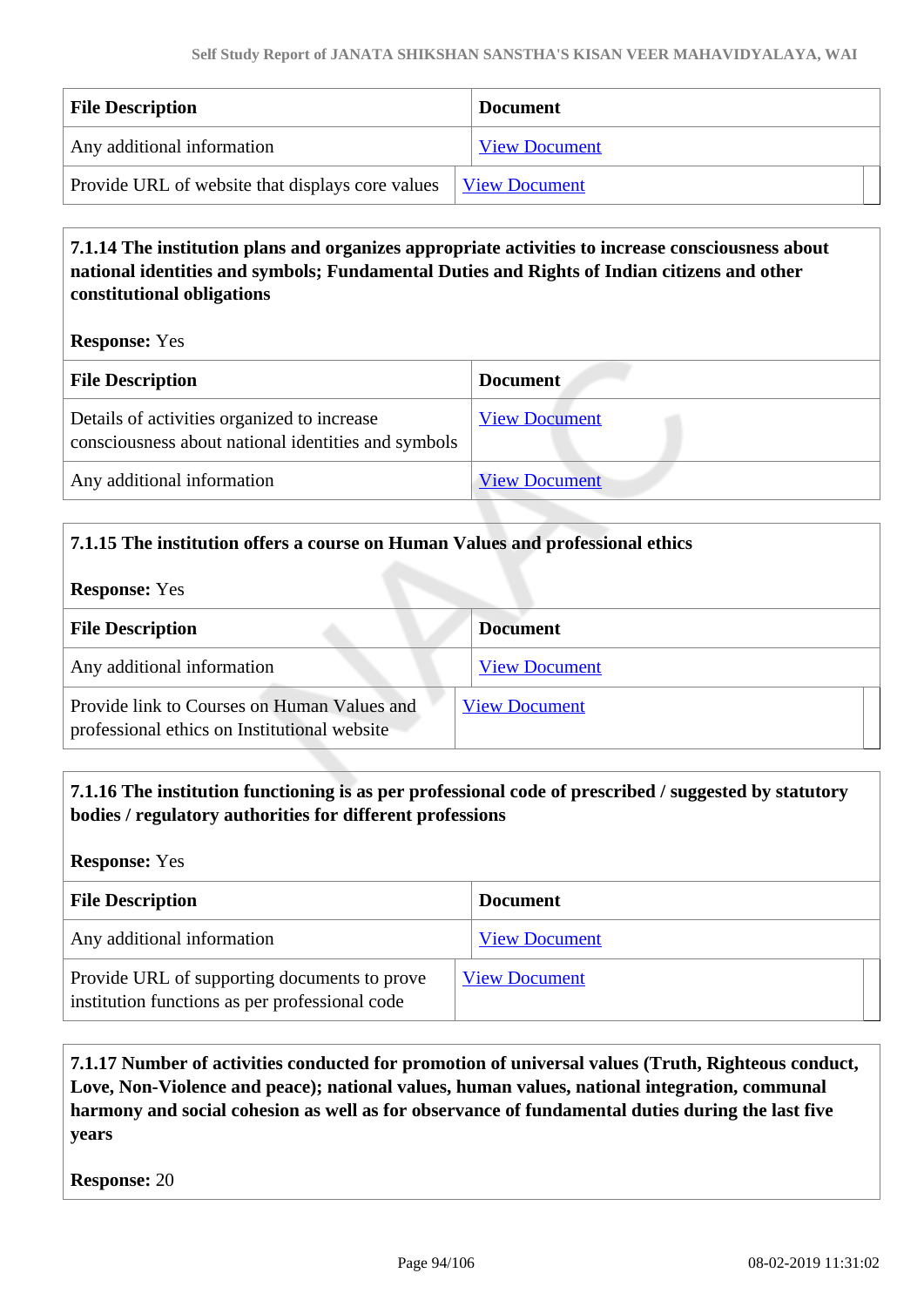7.1.17.1 Number of activities conducted for promotion of universal values (Truth, Righteous conduct, Love, Non-Violence and peace); national values, human values, national integration, communal harmony and social cohesion as well as for observance of fundamental duties year-wise during the last five years

| 2017-18                 | 2016-17                                       | 2015-16 | 2014-15              | 2013-14 |  |
|-------------------------|-----------------------------------------------|---------|----------------------|---------|--|
| 04                      | 07                                            | 02      | 05                   | 02      |  |
|                         |                                               |         |                      |         |  |
|                         |                                               |         |                      |         |  |
| <b>File Description</b> |                                               |         | <b>Document</b>      |         |  |
| universal values        | List of activities conducted for promotion of |         | <b>View Document</b> |         |  |

#### **7.1.18 Institution organizes national festivals and birth / death anniversaries of the great Indian personalities**

#### **Response:**

Birth and death anniversaries of the great Indian personalities like our founder KisanVeer, Rajarshi Shahu Maharaj, Swami Vivekanand, Sardar VallabhBhai Patel, Mahatma Gandhi, LokmanyaTilak, Pandit Jawaharlal Nehru, Bhagat Singh, Indira Gandhi, Chh. Shivaji Maharaj, Dr. Babasaheb Ambedkar, Shriniwas Ramanujan, Dr. S.R. Ranganathan, Dr. APJ Abdul Kalam, Lokshahir Annabhau Sathe are observed. The students are inspired by addresses given by guests and principal on these days. Through these programmes values like national integrity, bravery, unity, patriotism, socialism, cultural awareness, affection, etc. are inculcated. Independence Day, Constitution Day, Republic Day, Maharashtra Day, Martyr's Day, Teachers' Day, Yoga Day, Reading Inspiration Day, Marathi Rajyabhasha Day, Women's Day, National Cleanliness Day, National Unity Day (Oath), Kalidas Day, National Voter's Day and daily recitation of the national anthem are observed to imbibe patriotism and good citizenship. Senior citizens are also invited for the programmes. Cultural programmes are arranged for the stakeholders on certain occasions. Professional ethics in the faculty are inculcated through the goal and mission of the Sanstha, constitution of the Management, rules and regulations of the government, UGC and university. All the information about the ethics is uploaded on the college website.

| <b>File Description</b>    | <b>Document</b>      |
|----------------------------|----------------------|
| Any additional information | <b>View Document</b> |

 **7.1.19 The institution maintains complete transparency in its financial, academic, administrative and auxiliary functions**

**Response:**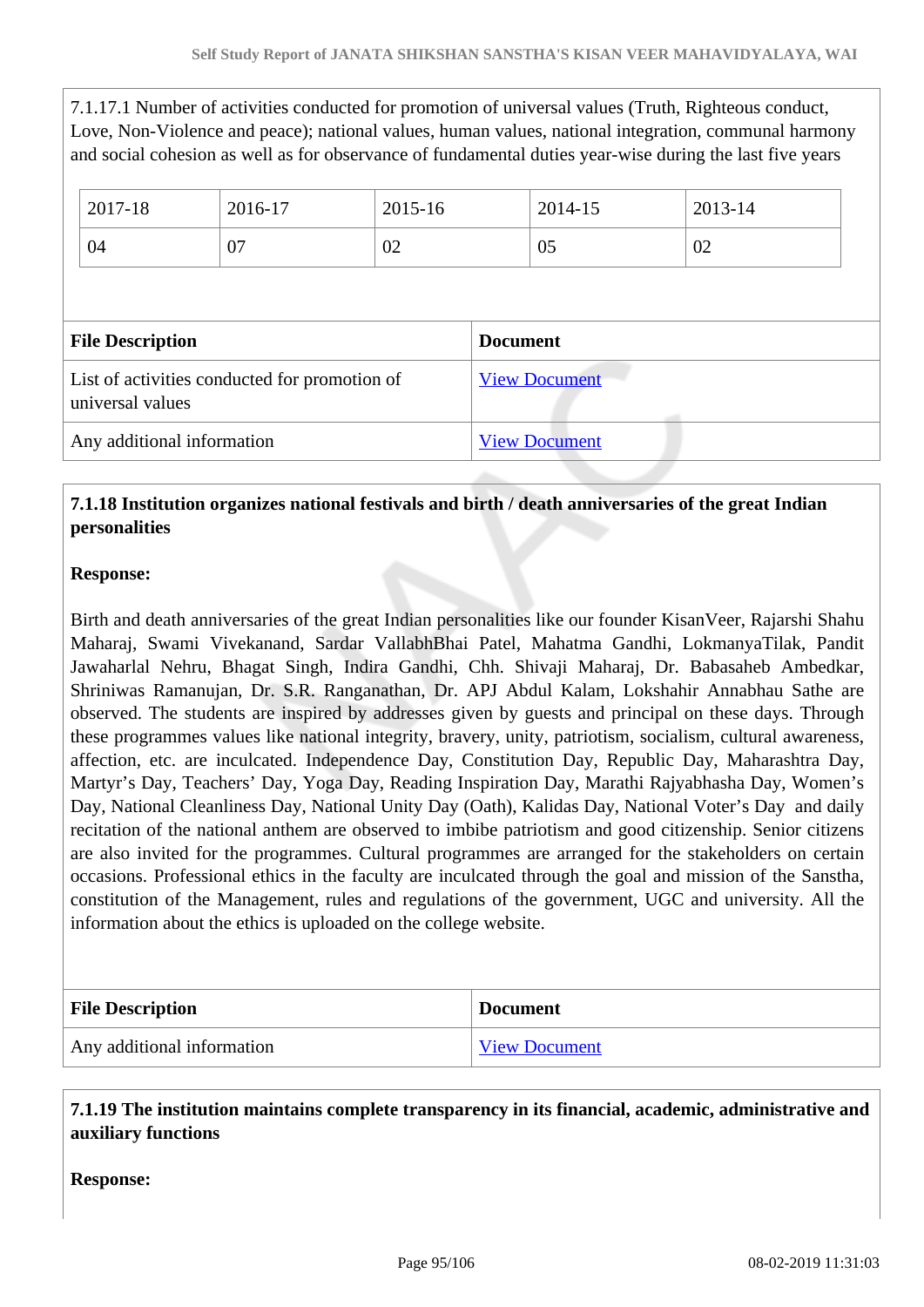The college maintains complete transparency in its financial, academic, administrative and auxiliary functions.

#### **The College has internal and external audit system.**

1.Internal Audit :

It is done by the auditor of the institution. M/S Gokhales C.A. works as an internal Auditor.

1.External Audit :

Salary and Non-salary audit is done by the Joint Director and the Senior Auditor (H. E., Kolhapur region, Kolhapur).

**3.** Accountant General's Audit:

All the income received and expenditure made are finally audited and sanctioned by the Accountant General (A. G.), Mumbai.

The internal audit is conducted by M/S Gokhales. The objections raised in the internal audit are cleared regularly and there is no pendency in this regard. The audits of the last five years have already been completed.

1.Purchase Committee :

Expenditure above Rs. 5000 requires the approval of the Purchase Committee. Quotations are invited and opened before the Purchase Committee. Accordingly purchase orders are placed. All the official formalities are completed; viz. preparation of vouchers/stock entries and issue of cheques to the concerned suppliers, and the record is maintained properly. Receipts for all the collections are given and the amount is duly paid only through cheques. For the expenditure above Rs. 50,000 the tenders are invited. The process is conducted in a very transparent manner.

The college has following bodies/cells/ committees for the transparency in the administrative functions:

General Body

The Management

Local Management Committee/College Development Committee

Internal Quality Assurance Cell

Purchase Committee

Library Committee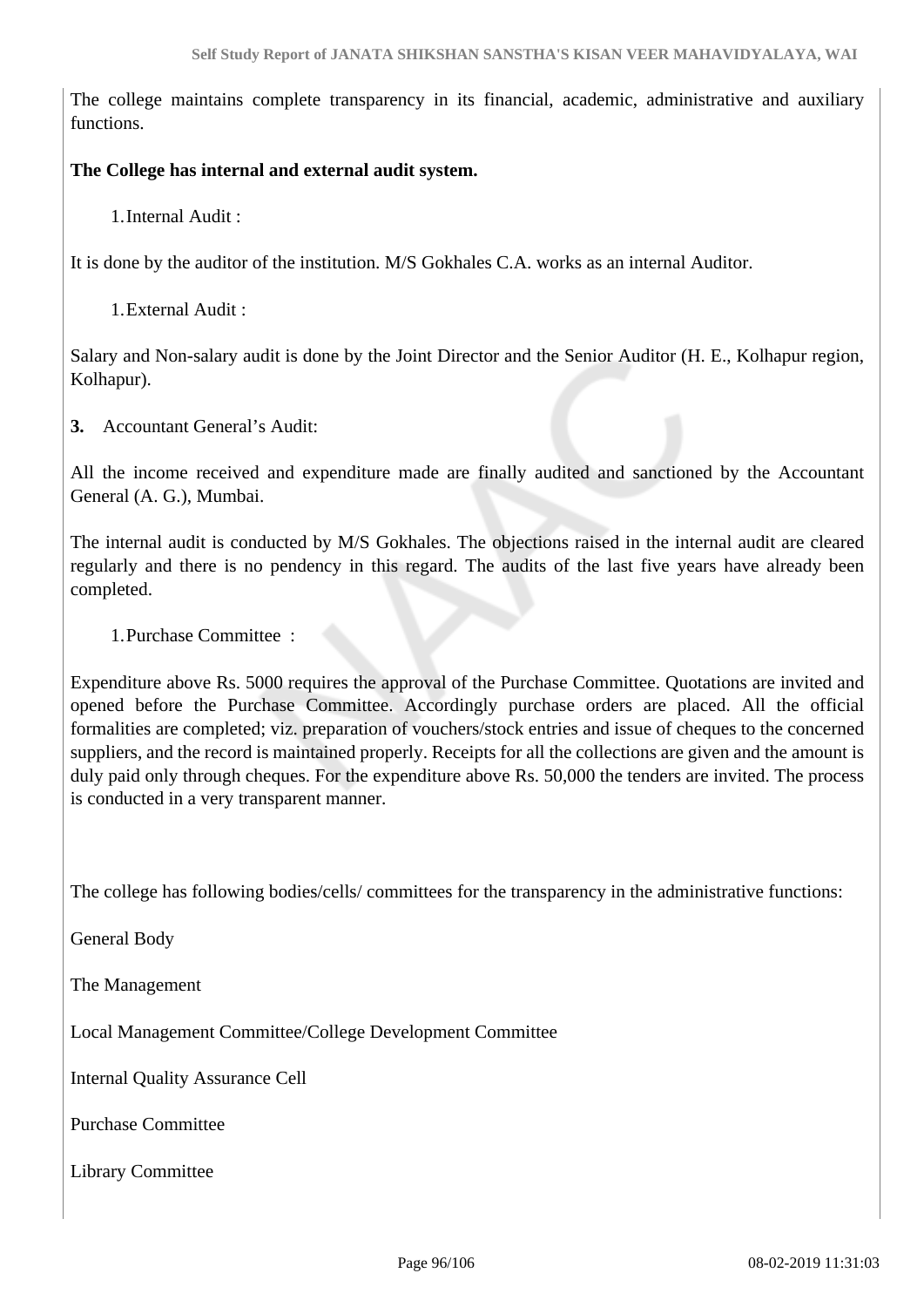- Admission Committee
- Prospectus Committee
- Students' Council
- Staff Council
- Gymkhana & Sports Committee
- Research Committee
- BC Cell & Standing Committee
- University Affiliation Committee
- National Service Scheme
- UGC Proposals & Circulars Committee
- Grievance Redressal Cell
- College Magazine
- Placement Cell
- Lead College Committee
- Cultural Department
- Computer Education, Internet & Website Upgradation Committee
- Literary Association
- Adult & Continuing Education Committee
- Science Association
- Commerce Association
- University Examination Committee
- Healthcare Committee
- Elocution & Essay Competition Committee
- Social Science Association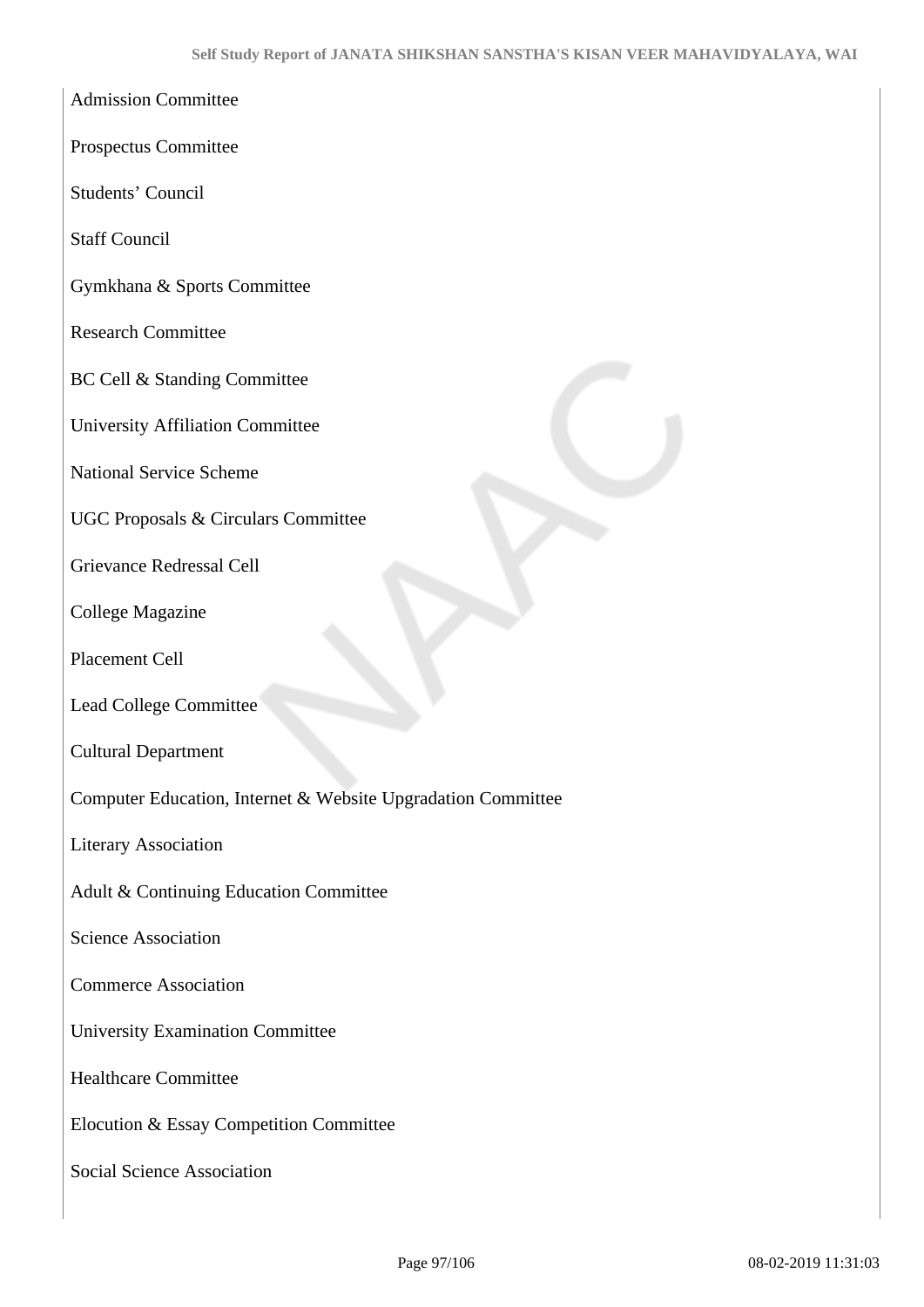# Anti-Ragging Committee Girls Students Counseling Cell Internal Complaint Committee Attendance & Parents-teachers Association Alumni Association Vocational Guidance & Personality Development Programme Committee Women's Hostel Management Committee Youth Welfare Committee Academic Calendar Committee Ladies Room Administration Committee Anti-Smoking Committee Exhibition Committee/Avishkar Earn While You Learn Committee Heads of the Departments Committee Competitive Examination Committee Prize Distribution Committee Publicity Committee Counseling Cell API Scrutiny Committee

Boys Hostel Management Committee

Vivekvahini

All the bodies, cells and committees organize regular meetings and the resolutions passed in the meetings have been strictly implemented within the stipulated time.

Admissions to all the programmes are given on the basis of merit taking into consideration the reservation policy of the government.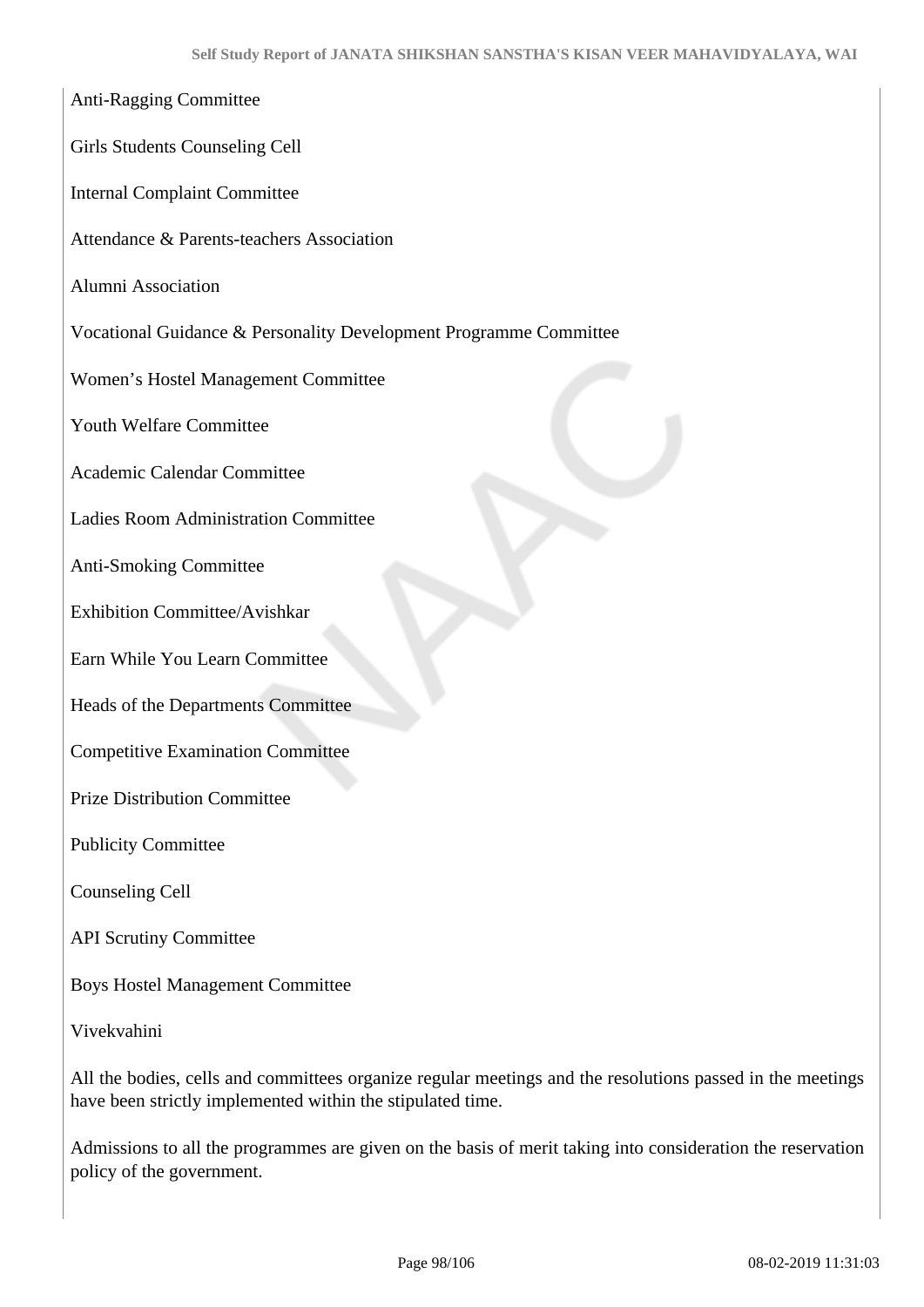All the information about the college is published in the college prospectus and the college annual magazine which are published annually. Whenever necessary, the notices are displayed on the notice boards regarding the information to be publicized for the stakeholders. The college displays the notices and the information about new academic and other events on its website. The details about the statutory committees are uploaded on the college website.

#### **7.2 Best Practices**

#### **7.2.1 Describe at least two institutional best practices (as per NAAC Format)**

#### **Response:**

1.**Best Practice – I**

#### 1.**Title of the Practice:**

#### **Service-learning through Blood Donation**

#### **2. Objective/s of the Practice:**

The objectives of the practice are:

- to encourage all in the college campus to take up the noble cause ahead of the blood donation
- to lend a helping hand to society by donating blood.
- to bring in them social responsibility
- to inculcate among them selfless service and sacrifice to bring joy to many
- 3.**The Context:** It is said that India will have the youngest population in the near future aged between 18-35 years. This would give India the opportunity to lead the world. But we also want this new young generation to be healthy for which it is our prime responsibility today to ensure that we fulfill our duties in contributing towards health care. Just as an individual has the responsibility towards his nation, business organization and family, similarly one also has to fulfill his responsibility towards the society. Therefore, blood donation is one of the most significant contributions towards the society. It is also an orientation of service-learning for the students, teaching and non-teaching staff. Donating blood is good for the health of donors as well as those who need it. A patient needs blood for such various reasons as cancer, heart and blood vessel disease and disease of gastrointestinal tract. Sometime a patient may die for want of blood as it is not always available. Taking this need into account, NCC and NSS units of our college organize Blood Donation Camps every year in the memory of founder member of our institution Late Abasaheb Veer.
- 4. **The Practice:** on 11th January 2014 Blood Donation Camp was organized in collaboration with Rural Hospital, Wai and Akshay Blood Bank, Satara. 85 NCC cadets, 30 boys students, 10 girls students and 2 staff members donated blood voluntarily. Total 127 bags of blood were donated. In the year 2014-15 Blood Donation Camp was organized in the same collaboration on 20th January 2015. 2 NCC officers, 40 NCC Cadets, 18 NSS volunteers, 20 students and 5 staff members donated total 85 bags of blood. In the year 2015-16 Blood Donation Camp was organized in collaboration with Balaji Blood Bank, Satara on 23rd February 2016. 2 NCC officers, 75 NCC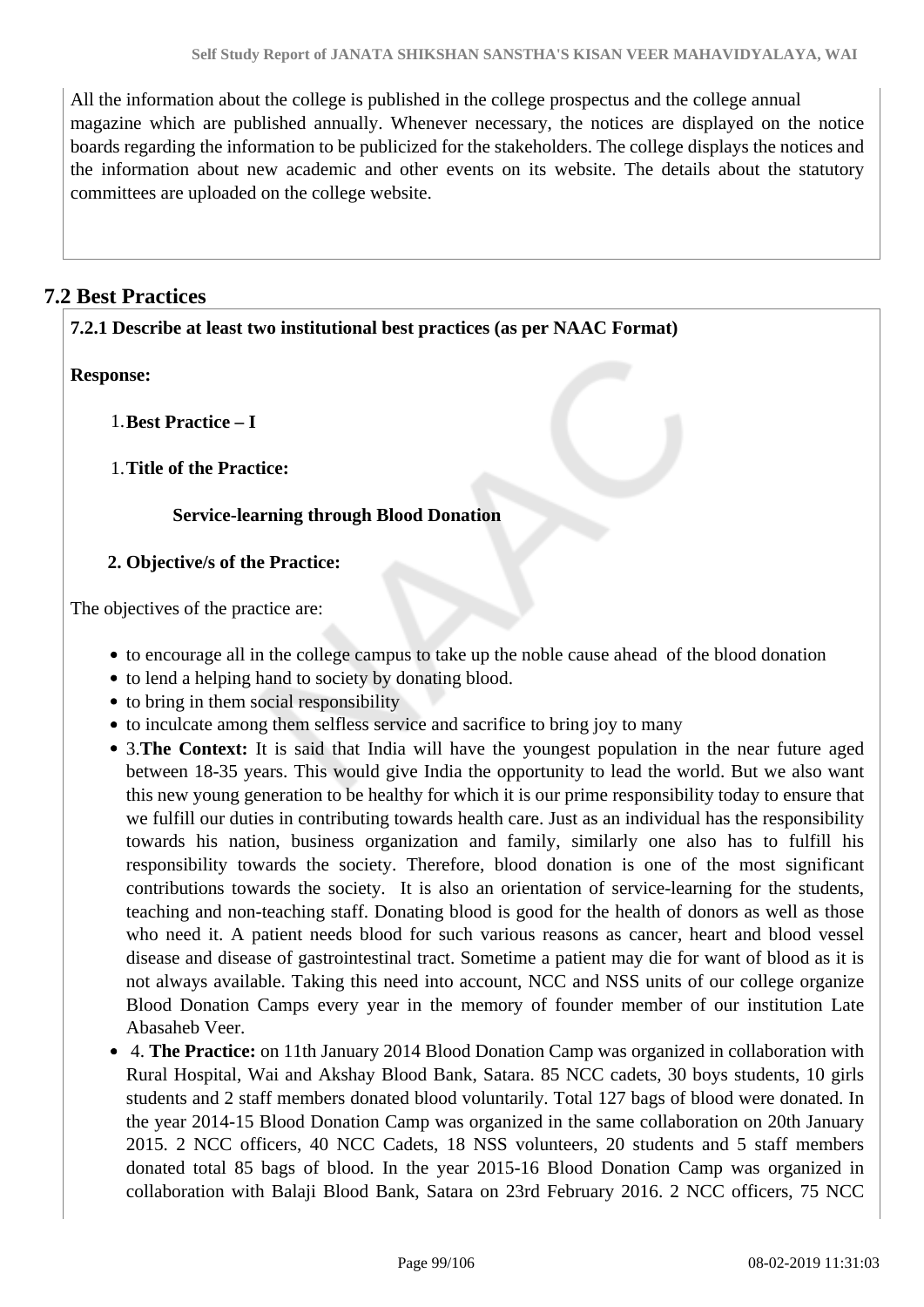Cadets, 30 students and 5 staff members donated total 112 bags of blood. In the year 2016-17 Blood Donation Camp was organized in collaboration with Akshay Blood Bank, Satara on 27th December 2016. 2 NCC officers, 85 NCC Cadets, 15 NSS volunteers, 20 students and 7 staff members donated total 129 bags of blood. In the year 2017-18 the Blood Donation Camp was organized by the NCC unit on 25th November 2017 in collaboration with Akshay Blood Bank, Satara. 1 NCC Officer, 64 NCC cadets, 15 NSS volunteers, 10 students and 7 staff members donated total 97 bags of blood. All these blood bags were kept in the blood bank for the easy accessibility and adequate supply of safe and quality blood and blood components collected from voluntary blood donors to those in need. The blood is stored and transported under optimum conditions. Transfusion is always under the supervision of trained personnel. Under the policy, blood transfusion is available to people irrespective of their economic or social status.

5. **Evidence of Success:**

The Blood Donation activity has made an impact on students, teachers and community. Blood donated by our donors is used in Wai and rest of the Maharashtra to serve the humanity and to save the patients fighting with critical diseases. It has been useful for personality development, moral education and civic responsibility. It is reflected in reduced indiscipline. It enhanced sense of the responsibility among the students towards the college as well society. All the staff got encouraged to take up the noble cause ahead of the blood donation. They made their firm decisions to lend helping hands to society by donating blood. The values of selfless service and sacrifice have been inculcated among all to bring joy to many.

#### **6. Problems encountered and Resources Required:**

There is no any difficulty to organize such activity for noble cause. As far as the requirements of resources are concerned, the community needs to engage for raising financial resources for conducting various programmes of blood donation successfully. Efforts are also made to make the blood transfusion services viable through non-profit recovery system.

#### 1.**Best Practice – II**

1.**Title of the Practice:** 

#### **Mango Orchard**

**2. Objective/s:** The objectives of the mango orchard system are:

- to reduce carbon density and increase oxygen quantity
- to get the benefit of soil conservation through the stepping plot system
- to trap rain water allowing it more time to percolate into the soil as opposed to running off
- to prevent soil erosion hazard
- to enhance biodiversity through attracting and providing more suitable microenvironment for insects and other fauna
- 3.**The Context:** The Mango Orchard, cultivated and maintained in front of "Jai Kisan Boys Hostel", is one of the best practices of our college. Located next to the college playground, this orchard has full-grown mango trees as well as the mango saplings recently planted systematically. The Mango Orchard is a high density plantation, having over 200 mango trees spread over 66,378 square feet. Apart from being a mango aficionado, Hon. Prataprao Bhosale, President of our Sanstha, has inspired the staff to adopt the victim boys from the suicide-affected farming families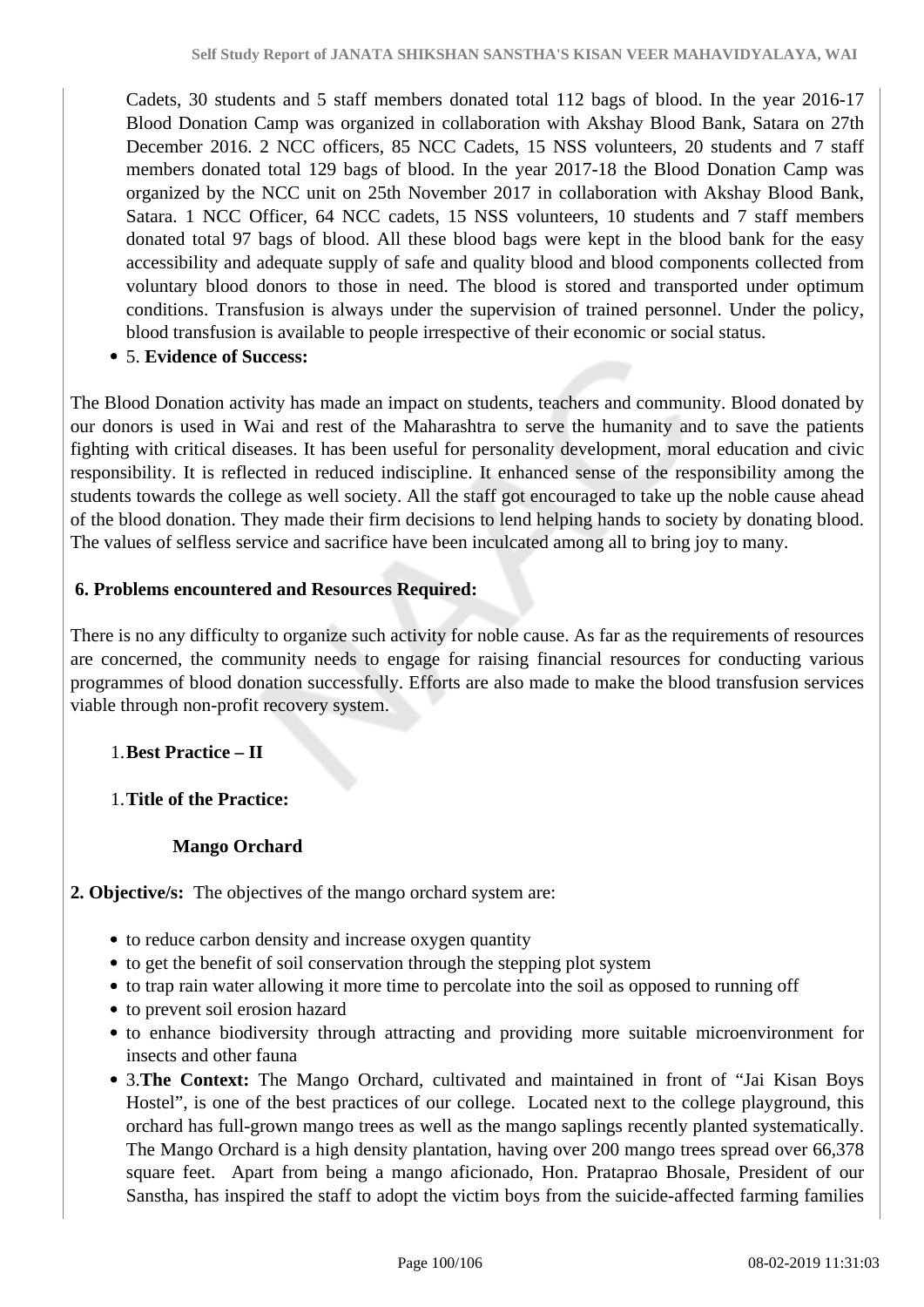for free residential education. These lush green mango trees not only add to the beauty of our campus but also supply plentiful mangoes every summer. The Orchard is one of the favourite destinations of the college staff and students.

- 4.**The Practice:** Fruit trees growing is one of the important and age-old practices, practiced in India since ancient times. Cultivation of fruit trees plays an important role in overall status of the mankind and the country. The healthy living of the people of a country is depending upon the production of oxygen and per capita consumption of fruit trees. There are in all 210 mango trees in our Mango Orchard. Out of these, 69 have grown fully. The remaining 141 have been planted recently. These saplings have been purchased from the Nursery of Kisan Veer Satara Cooperative Sugar Factory, Ltd. Bhuinj, famous for a variety of trees scientifically cultivated and raised. The Mango Orchard also contains 58 trees other than mango trees. These are Banyan trees (3), Tamarind trees (3), *Saraca indica* (2), *Putrajiva roxburghii* (2), *Syzygium cummini* (18), *Butea monosperma* (1), *Bauhinia* Species (2) , *Helecteris isora* (1), *Calystemon* Species (1), *Semicarpus anacardium* (3), *Terminalia belerica* (1), *Azadirachta indica* (2), *Nyctanthus arbotristis* (4), *Michelia champaka* (3), *Nerium indicum* (1), *Emblica officinalis* (3), *Terminalia tomentosa* (2), *Terminalia arjuna* (1) and *Mimosops elignis* (2). The plot that contains altogether 268 trees has been maintained with well irrigation equipments. As far as irrigation system is concerned, there is a bore well as water source and the orchard is watered by the drip irrigation system. Particular attention is paid to grass slashing, spot weeding and uprooting of competing shrubs where grafted mango has been planted. Pruning of unwanted branches are done carefully to leave smooth scars to minimize infection. This activity allows better penetration of photosynthetic active radiation, vital for fruit set. The orchard is also protected from livestock browsing and bush fires. Recommended procedure that is made by the Head and faculties, Department of Botany of our college is followed to maintain the orchard. Some of the common pest and disease problems in mango trees and fruits found out. Their management practices are undertaken time to time. The Botany Department as a grower remains engaged throughout the year in the farm operations and to utilize fully the resources & assets like machinery, labour, and water for the production as well as good environment purposes.
- 5.**Evidence of Success**:

The Mango Orchard has been useful to strengthen the ecosystem of the college campus. Environmental awareness is inculcated among the local society in general and the college students in particular mainly in terms of aforestation and reforestation. It has been developed very near to playing ground. Although, most of the fruit trees require perennial irrigation and good soil for cultivation, mango fruit trees of hardy in nature are grown on poor shallow, undulated soils considered unsuitable for growing grain/ agronomical crops. Soil erosion is prevented. It has been useful to percolate rain water into the soil as opposed to running off. This activity enhanced biodiversity through attracting and providing more sustainable microenvironment for insects and other fauna. The mango and other trees provide shading for humans and livestock. The NSS volunteers have been encouraged for the cultivation of mango orchard. The saplings developed in different nurseries have been purchased and planted here. The future of environment might not be shining bright, but our Mango orchard is our humble effort to keep the sweet mangos alive.

#### **6. Problems encountered and Resources Required:**

There are fungal infections and leaf-eaters. Termites in some sections cause damage. The problem is overcome by taking the advice of agricultural experts for using proper pesticides, insecticides, fungicides and weedicides. Actually local human and natural resources are used very aptly to maintain it. During summer there remains water scarcity. This problem is overcome by watering orchard through the drip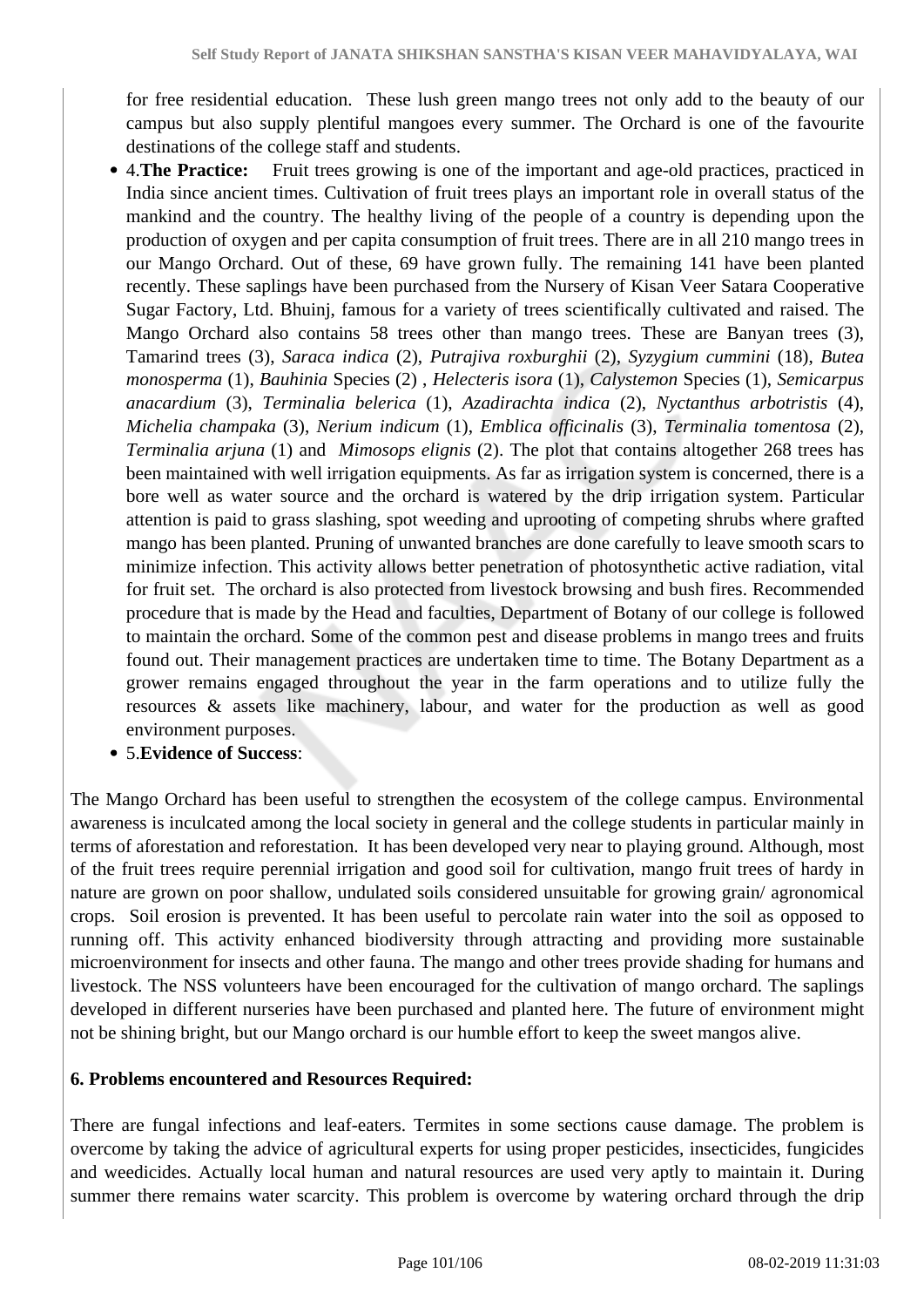irrigation system.

| <b>File Description</b>    | <b>Document</b>      |
|----------------------------|----------------------|
| Any additional information | <b>View Document</b> |

#### **7.3 Institutional Distinctiveness**

 **7.3.1 Describe/Explain the performance of the institution in one area distinctive to its vision, priority and thrust**

**Response:** 

#### **Jai Kisan Boys Hostel**

**(**For Rehabilitation of Families Affected by Suicidal Death of Farmers**)**

For the last 10-15 years, the farming community residing in Maharashtra has been affected only because of reason beyond the control of human beings i.e. Natural calamity, constant/continuous severe drought condition, uneven rainfall, thunderstorms/cyclones, due to climatic changes and imbalance of mother earth leading to crop failure, high indebtedness etc. having cascading effects i.e. mismatch in cost of crop production, steep fall in its sales realization leading financial stringency to the farming community has resulted in incremental rise in suicidal deaths of farmers of Rural Maharashtra. The victims of their acts are their dependent school/college-going boys/girls which has hampered the life of such bereaved families in the recent days.

Shri. Prataprao Bhosale, President, Janata Shiskhan Sanstha, Wai, with his deep sense of humanity, has started a unique initiative i.e. Adoption of victim boys (for rehabilitation of those families affected by Suicidal death of concerned farmers) by offering 100% Free Education along with Lodging/Boarding/College Uniforms/necessary clothes/Books with all educational material required besides all day-to-day needs.

The President wrote a letter to the Chief Secretary, Government of Maharashtra, for deputing the victim boys of the farmers who have committed suicides with legal documents for admission in Jai Kisan Boys Hostel through the Concerned District Collectors/Tahsildars. On our request, the concerned District Collectors/Tahsildars have supported us by deputing affected boys to our Hostel along with legal proof of documents pertaining to suicidal deaths of the said farmers for their livelihood/stay/education in the college. The hostel is fully equipped with all amenities for lodging/ boarding /Mess /Library/Playground/Sports facilities with all equipments besides books, study material, medical facilities and other extracurricular activities.

The Sanstha aims at providing all facilities for education to these victim boys, for their progress/all-round development, for standing them on sound footing & for preparing them to shoulder the responsibilities of their bereaved families in absence of their beloved father in future. This will minimize the pressure on the Government of Maharashtra to a large extent besides providing permanent solution for survival of human beings from natural calamities.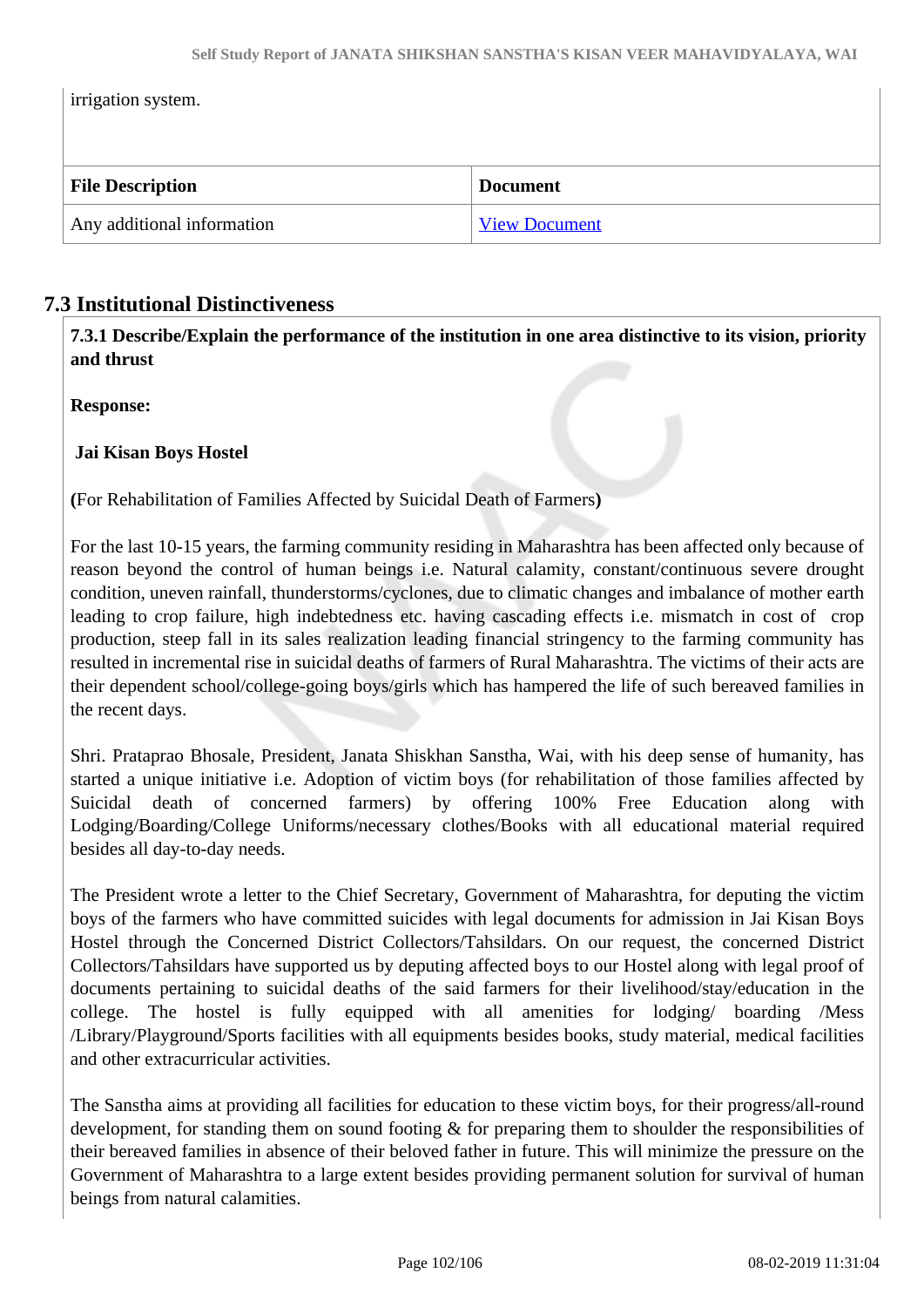The Hostel building having 15000 sqft. (Cost Rs.200.00 lakhs) is ready for accommodation of 250 boys (28 students already joined) with all facilities, of Bath rooms/Toilets block with staying arrangements i.e. Bed, Cots, Bed sheets, Shawls/Blankets etc. with all essential facilities under the common roof of the Hostel building. The Victim Boys staying in Jai Kisan Boys Hostel are free to avail of all facilities in our complex, i.e. education, sports, library, Computer lab, Vocal & Instrumental Music, Entry-in-Services Coaching, Army & Police Pre-recruitment Training, Library Management Certificate Course, other short term courses, along with sports facilities by using Playground/Indoor Sports Hall, etc.

The construction of Jai Kisan Boys Hostel was duly funded by the Principal, the Teaching & Non-Teaching Staff and Alumni Association of the College.

#### **The List of Beneficiary Victim boys residing in Jai Kisan Boys Hostel**

| Sr.No.                                             | <b>Name of Boys/Students</b>     | <b>Native Place/District</b> |
|----------------------------------------------------|----------------------------------|------------------------------|
| 1                                                  | Jagdale Kisan Devidas            | Chikhali, Buldhana           |
|                                                    | <b>Bhosale Shubham Suresh</b>    | Londhe Galli, Beed           |
| $\frac{2}{3}$                                      | Chavan Sushil Sanjay             | Jamati, Buldhana             |
| 4                                                  | Narote Bharat Pralhad            | Shekapur, Buldhana           |
| $\overline{5}$                                     | Pawar Ramesh Sadhu               | Tungi, Latur                 |
| 6                                                  | <b>Chandure Rushikesh Govind</b> | Fattepur, Latur              |
| l7                                                 | Kale Rameshwar Madhukar          | Savdat, Budhana              |
| $\overline{8}$                                     | Chondkar Mahavir Dagadu          | Durgbori, Buldhana           |
| þ                                                  | <b>Tandale Vitthal Ananta</b>    | Abilvadgaon, Beed            |
| 10                                                 | Patil Mahadev Gajanan            | Kelvad, Chikhali, Buldhana   |
| 11                                                 | Kangane Anil Kisan               | Harbal, Nanded               |
| $ 12\rangle$                                       | <b>Sonune Gaurav Vitthal</b>     | Ruikhedmayamba, Buldhana     |
| 13                                                 | Janjal Tejas Madhukar            | Ruikhedmayamba, Buldhana     |
| 14                                                 | <b>Thorat Rahul Dilip</b>        | Kelvadh Chikhali, Buldhana   |
| $ 15\rangle$                                       | Jagtap Onkar Bapurao             | Hipparga, Beed               |
| 16                                                 | Suryavasnhi Vishal Vijay         | Vadalavadali, Jalgaon        |
| 17                                                 | Pawar Bramhajit Laxman           | Karala, Latur                |
| 18                                                 | <b>Pise Dattatray Divsing</b>    | Borkhedi, Buldhana           |
| 19                                                 | Hingmire Yogesh Sudam            | Sugaon, Nanded               |
|                                                    | <b>Raut Devanand Sidharth</b>    | Jamati, Buldhana             |
|                                                    | Pandole Vijay Sanjay             | Ghumari, Ahmednagar          |
|                                                    | <b>Thakur Ganesh Prabhusing</b>  | Jamati, Buldhana             |
|                                                    | Sanap Gokul Rameshwar            | Hivarshinga, Beed            |
|                                                    | Choudhari Dnyaneshwar Navanath   | Nipani, Usmanabad            |
| 20<br>21<br>22<br>23<br>24<br>25<br>26<br>27<br>28 | Sanap Somnath Parmeshwar         | Hivarshinga, Beed            |
|                                                    | Birajdar Avinash Bhimashankar    | Utka, Latur                  |
|                                                    | Pathade Swapnil Ram              | Davarwadi, Aurangabad        |
|                                                    | Patil Laxman Bapurao             | Hipparga, Beed               |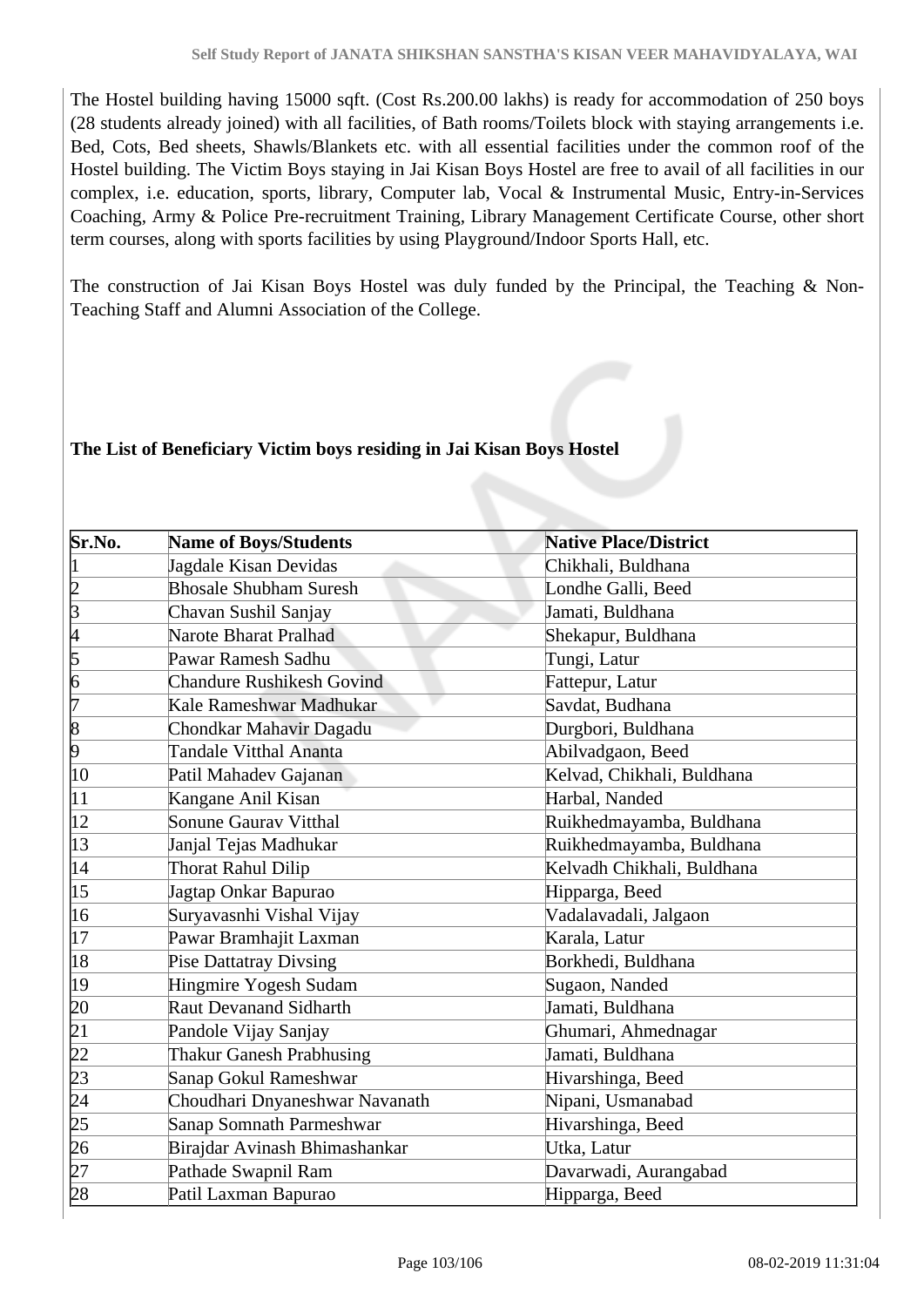| <b>File Description</b>    | <b>Document</b>      |
|----------------------------|----------------------|
| Any additional information | <b>View Document</b> |

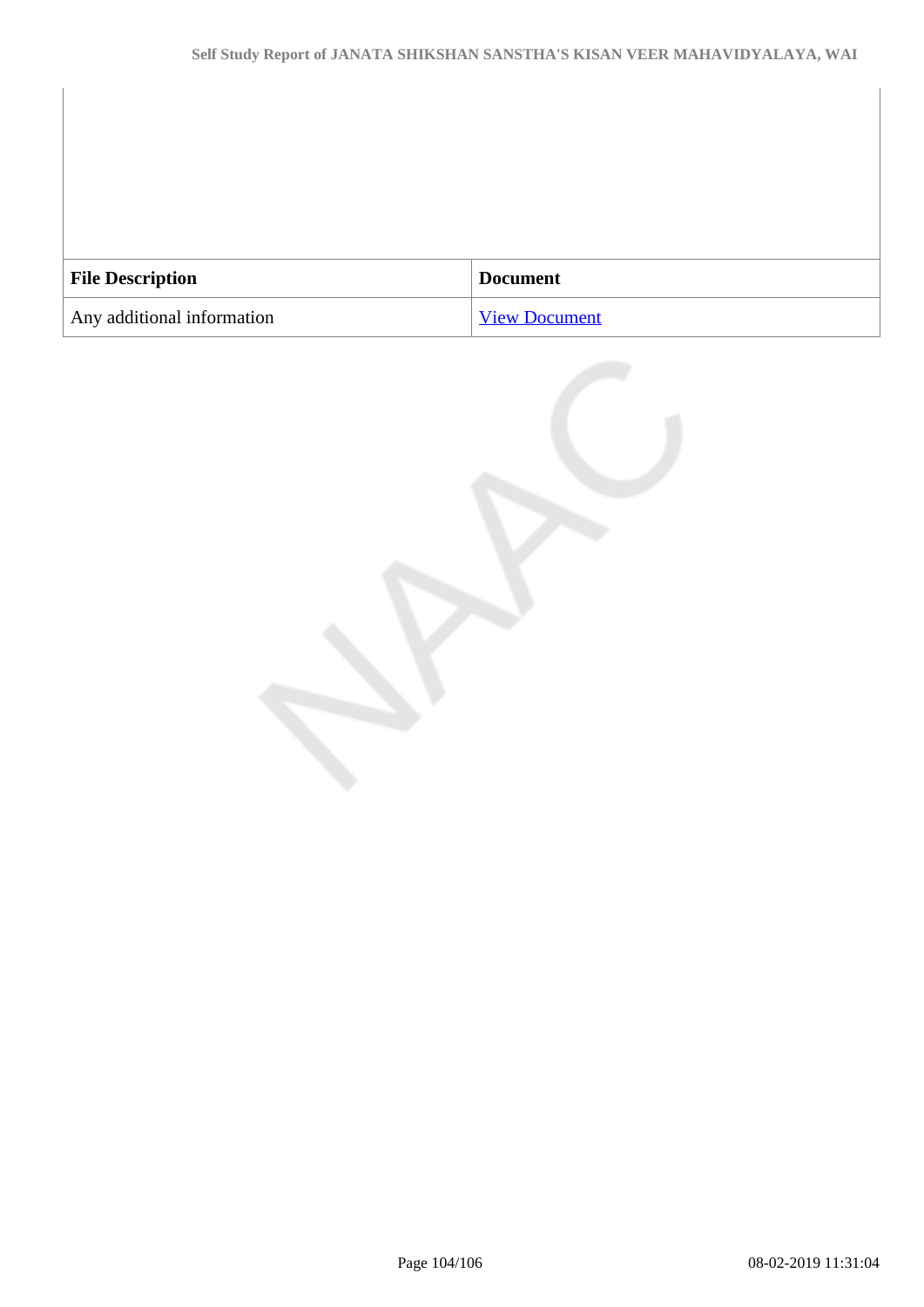# **5. CONCLUSION**

# **Additional Information :**

#### **UNIVERSITY RANKERS**

**Nikhil Dattatray Bhosale** won **Barrister P. G. Patil Prize, Shikshan Maharshi Dr. Bapuji Salunkhe Prize, Late Bando Gopal Kadam alias Mukadam Prize, Prof. Ganesh Raghunath Kokil Prize, Late Shrimant Paramhans Swami Shukanand Maharaj alias Vasudev Atmaram Raorane Prize** and **Late Dr. Shantinath Desai Prize** at M. A. (Entire English) Examination (2016)

**Gitanjali Vasant Shinde** won "**Sahityaratna Annabhau Sathe Prize"** for **standing first** in English at B. A. examination (2017)

**Snehanjali Rajendra Nanaware** won "**Late Prin. Bhogishayana Memorial Prize**" for **standing first** in English at B. A. (2018)

**Sapana Ramesh Shinde** stood **First i**n Zoology was awarded **Late Appasaheb Tansen Varute Memorial Prize** (2017)

**Aasha Ramchandra Kirve (Geography)** stood **Fifth in B.A. (**2016) and won **"Dnyaneshwar Mulay Excellence Award"**

**Shivdatta Ashok Thorat (Economics)** stood **4th** in M.A. (2018)

**Commerce students Akshada Prakash Nimbalkar (**in **2015)** and **Archana Bhagawan Sankpal (**in **2017)** stood First in 'Organized Markets and Transportation' in M. Com. and were awarded '**Principal J.C. Sinha Memorial Prize'**

**Shrusti Vasant Pisal (Statistics)** won **Shivaji University Merit Scholarship** in 2018

**Poonam Shankar Bhosale (Chemistry)** won Dr. M. H. Jagdale Gold Medal Prize

**Yogita Shankar Ithape (BCA) – First Rank (2014)** 

**Kirankumari Banwarilal Kumavat (BCA) – Merit Scholarship (2015)**

#### **OTHER ACHIEVEMENTS**

**Rajvardhini Shekhar Bhosale** was awarded **"Best Volunteer"** by Ministry of Human Resource, Delhi in 2017

#### **Omkar Ramdas Wadkar (Physics) secured 6th AIR in JAM 2018**

In Elocution**, Kapil Ganesh Kamble, (Physics)** won First Prize in 2017, Third Prize in 2017, First Prize in 2017, Second prize in 2017, Second Prize in 2017